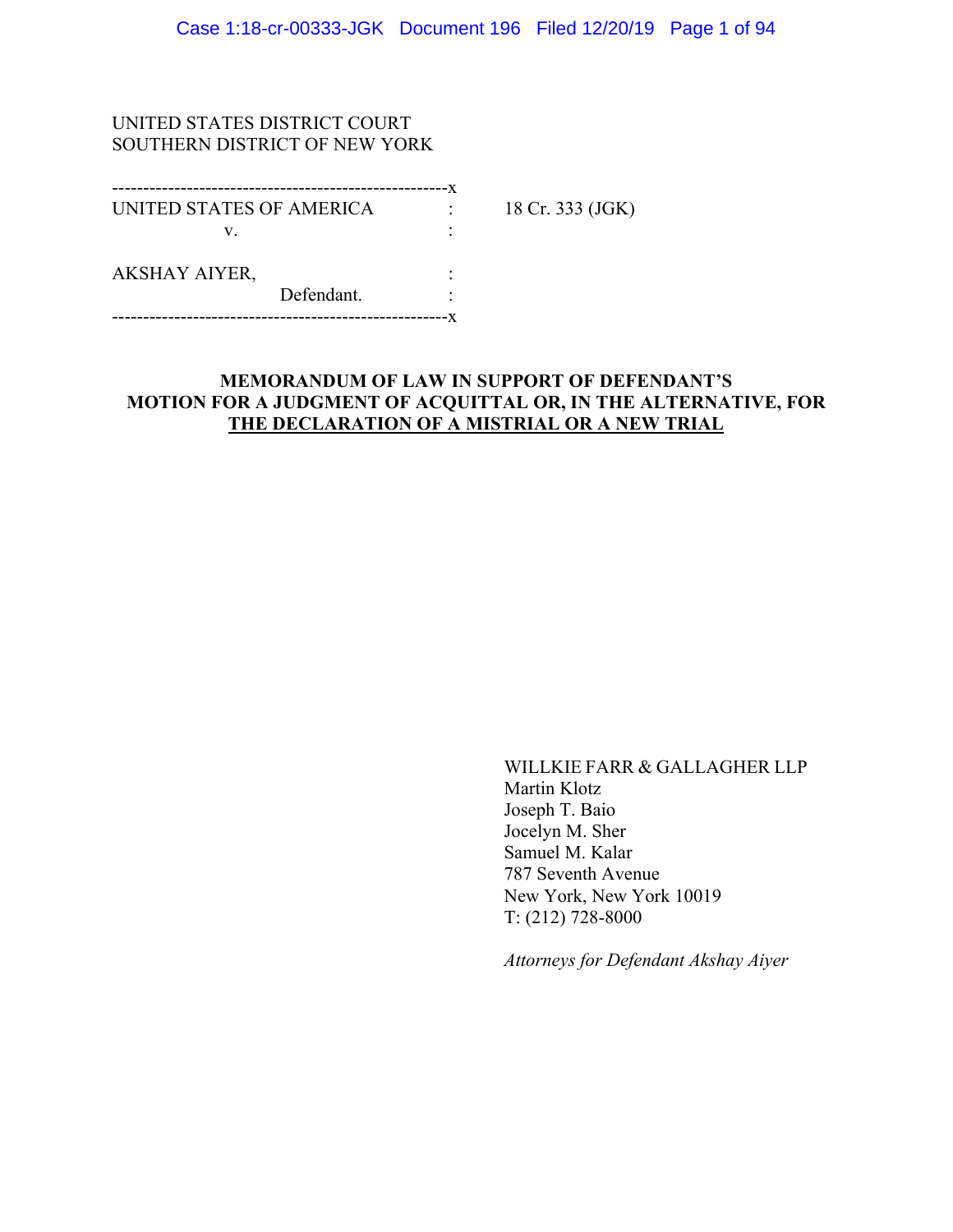## **TABLE OF CONTENTS**

|     |                                                                                                                                                   |    |                                                                                                                                                                                                     | Page |
|-----|---------------------------------------------------------------------------------------------------------------------------------------------------|----|-----------------------------------------------------------------------------------------------------------------------------------------------------------------------------------------------------|------|
|     |                                                                                                                                                   |    |                                                                                                                                                                                                     |      |
|     |                                                                                                                                                   |    |                                                                                                                                                                                                     |      |
| I.  |                                                                                                                                                   |    | The Court Should Have Evaluated And Characterized The Conduct Challenged<br>By The Indictment And Determined That It Was Not Per Se Price Fixing Or Bid                                             |      |
|     | A.<br>The Court, And Not The Jury, Must Evaluate And Resolve Whether The<br>Challenged Conduct Constitutes A Per Se Violation Of The Sherman Act6 |    |                                                                                                                                                                                                     |      |
|     |                                                                                                                                                   | 1. | Characterization Requires The Consideration Of Complex<br>Economic Principles And A Careful Evaluation Of The<br>Potential Procompetitive Effects Of The Challenged                                 |      |
|     |                                                                                                                                                   | 2. | Characterization Requires The Court To Closely Scrutinize<br>The Means And Methods Alleged In The Indictment. 14                                                                                    |      |
|     | <b>B.</b>                                                                                                                                         |    | The Court Had A Full Record At The Close Of The Government's Case,<br>And Certainly At The Close Of The Evidence, To Evaluate And<br>Determine Whether The Challenged Conspiracy, And The Practices |      |
|     |                                                                                                                                                   | 1. | The Court Should Have Characterized Conduct Involving<br>The Ruble And Zloty As Neither Price Fixing Nor Bid                                                                                        |      |
|     |                                                                                                                                                   | 2. | The Court Should Have Characterized Conduct Involving<br>Interdealer Transactions On Reuters As Neither Price<br>Fixing Nor Bid Rigging Governed By The Per Se Standard27                           |      |
| II. |                                                                                                                                                   |    | The Court Should Enter A Judgment Of Acquittal For Mr. Aiyer Pursuant To                                                                                                                            |      |
|     | A.                                                                                                                                                |    | The Evidence Was Insufficient To Prove That Mr. Aiyer Entered Into A                                                                                                                                |      |
|     |                                                                                                                                                   | 1. | Russian Ruble and Polish Zloty Transactions. 37                                                                                                                                                     |      |
|     |                                                                                                                                                   |    | a.                                                                                                                                                                                                  |      |
|     |                                                                                                                                                   |    | $\mathbf b$ .                                                                                                                                                                                       |      |
|     |                                                                                                                                                   |    | c.                                                                                                                                                                                                  |      |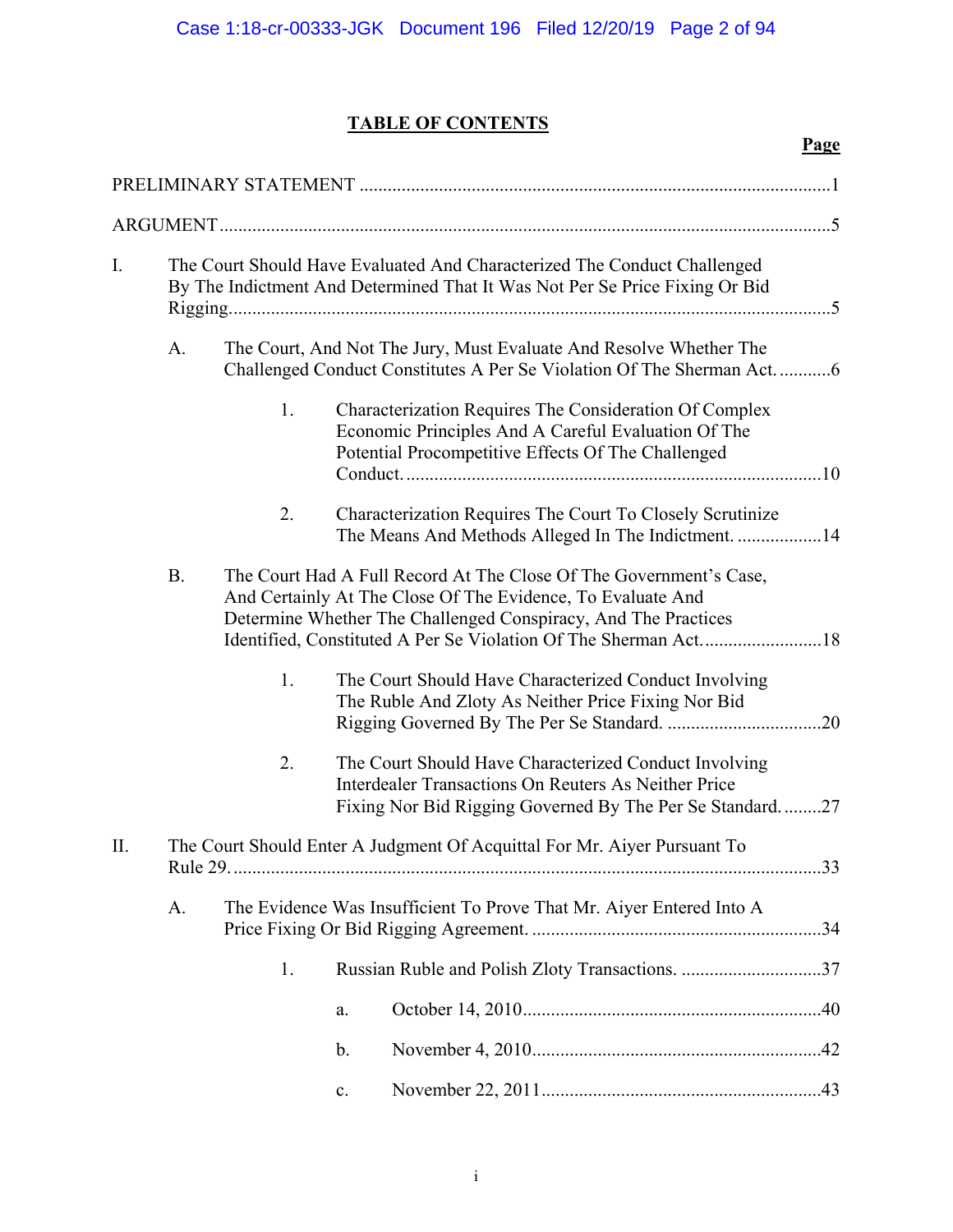# Case 1:18-cr-00333-JGK Document 196 Filed 12/20/19 Page 3 of 94

|      |           |    | d.            |                                                                     |  |
|------|-----------|----|---------------|---------------------------------------------------------------------|--|
|      |           |    | e.            |                                                                     |  |
|      |           |    | f.            |                                                                     |  |
|      |           | 2. |               |                                                                     |  |
|      |           |    | a.            |                                                                     |  |
|      |           |    |               | $\dot{1}$ .                                                         |  |
|      |           |    |               | ii.                                                                 |  |
|      |           |    | $\mathbf b$ . |                                                                     |  |
|      |           |    | c.            |                                                                     |  |
|      |           |    | d.            |                                                                     |  |
|      |           |    | e.            |                                                                     |  |
|      |           |    | f.            |                                                                     |  |
|      |           |    | g.            | Fix Episodes on January 27, 2012 and May 8, 2012 69                 |  |
| III. |           |    |               |                                                                     |  |
|      | A.        |    |               | The Verdict Was Likely Based On Impermissible Evidentiary Grounds74 |  |
|      | <b>B.</b> |    |               |                                                                     |  |
|      | $C$ .     |    |               | The Jury Was Likely Misled By The Prejudicial Content Of The        |  |
|      | D.        |    |               | Evidence Probative of Procompetitive Justifications and Lack of     |  |
|      | Е.        |    |               | Both of The Government's Principal Witnesses' Testimony Lacked      |  |
|      | F.        |    |               |                                                                     |  |
|      |           |    |               |                                                                     |  |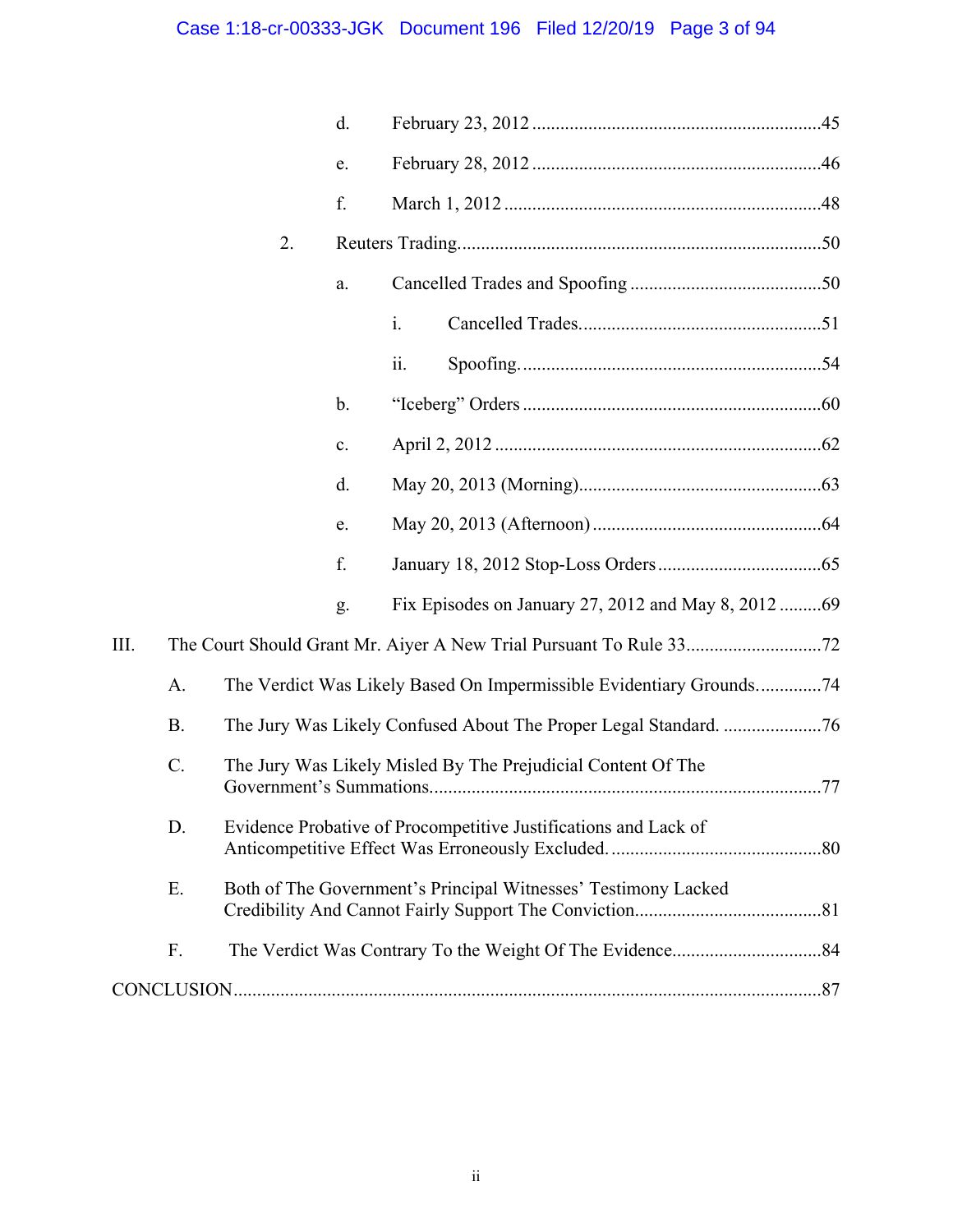## **TABLE OF AUTHORITIES**

| Cases                                                        | Page(s) |
|--------------------------------------------------------------|---------|
| Apex Oil Co. v. DiMauro,                                     |         |
| Blanksteen v. N.Y. Mercantile Exch.,                         |         |
| Board of Trade of City of Chicago v. United States,          |         |
| Broadcast Music, Inc. v. Columbia Broadcasting System, Inc., |         |
| Cement Mfrs. Protective Ass'n v. United States,              |         |
| Cenedella v. Metro. Museum of Art,                           |         |
| Chicago Prof'l Sports Ltd. P'ship v. NBA,                    |         |
| Craftsmen Limousine, Inc. v. Ford Motor Co.,                 |         |
| F.T.C. v. Superior Court Trial Lawyers Ass'n,                |         |
| Gatt Commc'ns, Inc. v. PMC Assocs., LLC,                     |         |
| Granite Partners, L.P. v. Bear, Stearns & Co.,               |         |
| Granite Partners, L.P. v. Bear, Stearns & Co.,               |         |
| In re Interest Swaps Antitrust Litig.,                       |         |
| Kolender v. Lawson.                                          |         |
| Leegin Creative Leather Prods., Inc. v. PSKS, Inc.,          |         |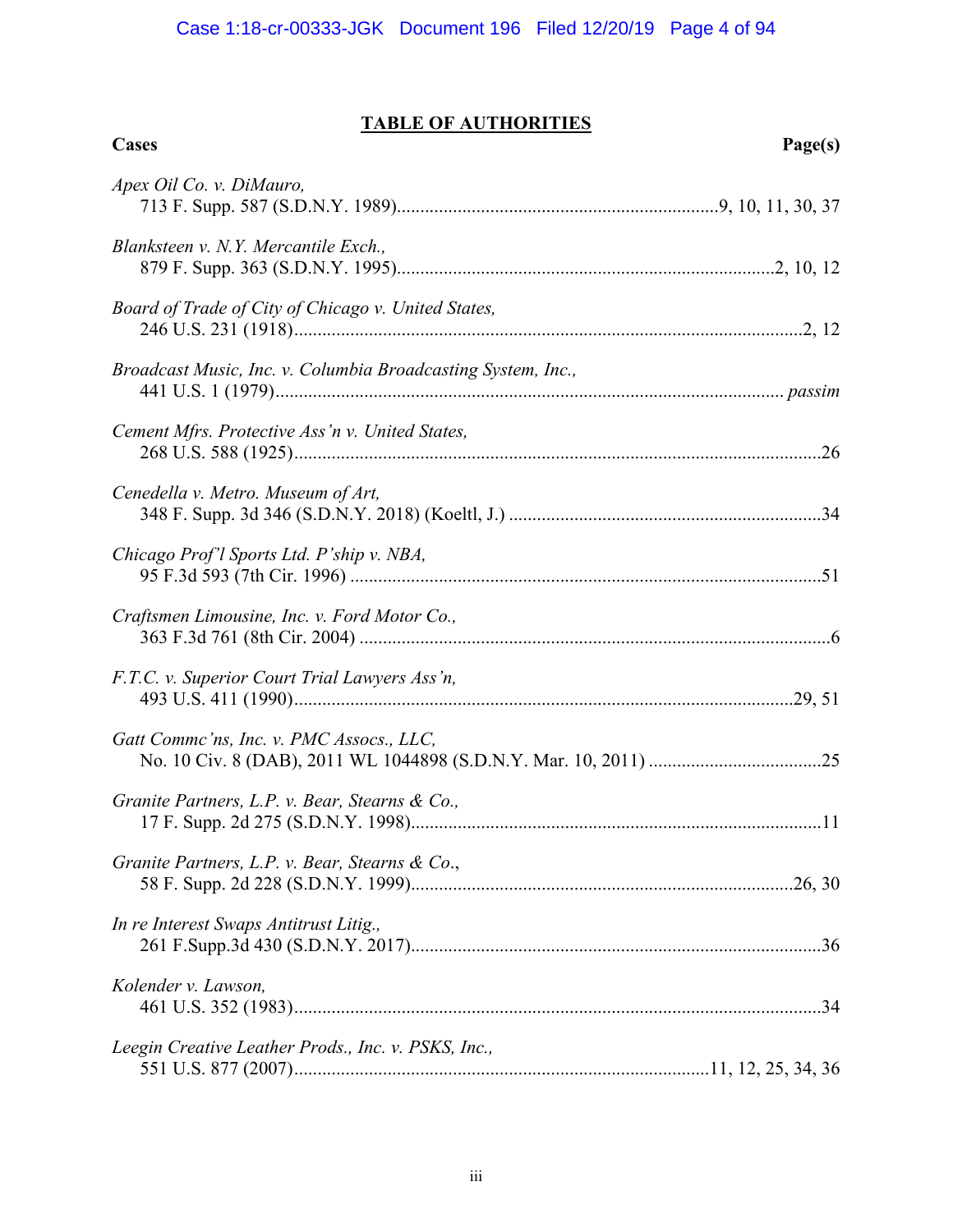# Case 1:18-cr-00333-JGK Document 196 Filed 12/20/19 Page 5 of 94

| Major League Baseball Properties, Inc. v. Salvino, Inc.,                                        |  |
|-------------------------------------------------------------------------------------------------|--|
| Matsushita Electric Industrial Co. v. Zenith Radio Corp.,                                       |  |
| Medical Center at Elizabeth Place, LLC v. Atrium Health Systems,                                |  |
| Phillips Getschow Co. v. Green Bay Brown Cty. Prof'l Football Stadium Dist.,                    |  |
| Polk Bros., Inc., v. Forest City Enters., Inc.,                                                 |  |
| Ratino v. Medical Service of District of Columbia (Blue Shield),                                |  |
| Sanchez v. United States,                                                                       |  |
| Skilling v. United States,                                                                      |  |
| In re Southeastern Milk Antitrust Litig.,                                                       |  |
| State Oil Co. v. Khan,                                                                          |  |
| In re Sulfuric Acid Antitrust Litig.,                                                           |  |
| Texaco Inc. v. Dagher,                                                                          |  |
| United States Robinson, No. 01-cr-131 (LEK), 2003 WL 21095584                                   |  |
| United States v. Apple, Inc.,                                                                   |  |
| United States v. Aracri,                                                                        |  |
| United States v. Bogucki,<br>No. 18-CR-00021-CRB-1, 2019 WL 1024959 (N.D. Cal. Mar. 4, 2019) 34 |  |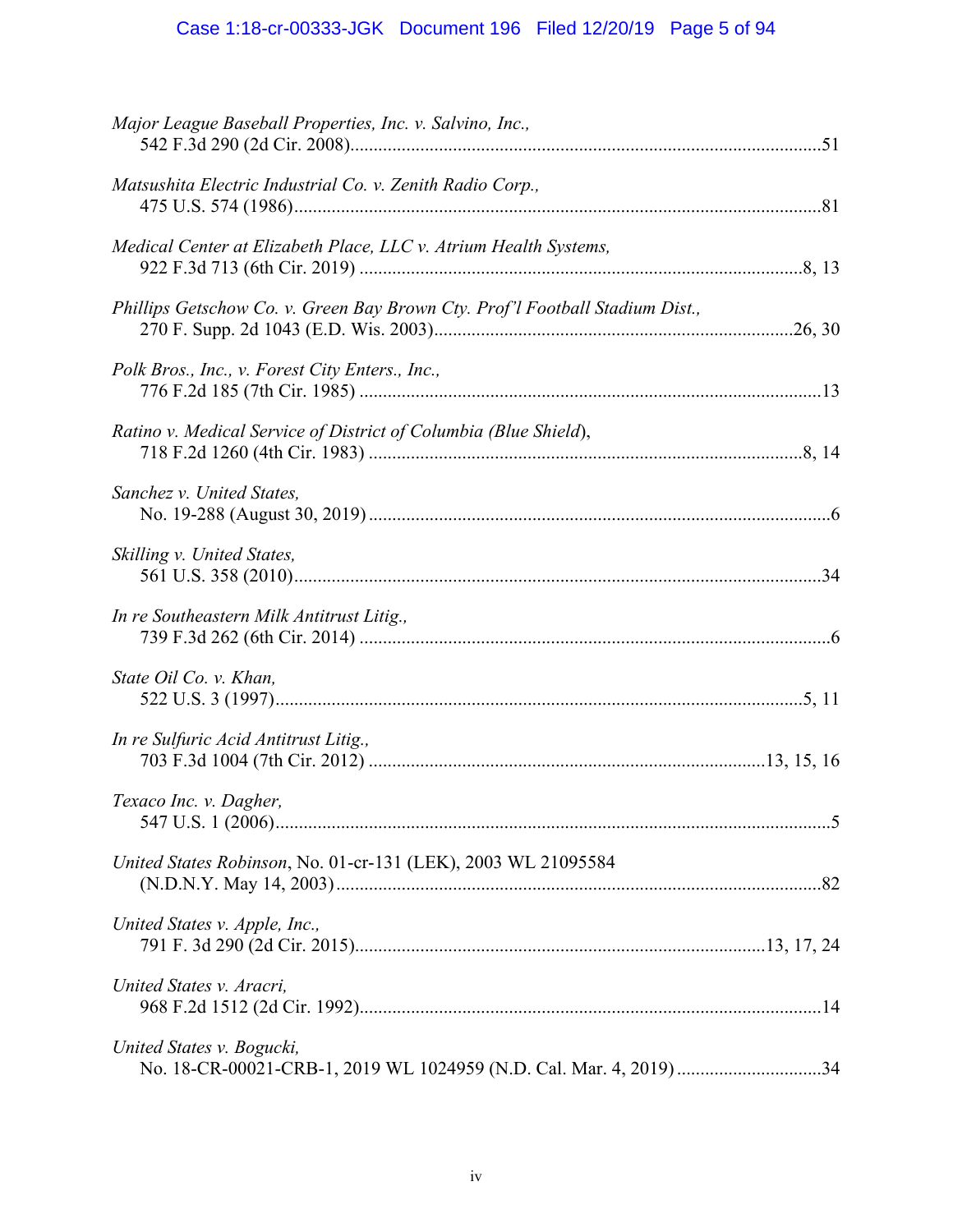# Case 1:18-cr-00333-JGK Document 196 Filed 12/20/19 Page 6 of 94

| United States v. Cassese,                                                                                       |  |
|-----------------------------------------------------------------------------------------------------------------|--|
| United States v. Citizens & Southern Nat'l Bank,                                                                |  |
| United States v. Diatlova,                                                                                      |  |
| United States v. DiNome,                                                                                        |  |
| United States v. Ferguson,                                                                                      |  |
| United States v. Ferguson,                                                                                      |  |
| United States v. Finnerty,<br>474 F. Supp. 2d 530 (S.D.N.Y. 2007), aff'd, 533 F.3d 143 (2d Cir. 2008)34, 73, 77 |  |
| United States v. Galanis,                                                                                       |  |
| United States v. Gotti,                                                                                         |  |
| United States v. Guiliano,                                                                                      |  |
| United States v. Heffernan,                                                                                     |  |
| United States v. McIntosh,                                                                                      |  |
| United States v. Pauling,                                                                                       |  |
| United States v. Realty Multi-List, Inc.,                                                                       |  |
| United States v. Riley,<br>No. S1 06 CR. 80 (NRB), 2008 WL 2875432 (S.D.N.Y. July 16, 2008),                    |  |
| United States v. Robinson,                                                                                      |  |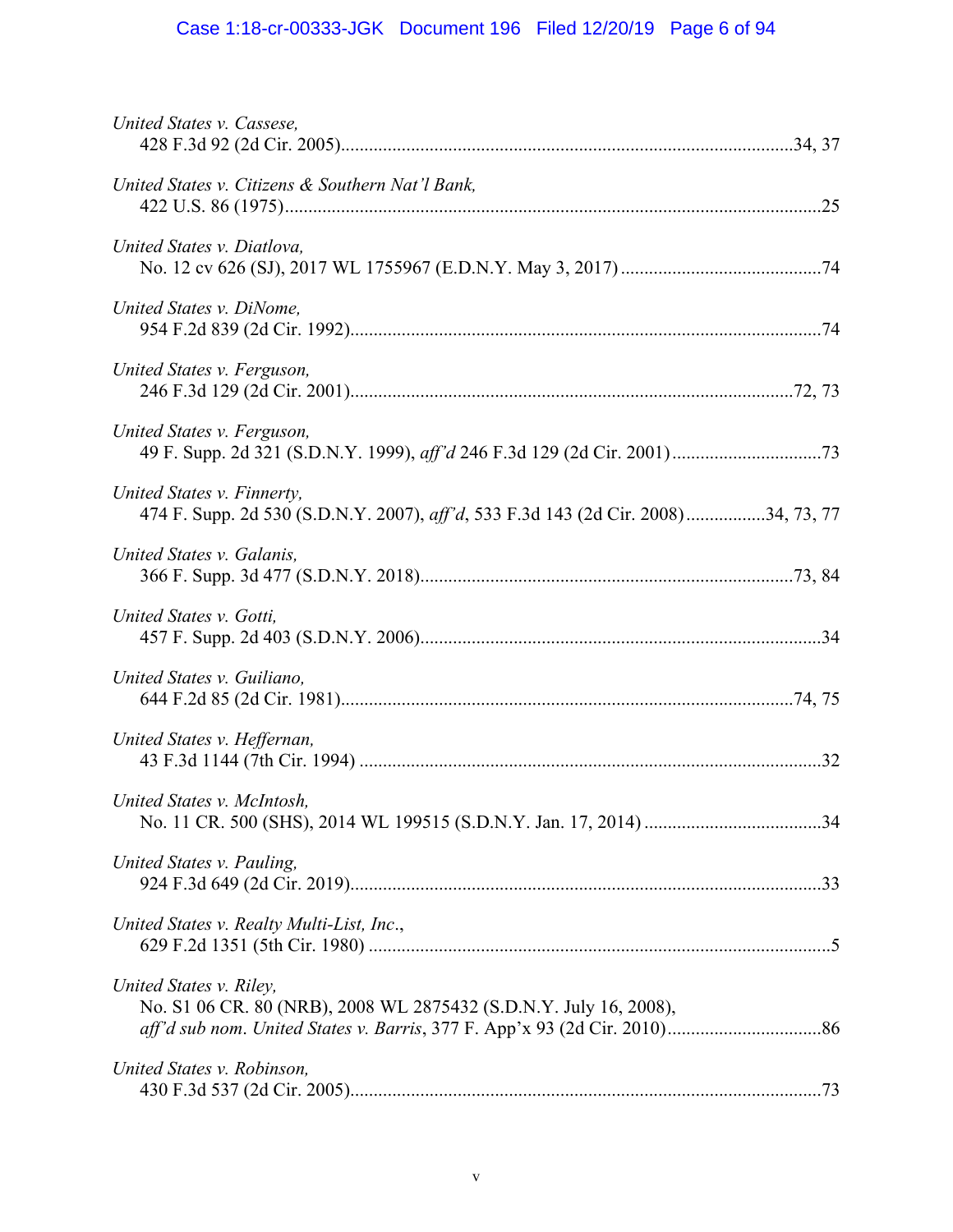# Case 1:18-cr-00333-JGK Document 196 Filed 12/20/19 Page 7 of 94

| United States v. Rooney,                                                      |  |
|-------------------------------------------------------------------------------|--|
| United States v. U.S. Gypsum Co.,                                             |  |
| United States v. Valle,                                                       |  |
| Volmar Distributors, Inc. v. New York Post Co.,                               |  |
| Volvo North America Corp. v. Men's International Professional Tennis Council, |  |
| White Motor Co. v United States,                                              |  |
| <b>Statutes, Rules and Regulations</b>                                        |  |
|                                                                               |  |
|                                                                               |  |
|                                                                               |  |
| <b>Other Authorities</b>                                                      |  |
| U.S. DEPARTMENT OF JUSTICE ANTITRUST DIVISION: ANTITRUST DIVISION MANUAL      |  |
| U.S. DEPARTMENT OF JUSTICE ANTITRUST RESOURCE MANUAL (Nov. 2017) 25           |  |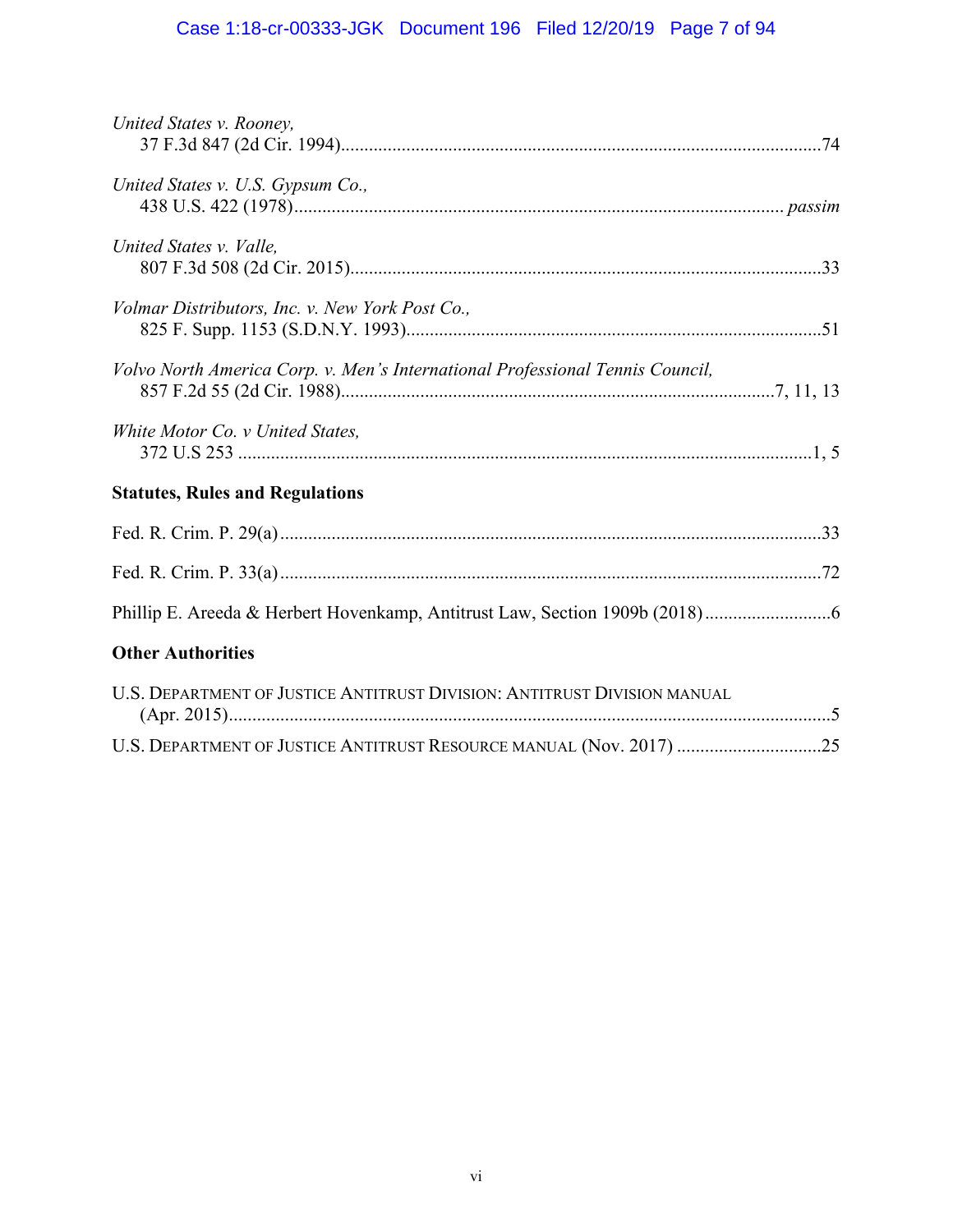Defendant Akshay Aiyer respectfully submits this Memorandum of Law in Support of his Motion for a Judgment of Acquittal or, in the Alternative, for the Declaration of a Mistrial or a New Trial pursuant to Federal Rules of Criminal Procedure 29 and 33 and a renewal of arguments made by Mr. Aiyer during earlier stages of the proceedings based upon the full trial record.

### **PRELIMINARY STATEMENT**

Mr. Aiyer requests the following alternative forms of post-verdict relief: 1) a judgment of acquittal or a new trial based on the full trial record and the arguments asserted by Mr. Aiyer at prior stages of the proceedings; and 2) a judgment of acquittal under Rule 29 because the evidence presented by the Government at trial was insufficient to sustain the verdict, and no reasonable jury could find guilt beyond a reasonable doubt; and 3) the granting of a new trial under Rule 33 because the interests of justice so require. While the applicable standards for each form of relief are different, the principal substantive law and the facts adduced—or not proven during the trial support each form of relief.

An unbroken line of Supreme Court precedent provides the starting point for the legal analysis. Violations under Section 1 of the Sherman Act take one of two forms, either a per se violation or a violation under the rule of reason. *United States v. U.S. Gypsum Co.*, 438 U.S. 422, 438-440 (1978). Only per se violations of the Sherman Act are criminal. *Id.* at 440-443. The Supreme Court has identified the very narrow types of behavior that can be characterized as per se violations, including "certain agreements or practices that are 'so plainly anticompetitive' … and so often "'lack … any redeeming virtue that they are conclusively presumed illegal. …,'" *Broadcast Music, Inc. v. Columbia Broadcasting System, Inc.*, 441 U.S. 1, 9 (1979) ("*BMI*"); conduct that is a "naked restraints of trade with no purpose except stifling of competition," *White Motor Co. v United States*, 372 U.S 253, 263; and "agreements among competitors to fix prices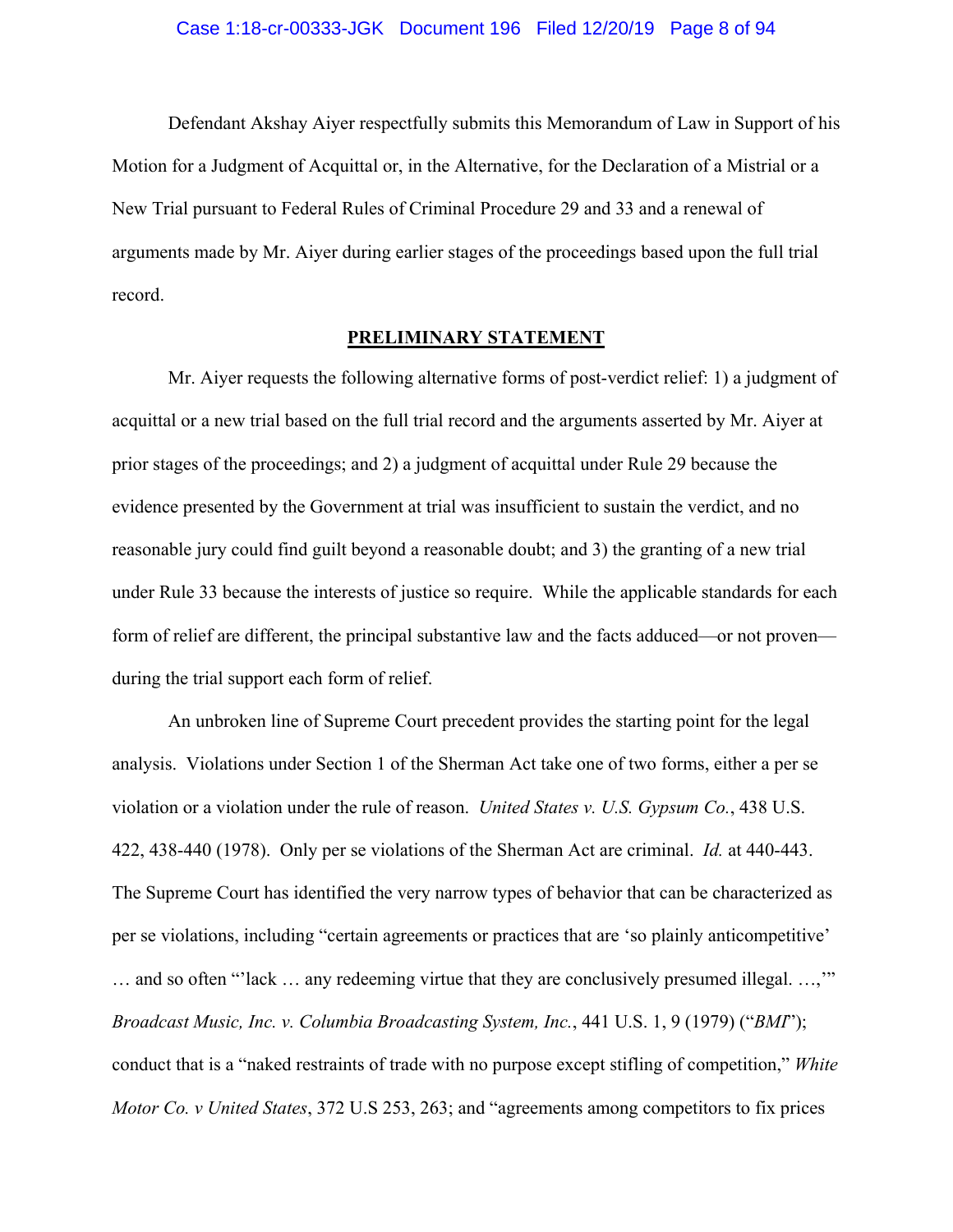#### Case 1:18-cr-00333-JGK Document 196 Filed 12/20/19 Page 9 of 94

on their individual goods or services." *U.S. Gypsum*, 438 U.S. at 438. Time and again, the Supreme Court has cautioned that "easy labels do not always supply ready answers." *BMI,* 441 U.S. at 8; *see also Bd. of Trade of City of Chicago v. United States*, 246 U.S. 231, 238-39 (1918) (rejecting the "bald proposition" that the conduct at issue constituted price fixing). In evaluating whether a particular practice constitutes a per se violation, "[l]iteralness is overly simplistic and often overbroad." *BMI,* 441 U.S. at 9.

Consistent with this rule of law, the Supreme Court has held that a court must "*characterize the challenged conduct* as falling within or without that category of behavior to which we apply the label '*per se* price fixing.'" *Id.* (emphasis added). To fulfill this obligation, a court may not accept the Government's allegations as controlling, even if sufficient to survive a motion to dismiss. *See Blanksteen v. N.Y. Mercantile Exch.*, 879 F. Supp. 363, 369 (S.D.N.Y. 1995) (Koeltl, J.).

Against this background, Mr. Aiyer submits that the Court should either enter a judgment of acquittal or order a new trial for the following reasons:

*First*, under Second Circuit precedent and consistent with other case law following the mandate of the Supreme Court, the Court was required to conduct a sophisticated economic inquiry, carefully consider whatever arguments Mr. Aiyer has to offer in support of the practices at issue, and determine whether the per se rule or the rule of reason should apply to the conduct at issue. Mr. Aiyer respectfully submits that, had the required analysis and characterization occurred, the Court would have determined that many, if not all, of the practices and episodes challenged by the Government were not per se violations of the Sherman Act, and evidence about them should have been excluded or stricken. The Government would have been unable to provide any evidence sufficient to prove that Mr. Aiyer knowingly entered into a conspiracy to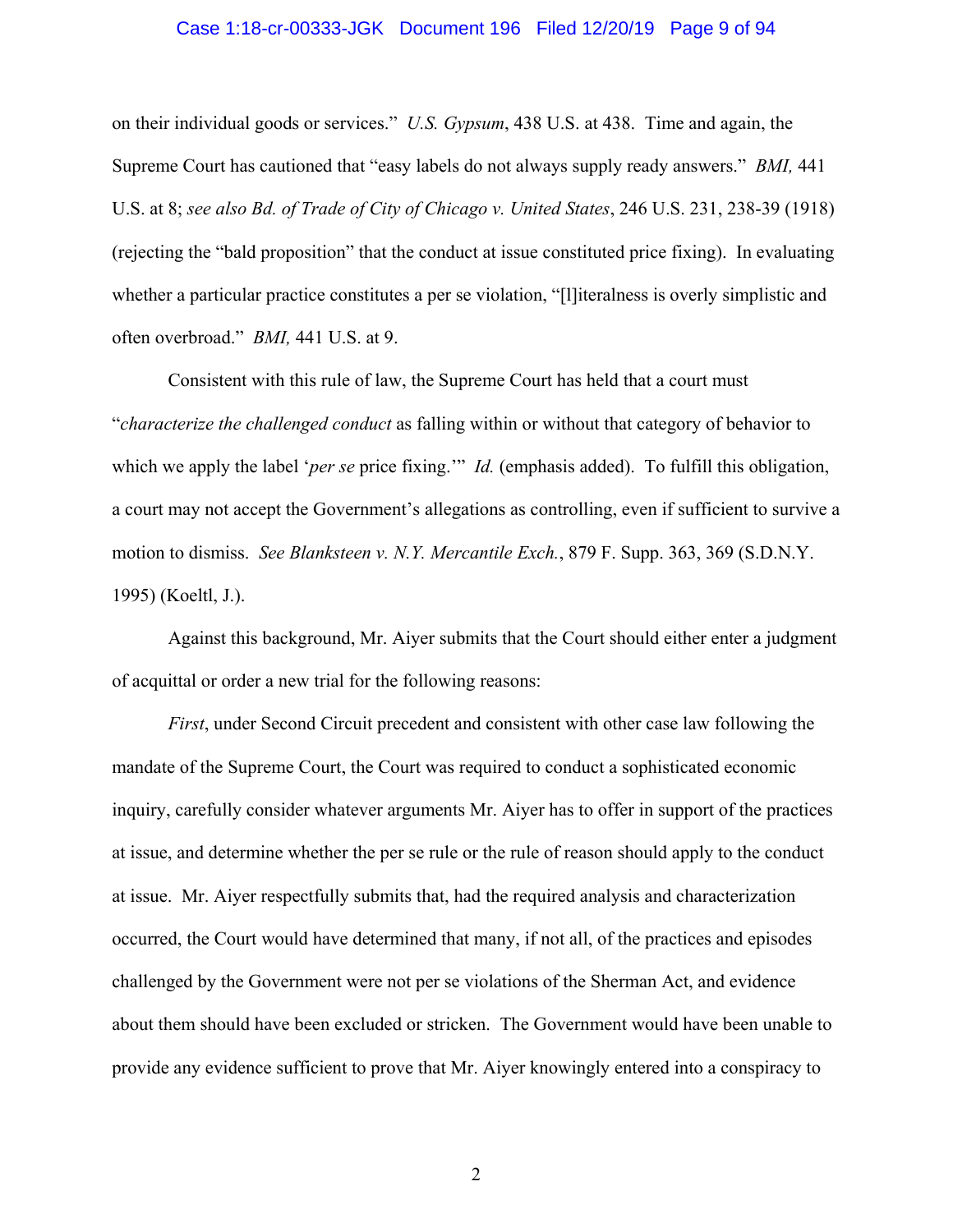#### Case 1:18-cr-00333-JGK Document 196 Filed 12/20/19 Page 10 of 94

fix prices or rig bids as those terms are defined under the law. Mr. Aiyer requests that the Court enter a judgment of acquittal or grant a new trial, during which the evaluation and characterization of the conduct at issue can occur and the admission of evidence and charges to the jury can be tailored to conform to the Court's legal findings.

*Second,* even if the Court was not required to analyze and determine before the jury deliberated whether the conduct shown was nakedly anticompetitive and a per se violation, the evidence presented by the Government was insufficient to sustain the verdict, and no reasonable jury could find beyond a reasonable doubt that Mr. Aiyer committed the crime charged, as required under Rule 29. Viewed in a light most favorable to the Government, the evidence adduced at trial is at least as consistent with innocence as with guilt. The jumble of vague, internally inconsistent, and at times incoherent testimony by the cooperating witnesses, combined with the ambiguous chats and all the other evidence adduced at trial, was insufficient to prove Mr. Aiyer knowingly joined a criminal conspiracy to violate Section 1 of the Sherman Act.

In addition, the Government failed to provide legally sufficient evidence to prove beyond a reasonable doubt that *any* of the trading practices and episodes cited by the Government constituted price fixing or bid rigging. Based on the full record in this case, therefore, a reasonable jury could not conclude beyond a reasonable doubt that Mr. Aiyer entered into agreement to commit illegal acts that never occurred during the entire multi-year period at issue. Even if there had been *some evidence* to enable a reasonable jury to conclude that one (or even a handful) of the episodes cited by the prosecution had an anticompetitive effect, the overwhelming body of evidence established obvious and legal alternative explanations for such episodes, making the evidence as a whole much more consistent with innocence than with guilt.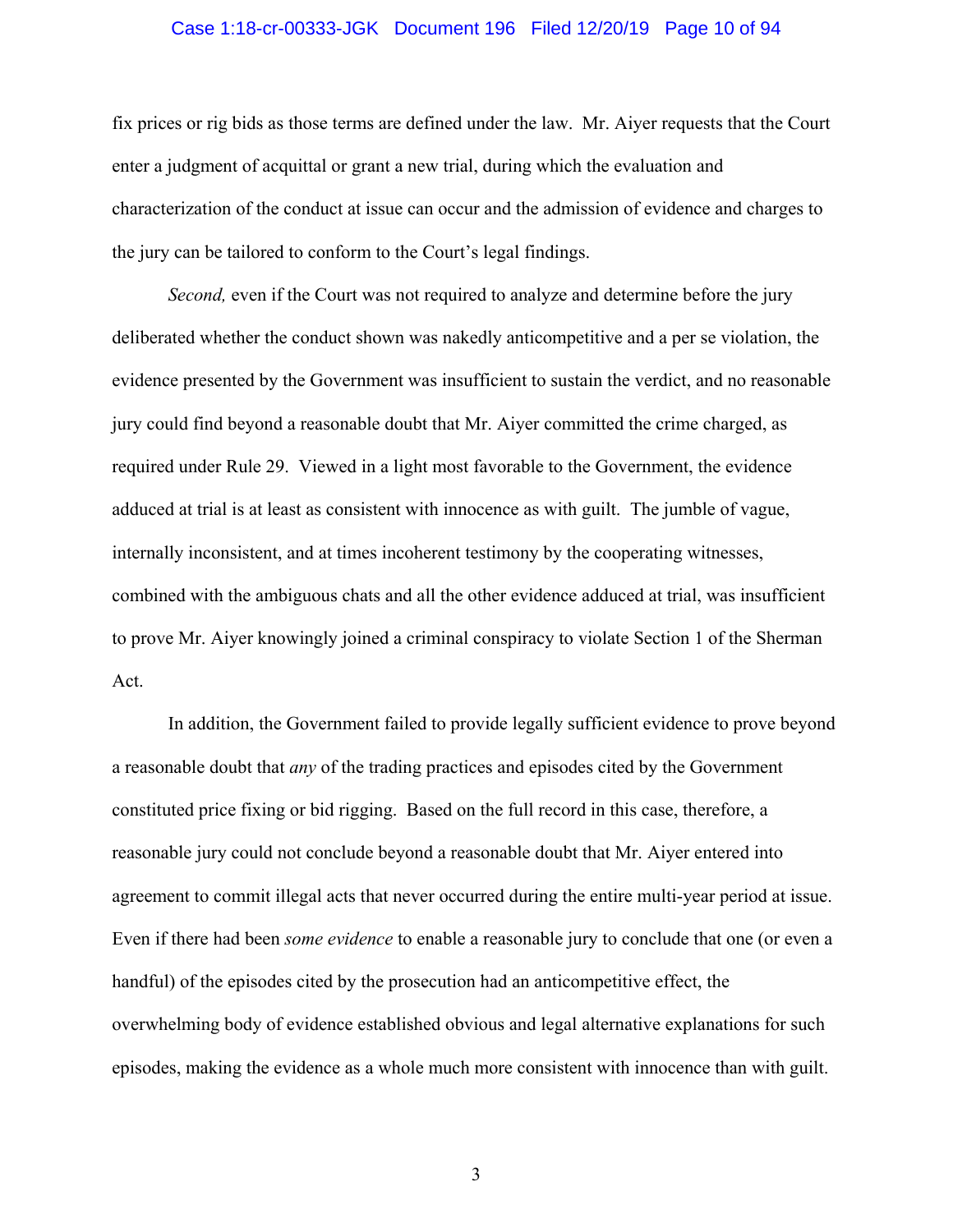#### Case 1:18-cr-00333-JGK Document 196 Filed 12/20/19 Page 11 of 94

*Third*, and in the alternative, Mr. Aiyer submits that the Court should order a new trial in the interests of justice. Under Rule 33, the Court is to examine the entire record and decide whether competent, satisfactory and sufficient evidence fully supports the jury's verdict. The Court is not required to view the evidence in a light most favorable to the Government. Rather, the Court itself is to weigh the evidence and evaluate the credibility of witnesses, and make an objective determination as to whether a new trial is the appropriate remedy to ensure defendant the full extent of his rights.

The arguments advanced in Sections I and II alone raise substantial doubts that the evidence fully supported the jury's verdict. In addition, in light of the speed of their deliberations, the paucity of evidence they sought to review, and the complexity of the jury charges, the jurors likely were confused about the proper legal standards and misled by the mountain of Government-offered evidence of perfectly legal conduct and the prejudicial content of the Government's summations. The canned testimony of cooperating witness Mr. Katz was incredible when given, thoroughly undermined during cross-examination, and even less credible during the Government's re-direct. To the extent Mr. Cummins' testimony was credible at all, it was wholly exculpatory of Mr. Aiyer and completely lacking in substance to support the contention that Mr. Aiyer had agreed with Mr. Katz, Mr. Cummins, and Mr. Williams to fix prices and rig bids. Mr. Cummins' repeated mantra that his conduct was "wrong" fell far short of demonstrating beyond a reasonable doubt that Mr. Aiyer was part of an illegal conspiracy in violation of the Sherman Act.

For the reasons noted in Section III, Mr. Aiyer submits that the verdict was contrary to the weight and momentum of the evidence. A new trial, therefore, should be ordered by the Court.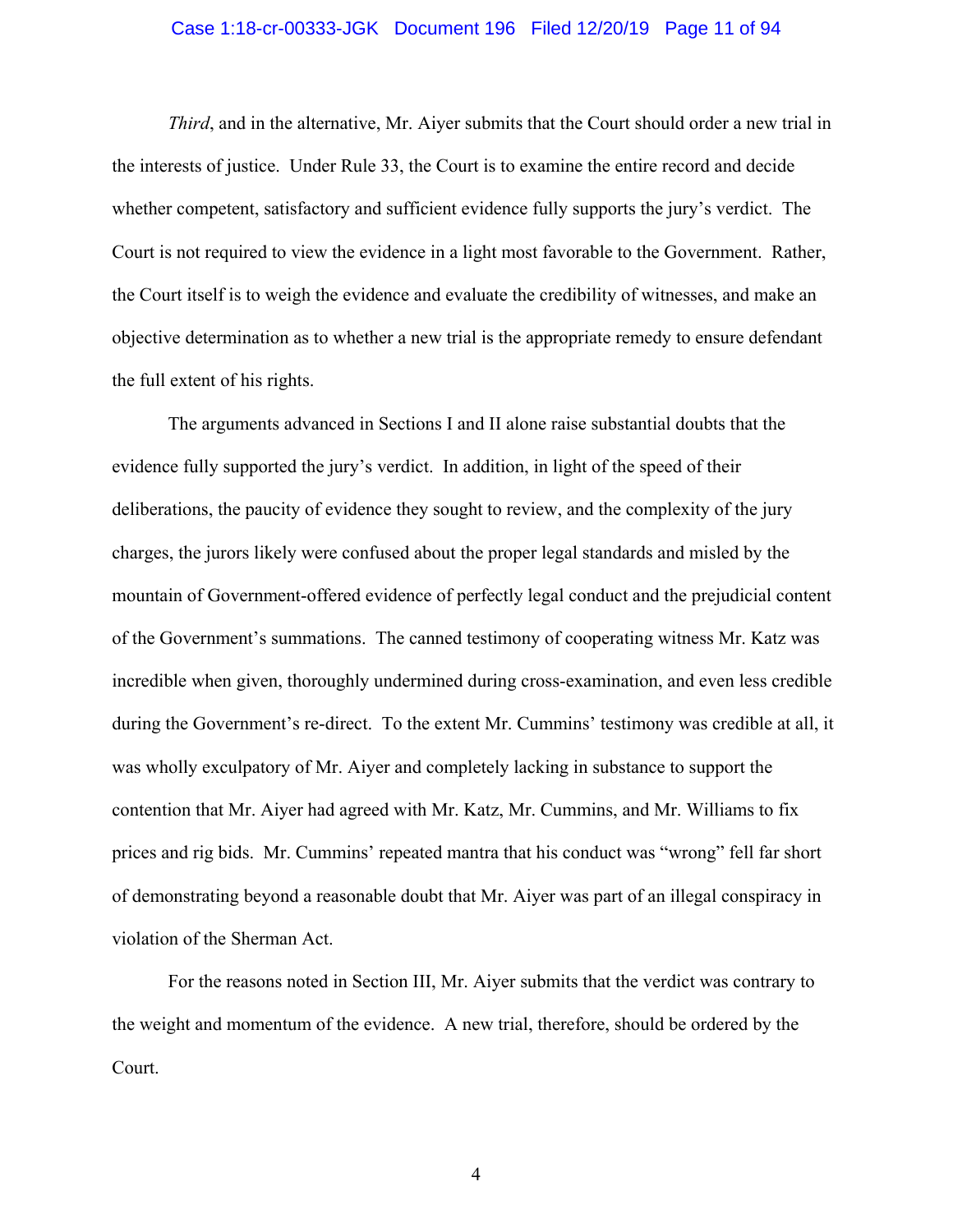#### **ARGUMENT**

## **I. The Court Should Have Evaluated And Characterized The Conduct Challenged By The Indictment And Determined That It Was Not Per Se Price Fixing Or Bid Rigging.**

Supreme Court precedent establishes that alleged violations of the Sherman Act should be judged under one of two standards: the rule of reason or the per se rule. *U.S. Gypsum Co.*, 438 U.S. at 438-440. The rule of reason standard presumptively applies to challenged restraints. *Texaco Inc. v. Dagher*, <sup>1</sup> 547 U.S. 1, 5 (2006) ("[T]his Court presumptively applies rule of reason analysis[.]"); *State Oil Co. v. Khan*, 522 U.S. 3, 10 (1997). Per se condemnation, on the other hand, is understood as the exception. The per se label applies in the narrow circumstance where the charged conduct is "plainly anticompetitive and … without redeeming virtue," *BMI*, 441 U.S. at 9 (internal quotations omitted), and where there is no purpose for the charged conduct other than "stifling of competition." *White Motor Co.*, 372 U.S. at 263; *see also United States v. Realty Multi-List, Inc*., 629 F.2d 1351, 1365 (5th Cir. 1980) ("When the Courts are uncertain of the competitive significance of a particular type of restraint, they decline to apply the per se label.").

While civil antitrust cases proceed under either standard, the criminal process is reserved for per se illegal conduct. *U.S. Gypsum Co.*, 438 U.S. at 440-441; *see also* U.S. DEPARTMENT OF JUSTICE ANTITRUST DIVISION: ANTITRUST DIVISION MANUAL, at III-12 (Apr. 2015). When the conduct falls into the gray zone of uncertain effects, some or all of which may be procompetitive, the per se standard does not apply and criminal prosecution is not proper. *Id.*

 $\overline{a}$ 

<sup>1</sup> As the Court's decisions in this case confirm, civil antitrust case law is applicable in a criminal case. (*See, e.g.,* ECF No. 119, Motions *in Limine* Hearing Tr. (citing numerous civil antitrust cases in decision on motions in limine)); *see also U.S. Gypsum Co.*, 438 U.S. at 474 (Stevens, J. concurring in part and dissenting in part) ("[S]ince 1890 when the Sherman Act was enacted, the statute has had the same substantive reach in criminal and civil cases.").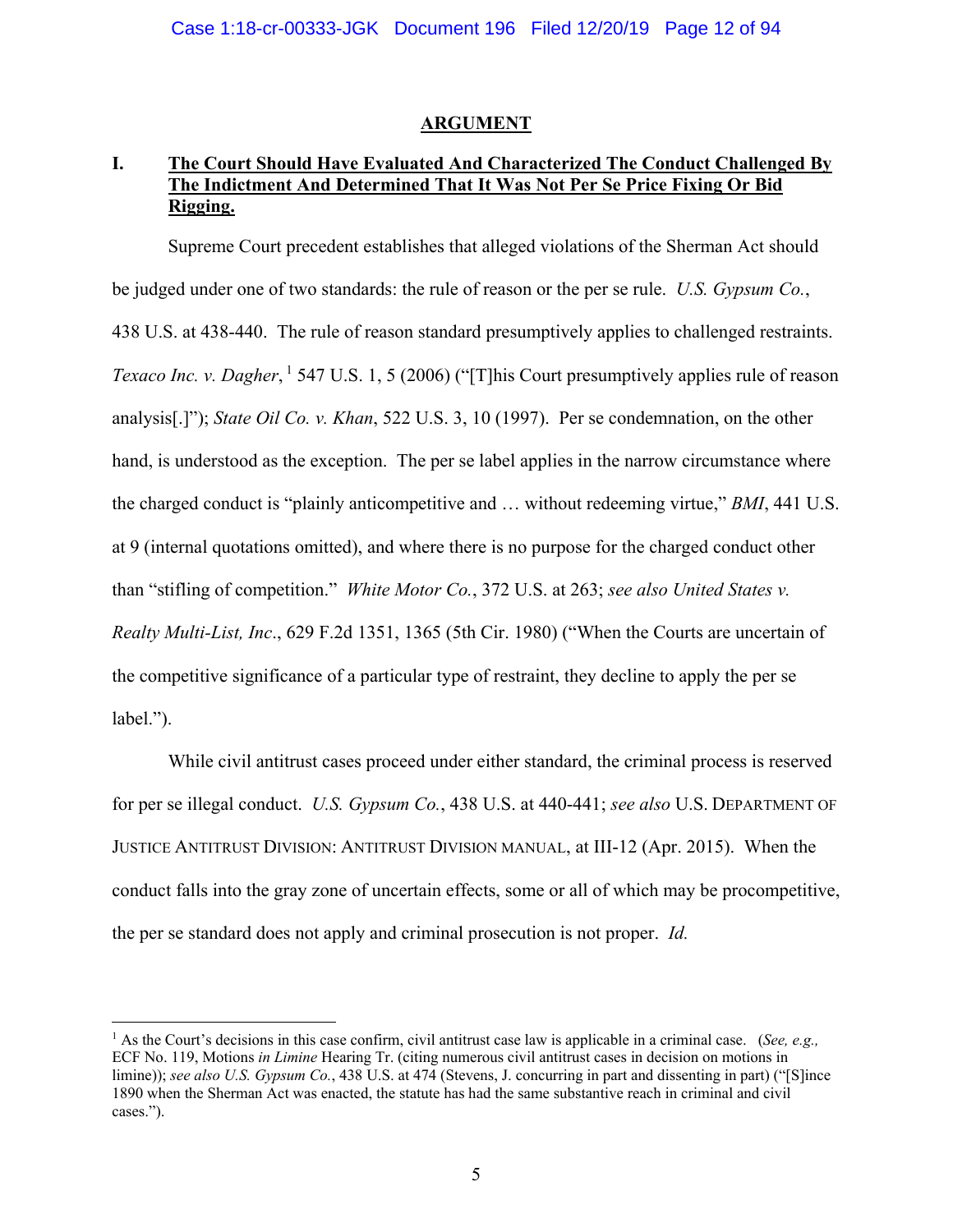#### Case 1:18-cr-00333-JGK Document 196 Filed 12/20/19 Page 13 of 94

With two different standards potentially applicable to challenged restraints of trade—and only one properly the basis for criminal liability—the starting point of any Sherman Act legal analysis is necessarily "characteriz[ation of] the challenged conduct as falling within or without that category of behavior to which we apply the label '*per se* price fixing.'" *BMI*, 441 U.S. at 9. If the conduct is not "manifestly anticompetitive," as it was not here, it cannot, as a matter of law, be criminal.

## A. The Court, And Not The Jury, Must Evaluate And Resolve Whether The Challenged Conduct Constitutes A Per Se Violation Of The Sherman Act.

"[T]he selection of a mode [of antitrust analysis] is entirely a question of law" to be decided by the Court.<sup>2</sup> Phillip E. Areeda & Herbert Hovenkamp, Antitrust Law, Section 1909b (2018); *see also Craftsmen Limousine, Inc. v. Ford Motor Co.,* 363 F.3d 761, 772 (8th Cir. 2004); *In re Southeastern Milk Antitrust Litig.*, 739 F.3d 262, 274 (6th Cir. 2014). Before the jury could determine Mr. Aiyer's guilt or innocence, the law imposed on the Court the factspecific task of examining the particular *behaviors* at issue—not the allegations—and deciding whether the challenged conduct was properly evaluated under the per se rule, or if, instead, the presumptive rule of reason should apply. As the Supreme Court has put it, a court must "*characterize the challenged conduct* as falling within or without that category of behavior to which we apply the label '*per se* price fixing.'" *BMI*, 441 U.S. at 9 (emphasis added).

 $\overline{a}$ 

<sup>2</sup> This legal proposition is being challenged by the petitioners in *Sanchez v. United States*, who filed a *certiorari* petition in August of this year asking the Supreme Court to consider the question of "whether giving a '*per se'* instruction in criminal cases transgresses the constitutional prohibition against conclusive presumptions." Petition for Writ of Certiorari at 3, *Sanchez v. United States*, No. 19-288 (August 30, 2019). The district court in *Sanchez* had instructed the jury that the key element of the petitioners' alleged offense—engaging in an "unreasonable" restraint of trade and commerce—had been established by a conclusive presumption that bid rigging is automatically unlawful. *Id.* The petitioners argue that "such a conclusive presumption violates due process and the right to jury trial" and "impermissibly removes the element of unreasonableness from the case once the [prosecution] has proved the predicate facts giving rise to the presumption." *Id*. at 15 (internal citations and quotations omitted). Depending on the outcome of this pending *certiorari* petition, Mr. Aiyer may be entitled to an acquittal and/or a new trial on alternative grounds.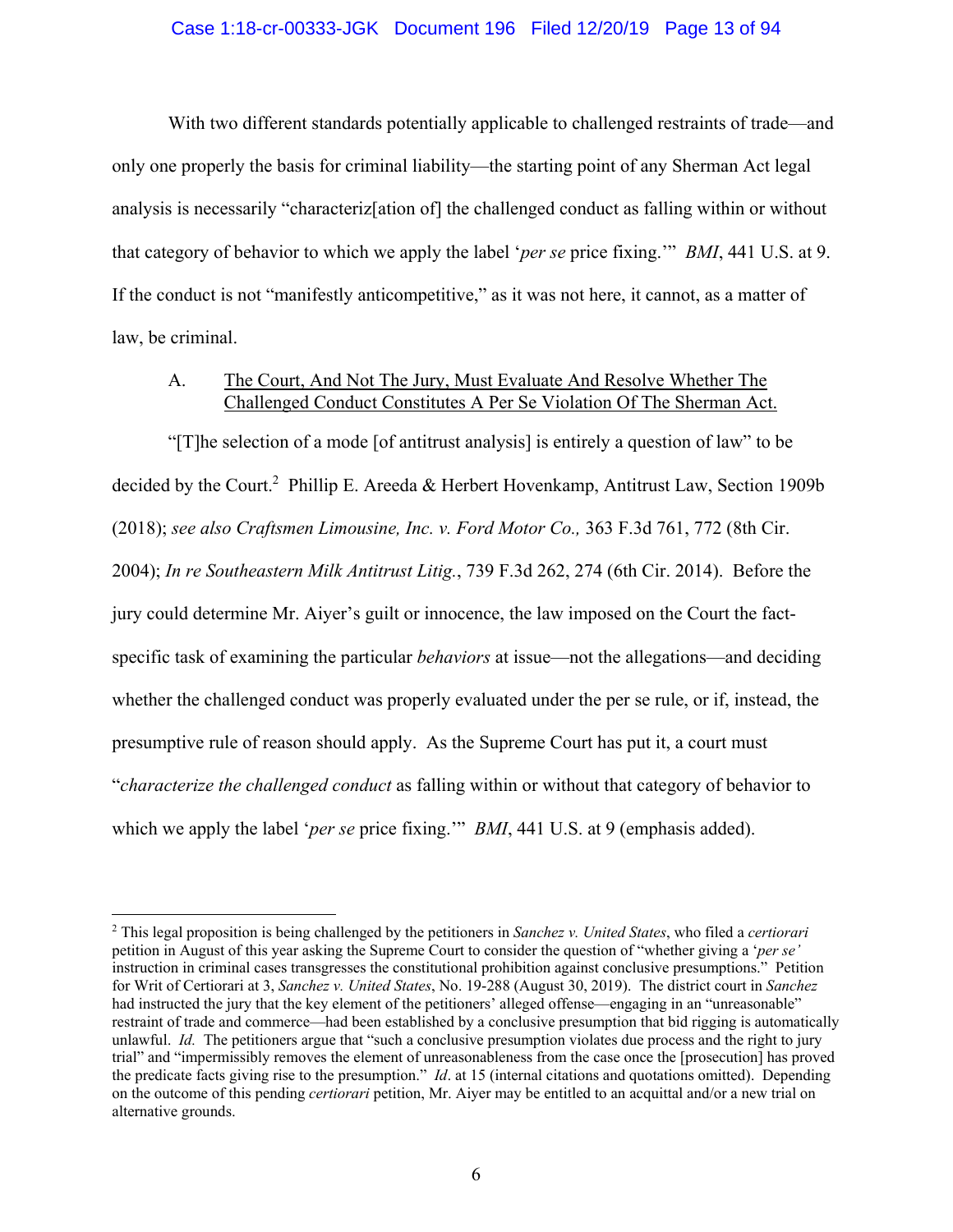#### Case 1:18-cr-00333-JGK Document 196 Filed 12/20/19 Page 14 of 94

The Second Circuit has recognized the importance of the Court's obligation to characterize the challenged behavior independent of the allegations of the charging instrument. In *Volvo North America Corp. v. Men's International Professional Tennis Council*, the plaintiffs, who were owners and producers of men's professional tennis events, brought Section 1 price fixing claims, among others, against the defendants, the Men's International Professional Tennis Council, its chairman, and its administrator. The main allegations relating to the price fixing claims were that the defendants "fixed the compensation that can be paid to players at other men's professional tennis events" and forced "[a]ll owners and producers … [to] agree … to ceilings on player compensation." 857 F.2d 55, 71 (2d Cir. 1988) (internal citations and quotations omitted).

The Second Circuit reversed the district court's dismissal of the Section 1 claims, finding that the allegations in the complaint sufficiently alleged price fixing. This finding, however, as the Second Circuit recognized, did not necessarily mean that the conduct should be subject to per se condemnation. Rather, characterization would be required after an extensive inquiry by the district court on remand:

The relevant inquiry, however, involves more than "a question simply of determining whether two or more potential competitors have literally 'fixed' a 'price.'" *BMI*, 441 U.S. at 9, 99 S.Ct. at 1557. Instead, "'price fixing' is a shorthand way of describing certain categories of business behavior to which the *per se* rule has been held applicable." *Id. See also* Hovenkamp § 4.4, at 128 ("Once a court has properly *characterized* a practice as price fixing, it is *per se* illegal. However, determining when a practice should be so *characterized* can be very difficult, and may involve a fair amount of sophisticated economic inquiry."). … Thus, on remand, the district court should carefully consider whatever arguments appellees may offer in support of their practices … before deciding whether the *per se* rule or the Rule of Reason should apply.

*Volvo N. Am. Corp.*, 857 F.2d at 71-72 (emphasis added).

Other circuits agree. In *Ratino v. Medical Service of District of Columbia (Blue Shield)*,

the Fourth Circuit, following *BMI,* required the characterization of the alleged restraints before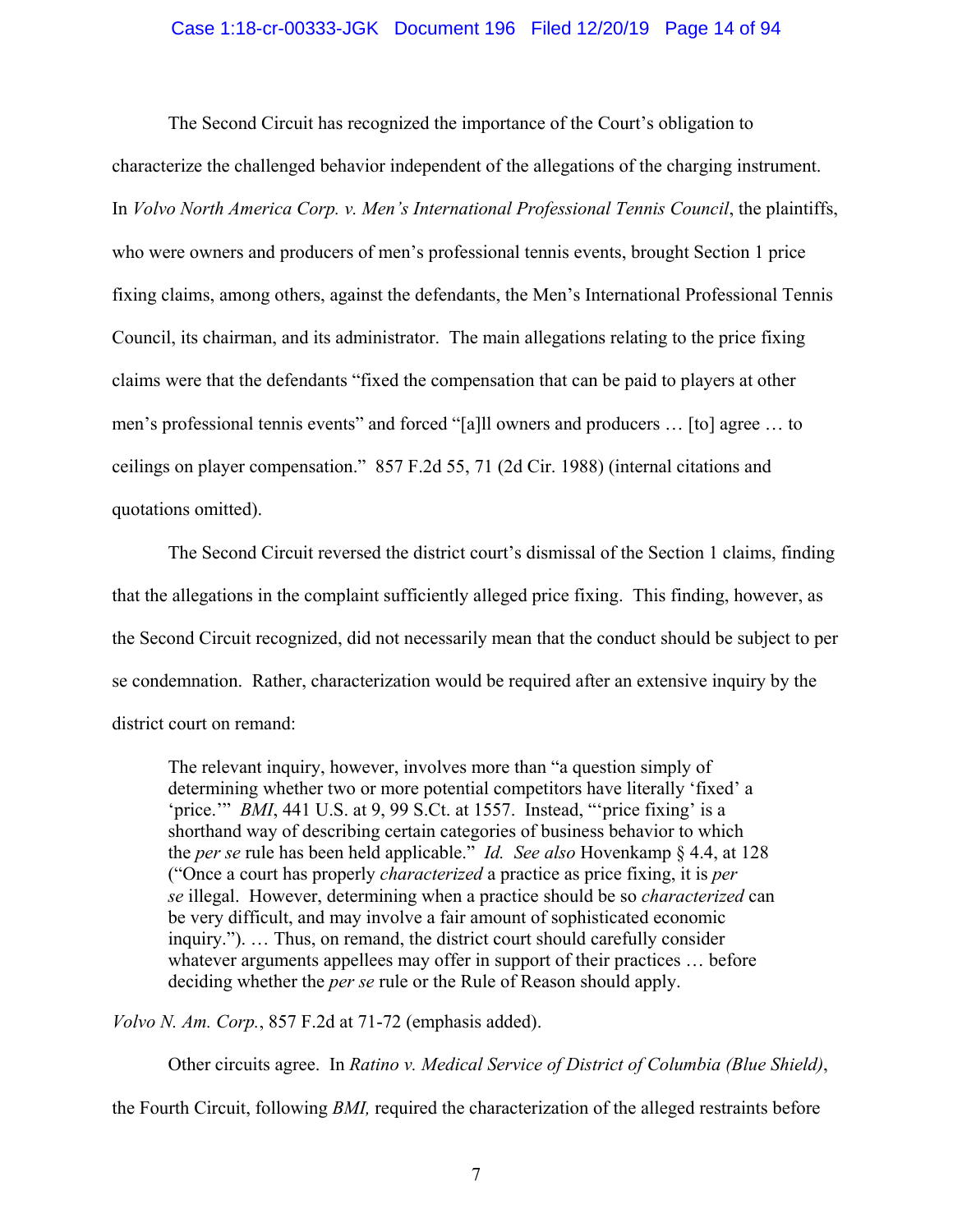#### Case 1:18-cr-00333-JGK Document 196 Filed 12/20/19 Page 15 of 94

applying the per se rule. 718 F.2d 1260, 1269-70 (4th Cir. 1983). At issue in *Ratino* were allegations of an illegal price fixing arrangement brought by a surgeon against a medical society, and the hospital and physicians of the medical society. On appeal, the main issue was whether the activities challenged under a single count constituted unreasonable restraints of trade. Specifically, the plaintiff alleged that "provider agreements," which specified the rates that participating and non-participating physicians would receive under an insurance plan, and "peer review" activities, which consisted of practicing physicians deciding whether fees of physicians were reasonable, constituted illegal price fixing agreements. *Id.* at 1264-65.

The Fourth Circuit ordered the district court, on remand, to "carefully scrutinize the purposes and practices of the challenged review committee to determine whether its effect on prices is merely ancillary to other legitimate purposes," *id.* at 1272 (citing *BMI*, 441 U.S. at 20), and to determine whether "standing alone," the provider agreements constituted price fixing. *Id.* As the Fourth Circuit noted, "[i]f on remand the district court concludes that the challenged activities do not constitute a price fixing conspiracy … it must then analyze the practices under the rule of reason." *Id.*

The Sixth Circuit similarly has acknowledged and followed the rule of characterization, following in the footsteps of the First Circuit: "[T]he propriety of per se treatment 'is normally a question of *legal characterization*.'" *Medical Center at Elizabeth Place, LLC v. Atrium Health Systems*, 922 F.3d 713, 724 (6th Cir. 2019) (quoting *Stop & Shop Supermarket Co. v. Blue Cross & Blue Shield of R.I.*, 373 F.3d 57, 61 (1st Cir. 2004)) (emphasis added); *see also id*. at 727 ("Whether challenged conduct belongs in the per se category is question of law.").

*Apex Oil Co. v. DiMauro* demonstrates how the characterization analysis has been applied by a court in this jurisdiction. In *Apex Oil*, the plaintiff, a holder of short positions in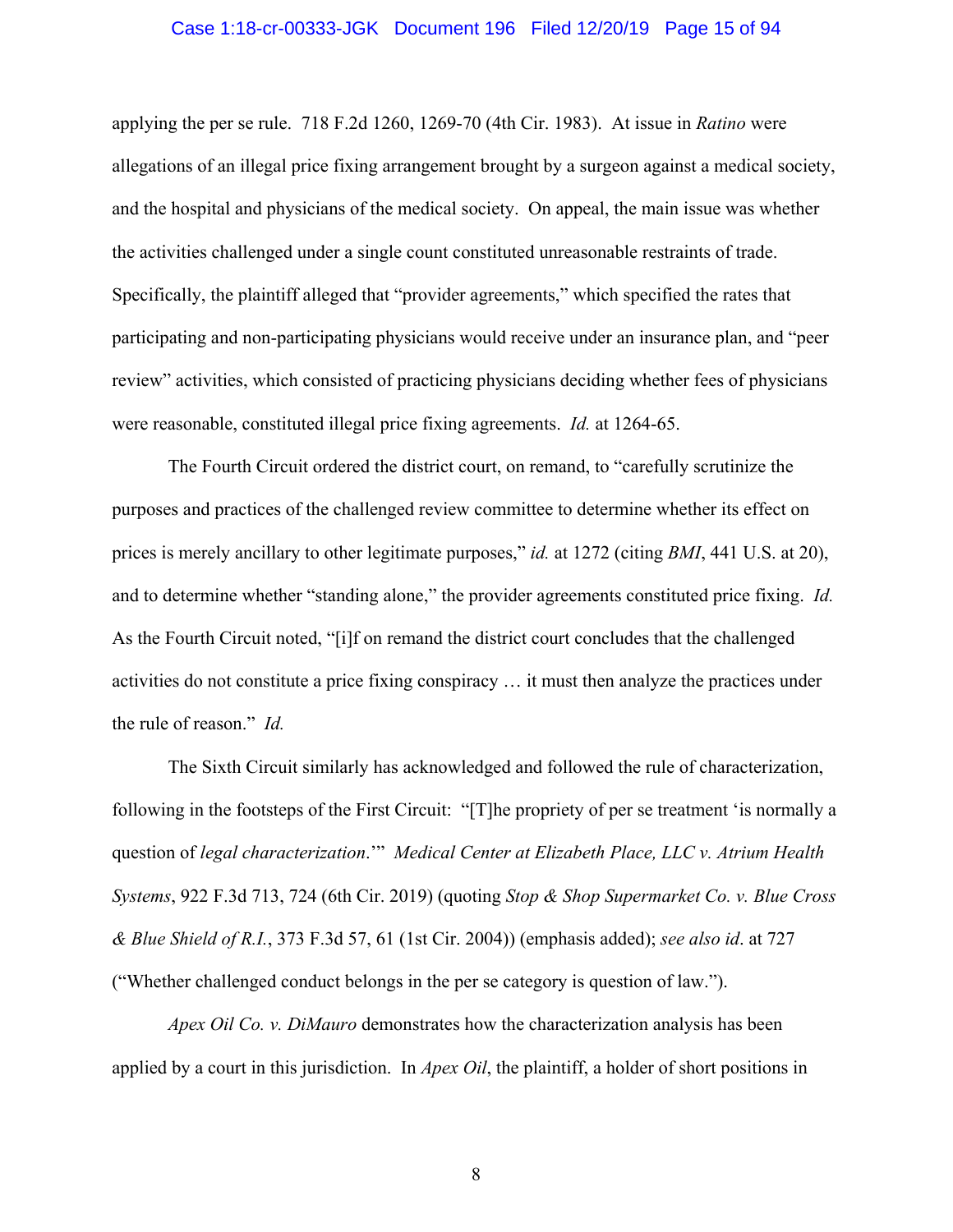#### Case 1:18-cr-00333-JGK Document 196 Filed 12/20/19 Page 16 of 94

heating oil futures, claimed that the defendants, holders of long positions, violated the Sherman Act by, *inter alia*, conspiring to nominate futures contracts for early delivery for the purpose of raising heating oil prices. The plaintiff alleged price fixing, and thus claimed that the per se rule applied to the alleged conspiracy. *Apex Oil Co. v. DiMauro*, 713 F. Supp. 587, 596 (S.D.N.Y. 1989).

Judge Walker, then a judge for the Southern District of New York, noted that "[t]he decision whether to apply the Rule of Reason or the *per se* rule is a question of law even though it is predicated on a factual inquiry into the restraint's competitive effect." *Id.* at 595 (internal citations and quotations omitted). He then cited *BMI* for the proposition that "it is necessary to characterize the challenged conduct as falling within or without that category of behavior to which we apply the label '*per se*' price fixing," *id.* at 596 (quoting *BMI*, 441 U.S. at 9), and explained that it is typically "necessary to scrutinize a *challenged practice* and the industry affected before deciding whether the Rule of Reason should be applied or the practice condemned as a *per se* violation." *Id.* (emphasis added).

Judge Walker then conducted an analysis of the alleged wrongful conduct and the market in which it occurred. *Id.* at 592-93. He looked beyond the per se label used by the plaintiff, and concluded that the rule of reason was the appropriate standard to apply. *Id.* at 596. He reached this conclusion even though the behavior at issue involved an agreement between competitors to take coordinated action intended to influence price to the disadvantage of another competitor. Judge Walker noted that the plaintiff "wrongly concludes that the mere talismanic invocation of the term 'price-fixing'… is sufficient to bring the *per se* rule to bear on the actions of the alleged conspirators," and determined that the conduct at issue looked more like "constructive price fixing" (meaning conduct that is not intended to fix prices but that nevertheless has some impact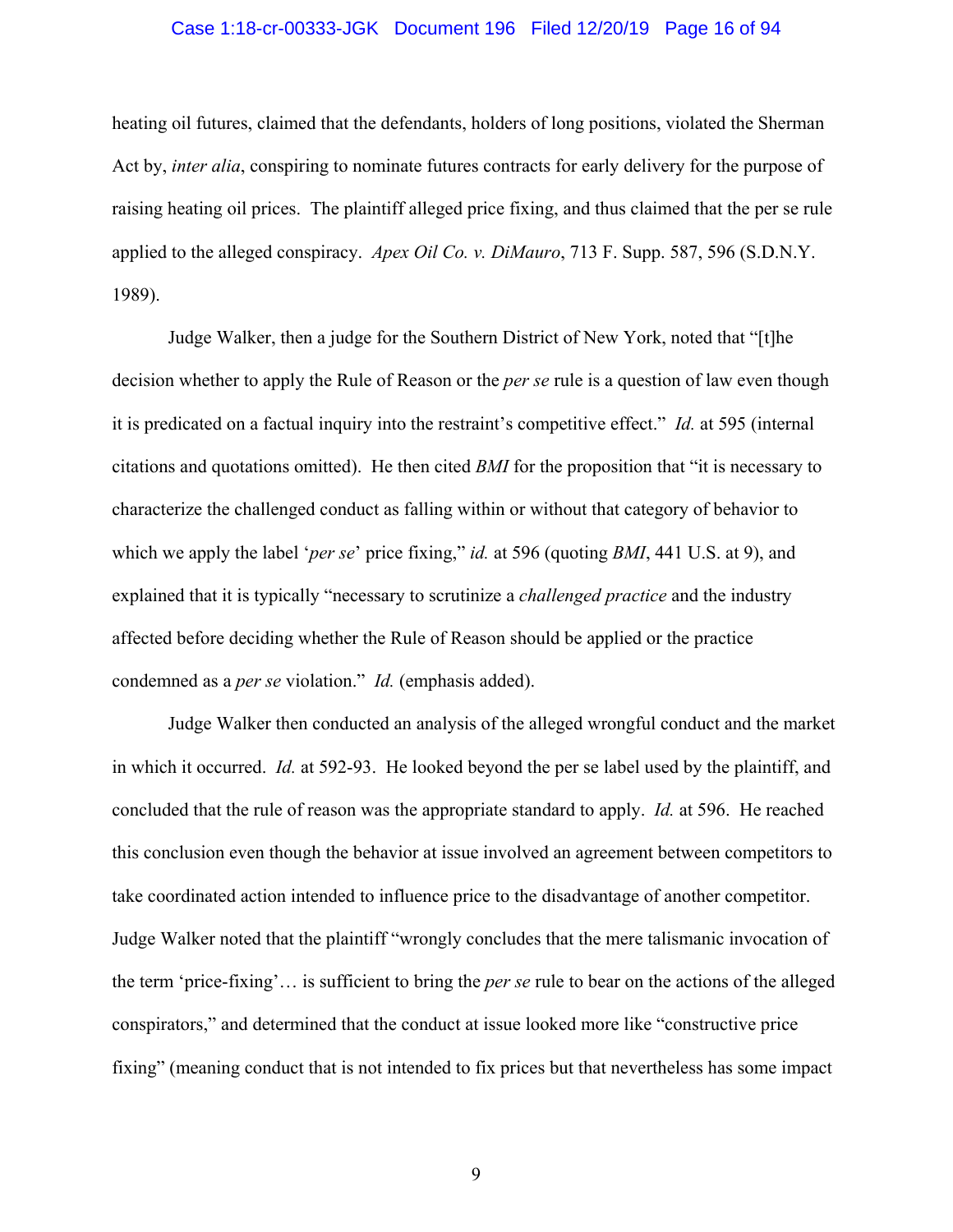#### Case 1:18-cr-00333-JGK Document 196 Filed 12/20/19 Page 17 of 94

on price) than the type of price fixing that is per se illegal, and therefore the rule of reason applied. *Id.* at 596.

In ruling on Mr. Aiyer's initial Rule 29 Motion, the Court found the *Apex Oil* decision to be inapposite because the decision rested on the insufficiency of the facts at the summary judgment stage. (Trial Tr. at 1597:14-19 ("[The *Apex*] decision doesn't really help the defendant because what the court said was … 'Apex has submitted insufficient facts to conclude at this point that a conspiracy was formed for the purpose of price fixing'") (citing *Apex Oil*, 713 F. Supp. at 597.) The Court concluded: "That was a decision on a motion before the court, before the district court, and the question is whether the jury in this case will find that this was in fact a conspiracy formed for the purpose of fixing prices." (Trial Tr. at 1597:19-22.)

But the court in *Apex Oil* did exactly what was required of the Court here. There, the "thrust" of the defendant's motion was that the plaintiff could not prevail "*as a matter of law*." *Apex Oil*, 713 F. Supp. at 594 (emphasis added). The finding that there were insufficient facts to conclude that the purpose of the challenged conduct was price fixing was directly relevant to the question of *whether* the challenged conduct should be condemned as a per se violation. Once the *Apex Oil* court characterized the conduct as falling under the rule of reason, it concluded that the "Rule of Reason … is a test which, as applied to the facts of this case as known, demands resolution by a factfinder after trial and not by this Court on a summary judgment motion." *Id.* at 597.

## 1. *Characterization Requires The Consideration Of Complex Economic Principles And A Careful Evaluation Of The Potential Procompetitive Effects Of The Challenged Conduct.*

The mere fact that the Indictment uses per se labels such as "fixing prices" or "rigging bids and offers," even if sufficient to survive a motion to dismiss, does not control the Court's characterization determination. *See Blanksteen*, 879 F. Supp. at 369 ("Even if this case were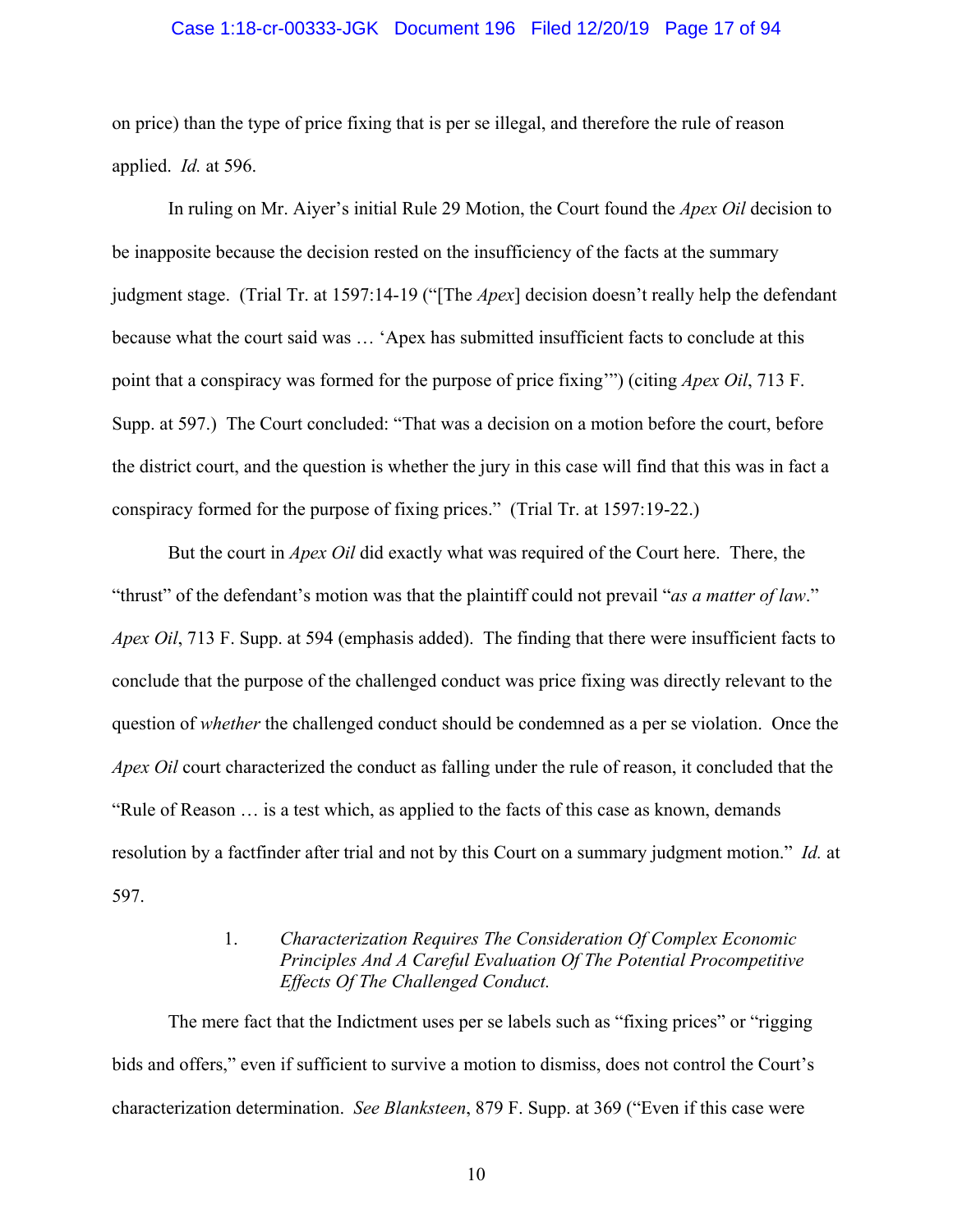#### Case 1:18-cr-00333-JGK Document 196 Filed 12/20/19 Page 18 of 94

somehow shoehorned into the plaintiff's characterization of a group boycott, it is clear that the defendant's actions do not fall into a category of actions likely to have a predominately anticompetitive effects. Consequently, per se analysis is not warranted.") (Koeltl, J.); *Granite Partners, L.P. v. Bear, Stearns & Co.*, 17 F. Supp. 2d 275, 296 (S.D.N.Y. 1998) ("Affixing certain labels to alleged conduct is insufficient to invoke *per se* treatment"); *Apex Oil Co.*, 713 F. Supp. at 597 ("[T]he mere talismanic invocation of the term 'price-fixing' is [insufficient] to bring the *per se* rule to bear.").

To fulfill its characterization obligation, the law required the Court to conduct an extensive examination of the economic realities of the challenged conduct. *See Volvo N. Am. Corp.*, 857 F.2d at 71-72 ([D]etermining when a practice should be so characterized can be very difficult, and may involve a fair amount of sophisticated economic inquiry.") (citing Phillip E. Areeda & Herbert Hovenkamp, Antitrust Law, Section 4.4, at 128); *see also BMI,* 441 U.S. at 14. ("The Sherman Act has always been discriminatingly applied in the light of economic realities.") (internal citations and quotations omitted). The Court needed to evaluate, and find, the challenged behaviors to have "manifestly anticompetitive effects" to warrant per se condemnation and the attention of the jury. *See, e.g.*, *Leegin Creative Leather Prods., Inc. v. PSKS, Inc.*, 551 U.S. 877, 886 (2007) ("To justify a *per se* prohibition a restraint must have manifestly anticompetitive effects, and lack any redeeming virtue.") (internal citations and quotations omitted); *State Oil Co.*, 522 U.S. at 10 (expressing "reluctance to adopt per se rule with regard to restraints imposed in the context of business relationships where the economic impact of certain practices is not immediately obvious") (internal citations and quotations omitted); *U.S. Gypsum Co.*, 438 U.S. at 440 (concluding that conduct can only be "regarded as *per se* illegal because of its unquestionably anticompetitive effects").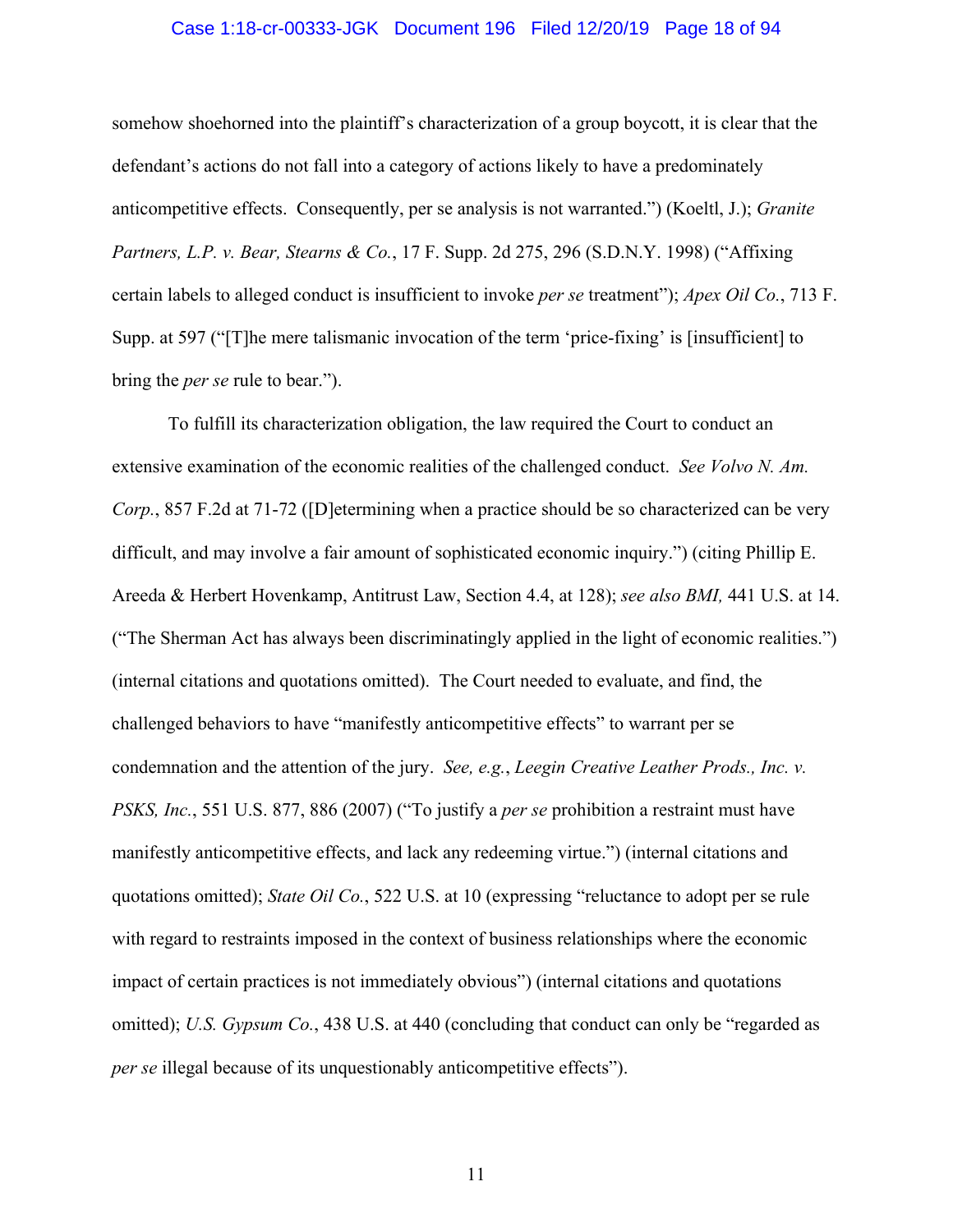#### Case 1:18-cr-00333-JGK Document 196 Filed 12/20/19 Page 19 of 94

Throughout trial, the Court consistently maintained that evidence of the procompetitive effects of the conduct was irrelevant and inadmissible. (*See* Trial Tr. at 1601:12-13 ("Evidence of pro-competitive effects, or the lack of harm, is not relevant and should be excluded under Rule 403.…").) But the very evidence precluded related directly to the Court's required, preliminary legal determination. The reason is simple. Conduct does not rise to the level of per se illegality *regardless* of its effects on the marketplace, but *because* of the likelihood of those effects. *See, e.g.*, *U.S. Gypsum Co.*, 438 U.S. at 440; *Leegin Creative Leather Prods., Inc.*, 551 U.S. at 886. Absent apparent likely anticompetitive effects, conduct that may look like, or be labeled by an adverse party as, traditional per se conduct is not subject to the per se rule. *Blanksteen*, 879 F. Supp. at 369. Even the *literal fixing of a price* may not constitute a per se antitrust violation absent such apparent likely anticompetitive effects. *BMI*, 441 U.S. at 8-9.

This core feature of antitrust law has persisted for more than 100 years. In *Board of Trade of City of Chicago v. United States*, the Supreme Court addressed similar issues to the issues presented here: whether collaborative conduct in a trading venue should be condemned on the "bald proposition" that it constituted price fixing, or whether its history, purpose, and effects should be considered. 246 U.S. at 238-39 (1918). The Supreme Court held that even when competitors literally fix a price—there, specifying that grain could only be sold at a specified price during a specified period of time—conduct runs afoul of the antitrust laws only when it was "designed to" or "had the effect of limiting [output] … or of raising or depressing prices" or when it "resulted in hardship to anyone." *Id.* at 238.

As part of its assessment of likely anticompetitive effect, the Court needed to assess whether the conduct, in substance and context, had some redeeming, legitimate, or productive aspect or explanation that would take the conduct outside of the per se category. The Court was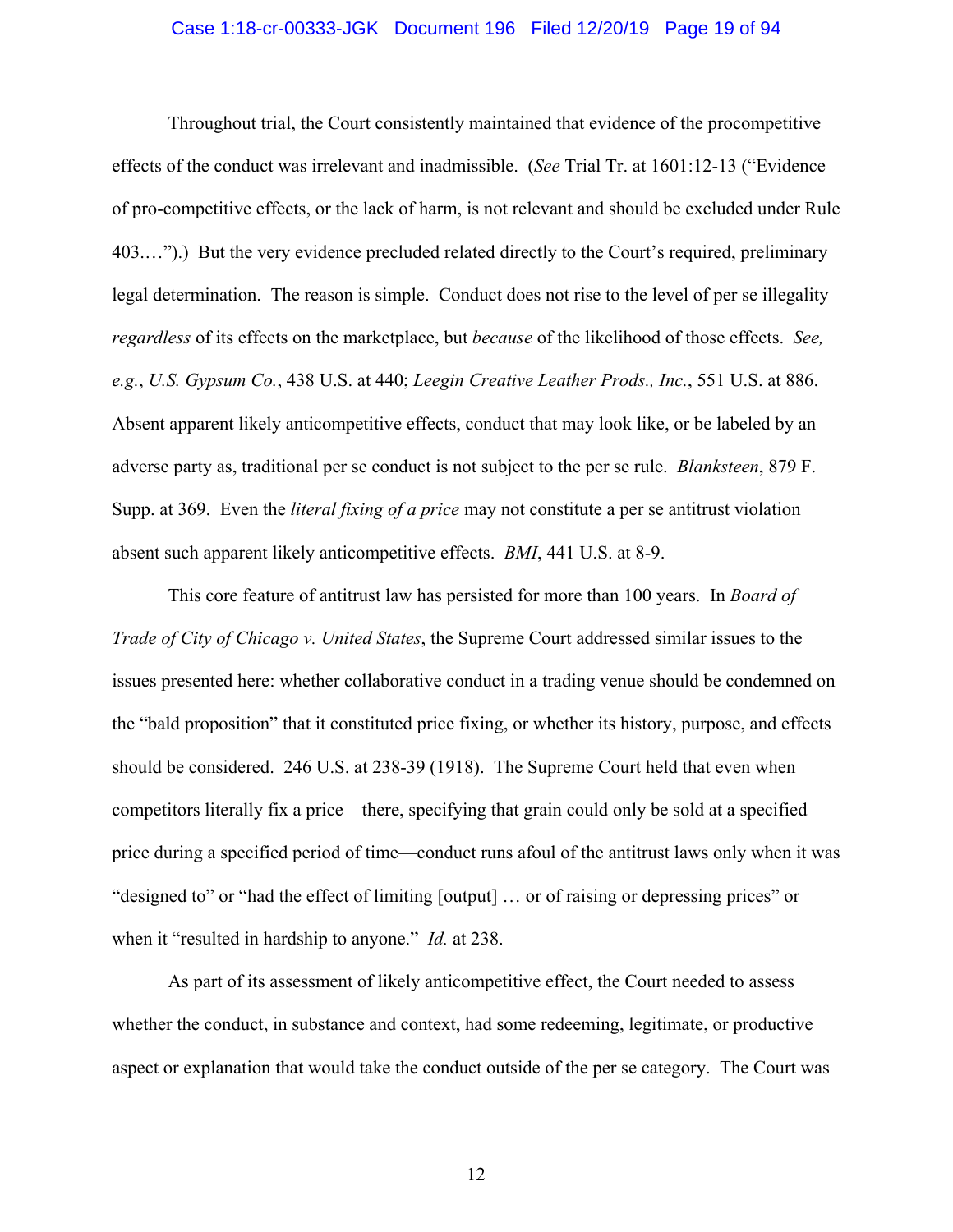#### Case 1:18-cr-00333-JGK Document 196 Filed 12/20/19 Page 20 of 94

required to consider Mr. Aiyer's arguments in support of the conduct as part of the Court's characterization analysis. *Volvo N. Am. Corp.*, 857 F.2d at 71-72 ("[O]n remand, the district court should carefully consider whatever arguments [defendants] may offer in support of their practices … before deciding whether the *per se* rule or the Rule of Reason should apply).

Where evidence reflects a plausible relationship between the challenged conduct and a procompetitive rationale—as it did here—a court must characterize the conduct as outside the per se rule. *See, e.g.*, *Medical Center at Elizabeth Place*, 922 F.3d at 726 (a defendant need show only a "plausible procompetitive rationale for the restraint" to avoid evaluation under the per se rule); *In re Sulfuric Acid Antitrust Litig.*, 703 F.3d 1004, 1010-11 (7th Cir. 2012) ("[E]ven price fixing by agreement between competitors … [is] governed by the rule of reason, rather than being per se illegal, if the challenged practice when adopted could reasonably have been believed to promote 'enterprise and productivity'"); *Polk Bros., Inc., v. Forest City Enters., Inc.,* 776 F.2d 185, 189 (7th Cir. 1985) ("A court must ask whether an agreement promoted enterprise and productivity at the time it was adopted. If it arguably did, then the court must apply the Rule of Reason to make a more discriminating assessment.").

On this point, the Second Circuit's decision in *United States v. Apple* is instructive. In *Apple*, the court addressed the line of cases "in which courts have permitted defendants to introduce procompetitive justifications for horizontal price-fixing arrangements that would ordinarily be labeled per se if those agreements 'when adopted could reasonably have been believed to promote 'enterprise and productivity.'" 791 F. 3d 290, 326 (2d Cir. 2015) (internal citations and quotations omitted). Although the Second Circuit, in the context of the *Apple* case, described that line of cases as "narrow," the court nonetheless contemplated considering procompetitive justifications "when the restraint at issue was imposed in connection with some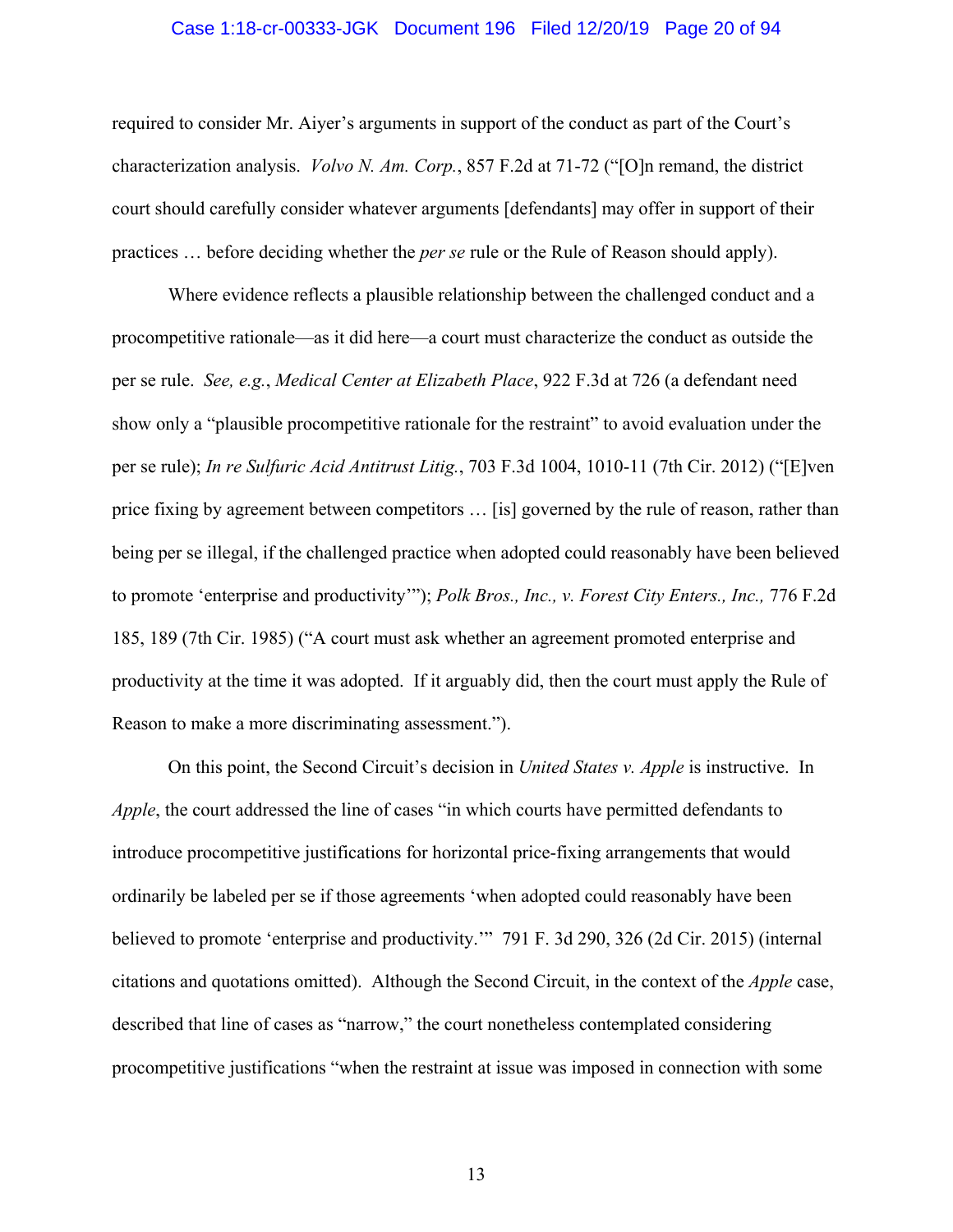#### Case 1:18-cr-00333-JGK Document 196 Filed 12/20/19 Page 21 of 94

kind of potentially efficient joint venture." *Id.* at 326 (citation omitted). And, in fact, the Court of Appeals *did* consider the procompetitive justifications offered by the defendant, but ultimately concluded that, on the particular facts at issue, "there was no joint venture or other similar productive relationship between any of the participants in the conspiracy that Apple joined." *Id.*

## 2. *Characterization Requires The Court To Closely Scrutinize The Means And Methods Alleged In The Indictment.*

Under traditional conspiracy law, a conspiracy "may involve a multiplicity of ways and means of action and procedure." *United States v. Aracri*, 968 F.2d 1512, 1522 (2d Cir. 1992) (internal citations omitted). But this principle must be applied with caution to a criminal antitrust conspiracy. When multiple behaviors make up a charged Sherman Act violation, it is both proper and necessary for the Court to consider the actual conduct underlying the allegations. This includes a close examination of the individual means and methods alleged to determine whether they are either themselves per se violations of the Sherman Act or can plausibly be argued to advance other actions that are such per se violations.

For example, in *Ratino*, the plaintiff challenged two distinct behaviors charged under a single count in the complaint. In reversing the district court's dismissal of the count, the Fourth Circuit ordered the court, on remand, to consider whether the behaviors, *standing alone*, constituted unreasonable restraints of trade: "The district court … should carefully scrutinize the purposes and practices of the challenged review committee to determine whether its effect on price is merely ancillary to other legitimate purposes. A similar inquiry is required with respect to [the plaintiff's] argument that the provider agreements, standing alone, constitute price fixing." 718 F.2d at 1272 (internal citations omitted).

In *U.S. Gypsum Co.*, the defendants were charged with violating Section 1 of the Sherman Act by engaging in an alleged price fixing conspiracy. The Supreme Court noted that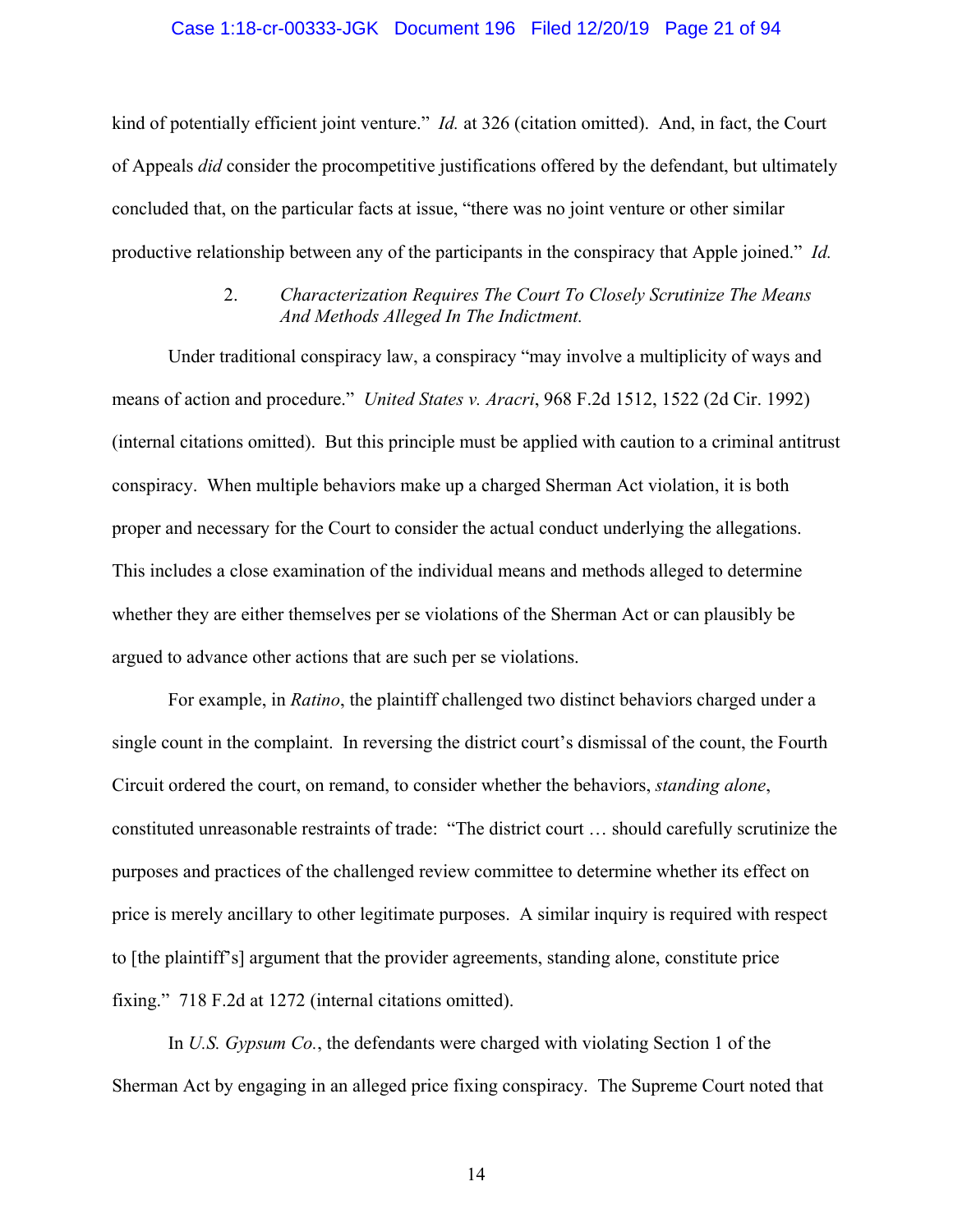#### Case 1:18-cr-00333-JGK Document 196 Filed 12/20/19 Page 22 of 94

the indictment specified "13 types of actions taken by conspirators [i]n formulating and effectuating the combination and conspiracy" but singled out one behavior in particular— "interseller price verification"—as being "the most relevant… for [the Court's] purposes." 438 at 428. The Court then proceeded to analyze that specific behavior, which the indictment described as consisting of the conspirators "telephon[ing] or otherwise contact[ing] one another to exchange and discuss current and future published or market prices and published or standard terms and conditions of sale and to ascertain alleged deviations therefrom." *Id*. at 428. The Court noted in its specific analysis that this type of behavior is not a Sherman Act violation in itself. *Id*. at 441 n.16. ("The exchange of price data and other information among competitors does not invariably have anticompetitive effects; indeed such practices can in certain circumstances increase economic efficiency and render markets more, rather than less, competitive. For this reason, we have held that such exchanges of information do not constitute a *per se* violation of the Sherman Act.").

In *In re Sulfuric Acid Antitrust Litig*, the Seventh Circuit reviewed three distinct practices that the plaintiffs labeled as per se illegal: shutdown agreements, the grant of exclusive territories to distributors, and the formation of a joint venture. Buyers of sulfuric acid brought suit against Canadian and U.S. producers of sulfuric acid, alleging that the producers conspired to fix prices. 703 F.3d at 1008. The case arose from the Canadian producers' attempt at gaining access to the U.S. markets by establishing a U.S. distribution network through U.S. producers of sulfuric acid. *Id.* at 1008-09.

The first challenged practice was "shutdown agreements," agreements entered into by the Canadian and U.S. producers, under which the U.S. producers stopped producing sulfuric acid, and thereby stopped competing with the Canadian producers of sulfuric acid. In return, the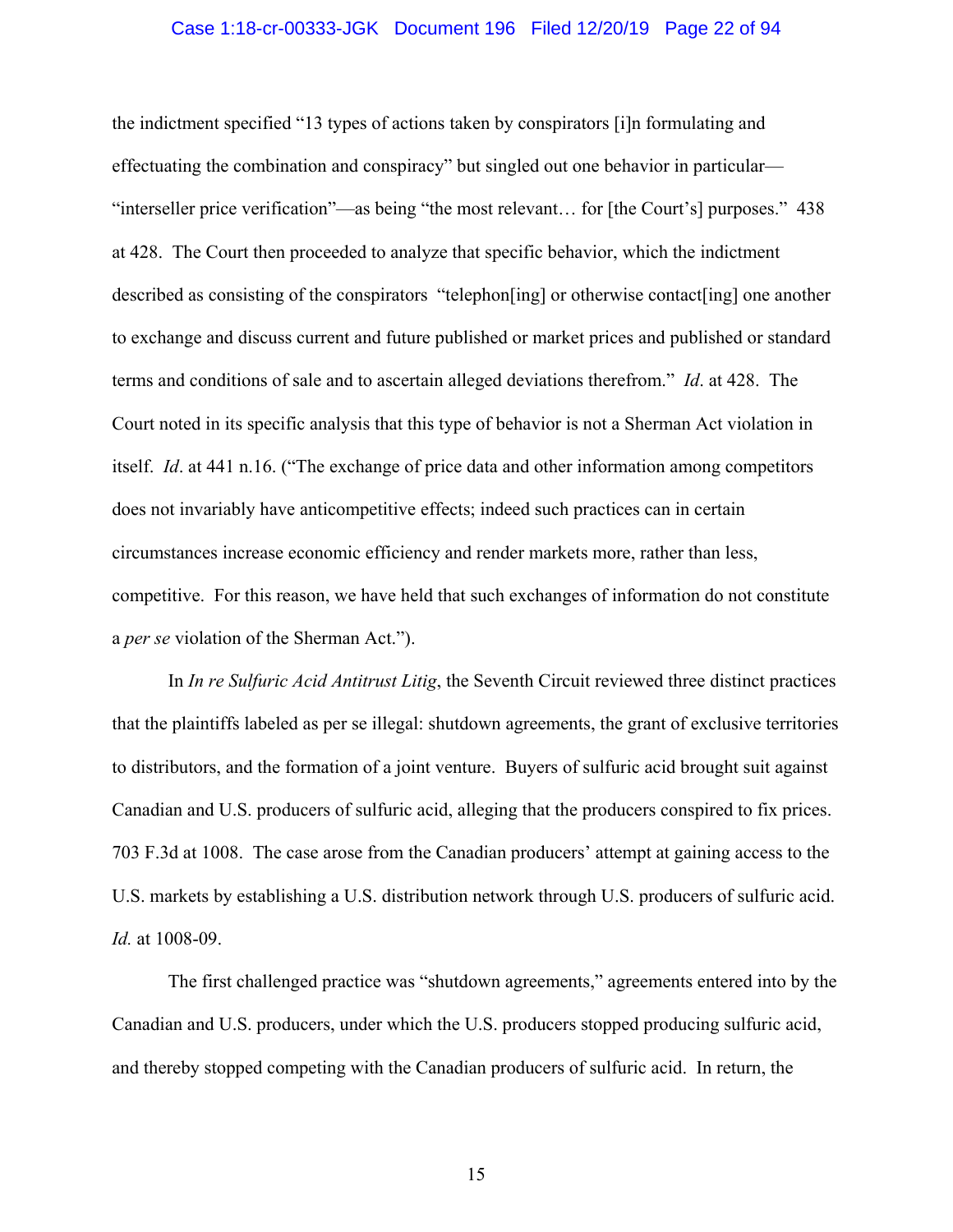#### Case 1:18-cr-00333-JGK Document 196 Filed 12/20/19 Page 23 of 94

Canadian producers agreed to sell sulfuric acid to the U.S. producers "cheaply enough to make distribution more profitable than production." *Id.* at 1009. The second challenged practice was the Canadian producers' grant of exclusive territories to their U.S. distributors. The third challenged practice was the alleged elimination of a U.S. producer under the guise of a joint venture. *Id.* at 1013.

The Seventh Circuit analyzed each of the challenged practices separately—considering the context of the practices, the effects of the practices, and plausible reasons for the practices and determined that none of the behaviors could proceed under a theory of per se liability. *Id*. at 1011-13. As to the "shutdown agreements," the Seventh Circuit found "plausible" reasons for such agreements: they enabled the Canadian producers to venture into the U.S. market and "their net effect on economic welfare may well have been positive, especially since the negative effects may have been few because of the higher production costs of the U.S. companies." *Id.* at 1010- 11. As to the grant of exclusive territories, the Seventh Circuit explained that while the grant of exclusive territories can "reduce competition at the distributor level," it could "increase it at the producer level and in this case may well have done so by facilitating the Canadian producers' entry into the U.S. market." *Id.* at 1013. As to the joint venture, the Seventh Circuit concluded that "[t]he joint venture enabled substantial economies in transportation and marketing and after it was launched the price of sulfuric acid in the United States dropped significantly." *Id.* In sum, the Seventh Circuit court analyzed each category of conduct in turn, as antitrust law requires, and found that the context, likely effects, and plausible procompetitive justifications counseled for non-per se treatment.

The Court, in ruling on Mr. Aiyer's motions to dismiss, relied on *United States v. Apple, Inc.*, 791 F. 3d 290, 326 (2d Cir. 2015). (ECF No. 66, Motion to Dismiss Hearing Tr. at 43:7-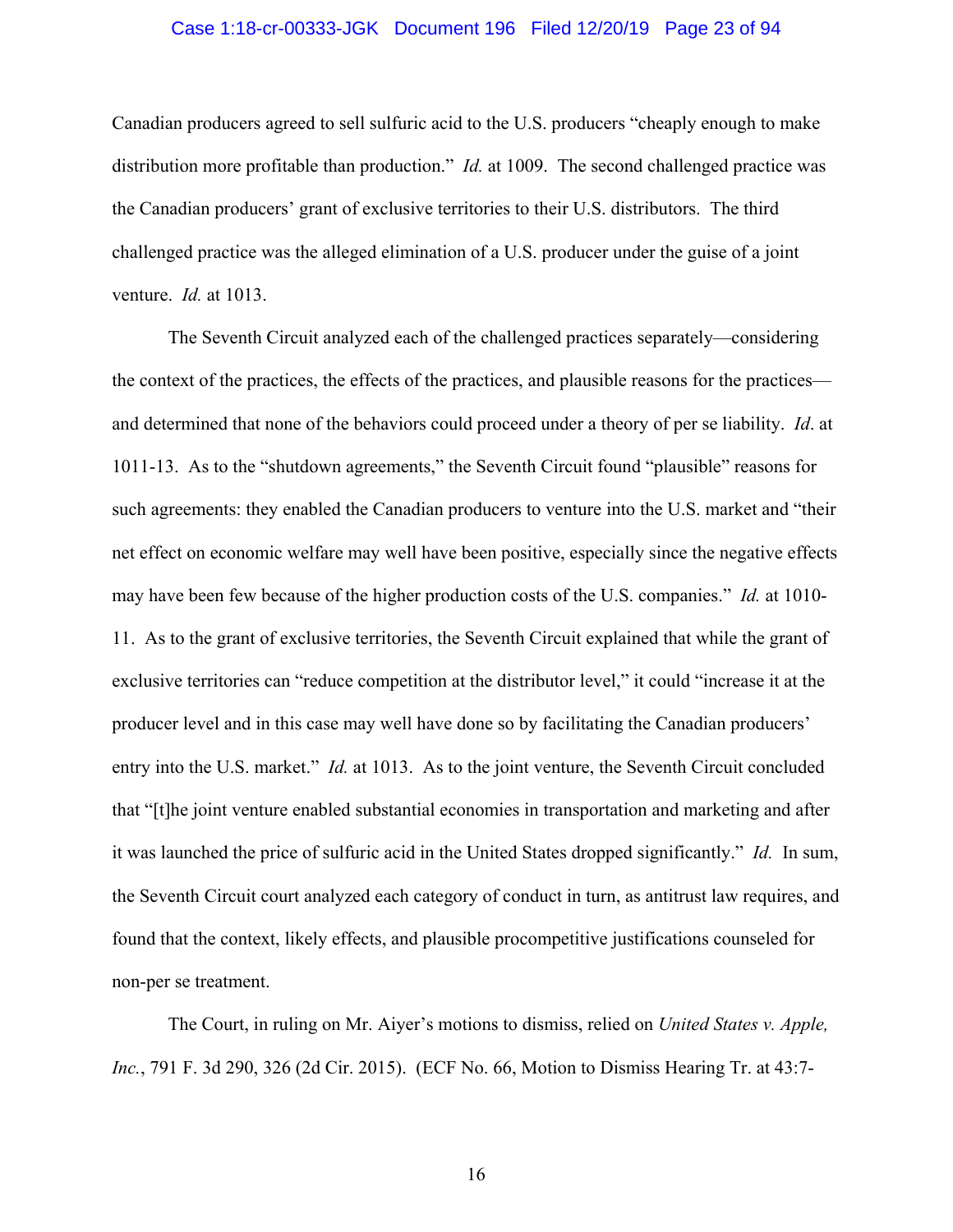#### Case 1:18-cr-00333-JGK Document 196 Filed 12/20/19 Page 24 of 94

16.) But *Apple* is neither analogous to nor dispositive of the present case. In *Apple*, the Government alleged that Apple, Inc. ("Apple") conspired with six publishers to raise prices across the ebook market through the execution of various agreements between the publishers and Apple. Following a bench trial, a Southern District of New York court concluded that Apple had violated Section 1 of the Sherman Act by orchestrating a conspiracy among the publishers to "eliminate retail price competition [in the e-book market] in order to raise the retail prices of ebooks." *Id.* at 312 (quoting the opinion of the district court).

On appeal, Apple argued that its conduct must be subject to the rule of reason because, among other reasons, it involved merely multiple independent vertical agreements between Apple and the publishers. The court found none of Apple's arguments to be persuasive and affirmed that the per se standard applied. On the "vertical agreements" argument, the court concluded that Apple was part of a typical "hub-and-spoke" conspiracy—similarly constructed principal-agent contracts between major publishers and Apple became the spokes that were joined to form a rim (a horizontal conspiracy) and that were coordinated by Apple as the hub. *Id.* at 325. The relevant restraint was not Apple's vertical contracts with the publishers, "which might well, if challenged, have to be evaluated under the rule of reason," but rather, "the horizontal agreement that Apple organized among the Publisher Defendants to raise ebook prices." *Id*. at 323 (distinguishing *Leegin Creative Leather Prods., Inc.*, 551 U.S. 877).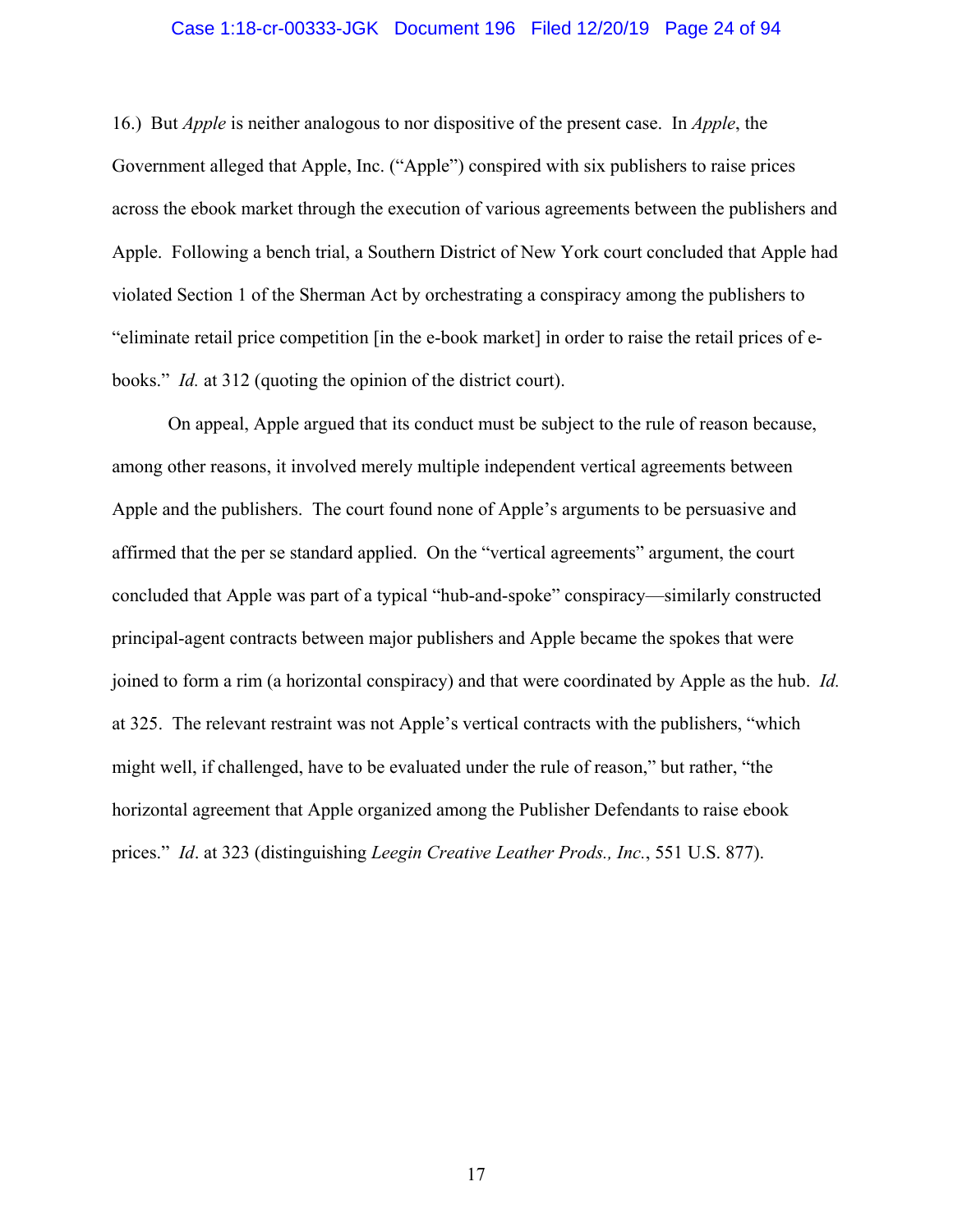B. The Court Had A Full Record At The Close Of The Government's Case, And Certainly At The Close Of The Evidence, To Evaluate And Determine Whether The Challenged Conspiracy, And The Practices Identified, Constituted A Per Se Violation Of The Sherman Act.

Mr. Aiyer submitted separate motions before and during trial that included a request to characterize the conduct at issue. The Court denied each, deferring the decision of characterization and contemplating that Mr. Aiyer would raise the issue at a later, more appropriate time. At the motion to dismiss stage, Mr. Aiyer requested that the Court dismiss the Indictment, in part, to the extent it described conduct that is not properly the subject of the per se standard. (*See* ECF No. 50, Memorandum of Law in Support of Defendant's Motion to Dismiss the Indictment in Part for Failure to Allege a Crime at 1-2.) The Court denied Mr. Aiyer's motion and reasoned that it could not make a determination about the challenged conduct without first hearing the "evidence [the Government] will offer at trial concerning the trading activity on those dates." (ECF No. 66, Motion to Dismiss Hearing Tr. at 40:2-9.)

At the motion *in limine* stage, Mr. Aiyer requested that the Court exclude evidence and argument regarding interdealer trading and ruble trading—neither of which is properly the subject of the per se standard—at such time as the Court deemed the factual record sufficient to support this ruling—and evidence of spoofing and cancelled trades. (*See* ECF No. 102, Memorandum of Law in Support of Defendant's Standing Motion *in Limine* to Exclude Evidence of Coordinated Interdealer Trading and Coordinated Ruble Trading at 1; ECF No. 97, Memorandum of Law in Support of Defendant's Motion *in Limine* to Exclude Evidence or Argument Concerning 'Spoofing' or Cancelled Trades.) The Court denied Mr. Aiyer's motions, with the qualification that Mr. Aiyer was "free to raise any arguments [regarding interdealer trading and ruble trading] in the course of the trial." (ECF No. 119, Motions *in Limine* Hearing Tr. at 28:18-29:25, 30:8-12.)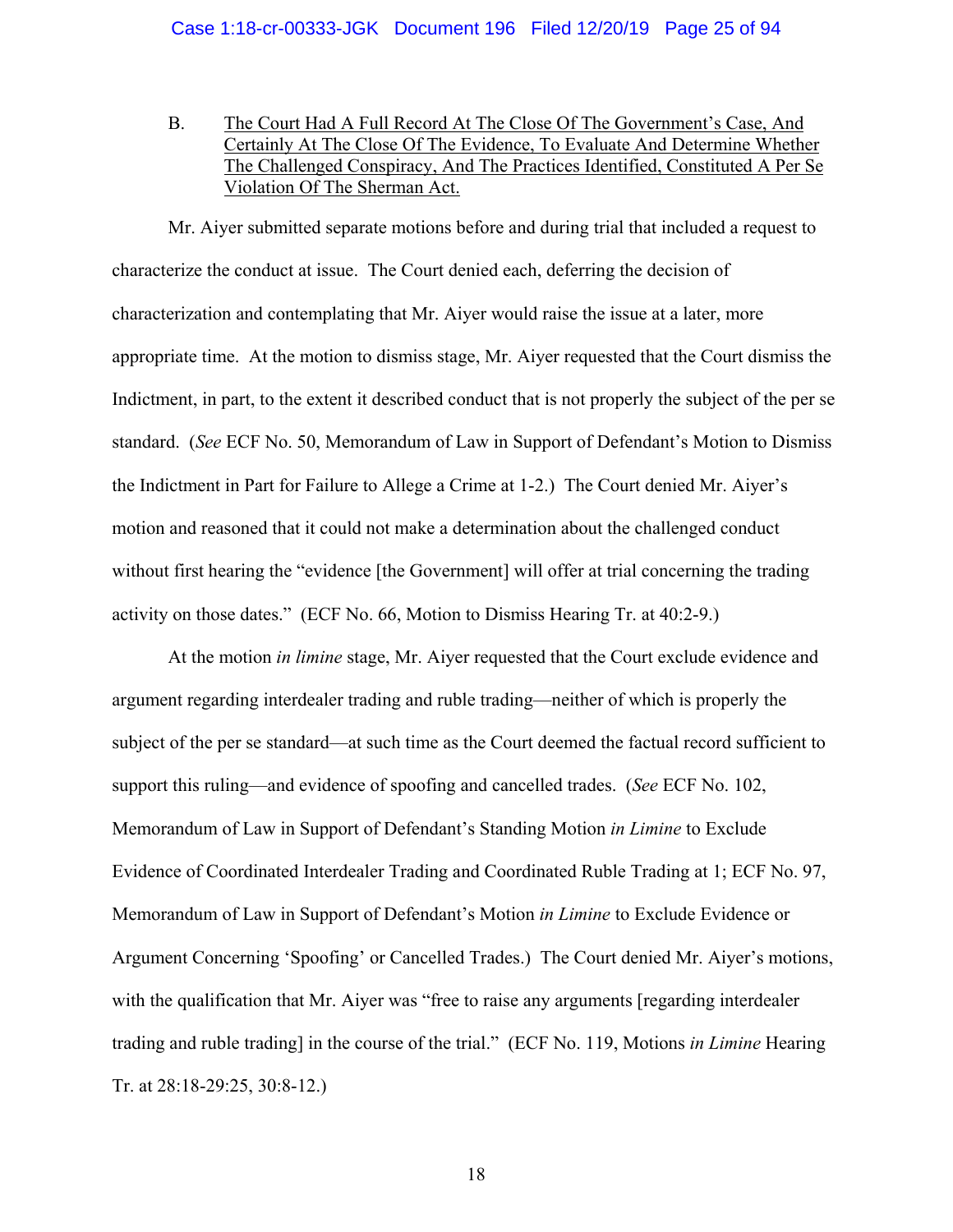#### Case 1:18-cr-00333-JGK Document 196 Filed 12/20/19 Page 26 of 94

At the close of the Government's case-in-chief, Mr. Aiyer requested that the Court grant acquittal pursuant to Rule 29 because the evidence showed that none of the conduct is properly the subject of the per se standard. (*See* Trial Tr. at 1574:5-1579:15.) The Court relied on its denial of Mr. Aiyer's earlier motion to dismiss to deny Mr. Aiyer's Rule 29 motion. The Court found that "the indictment charges that the defendant entered into a conspiracy with others to fix prices and rig bids. That is conduct which, at least up until now, has been defined as *per se* conduct in violation of Section 1 of the Sherman Act." (*See* Trial Tr. at 1597:6-9.) The Court added that it had "denied prior to trial a motion to dismiss the indictment as a whole, and the indictment is similar to other indictments that have been sustained." (Trial Tr. at 1596:19-21.) Reliance on the language of an indictment may be appropriate on a motion to dismiss but is misplaced on a motion for judgment of acquittal at the close of the case. At this point in the proceedings, the Court had a more than sufficient record to evaluate the actual conduct and undertake the characterization analysis that is required of it. It certainly had an adequate record to undertake this evaluation at the close of all the evidence with the benefit of a *complete* record.

Finally, in his proposed jury instructions, and at the charging conference, Mr. Aiyer requested that the Court instruct the jury that "[c]oordinated trading in the interdealer market, including refraining from trading, or staying out of the way, to let another Rand Chat Room member trade, or by 'spoofing' or cancelling trades on behalf of one another" and "[c]oordinated trading in the Russian Ruble" does not constitute price fixing or bid rigging. (*See* ECF No. 123, Defendant's Proposed Jury Instructions at 24; *see also* Trial Tr. at 1898:7-23.) The Court rejected Mr. Aiyer's proposed instructions. (*See* Trial Tr. at 1898:7-23.)

As discussed, on a number of occasions, during different phases of these proceedings, Mr. Aiyer moved for relief based on the legal principles identified in Section I. Mr. Aiyer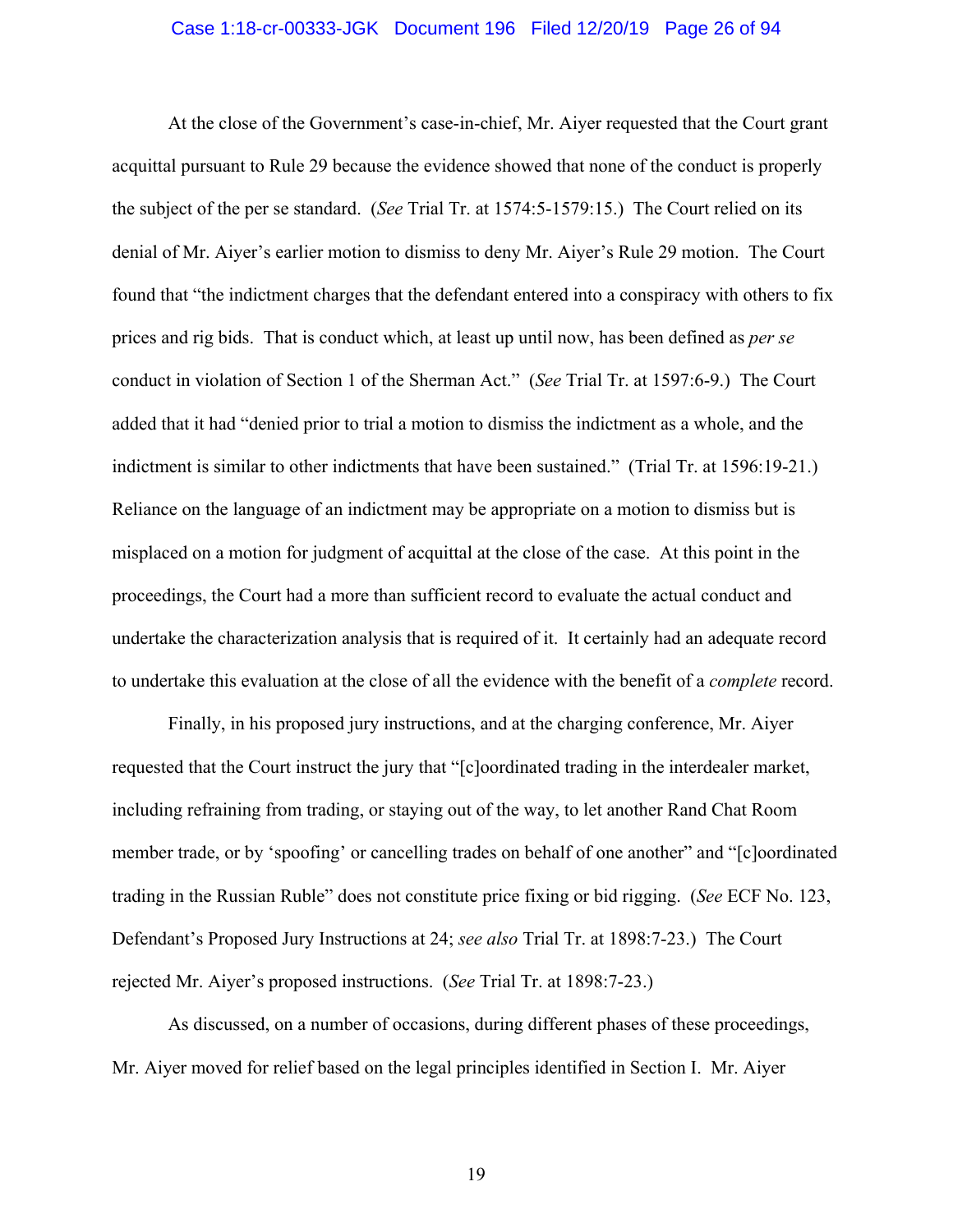#### Case 1:18-cr-00333-JGK Document 196 Filed 12/20/19 Page 27 of 94

renews these applications in support of his argument for a judgment of acquittal or, in the alternative, on order requiring a new trial. Mr. Aiyer requests that the Court enter a judgment of acquittal or grant a new trial, during which the Court should characterize the challenged practices. If the Court concludes that certain conduct or practices do not meet the stringent test for a per se violation, and are not means for achieving per se violations—for example, all the ruble and zloty episodes, all transactions occurring on the interdealer market, and any other practices and episodes the Court so characterizes—these practices should be excluded and evidence about them may not be considered at all. Only if the Court determines that some of the practices or episodes meet the test for a per se violation does the matter proceed to trial with appropriate limitations.

## 1. *The Court Should Have Characterized Conduct Involving The Ruble And Zloty As Neither Price Fixing Nor Bid Rigging Governed By The Per Se Standard.*

At its foundation, and as the Government recognizes, a price fixing or bid rigging conspiracy requires "an agreement among *competitors*." (ECF No. 122, Government Proposed Jury Instructions at 6 (emphasis added); *see also id.* at 2 ("The purpose of the Sherman Act is to preserve free and unfettered competition in the marketplace by prohibiting certain types of agreements between *competitors*, so that the marketplace may receive better products and services at lower cost.") (emphasis added).) The ruble trading involving Mr. Aiyer and the other Rand Chat Room members, as well as the single episode of zloty trading at issue in this case, were classic vertical arrangements—Mr. Aiyer served as an upstream, risk-taking wholesaler, and the other Rand Chat Room members served as downstream distributors who did not want to assume risk and had little knowledge of competitive pricing. The undisputed facts adduced at trial confirm that Mr. Katz, Mr. Cummins, and Mr. Williams were not competitors of Mr. Aiyer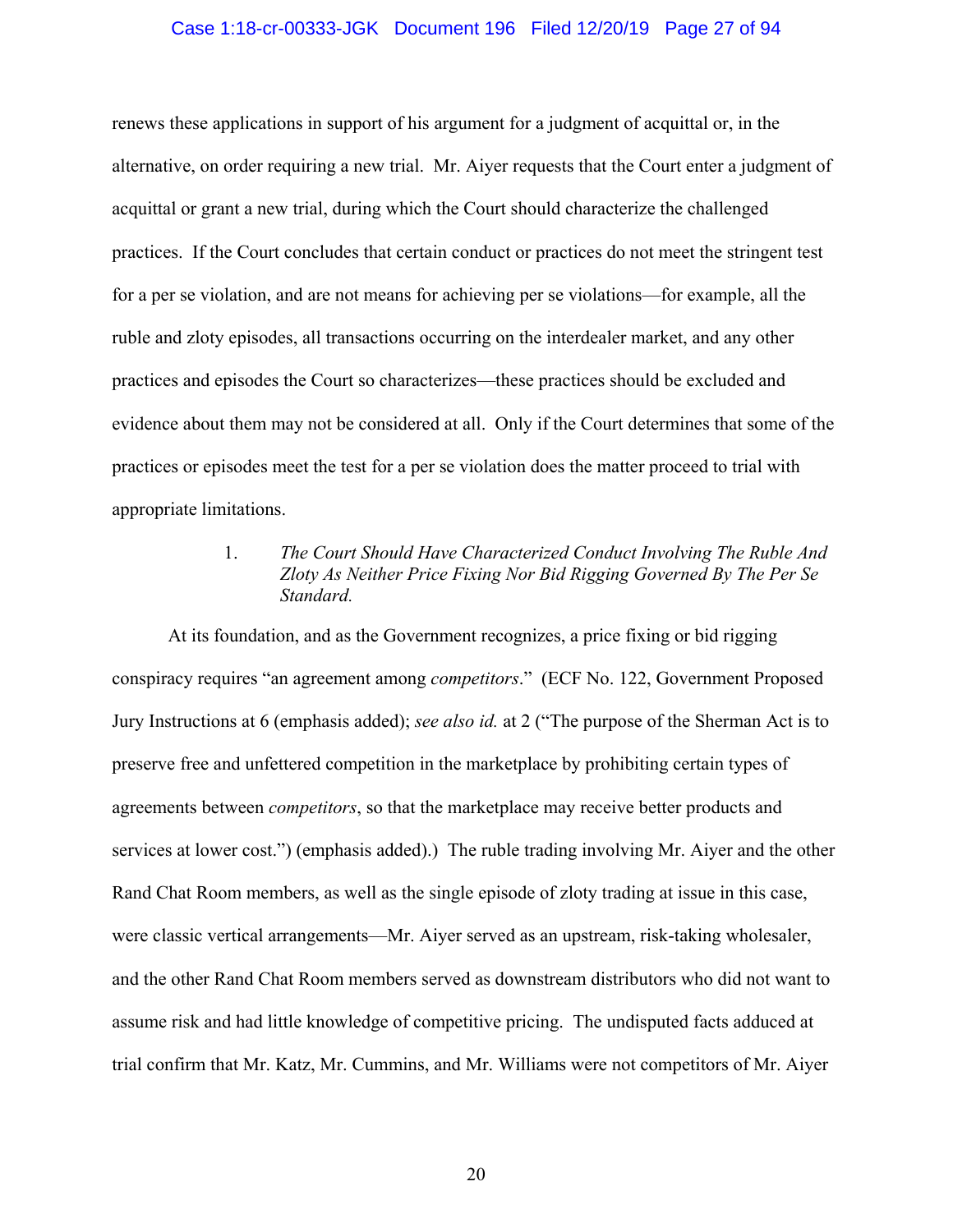#### Case 1:18-cr-00333-JGK Document 196 Filed 12/20/19 Page 28 of 94

in the ruble, and that Mr. Cummins was not a competitor of Mr. Aiyer in the zloty, making the per se label inapplicable to any purported agreement that pertains to ruble or zloty trading.

Mr. Aiyer was a preeminent trader in the ruble market. The Government's own witness testified that Mr. Aiyer was "very skilled" in pricing the ruble, was "very insightful as to trading the market [and] as to where the market was going," had a "very strong command of the market," and showed spreads that were tight. (Trial Tr. at 490:21-491:11 (Cummins).) There was also ample evidentiary support for the proposition that Mr. Aiyer gave the best prices in ruble to customers. (*See, e.g.*, Trial Tr. at 1122:4-8, 1123:18-23 ("Q. And when you said 'will get best price,' you meant best price for the customer, right? A. For whoever is asking this person, yes. Q. Because he, Mr. Aiyer, gave the best price in the ruble, is that right? A. Yes.") (Katz); Trial Tr*.* at 496:3-12 (Cummins).)

By contrast, Mr. Katz was unskilled at trading the ruble. Over three days of cross examination, Mr. Katz told a consistent story—he was not equipped to trade the ruble, he could not compete with Mr. Aiyer in trading the ruble, and he did not want to compete with Mr. Aiyer in trading the ruble. (*See* Trial Tr. at 1127:10-19 (Katz); Trial Tr. at 1073:11-14 ("Q. My question though was whether you were conveying that you have no idea at that time about how to price the ruble; yes or no? A. Yes.") (Katz); Trial Tr. at 1075:20-1076:10 ("Q. And you thought it would be appropriate to leave the entire [ruble] business to HSBC and Chase because you didn't want to touch it; isn't that correct? A. Yes.") (Katz); *see also* DX-313 at 19:00:53- 19:13:21; DX-314 at 19:15:38; DX-327-T at 1:15-22; DX-328 at 16:15:43-16:16:09; DX-336 at 12:14:45-12:15:01.) Mr. Katz made it very clear to the Court and the jury that he "had no interest in that currency at all." (Trial Tr. at 1078:25-1079:1 (Katz); *see also* Trial Tr. at 1253:15-16 (Katz).)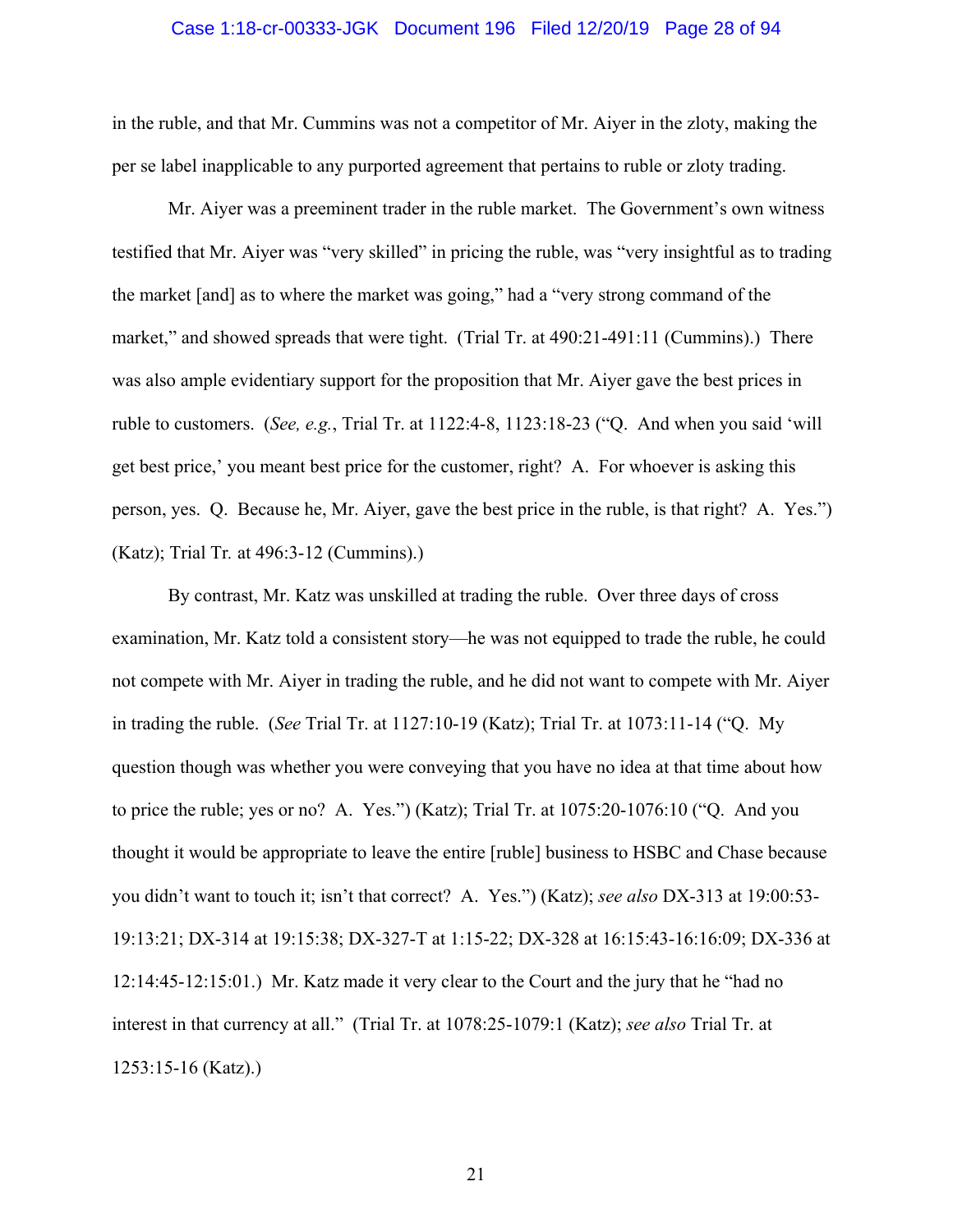#### Case 1:18-cr-00333-JGK Document 196 Filed 12/20/19 Page 29 of 94

Mr. Cummins likewise was not a competitor of Mr. Aiyer's in the ruble or in the zloty. As to the ruble, he never had responsibility for trading the currency during his entire career as a foreign exchange trader. (*See* Trial Tr. at 485:2-7 (Cummins).) Because the ruble was not a primary currency of Mr. Cummins, he would not seriously compete for ruble business but would instead "show the price that doesn't win the deal." (*See* Trial Tr. at 527:9-13 (Cummins).) As to the zloty, Mr. Cummins similarly did not have responsibility for trading the currency and, in the single zloty episode at issue in the case, deliberately aimed to avoid winning the business. (*See* Trial Tr. at 662:4-25, 665:12-13 (Cummins).) Mr. Cummins cannot be said to be a true competitor in either currency.

The relevant trading data and expert analysis directly support the conclusion that the Rand Chat Room members did not compete with Mr. Aiyer in the ruble. Mr. Aiyer's ruble business was significantly greater than that of Mr. Katz, Mr. Cummins, and Mr. Williams. (*See*  DX-152 (demonstrating that Mr. Aiyer's average daily trading volume in the ruble was ten times greater than that of Mr. Williams, 31 times greater than that of Mr. Katz, and 1,891 times greater than that of Mr. Cummins during the period of the charged conspiracy).)

Because of Mr. Aiyer's expertise and superior pricing in the ruble, Mr. Katz, Mr. Cummins, and Mr. Williams would seek Mr. Aiyer's advice regarding appropriate prices to show to customers. Mr. Cummins was aware that Mr. Katz "would seek advice [from Mr. Aiyer] and he would either take it or not." (Trial Tr. at 487:11-23 (Cummins).) More often than not, Mr. Katz went to Mr. Aiyer for help with pricing the ruble. (Trial Tr. at 1125:10-16 ("Q. So you got pricing from someone who was prepared to get up at 2 or 3 in the morning, stay in touch with what was happening in Moscow, and knew how to arrive at the best pricing for the ruble, namely, Mr. Aiyer, correct? A. Sometimes I did quote myself. Sometimes I went to Akshay.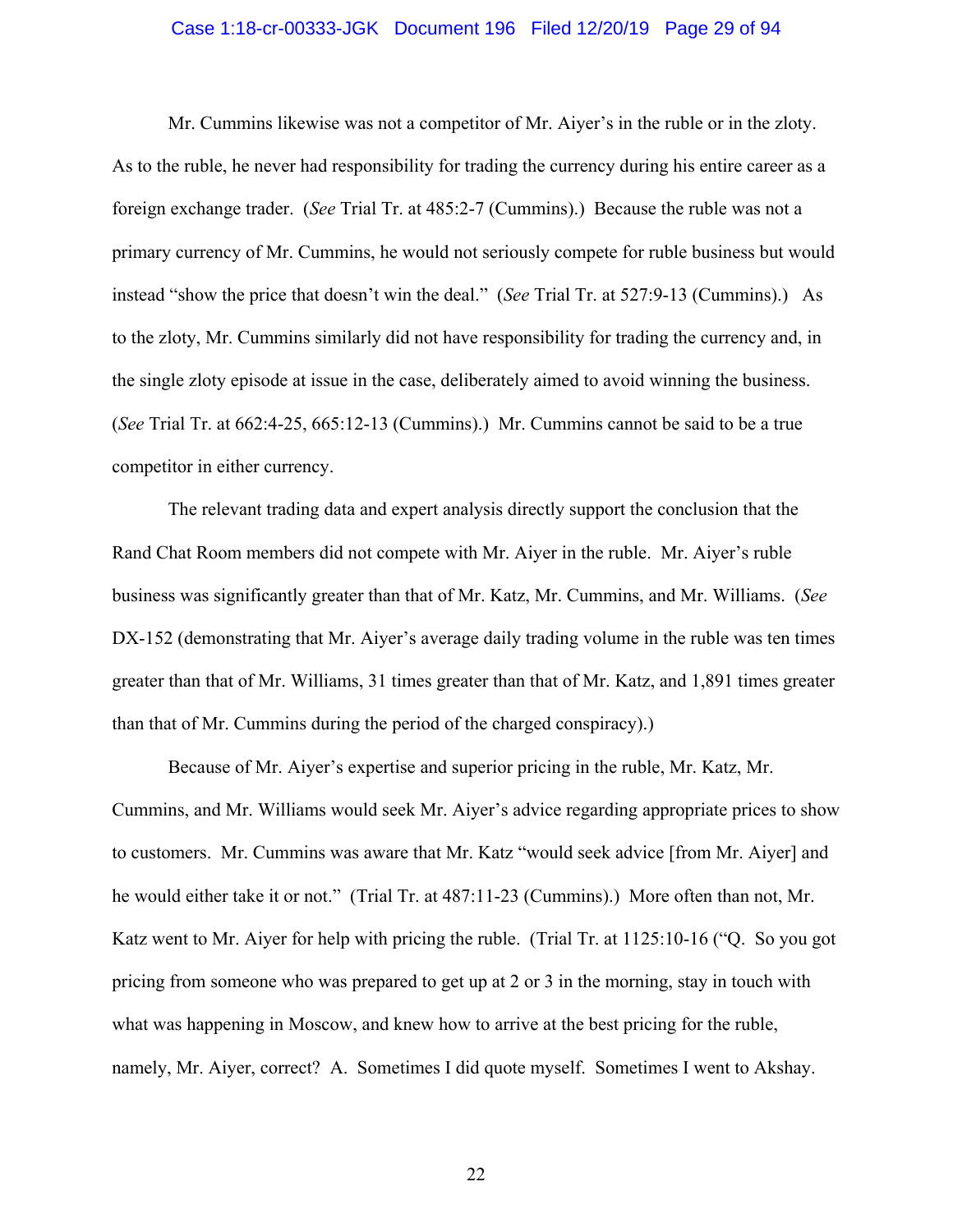#### Case 1:18-cr-00333-JGK Document 196 Filed 12/20/19 Page 30 of 94

Q. Much more frequently you went to Mr. Aiyer, correct? A. Correct.") (Katz).) Mr. Cummins also admitted to turning to Mr. Aiyer for help with pricing the ruble. (*See* Trial Tr. at 487:18-19, 492:9-17 (Cummins).)

It was both a common and perfectly permissible industry practice for a trader with less experience or comfort trading a particular currency to contact an experienced trader for information as to what an appropriate price would be. (*See* Trial Tr. at 487:1-10 (Cummins); Trial Tr. at 1121:23-1123:8 ("Q. Was there anything wrong, first of all, with Mr. Crespo [a trader at a different bank] coming to you to ask for a price? A. No.") (Katz).) This is true of Mr. Katz's, Mr. Cummins,' and Mr. Williams' practice of turning to Mr. Aiyer in the ruble. (*See*  Trial Tr. at 487:18-24 ("Q. Did you ever go to Mr. Aiyer to ask about ruble pricing? A. Yes. Q. And there is nothing wrong with that either, was there? A. No. Q. And there was nothing wrong with him responding to you with whatever you were asking about ruble pricing; is that correct? A. Yes.") (Cummins); *see also* Trial Tr. at 1253:12-1254:19 (Katz).)

When Mr. Aiyer communicated ruble prices to the other Rand Chat Room members, he offered the price at which he was willing to trade. (*See* Trial Tr. at 1126:13-15 ("Q. So you knew that he was there, if he gave a price, he was prepared to stand behind that price, is that correct? A. Yes.") (Katz); *see also* Trial Tr. at 519:14-520:4 (Cummins).) Mr. Aiyer "would quote a price that he wanted to show, it would get passed on, and if the customer dealt, yes, he would take it in." (Trial Tr. at 1126:10-12 (Katz).) Simply put, Mr. Aiyer would, "on a fairly consistent basis," serve as the supplier for other traders' ruble needs. (Trial Tr. at 1126:19-21 (Katz); *see also* Trial Tr. at 1722:23-1723:6 ("Q. Based on the numbers shown in Defense Exhibit 152 and your review of the remainder of the record in the case, what did you conclude about Mr. Aiyer's relationship to the other rand chat room members in the ruble? A. Well, he,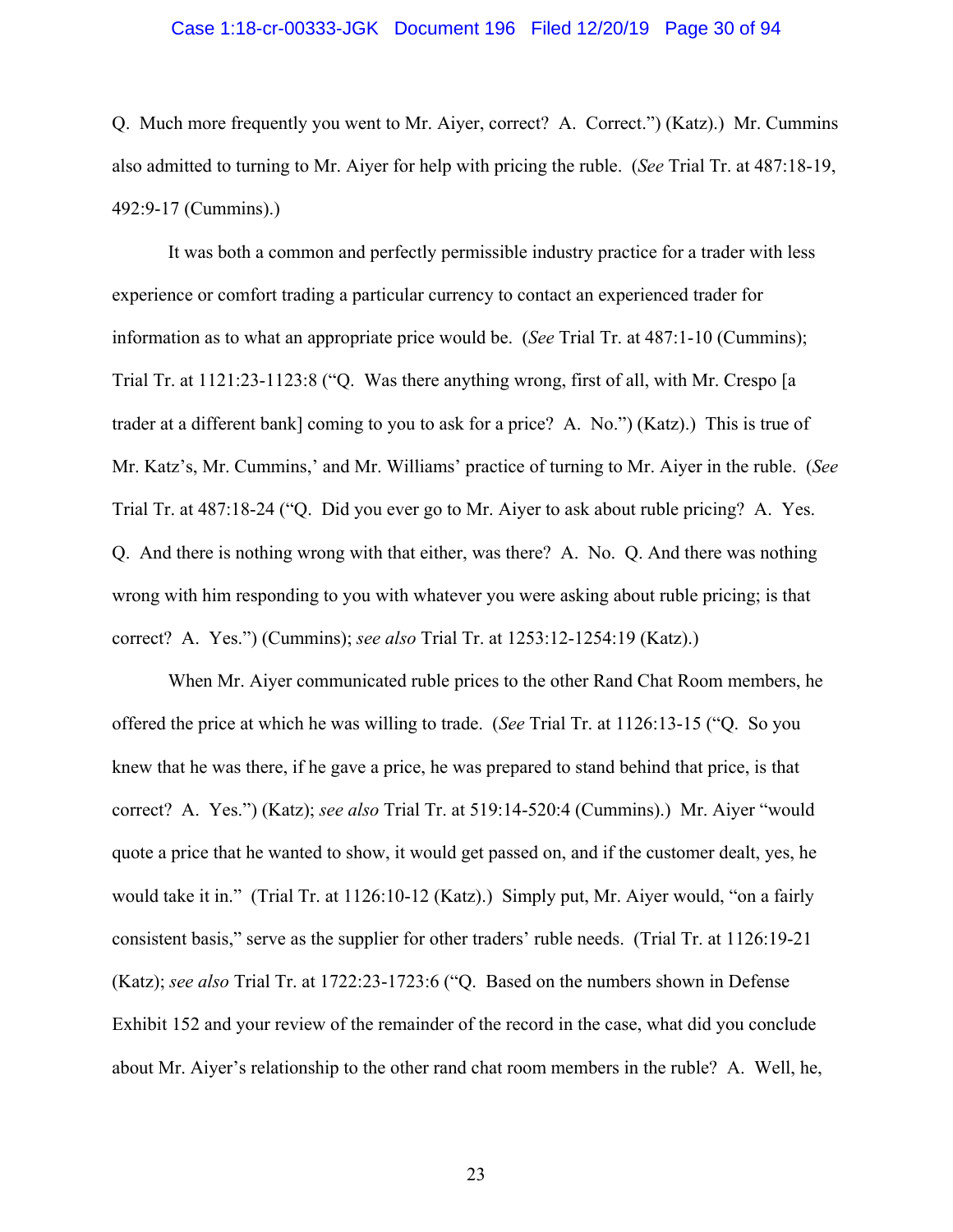#### Case 1:18-cr-00333-JGK Document 196 Filed 12/20/19 Page 31 of 94

from this table, we can see that he is clearly a lot larger … and, from the evidence that I saw, Mr. Aiyer *serves as a liquidity provider* to other market makers, including these market makers.") (Lyons); Trial Tr. at 1725:3-5 ("Q. Have you seen evidence in the record that Mr. Aiyer served as a market maker to Mr. Katz, Mr. Cummins, and Mr. Williams? A. Yes.") (Lyons) (emphasis added.)

The fact that when Mr. Katz completed ruble transactions with his customers after asking Mr. Aiyer for pricing, he virtually always completed a concurrent trade with Mr. Aiyer, further supports the notion that they were in a vertical relationship. (*See* DX-187 (demonstrating that, on thirteen of fourteen selected occasions when Mr. Katz completed a ruble transaction with a customer after asking Mr. Aiyer for pricing, Mr. Katz immediately passed his ruble position on to Mr. Aiyer).) There was no evidence introduced at trial that this relationship was reciprocal, or that Mr. Katz, Mr. Cummins, or any other trader would serve as a ruble supplier for Mr. Aiyer.

The Government has argued on multiple occasions that Mr. Aiyer and the other Rand Chat Room members were competitors in the ruble because of the simple fact that they were situated at the same level of the "market structure" as traders at competitor banks. (Trial Tr. at 1594:5-8 ("The essential thing to focus [on] here is the level of the market structure in which the traders were operating, and here they were operating at the same level of the market structure.") (Government Oral Argument on Defendant's Rule 29 Motion); *see also* ECF No. 102, Government Opposition to Defendant's Standing Motion *in Limine* to Exclude Evidence of Coordinated Interdealer Trading and Ruble Trading at 7.) But "determining the orientation of an agreement can be difficult as a matter of fact and turns on more than simply identifying whether the participants are at the same level of the market structure." *Apple*, 719 F.3d at 314. From the trial record, it is beyond dispute that Mr. Aiyer served as the liquidity supplier in a vertical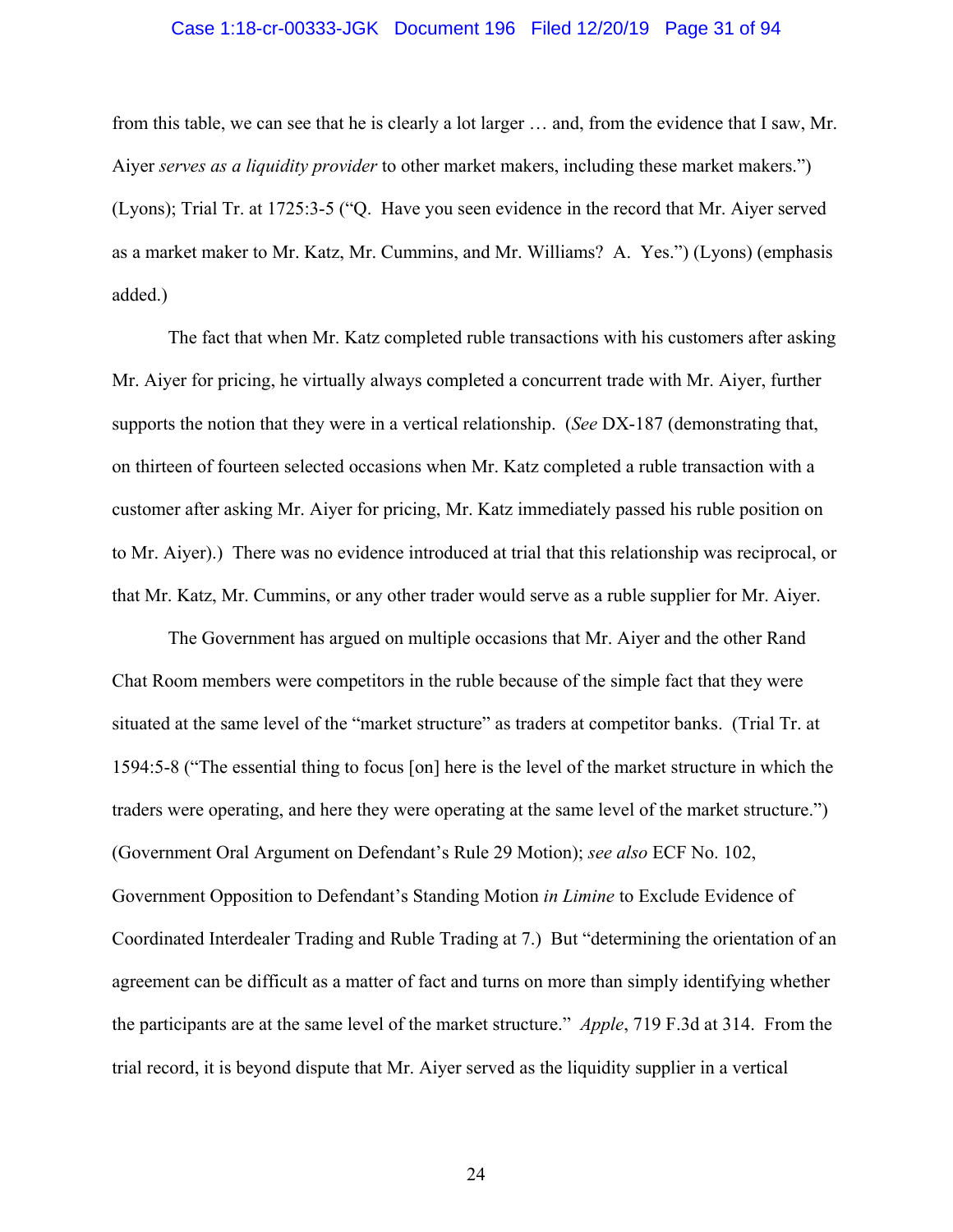#### Case 1:18-cr-00333-JGK Document 196 Filed 12/20/19 Page 32 of 94

arrangement with the Rand Chat Room members, as well as other market makers in the foreign exchange market. (*See, e.g.*, Trial Tr. at 1732:22-23 ("In the ruble, Aiyer was serving as a market maker to Katz. It was effectively a vertical relationship.") (Lyons).)

Even assuming there were agreements among the Rand Chat Room members with respect to ruble and zloty pricing, these agreements among market participants who were situated vertically are not the proper subject of criminal prosecution. *See Leegin*, 551 U.S. at 882 (("[V]ertical price restraints are to be judged by the rule of reason."); *see also* U.S. DEPARTMENT OF JUSTICE ANTITRUST RESOURCE MANUAL (Nov. 2017) ("Vertical resale price maintenance, which is an agreement on price between a manufacturer and its distributors (or a distributor and its retailers), may not be prosecuted criminally."). The same is true of mixed vertical and horizontal relationships. *Gatt Commc'ns, Inc. v. PMC Assocs., LLC,* No. 10 Civ. 8 (DAB), 2011 WL 1044898, at \*3 (S.D.N.Y. Mar. 10, 2011) (citing *Beyer Farms, Inc. v. Elmhurst Dairy, Inc.*, 35 F. App'x 29, 29 (2d Cir. 2002)). Because the ruble and the zloty episodes at issue in this case involved participants in a vertical arrangement, or, at the least, in a mixed vertical and horizontal relationship, they cannot be condemned as per se illegal. The Government should not have been permitted to offer these episodes as part of a criminal price fixing or bid rigging conspiracy.

Even if Mr. Katz's, Mr. Cummins,' and/or Mr. Williams' disclosure of their noncompetitive bids allowed Mr. Aiyer to adjust his ruble pricing to his customers—from the evidence at trial, this happened, at most, twice—this does not convert the behavior into bid rigging subject to per se condemnation. *See United States v. Citizens & Southern Nat'l Bank*, 422 U.S. 86, 113 (1975) ("[T]he dissemination of price information is not itself a per se violation of the Sherman Act"); *U.S. Gypsum Co.*, 438 U.S. at 441 n.16 ("The exchange of price data and other information among competitors does not invariably have anticompetitive effects; indeed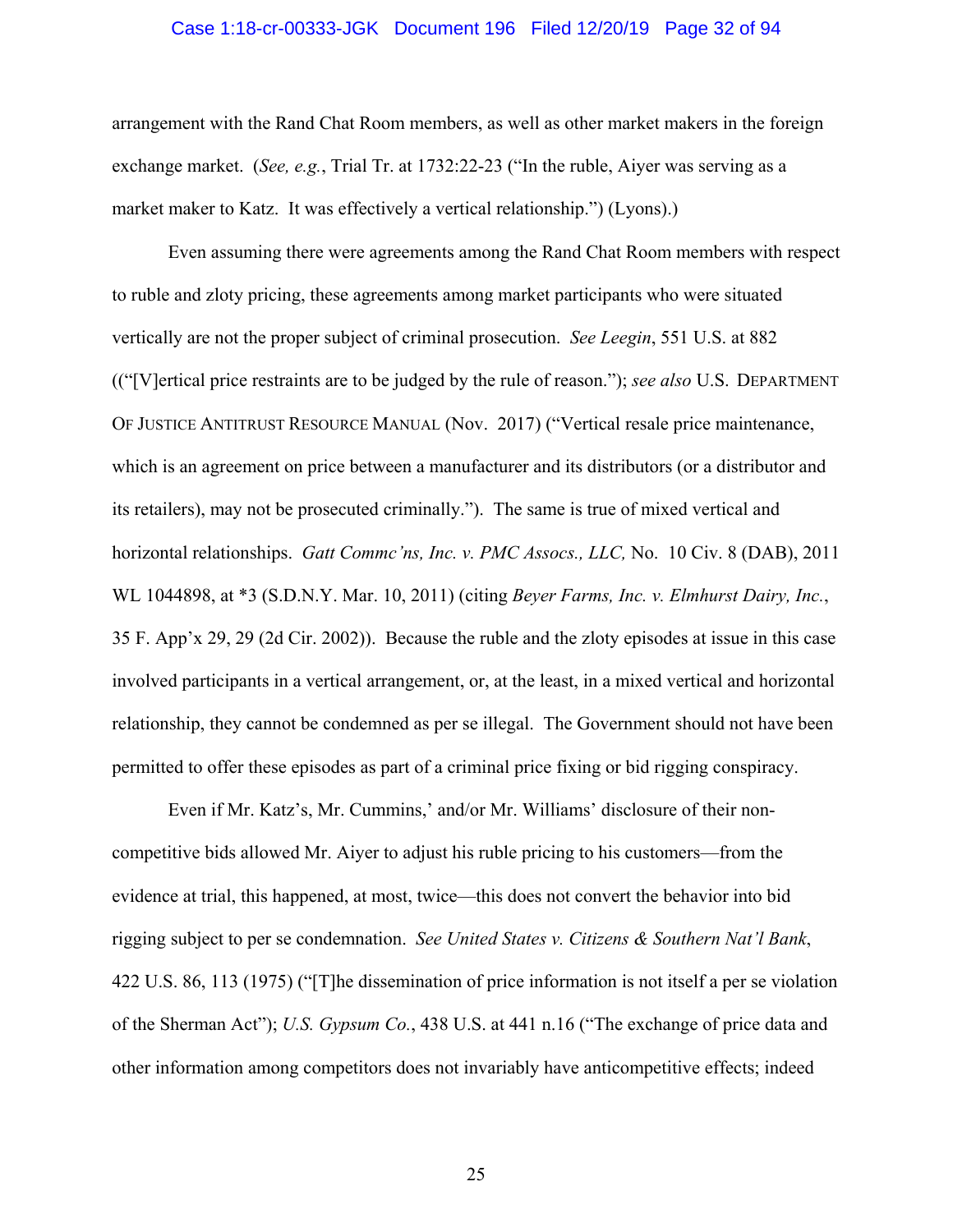#### Case 1:18-cr-00333-JGK Document 196 Filed 12/20/19 Page 33 of 94

such practices can in certain circumstances increase economic efficiency and render markets more, rather than less, competitive."); *Cement Mfrs. Protective Ass'n v. United States*, 268 U.S. 588, 600-601 (1925) (permitting exchange of customer information among competitors for their individual use to protect their business interests).

To begin with, the Government provided no evidence that any other Rand Chat Room member *agreed* to provide Mr. Aiyer with the ruble prices they had quoted or would quote to a customer, or that they did so to enable Mr. Aiyer to win the bid at a favorable price. The evidence showed at most that they engaged in this disclosure, and only on a handful of occasions. Moreover, Mr. Aiyer could have learned the prices he needed to beat from any number of sources, including the party soliciting the bids. (*See, e.g.*, Trial Tr. at 1109:14 ("Brokers will get access to prices for you.") (Katz); DX-377 at  $16:58:05-16:59:28$ ).) The disclosure of bids by the Rand Chat Room members to one another might be deemed to constitute an improper interference with the bidding process, but it does not therefore constitute criminal antitrust bid rigging. *See Phillips Getschow Co. v. Green Bay Brown Cty. Prof'l Football Stadium Dist.*, 270 F. Supp. 2d 1043, 1050 (E.D. Wis. 2003) (holding that "improperly, even illegally, disclos[ing] a sealed bid" during the bidding process "does not amount to a violation of §1" of the Sherman Act); *see also Granite Partners, L.P. v. Bear, Stearns & Co*., 58 F. Supp. 2d 228, 237 (S.D.N.Y. 1999) (allegations that the defendants "engag[ed] in a conspiracy to exchange 'lowball,' accommodation bids," thereby "forestall[ing] a competitive auction" did not amount to per se bid rigging).

For these reasons, the Government should not have been permitted to offer episodes of ruble and zloty pricing as part of its proof of a criminal antitrust conspiracy.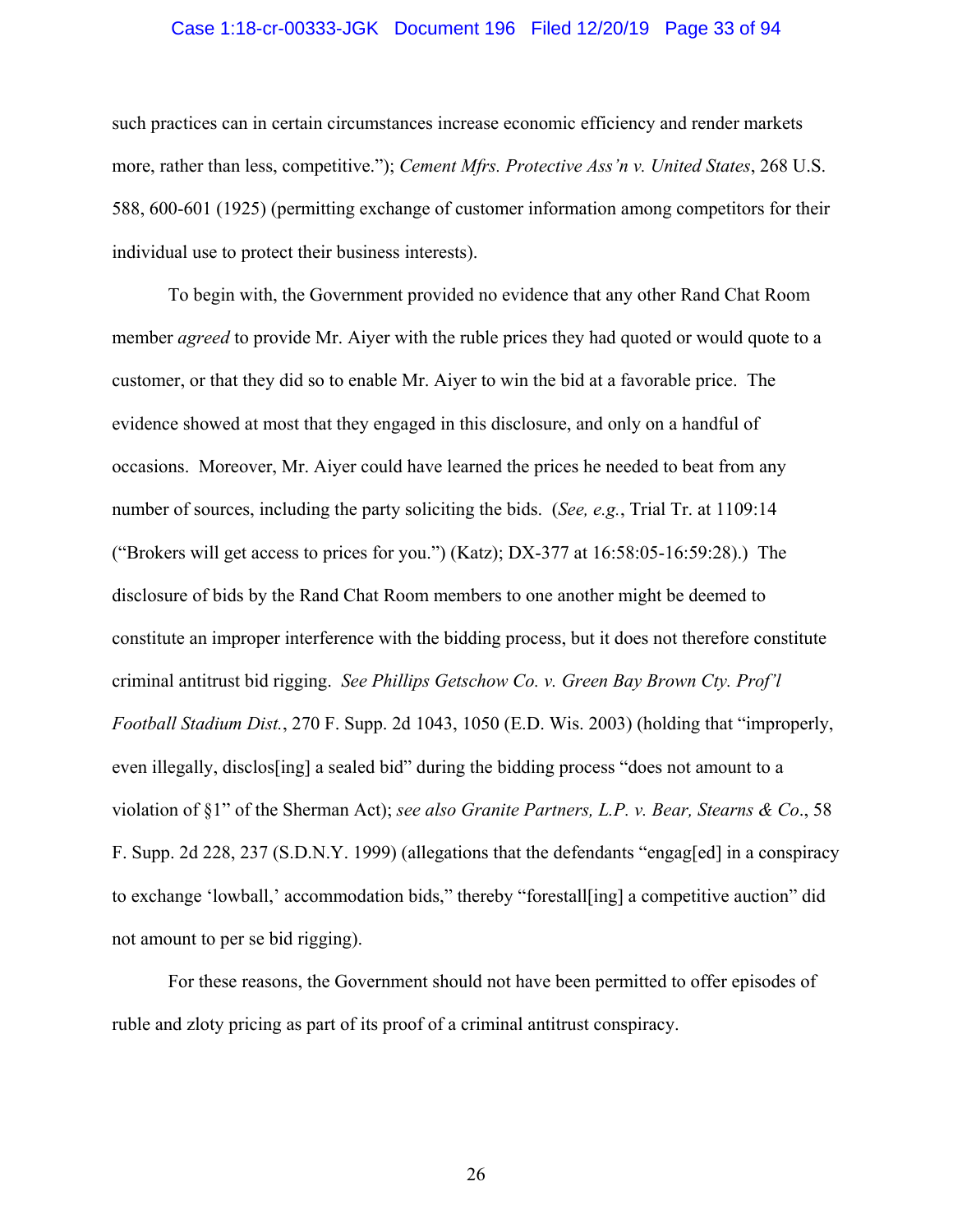2. *The Court Should Have Characterized Conduct Involving Interdealer Transactions On Reuters As Neither Price Fixing Nor Bid Rigging Governed By The Per Se Standard.*

At the trial, the Government admitted into evidence, and relied on, numerous chat conversations from the Rand Chat Room that featured interdealer trading on Reuters the Government labeled as per se illegal. The Rand Chat Room—the venue of the challenged behavior—provided two key benefits to its participants: information sharing and direct trading opportunities. Facilitated by the chat room, the Rand Chat Room participants developed continuing, vertical, buyer-seller relationships with each other that were enormously productive.

The Rand Chat Room allowed its participants to quickly exchange critical market information with other experienced traders. The types of information exchanged between the Rand Chat Room members included, but was not limited to, position information, order flow information, active participants in the market, and stop-loss order information. (*See* Trial Tr*.* at 1671:6-1673:14, 1674:21-1675:9 (Lyons); Trial Tr. at 846:9-25, 1206:2-9, 1225:16-20 ("Q. So he is telling you where his stops were and you are telling him where your stops were. Correct? A. Yes. Q. Nothing wrong with that, is that right? A. No.") (Katz).) Not only was this exchange of information perfectly permissible (*see* Trial Tr. at 378:8-379:17, 603:19-604:2 (Cummins)), it allowed each Rand Chat Room member to be a more efficient and effective market maker. (*See* Trial Tr. at 620:11-24 ("Q. And did those market contacts and market information serve you well in taking care of your customers? A. Yes. Q. And did that include the information that you received and gave on the various chat rooms that you participated in? A. Yes.") (Cummins); Trial Tr. at 1675:10-21 ("[M]ore information helps [traders] to manage risk more effectively and it helps them price more accurately.") (Lyons).)

The Rand Chat Room also served as a trading venue where the participants contacted one another to match off their risk positions. (*See* Trial Tr. at 692:20-693:2 ("Q. Now, you had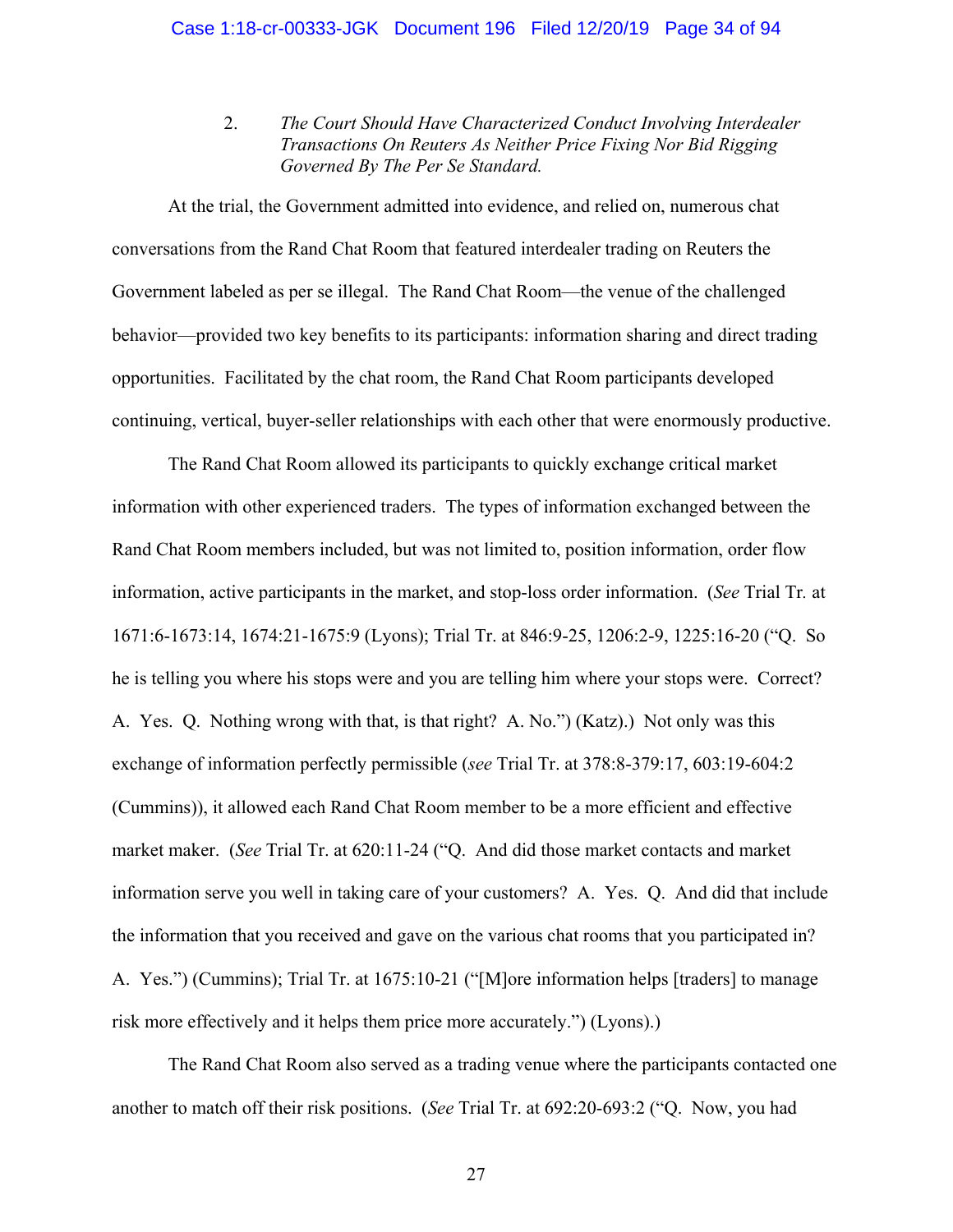#### Case 1:18-cr-00333-JGK Document 196 Filed 12/20/19 Page 35 of 94

testified that one of the benefits of the chatroom is that you could go out, tell the other people in the chatroom: Look, I have \$10 million dollar/rand and I'm looking to match off. If you have a match-off, that will be great. … That was an advantage of the chatroom, right? A. That's correct.") (Cummins); Trial Tr. at 1205:14-17 ("Q. That's one of the benefits of a chat room, to be able to match off with people who are trading in the same or similar currency pairs, yes? A. Yes.") (Katz); *see also* Trial Tr. at 430:23-432:13, 543:9-14, 651:6-14 (Cummins).) Direct trading was not only permissible—it was essential to the Rand Chat Room members' jobs as market markers. (*See* Trial Tr. at 692:20-693:2 (Cummins); Trial Tr. at 1158:2-6 ("Q. So you knew Mr. Aiyer was short. You were long a couple, so you matched off with him, and he accepted that, correct? A. Correct. Q. Nothing wrong with that. Completely normal? A. Correct.") (Katz); *see also* Trial Tr. at 128:23-25 ("Q. Would you agree that the interbank market is where the biggest banks trade with each other? A. I think that's the definition of it.") (DeRosa).) Direct trading allowed the participants to trade at mutually beneficial prices, which resulted in enormous cost savings for the Rand Chat Room members. (*See* DX-153; Trial Tr. at 1660:19-23, 1661:13-1662:5 (Lyons).)

The Rand Chat Room members were not the only ones who benefited from the chat room. The benefits of information exchange and direct trading were passed on, at least in part, to the Rand Chat Room members' customers. (*See* Trial Tr. at 1666:11-1667:15, 1848:22-1849:15, 1858:4-1859:19 (Lyons).)

The Government has never attempted to dispute the benefits of the Rand Chat Room. Instead, the Government argues that these benefits are irrelevant (*see* Trial Tr. 1909:20-25)—that the Court and the jury are only to consider the challenged behavior without context. But even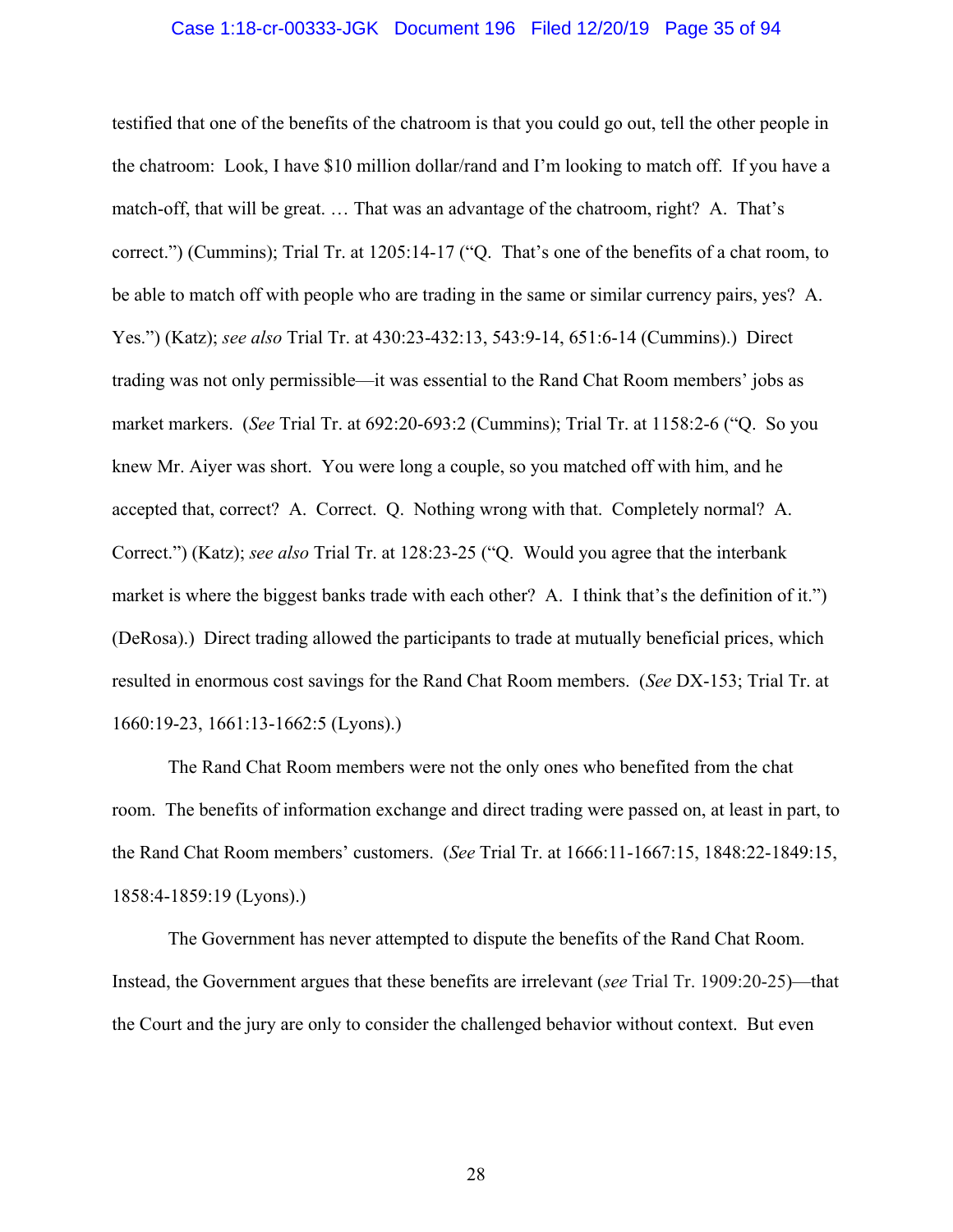#### Case 1:18-cr-00333-JGK Document 196 Filed 12/20/19 Page 36 of 94

considering the interdealer conduct absent any context, none of the interdealer behaviors exhibit the typical qualities that require per se condemnation.

The Reuters trading activity challenged by the Government is either without any competitive significance at all or is in the nature of minor favors extended among parties with a continuing, vertical relationship, with little, if any, market impact. (*See infra* at Section  $II(A)(2)$ .) To begin with, most of the Reuters trading challenged by the Government was episodes of cancelled trading or allegedly coordinated spoofing, conduct that, by the Government's own admission, (*see* Trial. Tr. at 1918:12-1919:15, 1920:8-12), and the Court's instruction to the jury (*see* Trial Tr. at 2142:16-2143:1 (Koeltl, J., Jury Instruction)), did *not* constitute price fixing or bid rigging. Indeed, these behaviors could not constitute price fixing or bid rigging, because instead of involving the alleged conspirators' agreeing to *restrict* their own supply or demand, they involved attempts to cause other market participants to *increase* their supply or demand. *See F.T.C. v. Superior Court Trial Lawyers Ass'n*, 493 U.S. 411, 423 (1990) ("[C]onstriction of supply is the essence of price-fixing") (internal citations and quotations omitted).

Whether or not this behavior involved an element of deception, it was not an antitrust violation.

That left the Government with a handful of episodes of alleged coordinated trading. But these episodes, too, did not tend to reduce output or raise prices. The Government offered no evidence that coordinated interdealer trading had any impact on customer prices or currency trading volume. (*See, e.g.*, Trial Tr. at 1318:13-17 (discussing the May 20, 2013 morning episode: "Q. So there is no customer involved in this on any side, not on Mr. Aiyer's side, not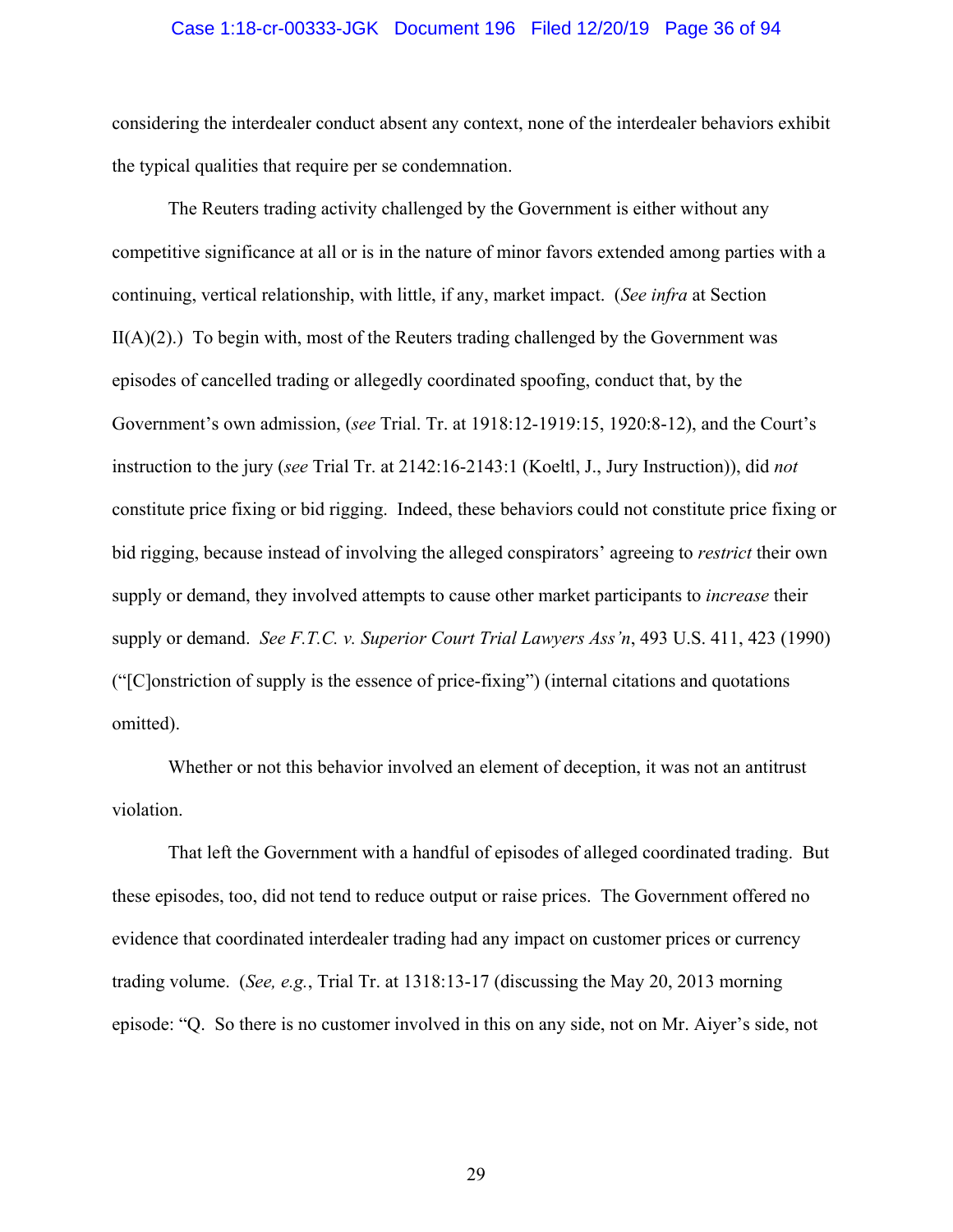### Case 1:18-cr-00333-JGK Document 196 Filed 12/20/19 Page 37 of 94

on your side, correct? A. Not anymore. The customer has dealt with him. Q. They are out. So they are unaffected. A. Correct.") (Katz).)

Conduct whose effect is limited to counterparties is not price fixing or bid rigging. *See Granite Partners, L.P.*, 58 F. Supp. 2d at 240 (finding that allegations in Amended Complaint "fail[ed] to plead adequately the anti-competitive effect that is a necessary predicate to all antitrust violations"); *Apex Oil Co.*, 713 F. Supp. at 595; *Phillips Getschow*, 270 F. Supp. 2d at 1046 ("[A]ntitrust laws … were enacted for the protection of competition, not competitors.") (internal citations and quotations omitted). Such conduct is properly subject only to the rule of reason. *Id.* The Government itself recognizes this principle. As the Government has noted, traditional price fixing agreements occur when competitors "agree[ ] on a price to quote to their *customers.*" (ECF No. 55, Government's Omnibus Opposition to Motion to Dismiss at 5 (emphasis added).)

Moreover, contrary to the Government's contentions, a court, in determining what mode of analysis applies to the challenged interdealer conduct, *must* assess the context in which the behavior took place, and the possible procompetitive benefits or explanations for the behavior. (*See* s*upra* at Section I(A)(1).) When this assessment is carried out, it is clear that the interdealer behavior featured by the Government in its case-in-chief was ancillary and integral to a continuing productive buy-sell vertical relationship among the Rand Chat Room members. The behaviors facilitated matching off transactions, risk management, and informational efficiencies, all of which lowered customer prices and expanded trading volume. (*See* Trial Tr. at 1666:11- 1670:22 (Lyons).)

In particular, "staying out of the way" promoted information sharing among chat room participants. In almost every episode that could conceivably be identified as coordinated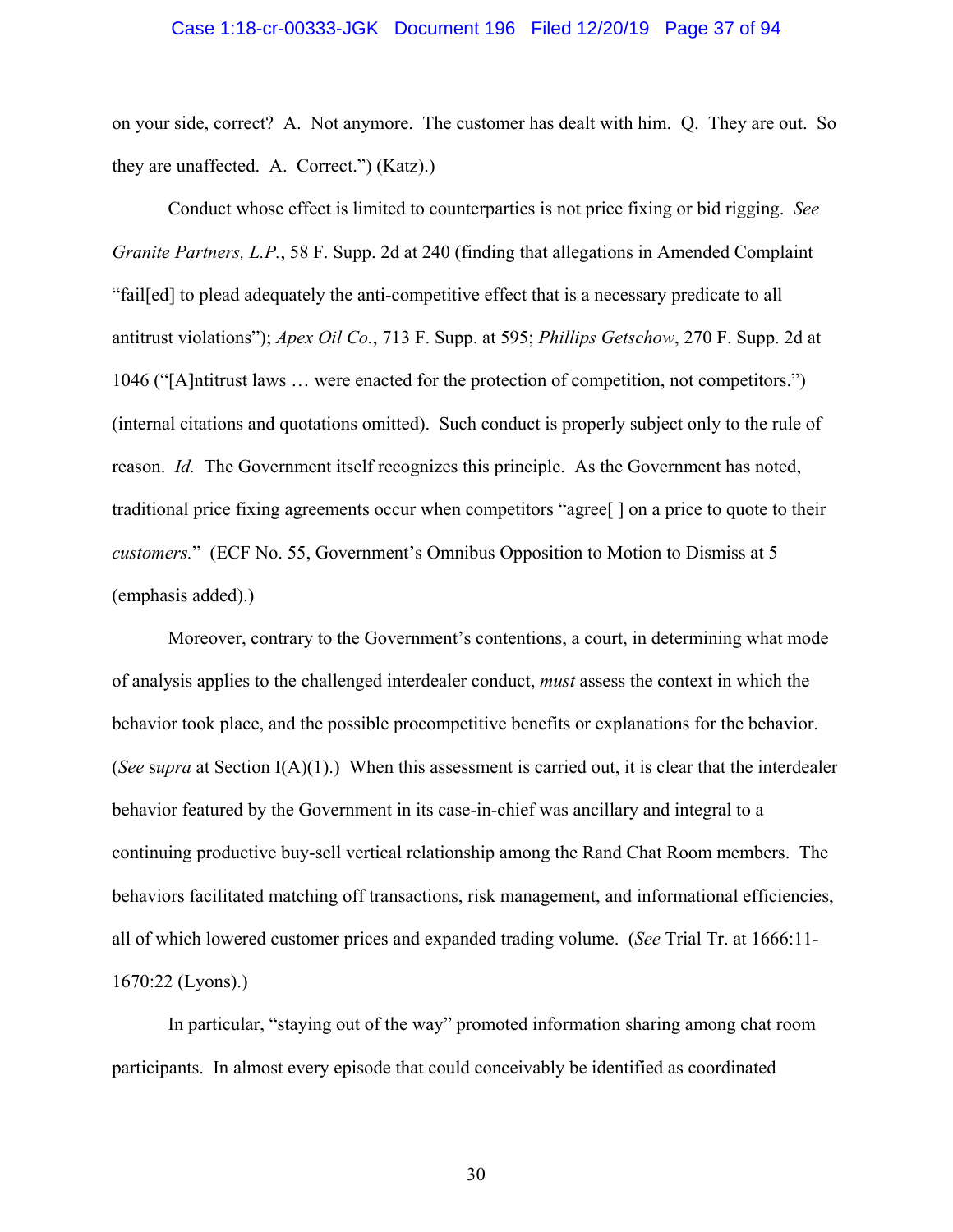### Case 1:18-cr-00333-JGK Document 196 Filed 12/20/19 Page 38 of 94

refraining from trading, one party had—and disclosed to the other parties—a risk position that he was attempting to eliminate. (*See, e.g.*, August 25, 2011 (GX-121 at 16:46:54 (Mr. Aiyer stating, "i have to buy 8 usd try")); December 21, 2011 (GX-144 at 18:21:17 (Mr. Aiyer announcing, "get paid 10 usd try here")); January 27, 2012 (GX-181 at 15:27:11 (Mr. Katz stating, "short 15 eur ils if you boys get anything")); March 16, 2012 (GX-209 at 18:44:19 (Mr. Aiyer stating, "ubs pays me 7 usd try")); April 2, 2012 (GX-213 at 16:24:57 (Mr. Aiyer saying, "but anyways just get paid 37 usdc zar")); September 10, 2012 (GX-244 at 19:15:02 (Mr. Aiyer announcing, "i got paid … at 40 while off desk … but long 20)); May 20, 2013 (afternoon) (GX-300 at 18:33:09 (Mr. Aiyer saying, "i am long 40 here")).) This disclosure invited a party with an opposing risk position to engage in a matching off transaction to reduce both parties' risk in a convenient and cost-effective manner. (*See, e.g.*, Trial Tr. at 650:25-651:14 (Cummins).)

When no such match-off was possible, however, there was an expectation that the parties with no risk position in the relevant currency would refrain from front-running the party seeking to eliminate his risk position. (*See* Trial Tr. 693:3-13 ("Q. Now, when you did that, when you disclosed to people what your position was, … and you're telling them what you're looking to do, either sell or to buy, you're giving them information that they can use against you. Isn't that right? A. Yes, it is. Q. But your expectation would be: If you want to trade with me, other side, you're not going to go against me because then I'll stop reaching out to you. Isn't the fair? A. That's fair." (Cummins); *see also* Trial Tr. at 1716:23-1719:2) (Lyons).) Without this guarantee, traders would not have been willing to share information with each other, making it less likely that they would have engaged in direct trading. (*See* Trial Tr. at 1387:4-1388:7, 1389:15-1390:4 (Katz); DX-324-T at 1:3-8, 4:12-20.)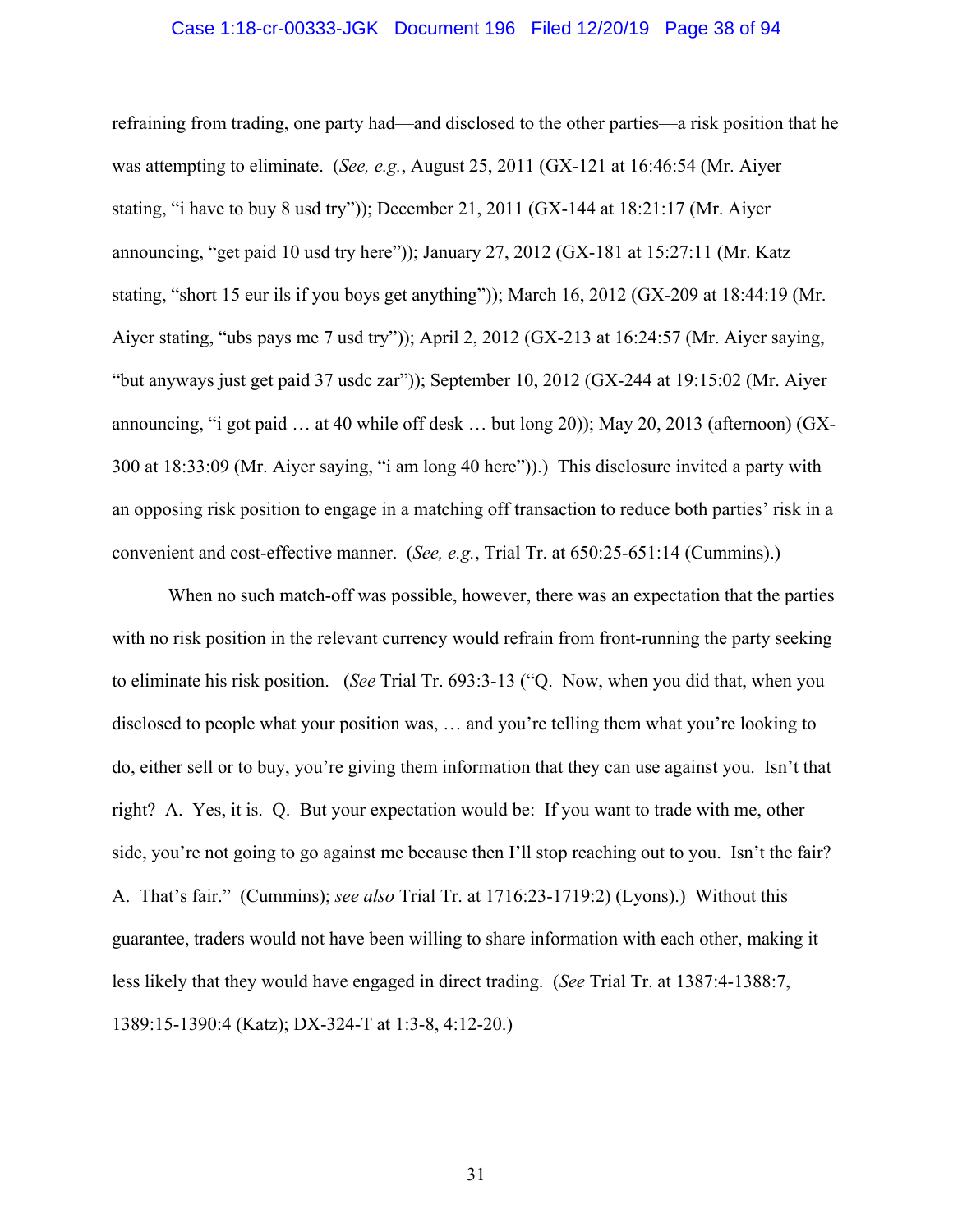### Case 1:18-cr-00333-JGK Document 196 Filed 12/20/19 Page 39 of 94

When disclosure of a risk position by one party elicited the information that another party had the same risk position, the party with the smaller risk position may have allowed the party with the larger risk position to trade out his position first, or the two parties may have coordinated their trading. The same considerations underlie these circumstances: cost-efficient risk reduction and the avoidance of unnecessary volatility that leads to the widening of spreads. (*See* Trial Tr. at 1668:22-1672:6; 1715:7-1716:4 (Lyons).) Such cooperation has a procompetitive purpose and likely effect and cannot be, as a matter of law, per se illegal. *BMI*, 441 U.S. at 9.

Moreover, trading on Reuters is different from a procurement auction vulnerable to classic bid rigging. Foreign exchange traders are not generally independent sources of supply or demand; they reflect the supply or demand of their customers, which traders themselves generally do not alter. (*See* Trial Tr. at 1669:19-1670:5, 1670:23-1671:5) (Lyons).) Thus, trading on Reuters is simply a reallocation of risk rather than an alteration of supply or demand. To the extent the Rand Chat Room members coordinated their trading on Reuters, they did not permanently remove their supply or demand from the market. They merely deferred it, typically only for a matter of minutes. (*See* Trial Tr. at 1713:25-1716:8 (Lyons).) This is completely different from bid rotation, the bid rigging condemned as a per se antitrust violation, where coconspirators permanently remove their demand, allowing one person to win a "competitive" bid, and never place their demand back into the market. *See United States v. Heffernan*, 43 F.3d 1144, 1146 (7th Cir. 1994) (Posner, J.) ("[T]he vast majority of cases in which the term [bid rigging] has appeared have treated it as a synonym for bid rotation.") (collecting cases).

For these reasons, the Government should not have been permitted to offer episodes of alleged coordinated trading on Reuters as part of its proof of a criminal antitrust conspiracy.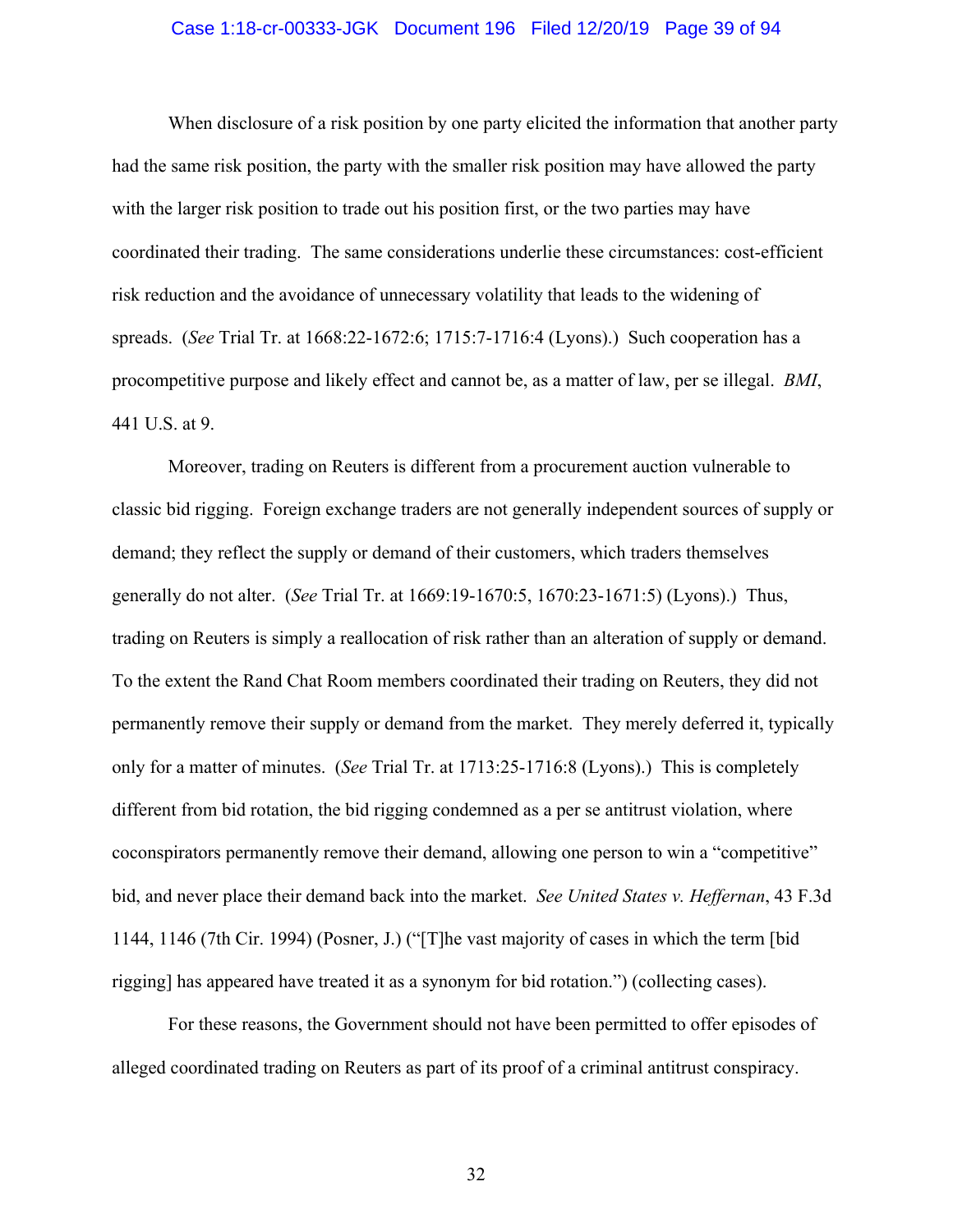\* \* \* \*

 The Court was required to analyze the conduct challenged by the Indictment, carefully consider the arguments offered by Mr. Aiyer in support of the practices at issue, and characterize the conduct as subject to the rule of reason or per se illegal. Many, if not all, of the episodes challenged by the Government are not per se violations of the Sherman Act, and evidence about them should have been excluded or stricken. Accordingly, Mr. Aiyer requests that the Court enter a judgment of acquittal or grant a new trial, during which the evaluation and characterization of the conduct at issue can occur.

# **II. The Court Should Enter A Judgment Of Acquittal For Mr. Aiyer Pursuant To Rule 29.**

The Court should enter a judgment of acquittal pursuant to Federal Rule of Criminal Procedure 29 because the evidence presented by the Government at trial was insufficient to sustain a conviction and no reasonable jury could find guilt beyond a reasonable doubt.

Under Rule 29(a), "after the close of all the evidence, the court on the defendant's motion must enter a judgment of acquittal of any offense for which the evidence is insufficient to sustain a conviction." Fed. R. Crim. P. 29(a). A judgment of acquittal is warranted when "no rational trier of fact could find guilt beyond a reasonable doubt." *United States v. Pauling*, 924 F.3d 649, 655 (2d Cir. 2019) (citing *Jackson v. Virginia*, 443 U.S. 307, 317 (1979)). However, the application of this standard "does not … mean that a reviewing court must affirm all jury verdicts," nor does it "mean that if there is any evidence that arguably could support a verdict, [the reviewing court] must affirm," since "[i]n any criminal trial there is always some evidence of guilt, otherwise there could not have been a prosecution." *United States v. Valle*, 807 F.3d 508, 515 (2d Cir. 2015). Instead, the record must be assessed to determine "whether a jury could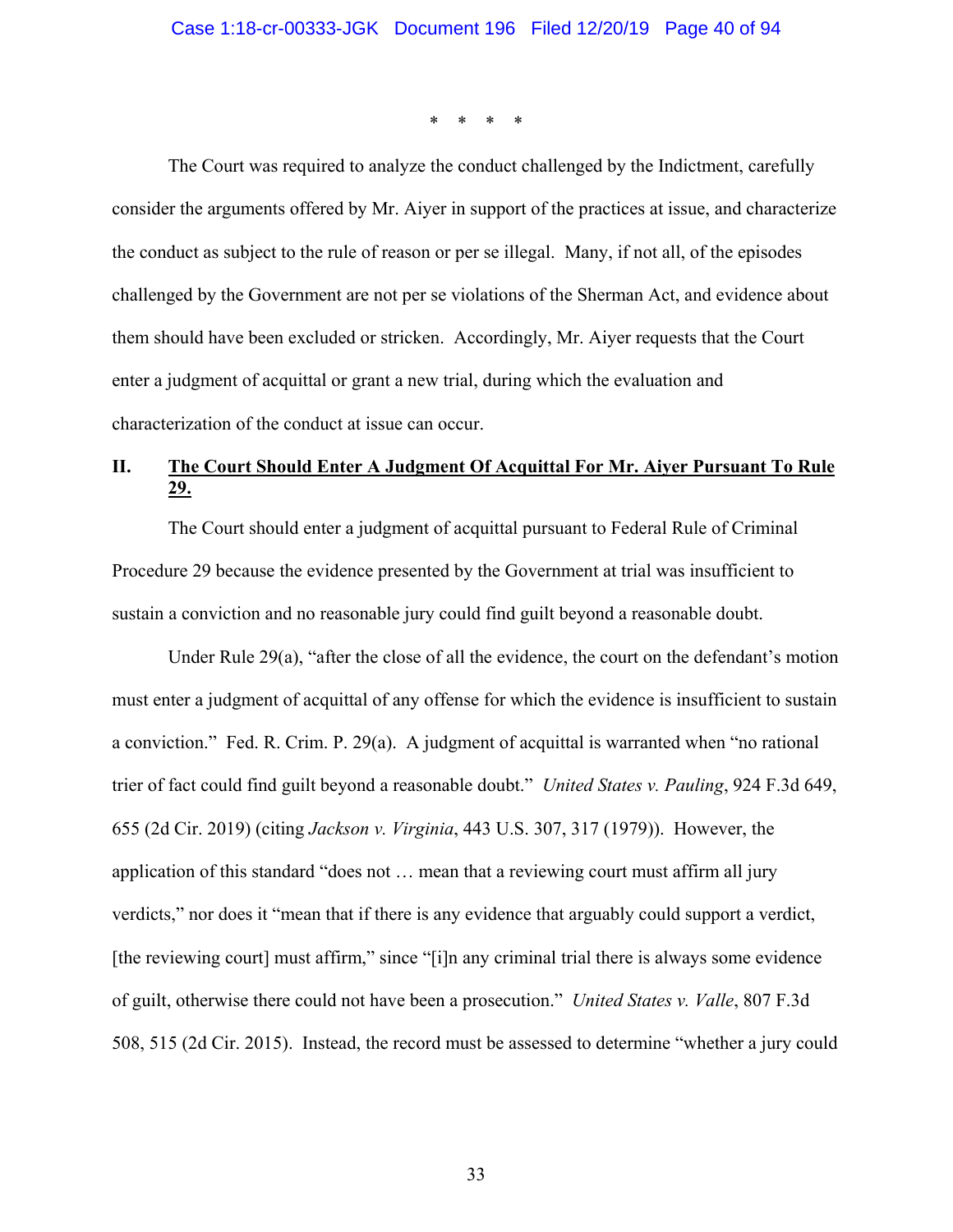### Case 1:18-cr-00333-JGK Document 196 Filed 12/20/19 Page 41 of 94

*reasonably* find guilt beyond a reasonable doubt." *Id*. (emphasis in original) (internal citations and quotations omitted).

When the Government's evidence, viewed in the light most favorable to the Government, is "at least as consistent with innocence as with guilt," the conviction cannot stand. *United States v. Finnerty*, 474 F. Supp. 2d 530, 537 (S.D.N.Y. 2007), *aff'd*, 533 F.3d 143 (2d Cir. 2008); *see also United States v. Cassese*, 428 F.3d 92, 103 (2d Cir. 2005) ("[T]he evidence, at best, gives equal or nearly equal circumstantial support to a theory of guilt and a theory of innocence, and thus a reasonable jury must necessarily entertain a reasonable doubt.") (internal citations and quotations omitted); *United States v. Gotti*, 457 F. Supp. 2d 403, 405 (S.D.N.Y. 2006) (same); *United States v. McIntosh*, No. 11 CR. 500 (SHS), 2014 WL 199515, at \*4 (S.D.N.Y. Jan. 17,  $2014$ ) (same).<sup>3</sup>

## A. The Evidence Was Insufficient To Prove That Mr. Aiyer Entered Into A Price Fixing Or Bid Rigging Agreement.

Under the Sherman Act, the Government was required to prove that Mr. Aiyer engaged in the charged conspiracy "through 'direct or circumstantial evidence that reasonably tends to prove that [Mr. Aiyer] had a conscious commitment to a common scheme designed to achieve an unlawful objective'"—here, price fixing and bid rigging. *Cenedella v. Metro. Museum of Art*,

 $\overline{a}$ 

<sup>&</sup>lt;sup>3</sup> The Court should enter a judgment of acquittal for the alternative reason that the Sherman Act is void for vagueness. Under the void-for-vagueness doctrine, a criminal statue must "define the criminal offense with sufficient definiteness that ordinary people can understand what conduct is prohibited and in a manner that does not encourage arbitrary and discriminatory enforcement." *Kolender v. Lawson*, 461 U.S. 352, 357 (1983). In other words, if a "person of ordinary intelligence" cannot understand the conduct proscribed by a statute, he is not on "fair notice" and due process prohibits its application. *Skilling v. United States*, 561 U.S. 358, 416 (2010) (internal citation and alterations omitted); *see also United States v. Bogucki*, No. 18-CR-00021-CRB-1, 2019 WL 1024959, at \*7 (N.D. Cal. Mar. 4, 2019) ("A touchstone of our criminal law is that no person 'shall be held criminally responsible for conduct which he could not reasonably understand to be proscribed.'") (citing *United States v. Lanier*, 520 U.S. 259, 265 (1997)). The conduct detailed by the Government's trial evidence does not demonstrate that Mr. Aiyer engaged in or agreed to engage in "manifestly anticompetitive" conduct of the type that is condemned under the Sherman Act. *Leegin*, 551 U.S. at 886. Simply stated, a person of normal capacity could not be expected to understand that the conduct at issue here was prohibited by law.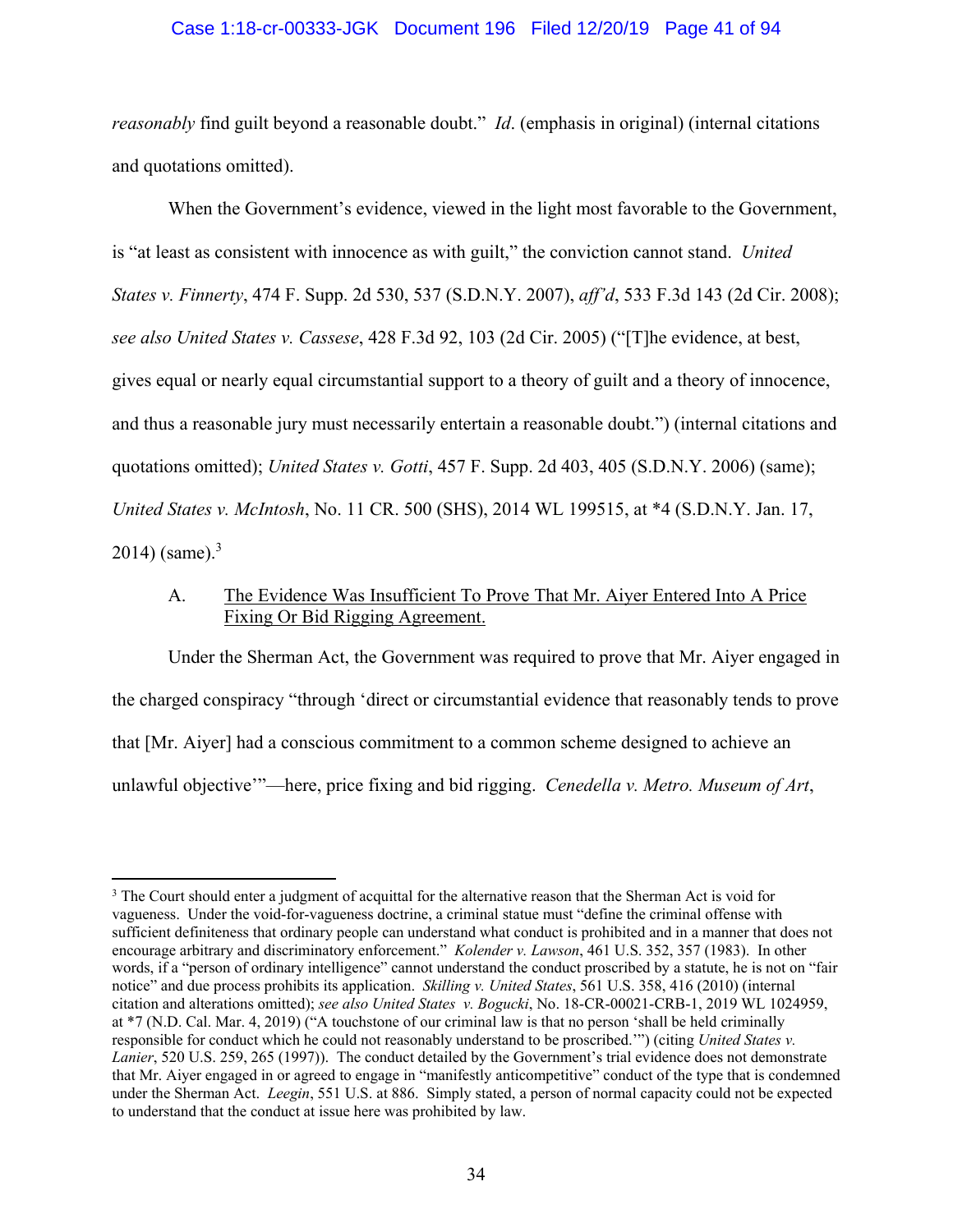348 F. Supp. 3d 346, 358 (S.D.N.Y. 2018) (Koeltl, J.) (citing *Monsanto Co. v. Spray-Rite Serv. Corp.*, 465 U.S. 752, 764 (1984)).

 Based on the evidence presented at trial, no reasonable jury could find that Mr. Aiyer entered into an agreement to fix prices and rig bids with Mr. Katz, Mr. Cummins, and Mr. Williams. Mr. Cummins, one of the two cooperating witnesses that the Government offered to prove the existence of such an agreement, in fact said the opposite—that he and his fellow Rand Chat Room members did not have any agreement, "formal or informal," to engage in any kind of activity whatsoever. (Trial Tr. at 633:16-634:4.) Mr. Cummins suggested that there was a general "understanding" among Mr. Aiyer and his alleged coconspirators (Trial Tr. at 633:24- 634:4), describing the "understanding" as "work[ing] together to help each other out in trading in the markets." (Trial Tr. at 194:21-195:1.) More importantly, however, Mr. Cummins testified as to every single trading episode he was questioned about that nothing improper happened, and/or that he acted independently, and/or that he did not coordinate his trading activity with Mr. Aiyer. (*See infra* at Section II(A).) This specific testimony trumps any generic testimony about any generic "understanding" to engage in criminal antitrust behavior.

Mr. Katz testified that the Rand Chat Room members agreed to fix prices and rig bids. (Trial Tr. at 822:12-16.) He never attempted to explain what this meant, however, (*see, e.g.*, Trial Tr. at 1114:21-1115:1) ("Q. But do you remember whether you violated any antitrust laws in your dealings with Mr. Howes? A. I'm not – antitrust? I'm not an attorney. We did – we traded together. I was at Barclays when he was at Absa, which were the same bank. When I was at BNP, we were different banks. I don't remember any particular deals, no.") (Katz)), and, like Mr. Cummins, testified on numerous occasions that he did not coordinate his trading with Mr. Aiyer or that he and/or Mr. Aiyer acted independently. (*See, e.g.*, Trial Tr. at 1241:20-24,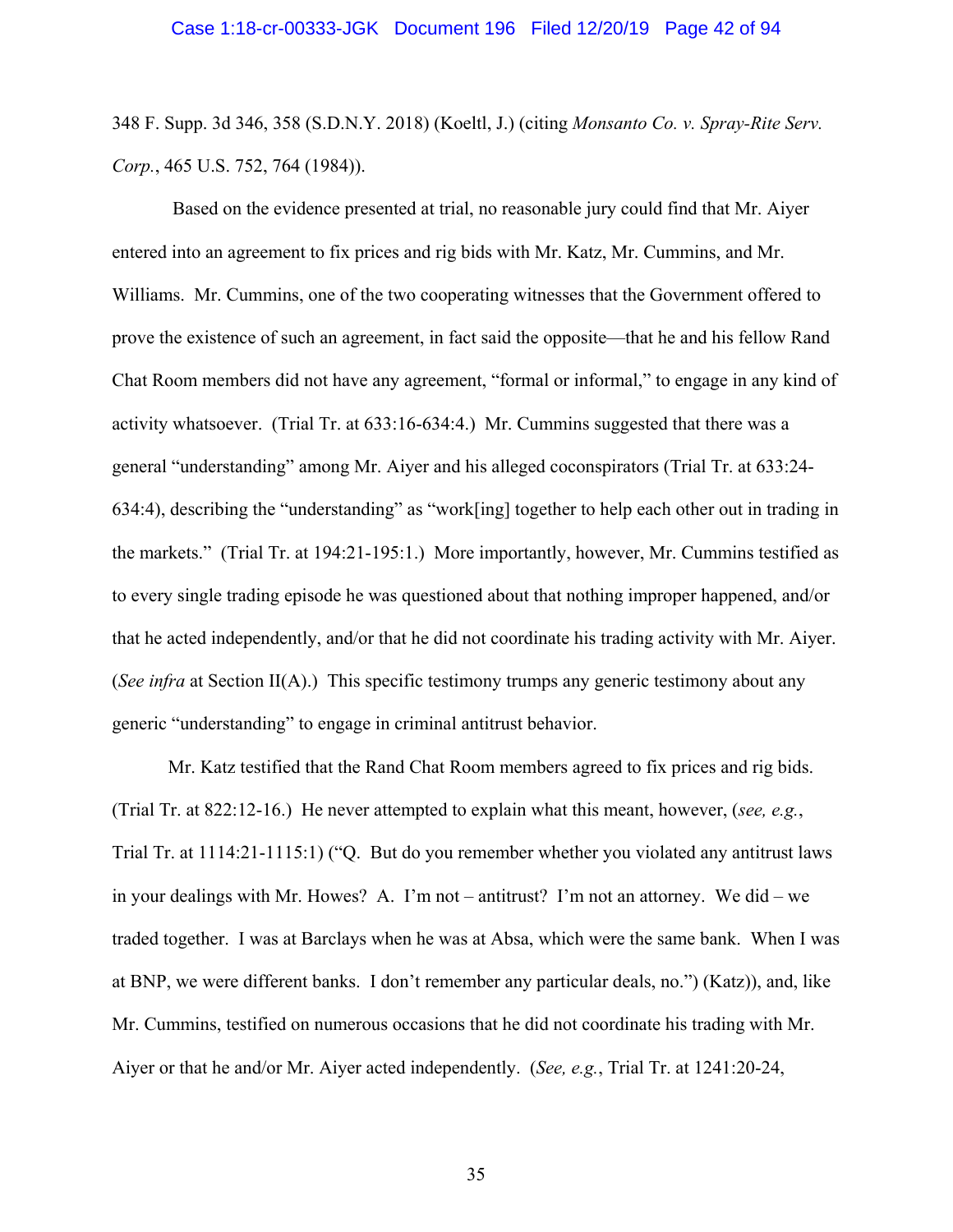### Case 1:18-cr-00333-JGK Document 196 Filed 12/20/19 Page 43 of 94

1234:16-18, 1235:17-23.) Mr. Katz also gave nearly incomprehensible explanations that some of his improper conduct with various individuals was done pursuant to an agreement, some identical conduct was merely "one or two off" but not pursuant to an agreement, and other identical conduct was done pursuant to an agreement that supposedly terminated in Mr. Katz's mind, although general wrongful conduct continued. (*See* Trial Tr. at 927:2-928:3, 1083:14- 1088:13, 1092:15-1093:17, 1094:15-1095:7, 1115:12-1116:10, 1222:19-1223:20.)

On the basis of the evidence presented, no reasonable jury could find, beyond a reasonable doubt, that there was a "common scheme" in the challenged behavior. Not only is there an insufficient basis for such a finding, but an agreement consisting of conduct as ambiguous as the conduct described at trial—such as sharing information so a competitor could change his price if he wanted, trading on behalf of another trader in the interdealer market, spoofing on behalf of another trader, and generally working together to make more money—does not constitute an agreement to engage in "manifestly anticompetitive" conduct of the type that is condemned under the per se doctrine. *Leegin*, 551 U.S. at 886.

As discussed above and in further detail below, Mr. Cummins and Mr. Katz testified time and again that they acted independently of Mr. Aiyer during trading episodes framed by the Government as coordinated. Mere parallel conduct cannot suffice under the law, as "[a]n inference of conspiracy will not arise when the conspirators' parallel conduct made perfect business sense, there are obvious alternative explanations for the facts alleged, or the alleged facts suggest competition at least as plausibly as [they] suggest anticompetitive conspiracy." *In re Interest Swaps Antitrust Litig.*, 261 F.Supp.3d 430, 462 (S.D.N.Y. 2017) (internal citations and quotation marks omitted). Because, in none of the episodes cited by the prosecution, the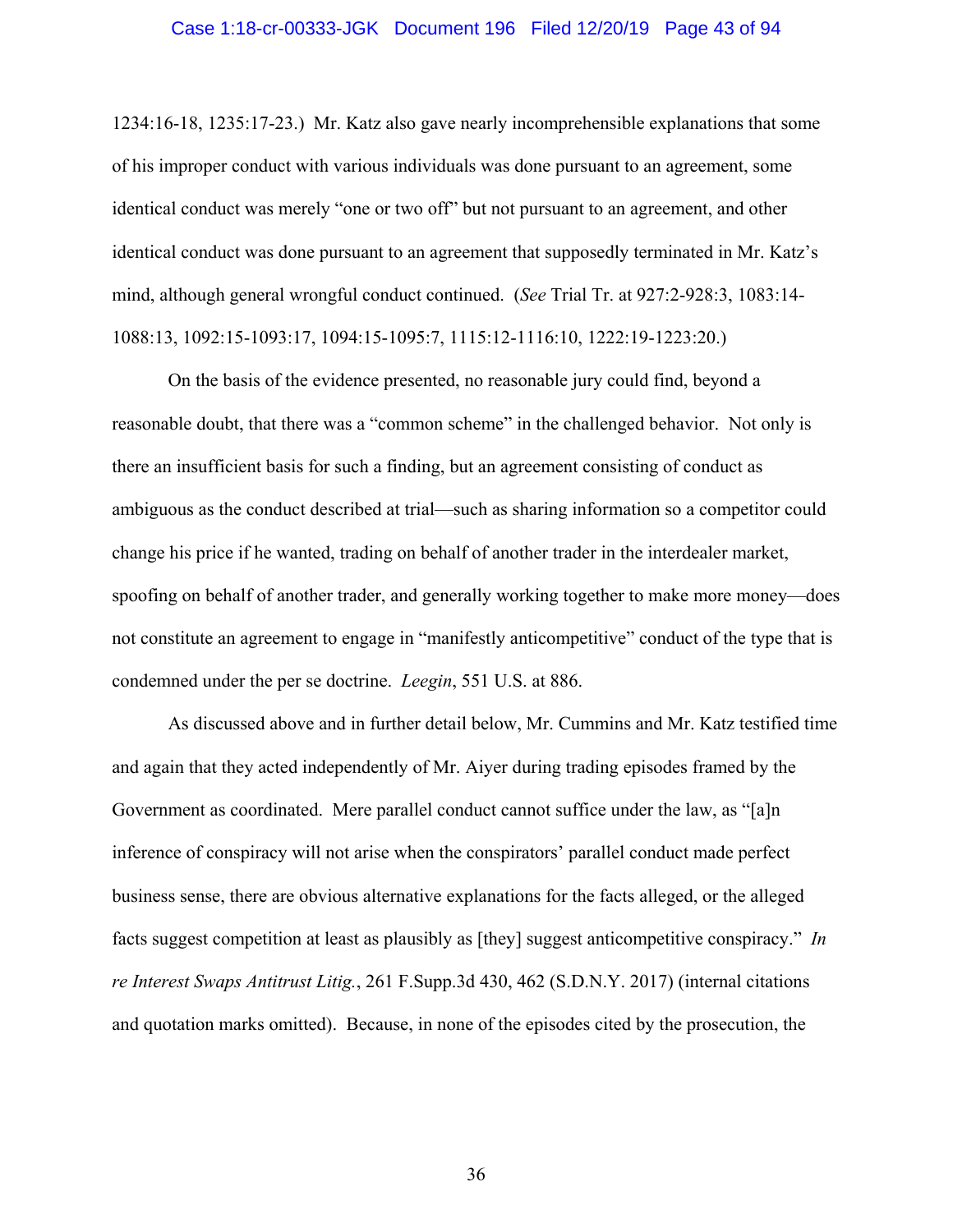### Case 1:18-cr-00333-JGK Document 196 Filed 12/20/19 Page 44 of 94

Rand Chat Room members *acted* pursuant to an agreement to fix prices or rig bids, the evidence seriously calls into question whether there was an *agreement* to fix prices or rig bids at all.

Finally, there is no way for a reasonable juror to infer that Mr. Aiyer—even if he agreed to engage in the conduct detailed at trial—acted with the requisite criminal intent to fix prices and rig bids. *U.S. Gypsum Co.*, 438 U.S. at 446 (defining intent in a criminal antitrust case as "knowledge of likely [anticompetitive] effects"). Even if prices were affected by the alleged conduct, this would still not suffice in making out a per se price fixing and bid rigging case. *Apex Oil*, 713 F. Supp. at 596 ("[I]f the purpose of the alleged conspiracy is not pricefixing, but prices are nevertheless affected by the challenged behavior, that behavior must be judged under the Rule of Reason.").

Viewed in the light most favorable to the Government, "the evidence, at best, gives equal or nearly equal circumstantial support to a theory of guilt and a theory of innocence, and thus a reasonable jury must necessarily entertain a reasonable doubt." *Cassese*, 428 F.3d at 103 (internal citations and quotations omitted).

### 1. *Russian Ruble and Polish Zloty Transactions.*

As discussed in Section I(B)(1), episodes of trading in the ruble and the zloty should have been ruled to be not per se antitrust violations and should not have been submitted to the jury. Even if the jury were properly asked to decide whether these episodes constituted price fixing or bid rigging, however, no reasonable jury could find beyond a reasonable doubt that any transaction related to the ruble or zloty constituted price fixing or bid rigging under the Sherman Act.

With respect to the ruble and the zloty, from the testimonial and documentary evidence presented at trial, no reasonable jury could conclude that any of the members of the Rand Chat Room agreed what price or prices they would quote to a customer that inquired about a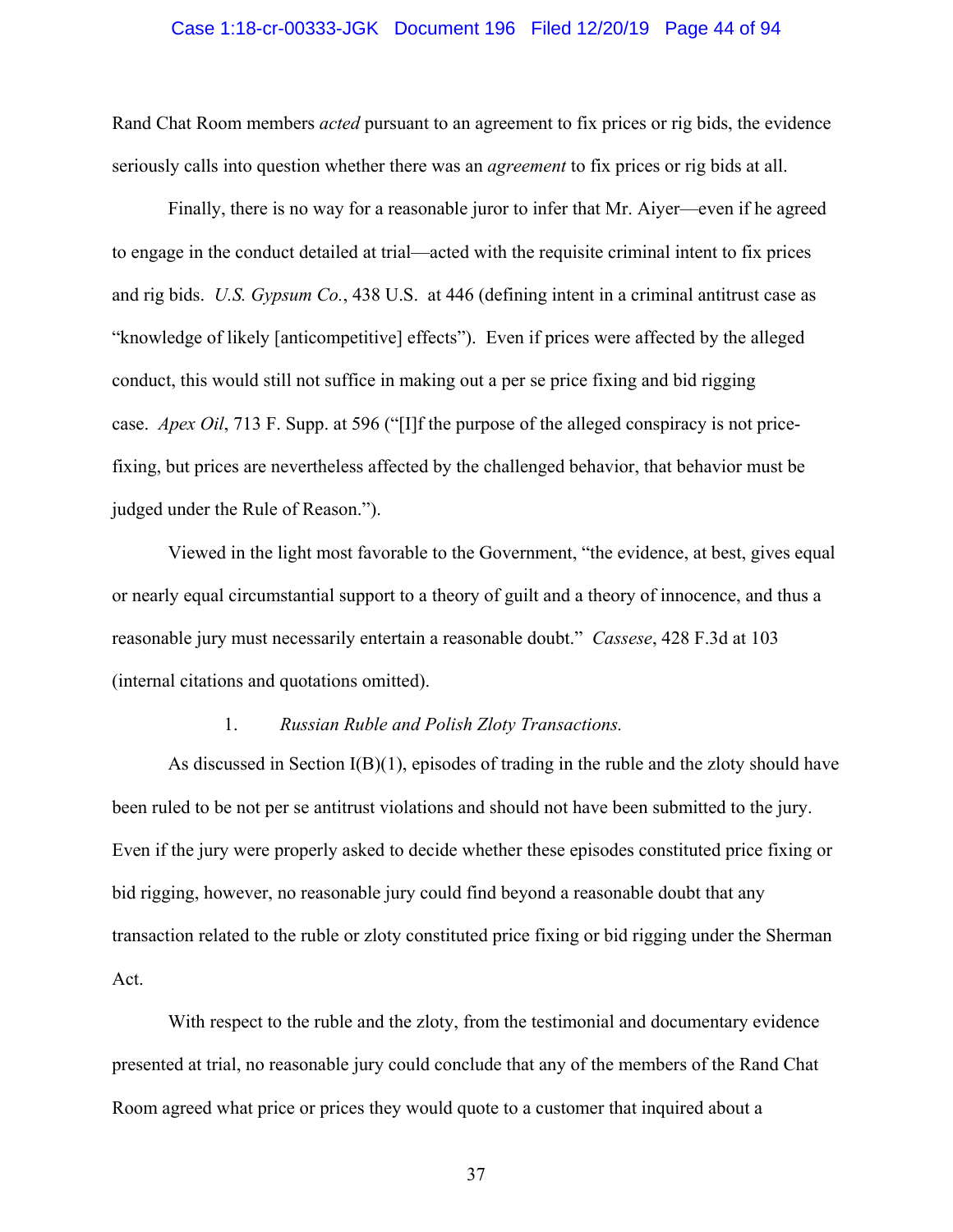### Case 1:18-cr-00333-JGK Document 196 Filed 12/20/19 Page 45 of 94

transaction in either currency. There was no evidence, testimonial or documentary, of an agreement that other Rand Chat Room members would disclose their prices to Mr. Aiyer for the purpose of allowing him to quote a customer a price or prices more favorable to himself and less favorable to the customer. Although Mr. Katz suggested that he "agreed" not to compete with Mr. Aiyer in the ruble, he did not testify that Mr. Aiyer asked him to agree to this, and it is clear in context that Mr. Katz unilaterally decided not to compete. In actuality, all the evidence showed was that: (1) Mr. Katz, Mr. Cummins, and (sometimes) Mr. Williams consulted Mr. Aiyer about the pricing of ruble or zloty transactions because of his expertise; (2) Mr. Aiyer agreed to take on the ruble or zloty positions that Mr. Katz, Mr. Cummins, or Mr. Williams acquired from customers if they engaged in customer transactions, and advised them of the prices at which he was willing to do so; and (3) Mr. Katz, Mr. Cummins, and (sometimes) Mr. Williams used information, including pricing information, provided by Mr. Aiyer to make independent decisions to avoid risky transactions in which they did not want to engage. This is neither price fixing nor bid rigging.

The evidence adduced at trial as to the six dates involving the ruble and zloty failed to establish beyond a reasonable doubt any of the essential elements of the charged antitrust crime: an agreement for the purpose of fixing prices or rigging bids, which Mr. Aiyer knowingly joined. Rather, the evidence affirmatively established that all six episodes followed the same pattern: Mr. Aiyer was vertically situated with respect to Mr. Katz, Mr. Cummins, and Mr. Williams, and the trading activity at issue was the product of the traders' independent decision-making, including numerous instances in which Mr. Cummins and Mr. Katz independently decided to quote poor prices to *avoid* winning the business. Either verticality or independent action, standing alone, separately precludes a finding that Mr. Aiyer committed the crime charged here;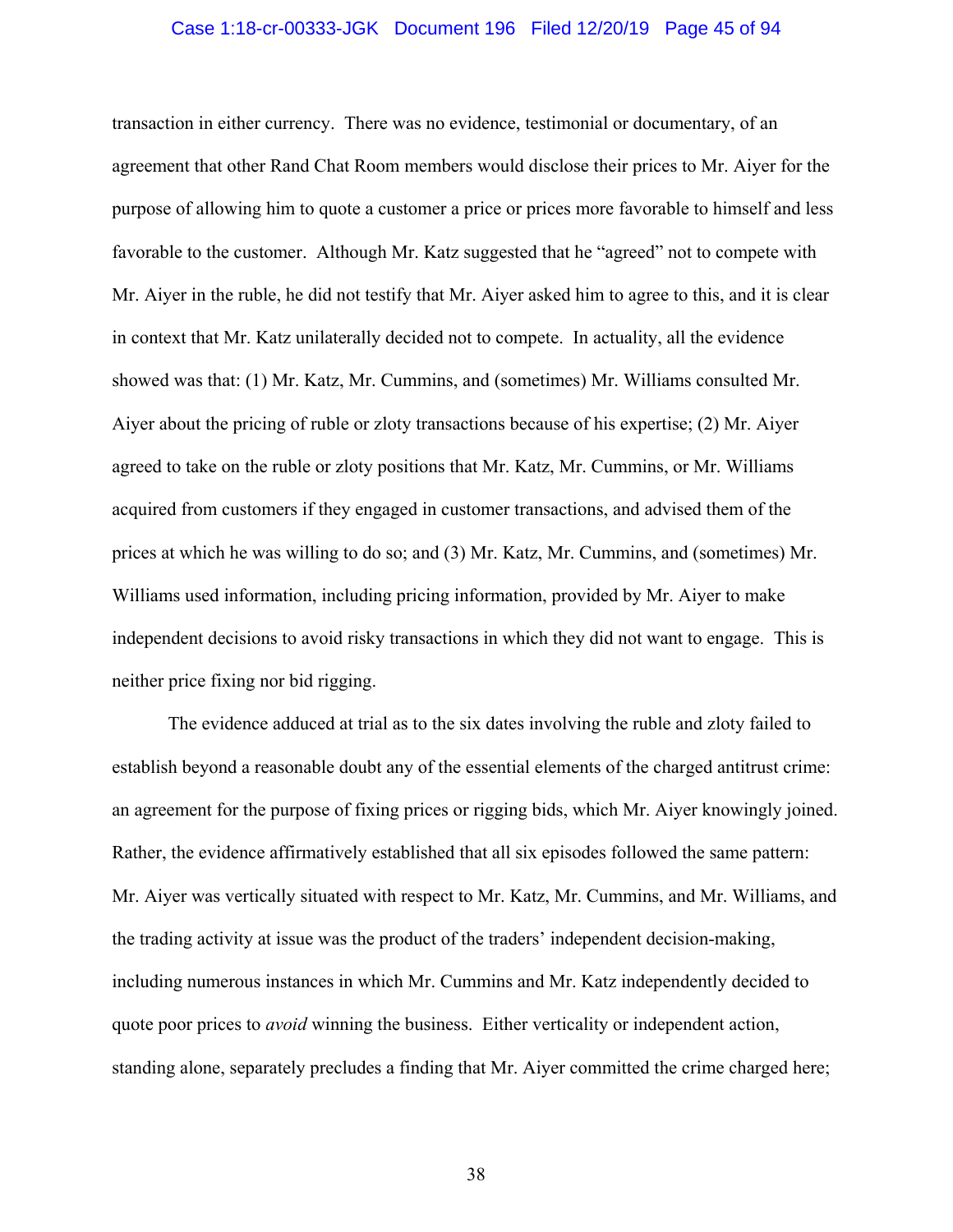### Case 1:18-cr-00333-JGK Document 196 Filed 12/20/19 Page 46 of 94

that both are present throughout these episodes definitively forecloses a finding of a criminal antitrust violation as a matter of law. (*See supra* at Section I(B); *see also* Trial Tr. at 2136:14- 2137:9 ("The antitrust laws involved in this case are concerned only with joint action and agreements among competitors – not with actions taken independently by a single competitor. The independent actions of a person can never constitute a restraint of trade in violation of the Sherman Act. …") (Koeltl, J., Jury Instruction).)

As a general matter, Mr. Katz testified that he was not a competitor of Mr. Aiyer in the ruble. (*See* Trial Tr. at 1128:6-8 ("I could not compete with [Mr. Aiyer], no.") (Katz); *see also supra* at Section I(B).) This admission eliminates from the ruble episodes a required component of the Government's antitrust case: a horizontal competitor. (*See* ECF No. 122, Government Proposed Jury Instructions at 6; *see also id.* at 2 ("The purpose of the Sherman Act is to preserve free and unfettered competition in the marketplace by prohibiting certain types of agreements between *competitors*, so that the marketplace may receive better products and services at lower cost.") (emphasis added).)

But even if this fact were not fatal to the episodes as a strictly technical matter, Mr. Katz's admitted lesser competency in, and aversion to, the ruble makes an antitrust conspiracy with Mr. Aiyer implausible for other reasons: it undermines any motive for Mr. Aiyer to enter into a conspiracy with someone far less skilled than he in order to "maximize profitability" in the first place (Trial Tr. at 212:2-4, 319:11-12 (Cummins)); it undermines the notion that Mr. Katz in fact could restrict competition or reduce output at all; and, most significantly, it provides a framework to understand each and every ruble transaction involving Mr. Katz: he elected on his own not to compete.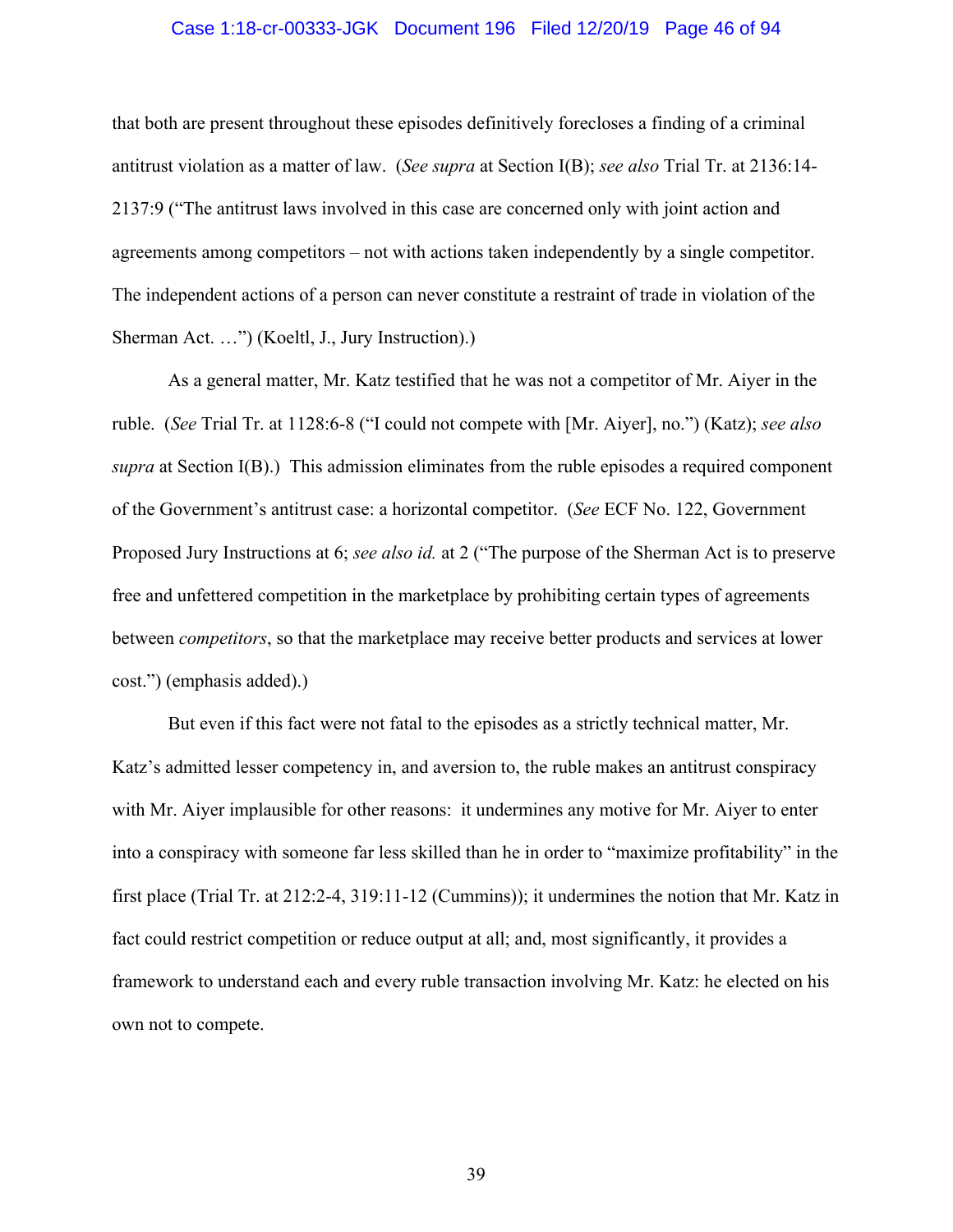### a. *October 14, 2010*

The evidence concerning October 14, 2010, a date involving the ruble, shows that Mr. Aiyer was in a vertical relationship with two intermediaries, Mr. Katz and a broker, and that Mr. Aiyer had no control over what price any other market maker quoted to the customer. These facts are inconsistent with a finding of a conspiracy between Mr. Katz and Mr. Aiyer to fix prices and harm the customer.

On this date, Mr. Katz was approached by a customer, McKinsey, for a price in a ruble transaction. (*See* Trial Tr. at 943:23-944:10 (Katz).) At the same time, Mr. Aiyer was asked by a broker, ICAP, on behalf of three different banks, for a price in the same ruble transaction. (*See* Trial Tr. at 945:21-946:21, 1264:11-19, 1265:5-15 (Katz).) The customer did not approach Mr. Aiyer directly. (*See* Trial Tr. at 1267:8-10 (Katz).)

Both the chat and Mr. Katz's own testimony establish that on this date Mr. Aiyer was vertically situated with respect to both Mr. Katz and the broker, ICAP, and at no time dealt directly with the customer. (Trial Tr. at 1265:2-4 ("Q. And for Mr. Aiyer, there is no customer involved. He is only dealing with the broker. A. Correct."); Trial Tr. at 1267:8-10 ("Q. Well, he [Mr. Aiyer] didn't deal with the customer at all. You dealt with the customer. A. Correct.").) Mr. Aiyer stated, "sh[ow] it [the price] neu[t]ral ... i ll support it ... b[o]th ways." (GX-101 at 17:51:15.) Mr. Katz testified on direct examination that what Mr. Aiyer meant by this statement was that Mr. Aiyer "doesn't care whether he gets out of his position, reduces it or not. He said just show the accurate price, whichever way it is, he'll take it into his book … [I]f they [the customer] deal[s], he'll take it." (Trial Tr. at 944:11-17).

And that is precisely what happened on this date. Mr. Katz's quote was accepted by the customer, and Mr. Katz simultaneously offset his position by transacting with Mr. Aiyer. (*See* Trial Tr. at 963:6-10 ("[T]his is the offsetting trade where I sold to the customer and … to flatten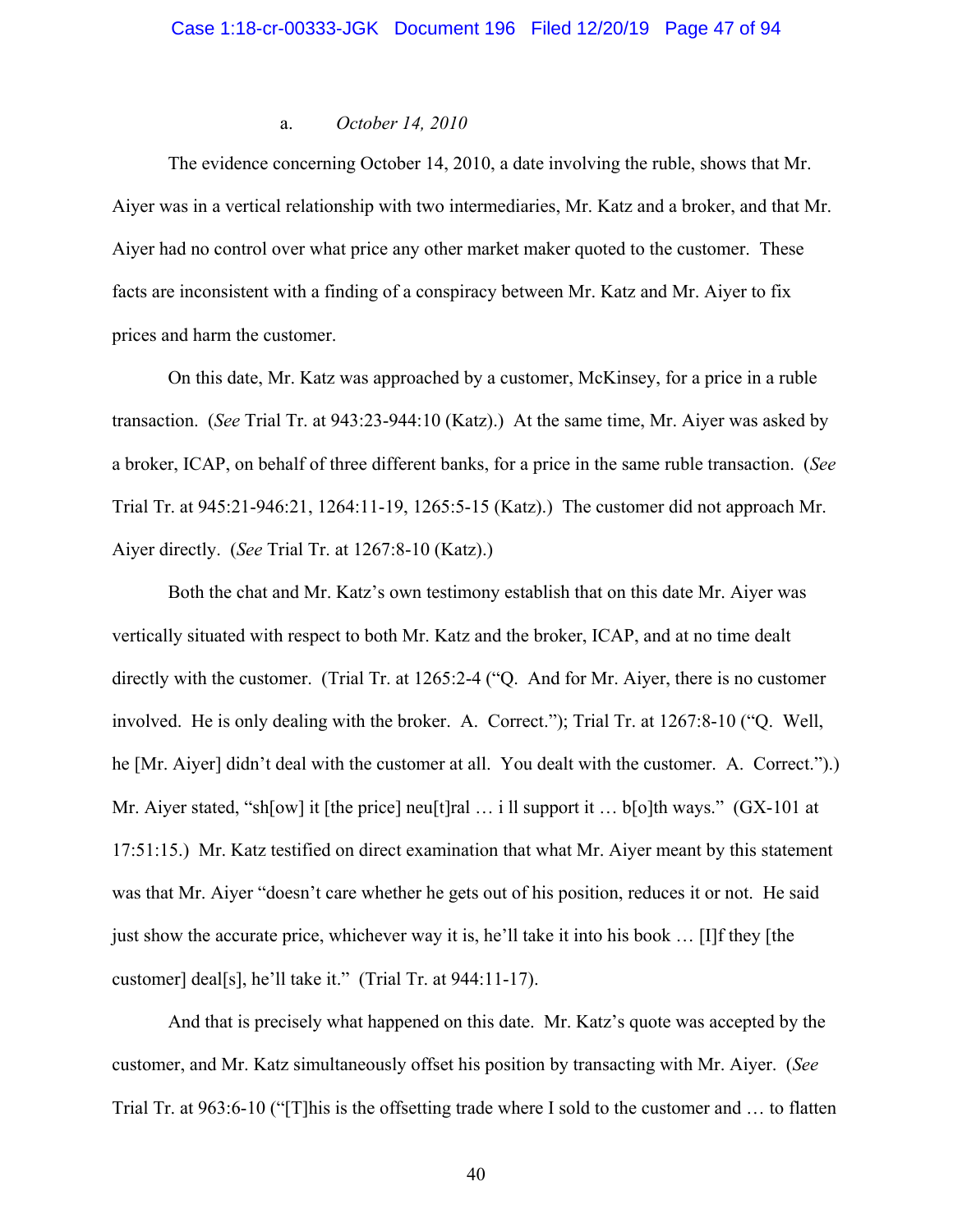### Case 1:18-cr-00333-JGK Document 196 Filed 12/20/19 Page 48 of 94

myself out, I would have to buy from Akshay. … I have no position. I have passed it on.") (Katz); Trial Tr. at 1269:3-14 ("Q. So [Mr. Aiyer] traded with you *to supply you with the liquidity* to fill this customer's order, correct?" A. *Yes*. We did the deal and then transferred it over to him [Mr. Aiyer]. Q. You didn't have – take on any risk. Is that fair? A. Correct.") (Katz) (emphasis added).)

Mr. Aiyer had no control over what prices, if any, the banks that approached ICAP quoted to the customer on October 14, 2010. He had no control over whether, in formulating their quotes to the customer, they relied on Mr. Aiyer's initial quote to ICAP, his revised quote to ICAP, or neither. Mr. Aiyer was under no obligation to provide a price quote to ICAP or to any of the banks that approached ICAP, and if he elected to provide quotes to any other market maker or broker, he was under no obligation to treat them equally: he was free, if he chose, to favor Mr. Katz or any other party.

The record makes clear that Mr. Aiyer posted the most competitive bid for this transaction and that it was available in the market for a period of time during which "a lot can happen on the trading floor." (Trial Tr. at 1746:24-1747:10 (Lyons); *see also* Trial Tr. at 123:2- 17 (DeRosa).) The customer could have approached Mr. Aiyer directly and gotten this quote, or any other market maker could have used it to formulate his own quote. After no one—customer or market maker—acted on Mr. Aiyer's initial quote, Mr. Aiyer refreshed his quote. (Trial Tr. at 949:18-24 ("Q. And what do you understand Mr. Aiyer to refer when he says, 'Three banks are asking him FYG'? A. Sure. So he's going into -- you know, he'll call the broker, he'll ref the price. … And he's informing me that three other banks are asking him for the same deal at the moment."); Trial Tr. at 1274:14-19 (Katz).) As shown by the McKinsey Trade Ticket, only two prices reached the end-user customer, McKinsey, for this transaction, one of which was Mr.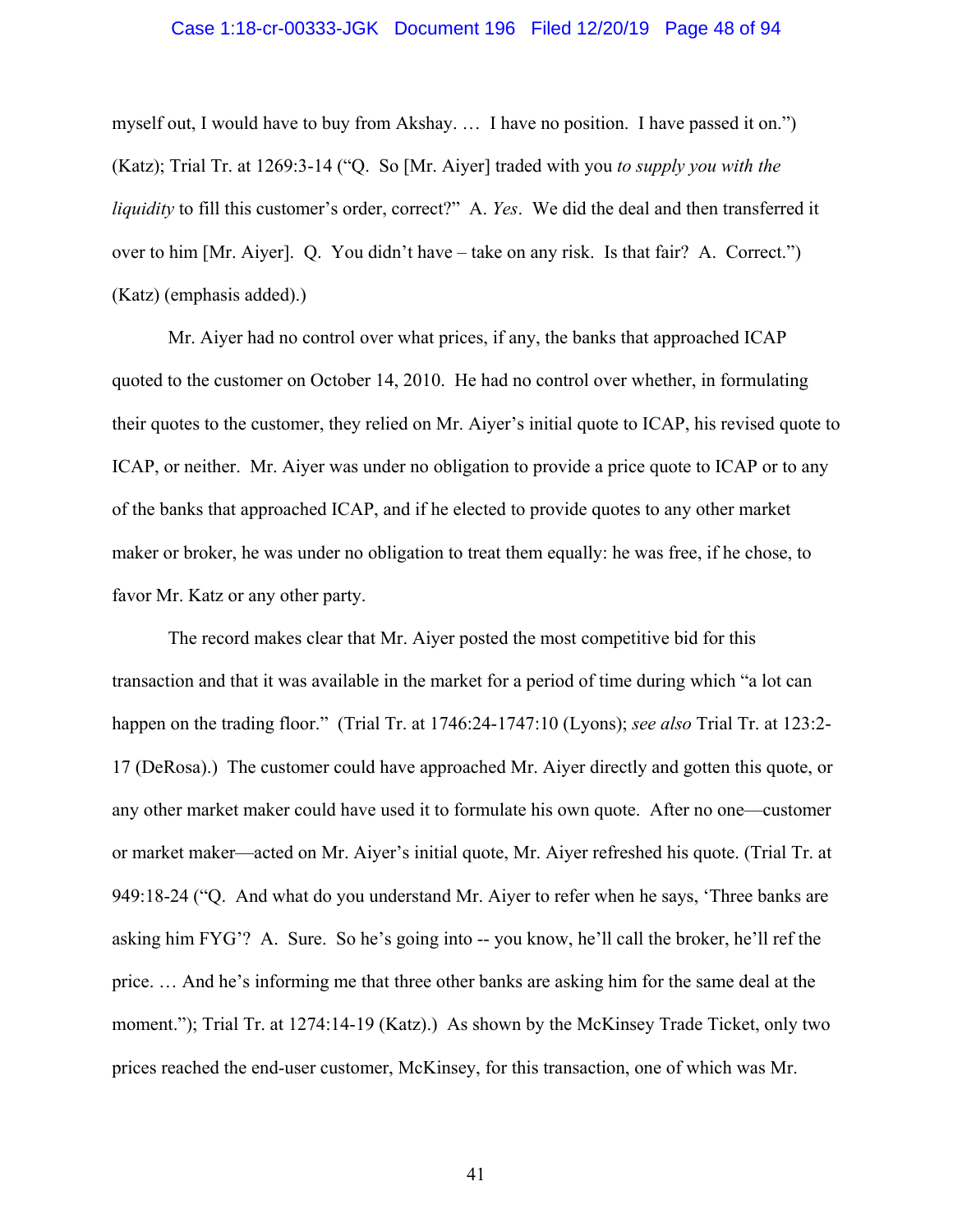Katz's. (*See* DX-247; Trial Tr. at 1272:12-24 (Katz).) Mr. Katz's quote was the most competitive price and the one on which the customer transacted. (*See* DX-247.)

On the basis of the evidence presented, no reasonable jury could find beyond a reasonable doubt that this transaction, in which Mr. Aiyer's relationship to both Mr. Katz and ICAP was purely vertical, and in which Mr. Aiyer had no control whatsoever over the other banks approached by McKinsey for a price quote, was the product of a conspiracy to fix prices or rig bids.

## b. *November 4, 2010*

On November 4, 2010, Mr. Aiyer was approached for a price in a ruble transaction. (*See* Trial Tr. at 934:5-9 (Katz).) Mr. Aiyer informed Mr. Katz about the transaction and, without any input or discussion from Mr. Katz, told Mr. Katz what price he decided to quote. (*See* Trial Tr. at 934:10-13, 1241:11-19 (Katz); *see also* GX-102 at 20:03:02-20:03:16.) Mr. Katz informed Mr. Aiyer that he, too, was approached for a price in the same transaction and subsequently informed Mr. Aiyer, without any input from Mr. Aiyer, what price he decided to quote. (*See*  Trial Tr. at 1241:20-24; see also GX-102 at 20:03:37.)

On cross examination, Mr. Katz admitted that Mr. Aiyer's price on the transaction at issue on this date was the product of Mr. Aiyer's own independent judgment. (Trial Tr. at 1241:11-19 ("Q. And Mr. Aiyer tells you what price he quoted. Isn't that right? A. Correct. Q. 30.99. Now, that was his price, wasn't it? A. Yes. Q. He didn't ask you for any advice on that, did he? A. No. Q. You didn't give him any advice on that, not on the ruble. A. No.")). Mr. Katz also admitted that the price that *he* quoted on the transaction at issue was the product of *his own* independent judgment. (Trial Tr. at 1241:20-24 ("Q. So you decide, with [Mr. Aiyer] having done 30.99, that you would go 30.98, correct? A. Correct. Q. And that was your decision, to go 30.98, yes? A. Yes.")).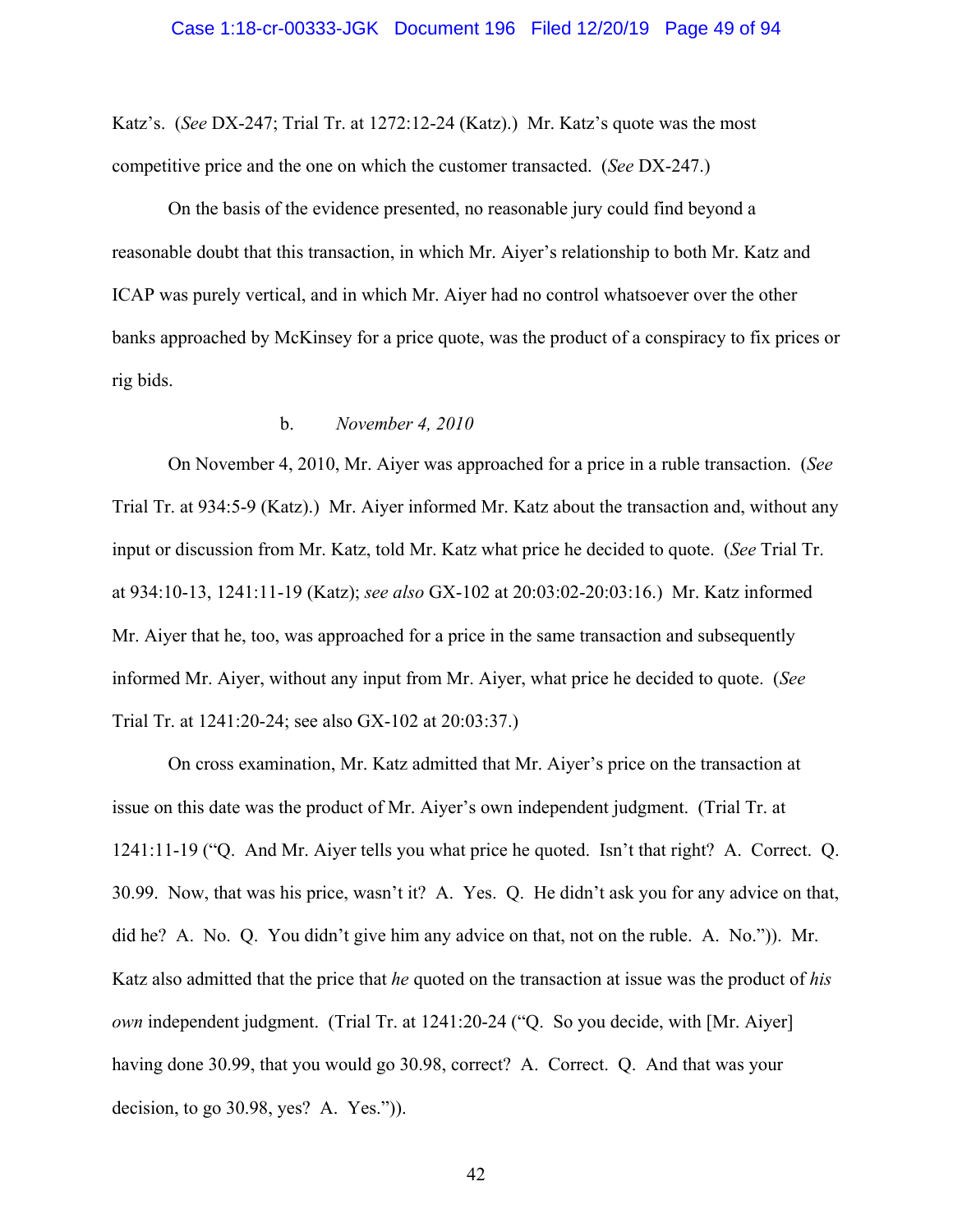### Case 1:18-cr-00333-JGK Document 196 Filed 12/20/19 Page 50 of 94

On the basis of the evidence presented, no reasonable jury could find beyond a reasonable doubt that a transaction that was independently priced by both of the parties involved, according to the alleged coconspirator's own testimony, was the product of a price fixing or bid rigging conspiracy.

November 4, 2010 was also the day on which Mr. Katz said to Mr. Aiyer, "conspiracies are nice," the hallmark quote of the Government's case. (*See* GX-102 at 20:06:23.) When questioned about this quote, Mr. Katz expressly admitted on cross examination that the so-called "conspiracy" never happened. (Trial Tr. at 1243:23-1244:12 ("Q. So you are the one who said 'conspiracies are nice,' right? A. Correct. … What I'm referring to [in the quote] is into the switch it up now and then, to trick the customer into keep coming back to us. … Q. And that's something you didn't do. A. Correct.").)

### c. *November 22, 2011*

The evidence concerning November 22, 2011, a date involving the ruble, again, shows the verticality of Mr. Aiyer and Mr. Katz's relationship and Mr. Katz's independent decisionmaking to price less competitively than Mr. Aiyer. The evidence further establishes that both Mr. Katz and Mr. Aiyer were pleased not to have won the transaction, which contradicts the theory that Mr. Katz and Mr. Aiyer conspired to fix prices or rig bids to the detriment of the customer.

On this date, Mr. Katz was asked for a price in a ruble transaction and contacted both Mr. Cummins and Mr. Aiyer for assistance with pricing it. (*See* Trial Tr. at 1231:18-23, 1232:7-20, 1233:4-21; 1234:19-22 (Katz); *see also* GX-139 at 20:18:36-20:19:20.) Mr. Aiyer informed Mr. Katz that he, too, was approached to price the transaction and told him what price he decided to quote. (*See* Trial Tr. at 1234:19-1235:3; GX-139 at 20:19:18-27.) Mr. Katz then decided, without any input from Mr. Aiyer, to "show worst [sic]." (Trial Tr. at 1235:17-23 (Katz).)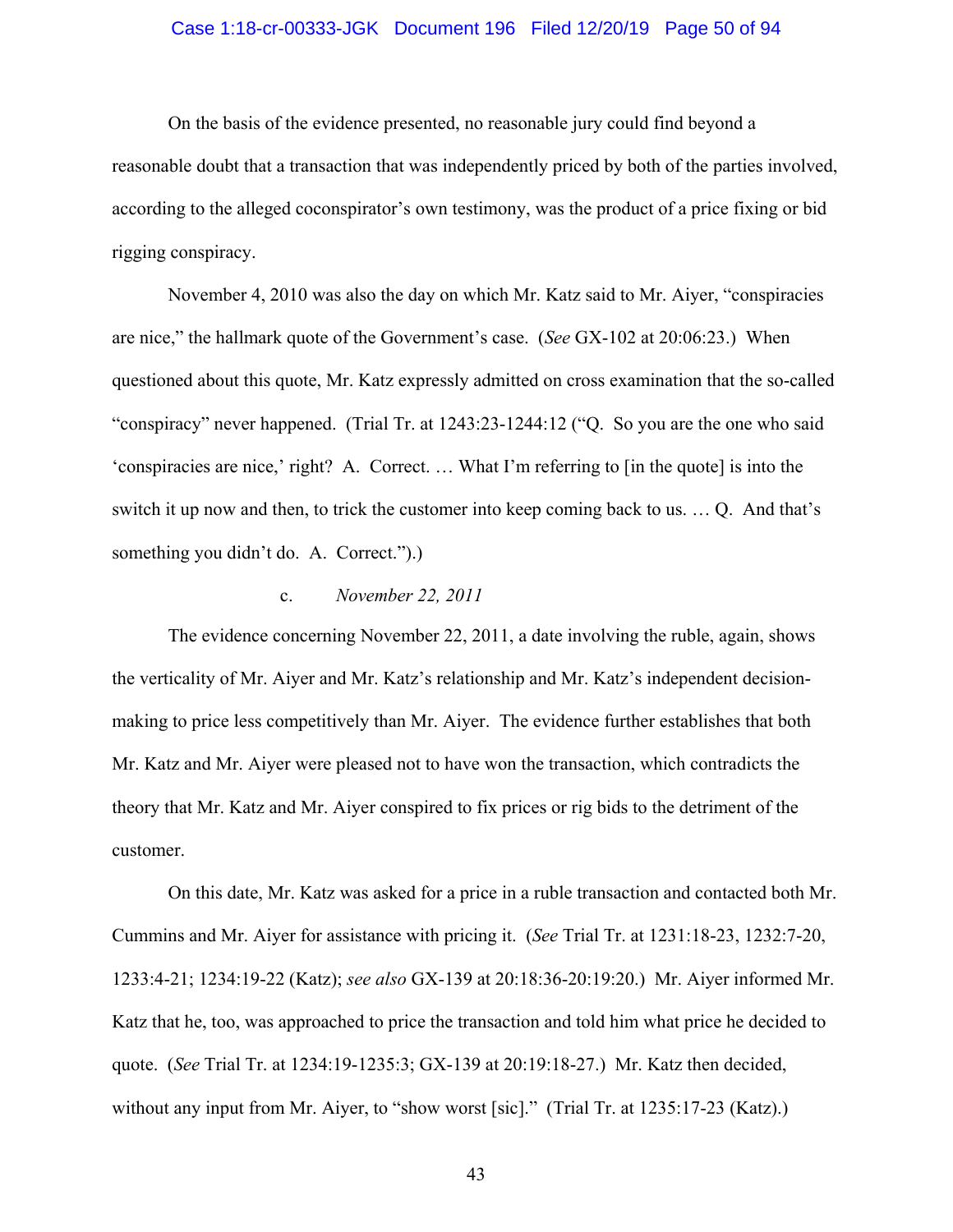### Case 1:18-cr-00333-JGK Document 196 Filed 12/20/19 Page 51 of 94

Neither won the business, and both confirmed that was the result that they had intended. (*See* Trial Tr. at 1236:3-8, 1236:17-18 (Katz); GX-139 at 20:19:52-37.)

Mr. Katz's own testimony confirmed the vertical relationship between himself and Mr. Aiyer on this date, and Mr. Katz's general inability to price the ruble and dependence on Mr. Aiyer. When faced with a complicated ruble forward transaction on this date, Mr. Katz reached out to Mr. Cummins and Mr. Aiyer for assistance with pricing it. (*See* Trial Tr. at 1232:17-20, 1233:11-21, 1234:5-7, 1234:19-22 (Katz).) Mr. Katz confirmed that his initial strategy as to this particular transaction was to "see if Mr. Aiyer" had interest in pricing the transaction, after which he would pass Mr. Aiyer's price along to the customer and transfer to Mr. Aiyer any assumed position: If Mr. Aiyer "wanted it [the transaction], he could have it," according to Mr. Katz. (Trial Tr. at 1233:25-1234:9, 1234:19-1235:6.) Mr. Aiyer then informed Mr. Katz what price he independently decided to show on the transaction, and Mr. Katz subsequently decided *on his own* to "show wors[e]." (Trial Tr. at 1234:16-18; Trial Tr. at 1235:17-23 ("Q. So you made a decision that you were going to show worse, whatever it was that you were going to show, this is you making a decision as to what you would do, correct? A. Correct.") (Katz).)

Neither Mr. Aiyer nor Mr. Katz won the transaction, and the record amply supports that they were *aiming* for this result. (*See* Trial Tr. at 1236:3-6, 1236:17-18 ("Q. And you were happy not to get the trade, correct? A. Yes.") (Katz); GX-139 at 20:19:52-20:20:37 (Mr. Aiyer and Mr. Katz discussing not winning the business as "good" and "one less thing to worry about.").) Mr. Katz testified that this date was approaching Thanksgiving, and neither trader wanted to assume a risk position. (*See* Trial Tr. at 1277:12-1278:15.) No reasonable jury could find beyond a reasonable doubt that the clearly vertical arrangement between Mr. Katz and Mr.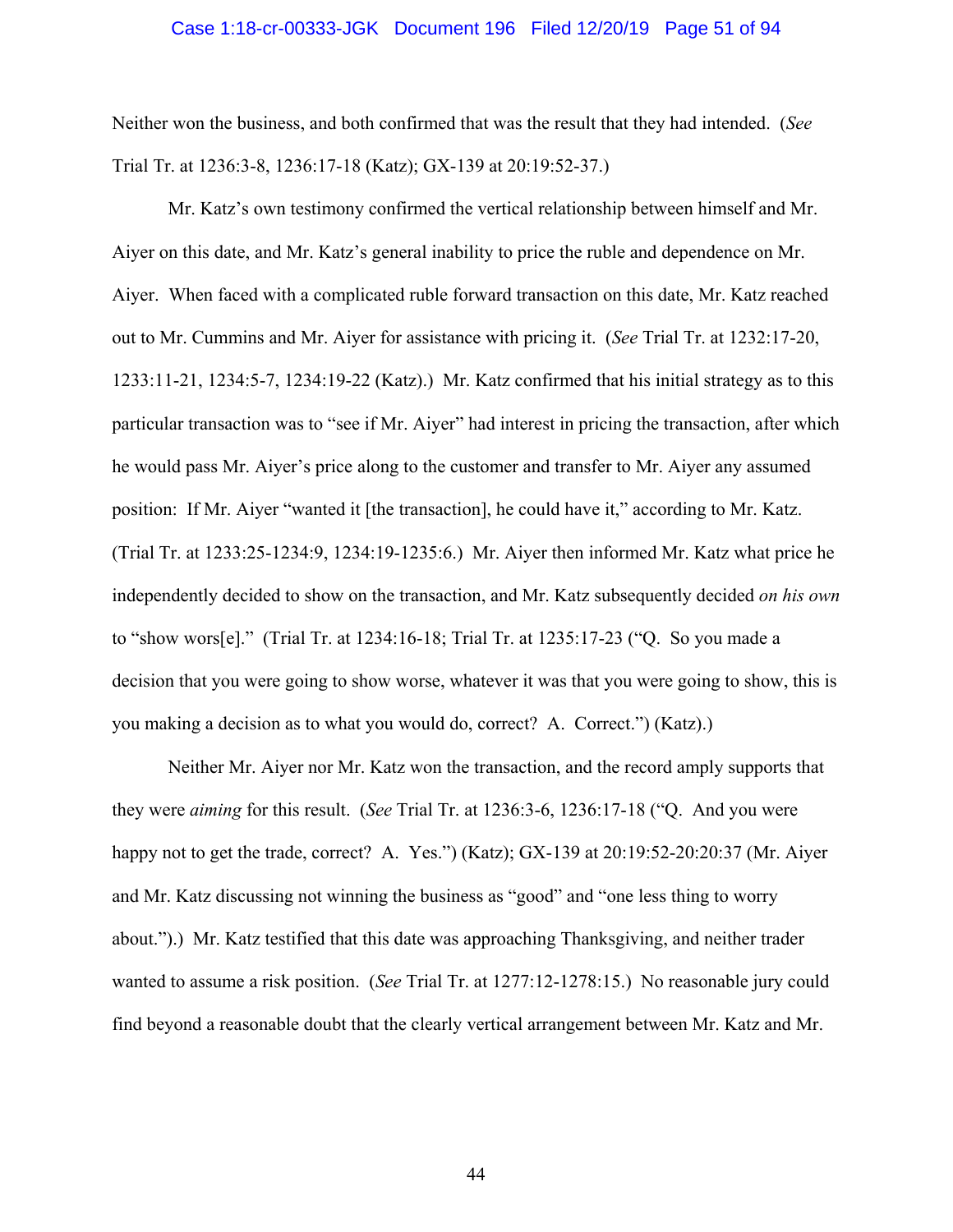### Case 1:18-cr-00333-JGK Document 196 Filed 12/20/19 Page 52 of 94

Aiyer, coupled with the admittedly independent judgments and the *avoidance* of business on this date, is at all consistent with a conspiracy to fix prices and rig bids.

d. *February 23, 2012*

The evidence concerning February 23, 2012, a date involving the zloty and koruna, shows, by Mr. Cummins' own admission, that no coordination took place on this date and that Mr. Cummins, like Mr. Katz on November 22, 2011, independently priced a transaction to *avoid*  winning the business.

On this date, Mr. Cummins was approached for a price in the zloty against the koruna. (*See* Trial Tr. 661:2-12 (Cummins).) Mr. Williams and Mr. Aiyer responded that they were approached for a price in the same transaction. (*See* Trial Tr. at 661:13-20 (Cummins); GX-189 at 21:42:43-21:42:52.) Mr. Aiyer and Mr. Cummins discussed what prices they had decided to quote, and Mr. Cummins made clear that he hoped not to win the business. (*See* Trial Tr. at 664:11-665:13 (Cummins); GX-189 at 21:42:43-21:46:04.)

Mr. Cummins admitted several times that he and Mr. Aiyer independently priced the transaction at issue and did not coordinate. (Trial Tr. at 664:11-665:11 ("Q. And what were you communicating [when you stated, 'I showed 66.0145.']? A. I am communicating the price that I showed to the client for this cross of Poland versus Czech. Q. And that was a price that *you decided on*, you selected, you actually provided to the customer. *No one told you what to do there*, right? A. Correct. There is *no coordination* between you and Mr. Aiyer and Mr. Williams as to what you showed the customer, correct? A. That's correct. Q. You then say "reffed" [meaning "refreshed" the price] … Do you see that? A. Yes. And *that was your decision*, correct? No one here is telling you to do that? A. Correct. … Q. A decision that you made on your own, correct? A. Yes.") (emphasis added).) If there were any doubt remaining, when Mr. Cummins was directly asked, "You are *not coordinating anything about this*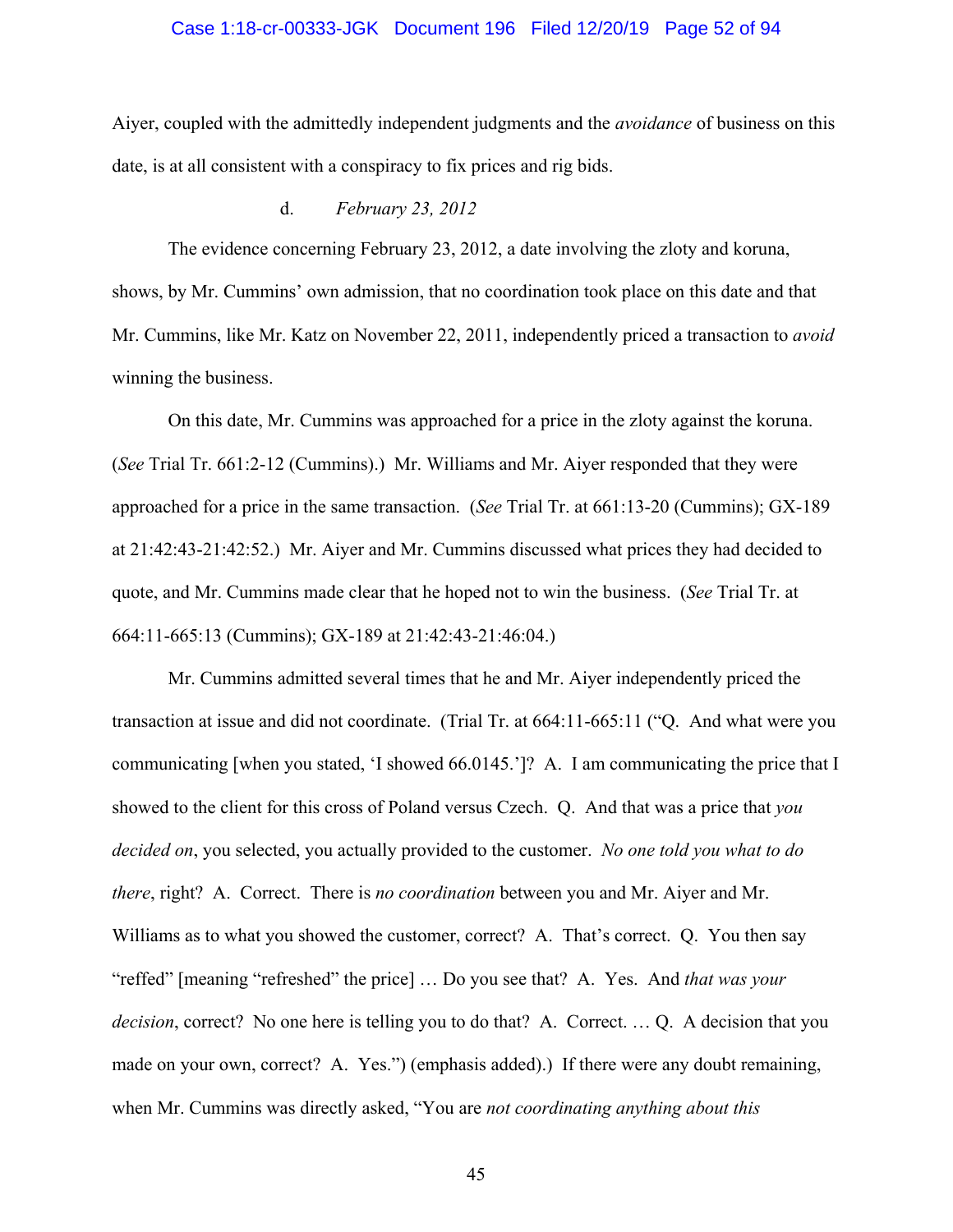### Case 1:18-cr-00333-JGK Document 196 Filed 12/20/19 Page 53 of 94

*particular transaction*, is that right?," he testified, "That's correct." (Trial Tr. at 666:9-11 (emphasis added).)

Moreover, Mr. Cummins testified that he was not responsible for trading the zloty, just as he was not responsible for trading the ruble, and that he was trying *not* to win this business, an objective that directly conflicts with that of a price fixing or bid rigging conspiracy. (*See* Trial Tr. at 662:4-25, 665:12-13.) With Mr. Cummins' direct admissions on the lack of coordination, the independence of his pricing, and his admitted intent to avoid the business, no reasonable jury could find beyond a reasonable doubt that the activity on this date was the product of a conspiracy to fix prices or rig bids.

### e. *February 28, 2012*

The evidence concerning February 28, 2012, a date involving the ruble, established that Mr. Cummins and Mr. Aiyer were in a vertical relationship, that the pricing of the transaction at issue was independent, and that a perfectly benign alternative explanation existed for the price "update" by Mr. Aiyer on which the Government focused.

On this date, Mr. Cummins was approached for a price in the ruble and contacted Mr. Aiyer for assistance. (*See* Trial Tr. at 509:8-24 (Cummins).) Mr. Williams and Mr. Aiyer indicated that they were approached in the same transaction. (*See* Trial Tr. 510:4-16 (Cummins).) None of the traders directed anyone else's pricing on the transaction, and Mr. Aiyer ultimately offered to "take [the risk] from everyone" if the customer dealt on the other traders' quotes. (*See* Trial Tr. at 513:21-515:12, 515:15-516:11, 516:22-517:16, 517:20-518:2 (Cummins); Trial Tr. at 1857:11-1858:2 (Lyons).)

The chat itself makes evident that Mr. Cummins sought Mr. Aiyer's ruble expertise on this day and that he and Mr. Williams were situated vertically with Mr. Aiyer. Mr. Cummins wrote to Mr. Aiyer: "can you help me w/a lvl … Mar-Jun6 RUB." (GX-193 at 18:16:17-22.)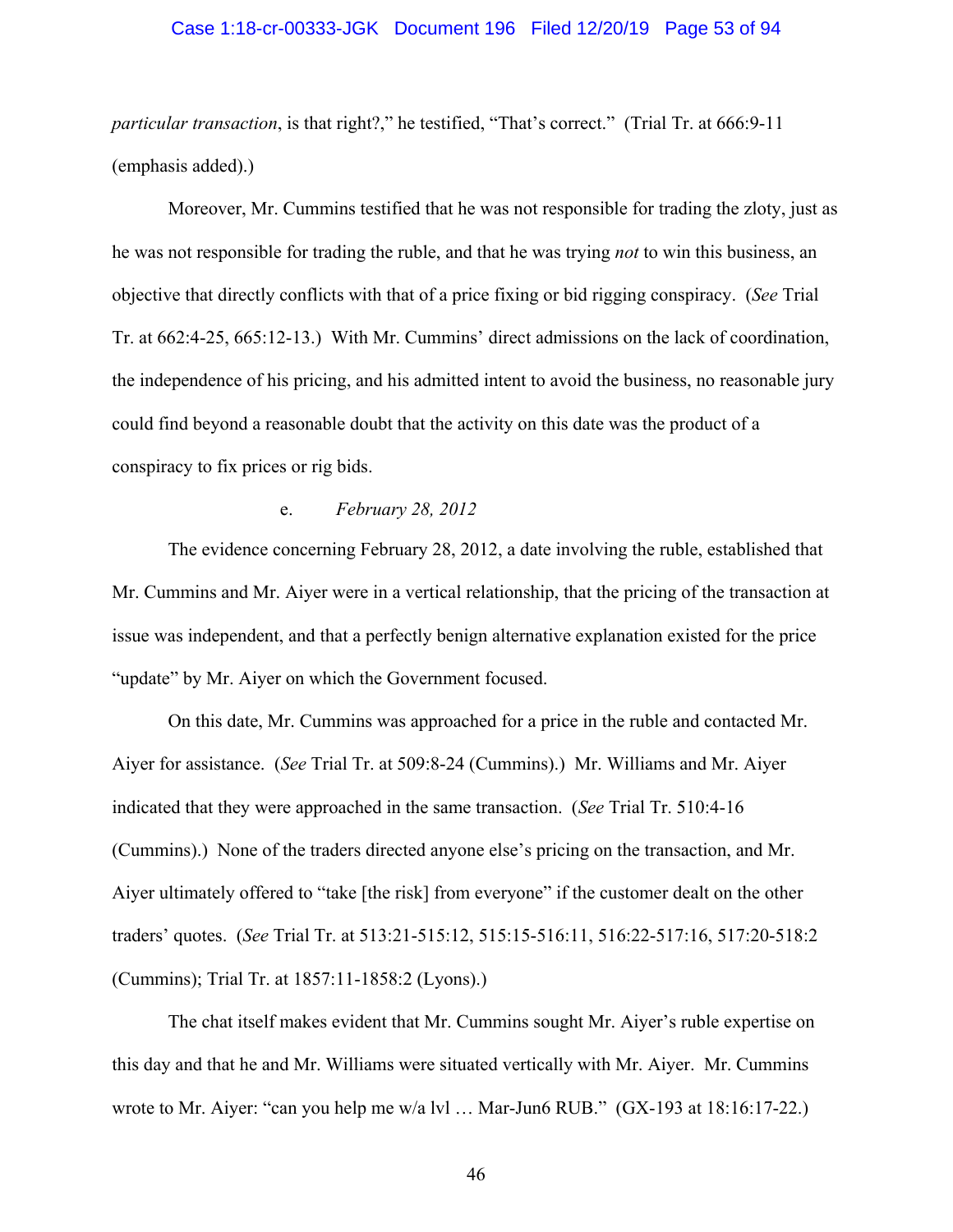### Case 1:18-cr-00333-JGK Document 196 Filed 12/20/19 Page 54 of 94

Two hours later, Mr. Cummins sought Mr. Aiyer's help with the transaction at issue in the case: "where 1m RUB NDF? … asked for bid in \$5," meaning that Mr. Cummins was asking for the price of a certain instrument, a one month ruble non-deliverable forward in an amount of \$5 million, according to Mr. Cummins' own testimony. (*See* GX-193 at 20:21:05-10; Trial Tr. at 509:8-16, 509:25-510:3.)

Mr. Cummins himself confirmed that he was reaching out to Mr. Aiyer here, an expert in the ruble, because Mr. David O'Shea, the expert in the ruble at Mr. Cummins' bank, was unavailable. (Trial Tr. at 248:10-13, 509: 17-24 ("Q. And you were asking [about the one month non-deliverable forward transaction] because your ruble trader, Mr. O'Shea, wasn't in. Is that right? A. Yes. Q. So you were going to, among others, Mr. Aiyer, who is an expert, is that right? A. Yes. Q. Nothing wrong with that. A. Nothing wrong with asking for it, no.") (Cummins).) The chat also shows, in conjunction with Professor Lyons' testimony, that Mr. Aiyer was acting as a potential supplier of liquidity for Mr. Cummins and Mr. Williams as to this transaction, reaffirming the vertical structure of Mr. Aiyers' relationship to the other traders. (GX-193 at 20:23:10-13 ("if she [the customer] gives [to] everyone, I can take from everyone."); Trial Tr. at 1857:11-1858:2 (Mr. Aiyer "is acting as a supplier of liquidity in this instance or he's offering to supply liquidity.") (Lyons).)

Furthermore, Mr. Cummins admitted on cross examination that each and every individual involved with this transaction priced the transaction independently. (*See* Trial Tr. at 513:21- 515:12 (Mr. Cummins agreeing that Mr. Williams' price was "[h]is decision entirely"); Trial Tr. at 516:22-517:16 (Mr. Cummins agreeing that his price was "decided on [his] own"); Trial Tr. at 515:15-515:25; Trial Tr. at 517:20-518:2 (Mr. Cummins agreeing that Mr. Aiyer's updated price was "a decision … that [Mr. Aiyer] made himself.").)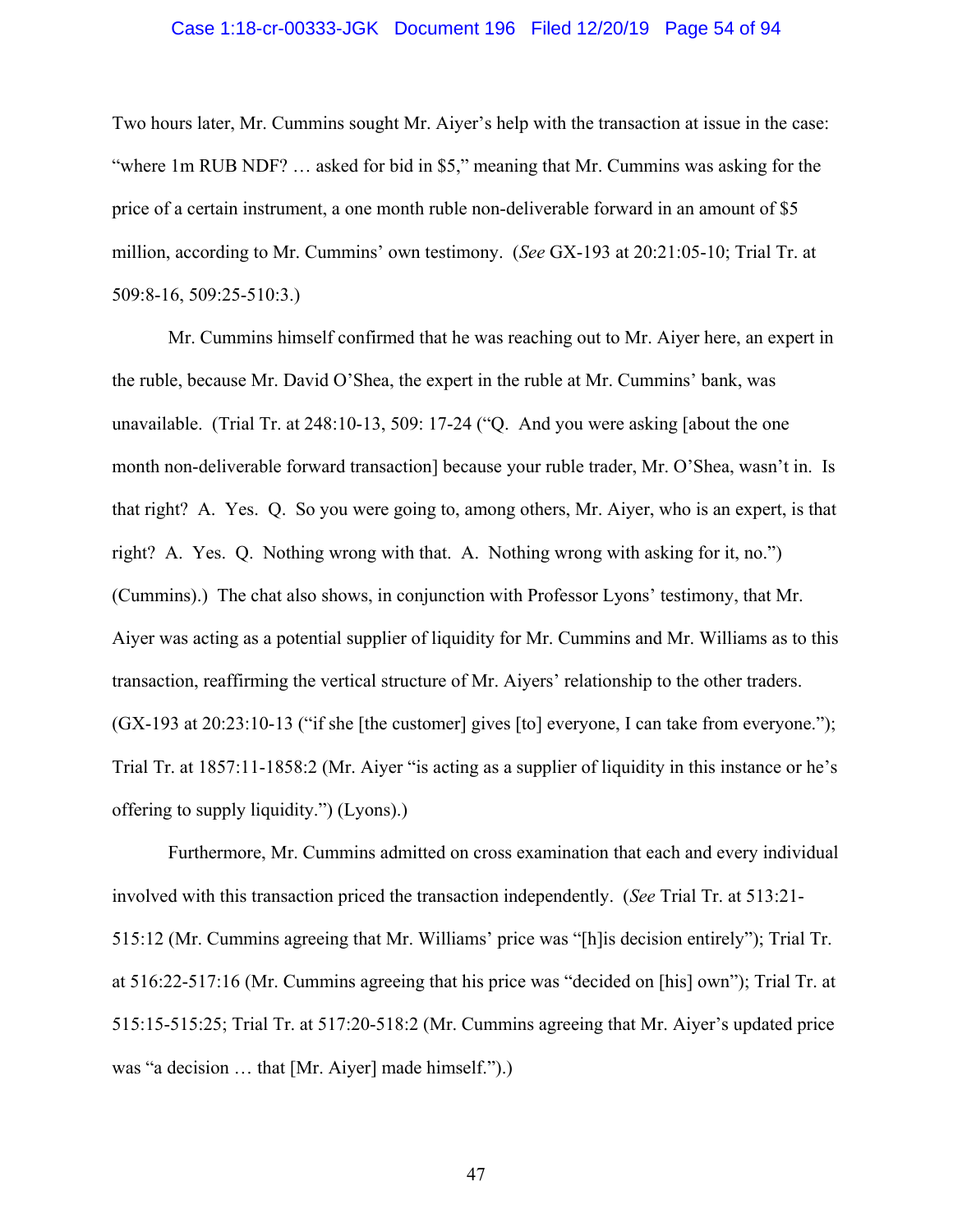### Case 1:18-cr-00333-JGK Document 196 Filed 12/20/19 Page 55 of 94

The evidence also affirmatively shows that there was an equally plausible, benign explanation for Mr. Aiyer's challenged trading activity. The Government seized on the fact that Mr. Aiyer "updated" his quote on this transaction sometime after Mr. Cummins shared what price he himself quoted. (*See* Trial Tr. at 249:2-5 (Cummins' testimony).) But the record demonstrates the possibility that the customer was splitting its order on this date, and thus Mr. Aiyer's updating his price would have been a permissible and logical response to that type of market information. (*See* GX-193 at 20:21:05-20:23:13; Trial Tr. at 511:1-513:20 (Cummins); Trial Tr. at 1504:4-1505:11 (Waller).) Moreover, there was *no* testimony—none—that either Mr. Cummins or Mr. Williams *agreed* to disclose their own quotes to the customer to Mr. Aiyer *so that* Mr. Aiyer could adjust his own quote more advantageously. With ample evidence on the vertical structure of this transaction, multiple admissions that each trader priced the transaction independently, no evidence of an agreement to disadvantage the customer, and the equally plausible alternative explanation for Mr. Aiyer's own pricing behavior, no reasonable jury could find beyond a reasonable doubt that that this transaction was the product of a horizontal conspiracy to fix prices or rig bids.

## f. *March 1, 2012*

On March 1, 2012, Mr. Williams expressed confusion about the market activity in the ruble and Mr. Aiyer explained that there had been an "oil explosion," impacting the price of the ruble. (*See* Trial Tr. at 521:2-524:5 (Cummins); GX-197 at 20:24:55-20:26:39.) Based on this information from Mr. Aiyer, and encouraged by Mr. Williams, Mr. Cummins decided to avoid being a buyer of the ruble in a transaction he was approached to price. (*See* Trial Tr. at 526:22- 527:2 (Cummins).)

The chat itself and Mr. Cummins' own testimony establish that Mr. Cummins utilized Mr. Aiyer's ruble expertise on this date and ultimately formulated his own independent ruble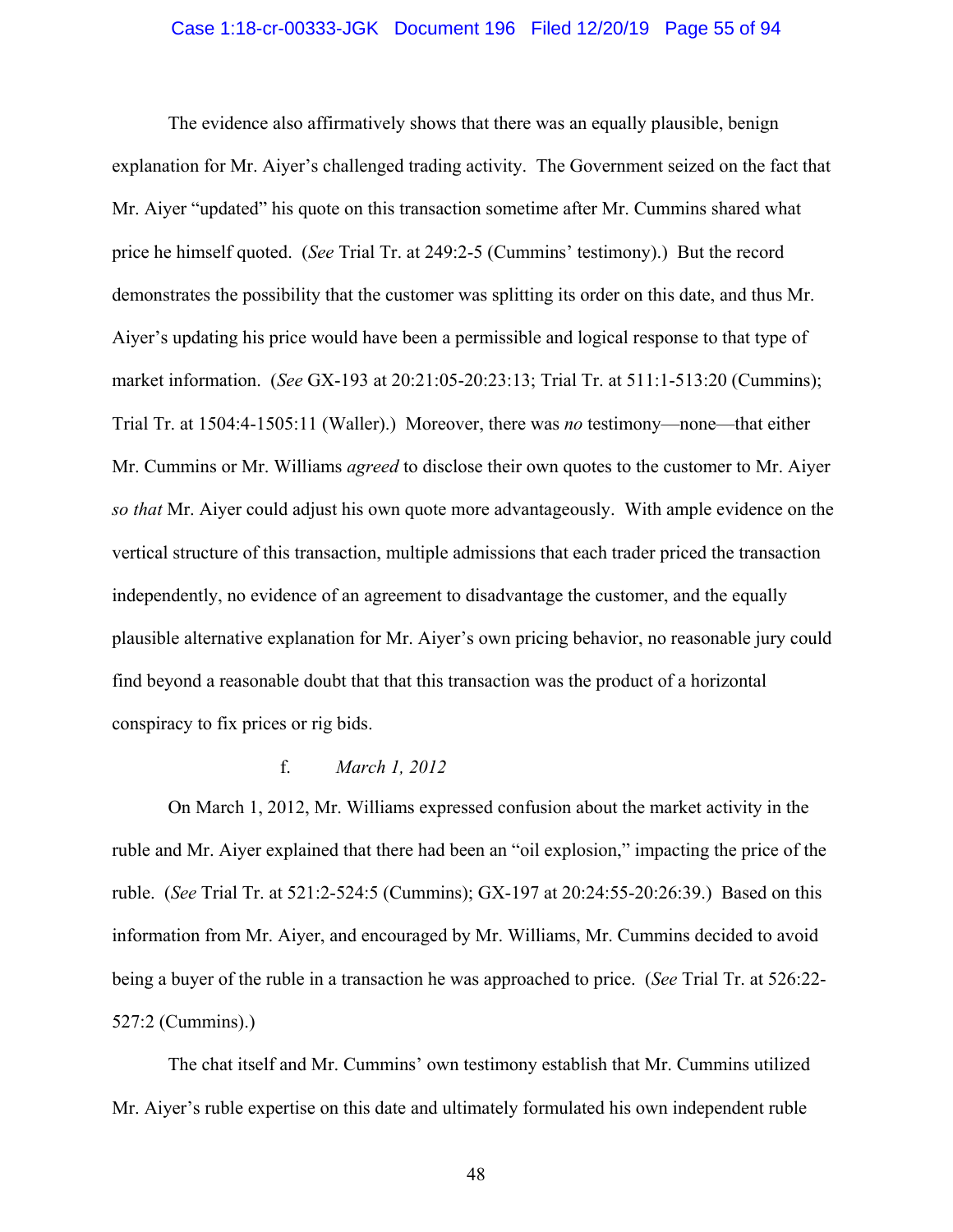### Case 1:18-cr-00333-JGK Document 196 Filed 12/20/19 Page 56 of 94

price. When Mr. Williams expressed confusion about market activity in the ruble on this day, Mr. Aiyer dispelled the confusion and explained to Mr. Williams and Mr. Cummins that an "oil explosion" was impacting the price of the ruble. (*See* GX-197 at 20:24:55-20:26:39; Trial Tr. at 522:20-5:24:5 (Cummins).) Mr. Cummins admitted that he received this market information from Mr. Aiyer, formulated his own strategy based on the information, and decided to avoid the business: "I concluded, based upon the feedback I saw here in the chat, that I should show a much lower price; that the last thing that I wanted was to buy." (Trial Tr. at 526:22-527:2.)

Elsewhere, Mr. Cummins admitted again: "[F]or me with the ruble, because it was complex, … I just want to show the price that doesn't win the deal. … I'll move my price lower." (Trial Tr. at 527:11-18.) When asked again whether that decision to lower the price was his own, Mr. Cummins testified that the price was the product of his own decision and that no one—not Mr. Aiyer or Mr. Williams—told him what to price. (Trial Tr. at 527:19-528:3 ("Q. And you made that decision yourself, correct? A. Yes. Q. Based on the information that you had? A. Yes. Q. Mr. Aiyer didn't tell you what to do. A. He did not. Q. Mr. Williams didn't tell you what to do, correct? A. Correct. Q. And no one told you what to do. You made up your own mind. A. Yes.").)

No reasonable jury could find beyond a reasonable doubt that Mr. Aiyer's sharing of market color as a ruble expert, Mr. Cummins' independent pricing of the transaction, and Mr. Cummins' admitted aim of avoiding the business, amounted to a conspiracy to fix prices or rig bids.

Mr. Aiyer should be acquitted to the extent the charged Sherman Act conspiracy is predicated on improper trading in the ruble or zloty.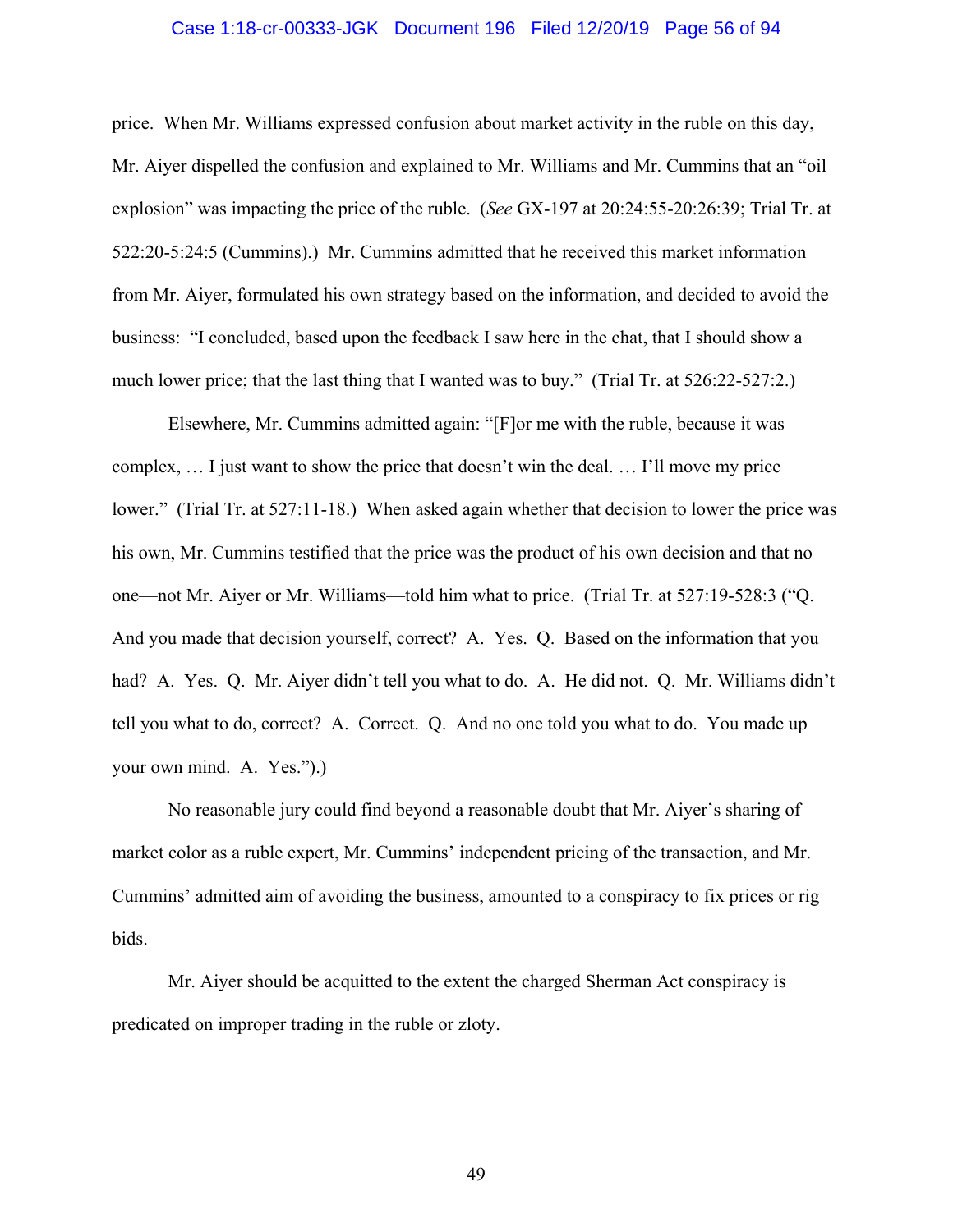## 2. *Reuters Trading.*

As discussed in Section I(B)(2), episodes of trading on Reuters should have been ruled to be not per se antitrust violations and should not have been submitted to the jury. Even if the jury were properly asked to decide whether these episodes constituted price fixing or bid rigging, however, no reasonable jury could find that any episode of trading on Reuters was in fact price fixing or bid rigging under the Sherman Act. The evidence adduced at trial as to the dates concerning trading on Reuters failed to establish beyond a reasonable doubt any of the essential elements of the charged antitrust crime: an agreement with the purpose of fixing prices or rigging bids, which Mr. Aiyer knowingly joined. Rather, the evidence affirmatively established that the trading activity concerning the at-issue transactions was the product of traders' independent decision-making, and that the behavior had no impact on the price, or the supply or demand visible, on Reuters.

## a. *Cancelled Trades and Spoofing*

To begin with, most of the episodes of Reuters trading concerning which the Government offered evidence at trial were episodes of cancelled trades or allegedly coordinated spoofing. As the Government conceded, and as the Court properly instructed the jury, these episodes were not proof of the price fixing/ bid rigging conspiracy charged in the Indictment, and were offered only as background and to show the relationship of the parties. (*See* Trial Tr. at 2142:16-2143:1 ("You have heard evidence in this case about 'spoofing' conduct or canceled trades which do not, in and of themselves, constitute the charged criminal conspiracy and are not in themselves illegal. You may not return a verdict of guilty solely because you find the defendant alone or in combination with others engaged in spoofing or trades that were subsequently canceled. However, such evidence may be considered to determine the relationship between the defendant and his coconspirators, and his knowledge of, and intent to advance, the purpose of the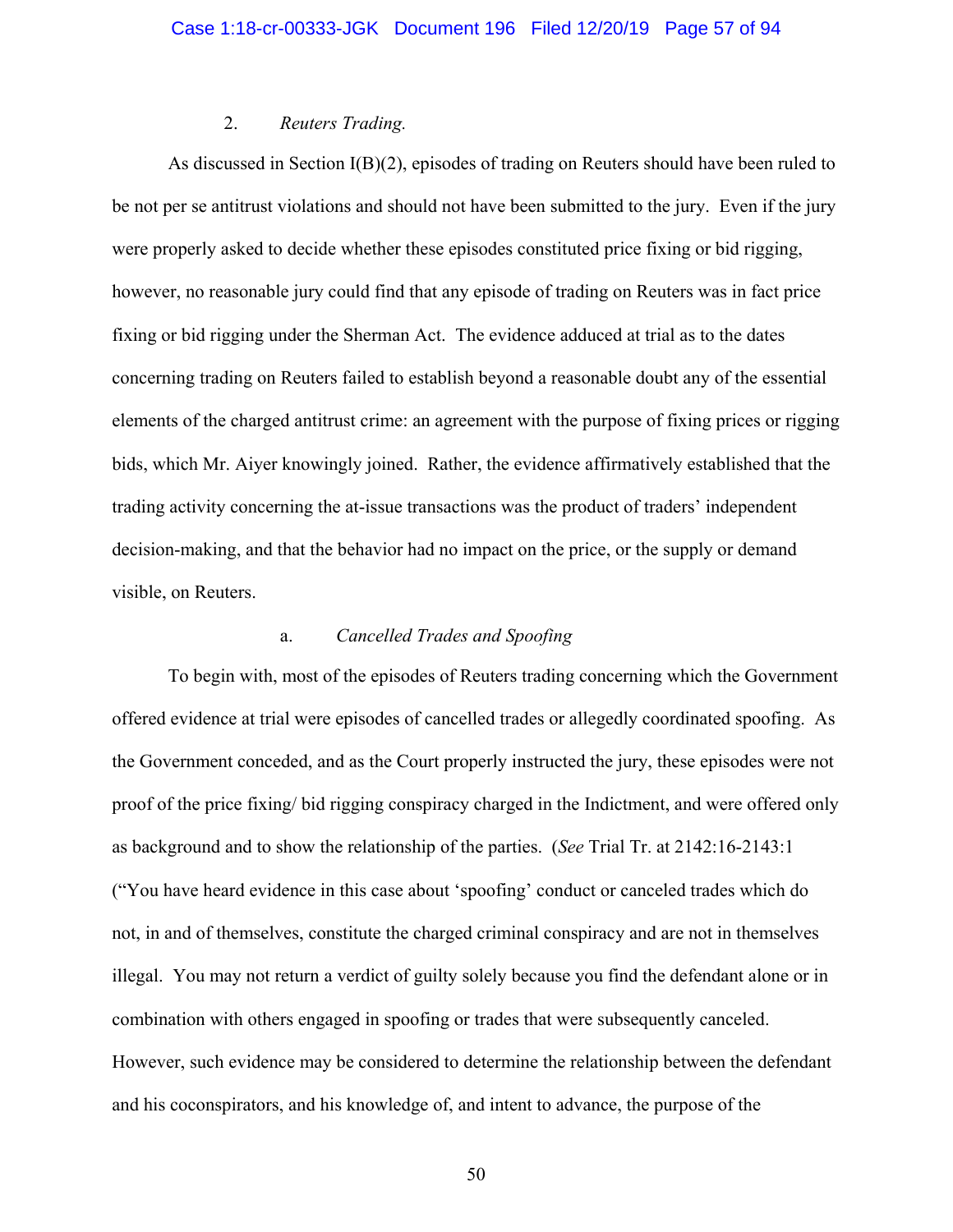### Case 1:18-cr-00333-JGK Document 196 Filed 12/20/19 Page 58 of 94

conspiracy charged in the indictment, namely, to fix prices and rig bids.") (Koeltl, J., Jury Instruction).)

Cancelled trades and spoofing do not implicate the concerns typically associated with antitrust violations because these trades do not suppress supply or demand by the parties; instead, cancelled trades and coordinated spoofing are intended to *increase* supply or demand by *other* parties. As Professor Lyons testified, engaging in cancelled trades and spoofing can serve as an "important inducement" tool for traders that enables them to induce other market participants to enter the market and therefore add supply. (Trial Tr. at 1789:22-1790:6.)

Even if it were determined, therefore, that the cancelled trade and spoofing episodes involved behavior resembling manipulation or fraud, they do not involve the restriction of output, and therefore do not amount to an antitrust violation. *See Superior Court Trial Lawyers Ass'n*, 493 U.S. 411, 423 ("[C]onstriction of supply is the essence of price-fixing") (internal citation and quotation marks omitted); *Chicago Prof'l Sports Ltd. P'ship v. NBA*, 95 F.3d 593, 597 (7th Cir. 1996) ("The core question in antitrust is output. Unless a contract reduces output in some market, to the detriment of consumers, there is no antitrust problem"); *Major League Baseball Properties, Inc. v. Salvino, Inc.*, 542 F.3d 290, 309 (2d Cir. 2008) (affirming the district court's order granting summary judgment of a Sherman Act claim in part because the claimant "adduced no evidence of any reduction of or agreement to reduce 'output'"); *Volmar Distributors, Inc. v. New York Post Co.*, 825 F. Supp. 1153, 1160 (S.D.N.Y. 1993) (an antitrust injury allegation requires a showing that the "loss comes from acts that reduce output or raise prices to consumers") (internal citations and quotations omitted).

## *i. Cancelled Trades.*

Three of the trading episodes identified by the Government as problematic—the April 20, 2011, April 26, 2011, and August 25, 2011 episodes—involved cancelled trades. The evidence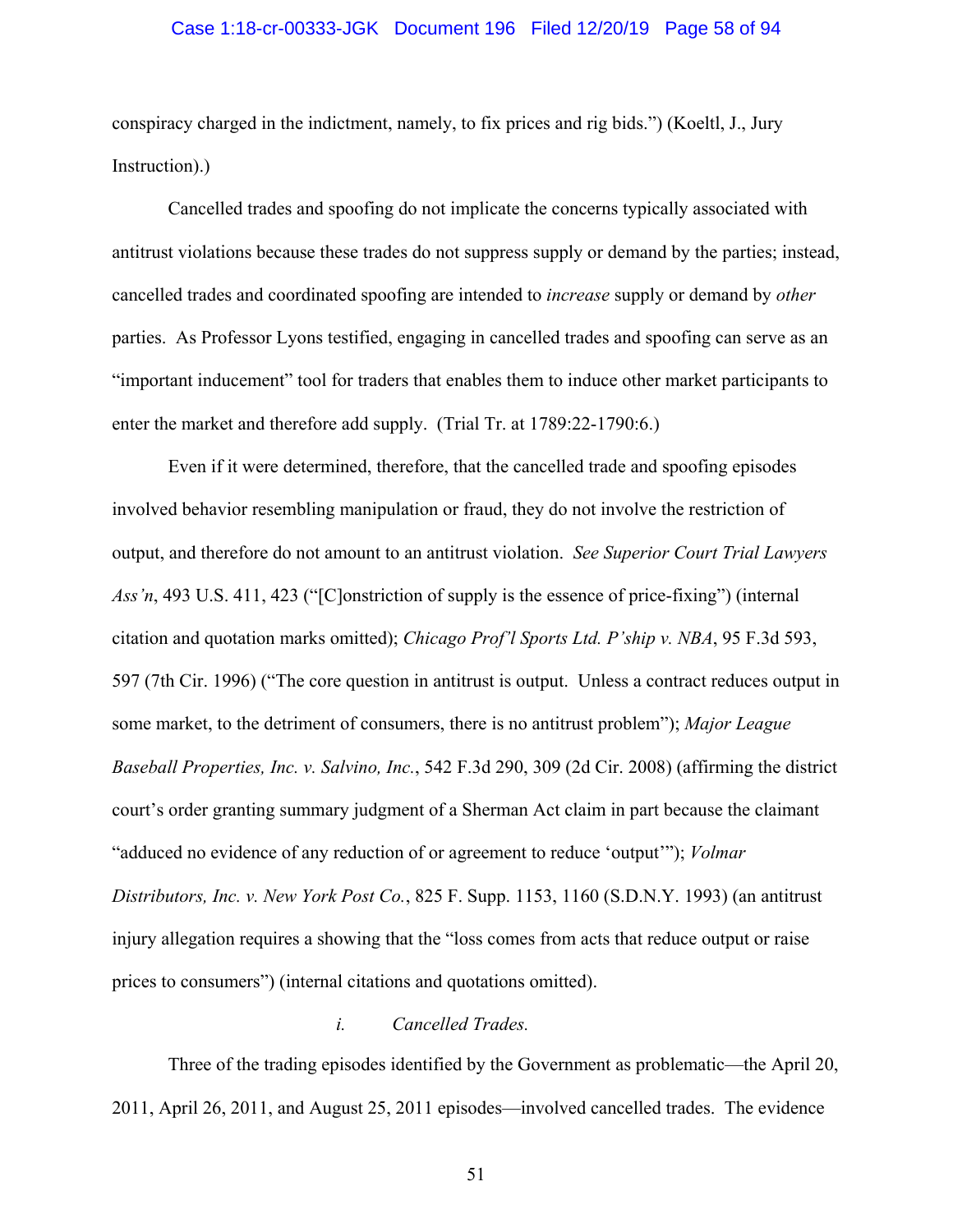### Case 1:18-cr-00333-JGK Document 196 Filed 12/20/19 Page 59 of 94

presented at trial demonstrated that Mr. Aiyer either failed to achieve his supposed goal for these trades—raising or lowering prices to his advantage—or that the cancelled trades were not made in order to impact price.

The Government's theory with respect to these cancelled trades is that Mr. Aiyer and the Rand Chat Room members placed "fake bids and offers" to "drive [the] price of currencies to their advantage." (Trial Tr. at 42:10-13, 44:22-24 (Government Opening Statement).)

Contrary to the Government's assertions, however, not one of the three instances of cancelled trades resulted in the impact on price that was supposedly intended, and the Government's own witnesses confirmed this. With respect to the April 20, 2011 episode, Mr. Katz testified on direct examination that Mr. Aiyer wanted to execute the cancelled trade with Mr. Katz in order to push the price of dollar/lira up because Mr. Aiyer wanted to sell. (Trial Tr. at 1031:9-22 (Katz).) However, as Mr. Katz conceded during cross examination, the Reuters price for dollar/lira did not change at all as a result of the cancelled trade he executed with Mr. Aiyer—the price was "the same" before and after their trade. (Trial Tr. at 1293:5-1293:17 ("Q. So this is after the canceled trade; is that right? A. Yes, it is. Q. And that's the same price, or a slightly lower price, than Mr. Aiyer's sales right before the canceled trade; isn't that true? A. It's the same price as the Standard Charter[ed] one. Q. Right. So it was the same as it was with Standard Charter[ed] before the canceled trade, correct? … It was the same price as it was before the canceled trade? A. It looks like he dealt at the same level, correct. Q. And same level means same price? A. Yes.").)

Similarly, in discussing the April 26, 2011 episode, Mr. Katz testified that the purpose of the bid he hit for Mr. Aiyer was to move the price of the euro/forint *down*, but prices actually moved in the opposite direction. (*Compare* Trial Tr. at 1038:13-25 (Katz), *with* DX-589 at rows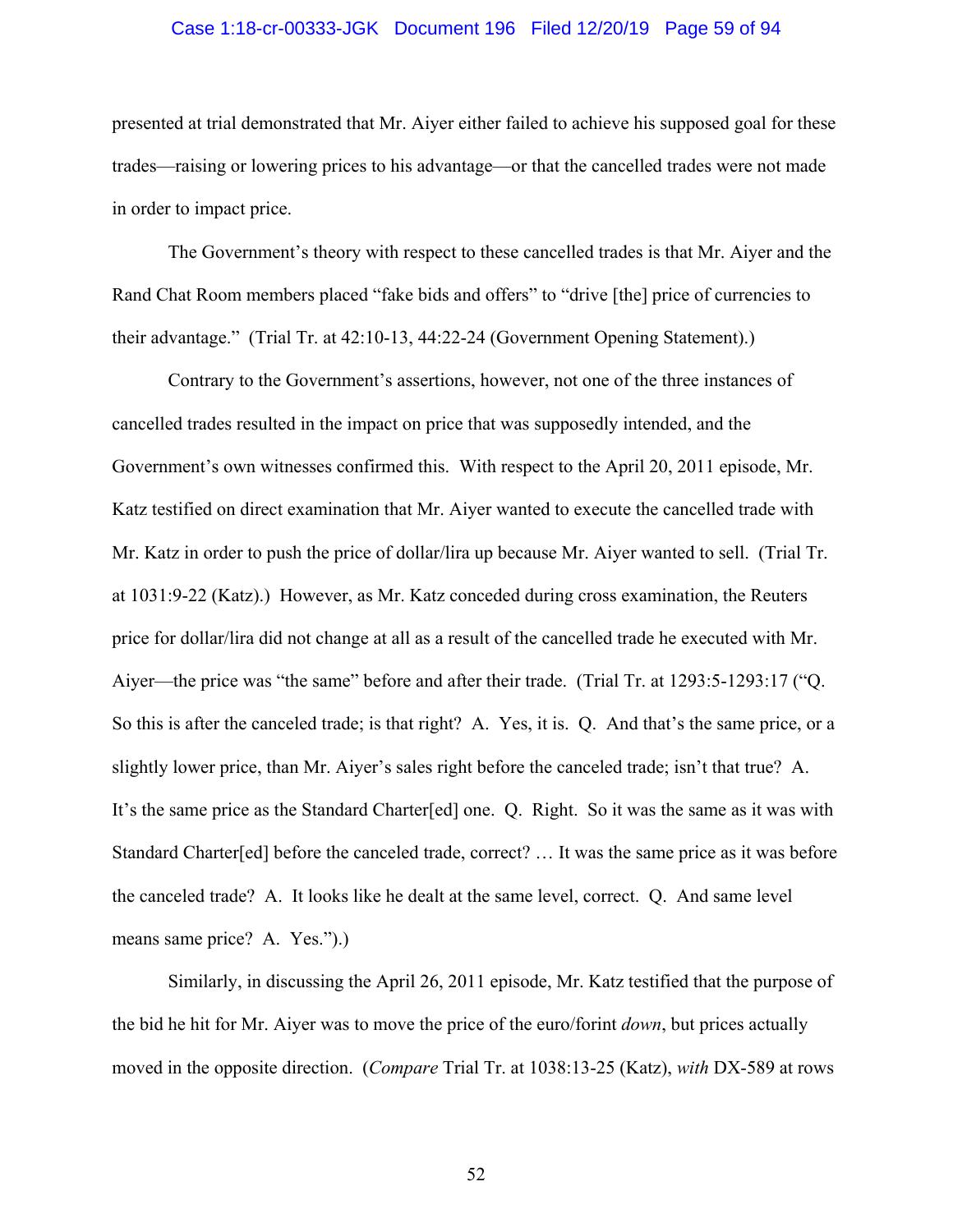### Case 1:18-cr-00333-JGK Document 196 Filed 12/20/19 Page 60 of 94

497, 504 (JP Morgan Data from April 26, 2011, showing the price of the euro/forint in transactions with Morgan Stanley at 264.45 and 264.6, respectively).) The bid Mr. Katz placed for Mr. Aiyer to hit in order to reverse their original trade (which had been at the same price, 264.45) was at a "legitimate market price," as indicated by the fact that it was the exact same price as Morgan Stanley's bid, which is why Mr. Aiyer inadvertently hit Morgan Stanley's bid instead of Mr. Katz's. (Trial Tr. at 1302:11-1303:2 ("Q. So Morgan Stanley's bid was totally unrelated to anything you were doing with Mr. Aiyer; isn't that right? A. Yes. Q. It was just another bank in the Euro/HUF market that put up a bid for the exact price that you did? A. Right. … Q. That was the legitimate market price at that time, wasn't it? A. Yes. Q. So your original trade with Mr. Aiyer was at what level, [264.]45? A. Correct. Q. And Morgan Stanley's bid was for the same price following that trade, correct? A. Correct.").) Then, when Mr. Aiyer subsequently traded in the opposite direction with Morgan Stanley, it was at the price of 264.6—a *higher*, not a *lower*, price. (DX-589 at row 504.)

As to the third cancelled trade episode on August 25, 2011, Mr. Waller testified that the price differential between Mr. Aiyer and Mr. Cummins' dollar/lira trades was just \$50, and Mr. Aiyer did not trade for an hour after the cancelled trade. (Trial Tr. at 1547:6-9, 1547:20-24.) The fact that Mr. Aiyer did not trade for such a long period after this cancelled trade clearly demonstrates that he was not intending to take advantage of any price movement resulting from the trade. This is also evident from Mr. Aiyer's comment in the chat, over an hour after the cancelled trade, saying "still need 5 usd try, if u get … forgot about it." (GX-121 at 18:12:30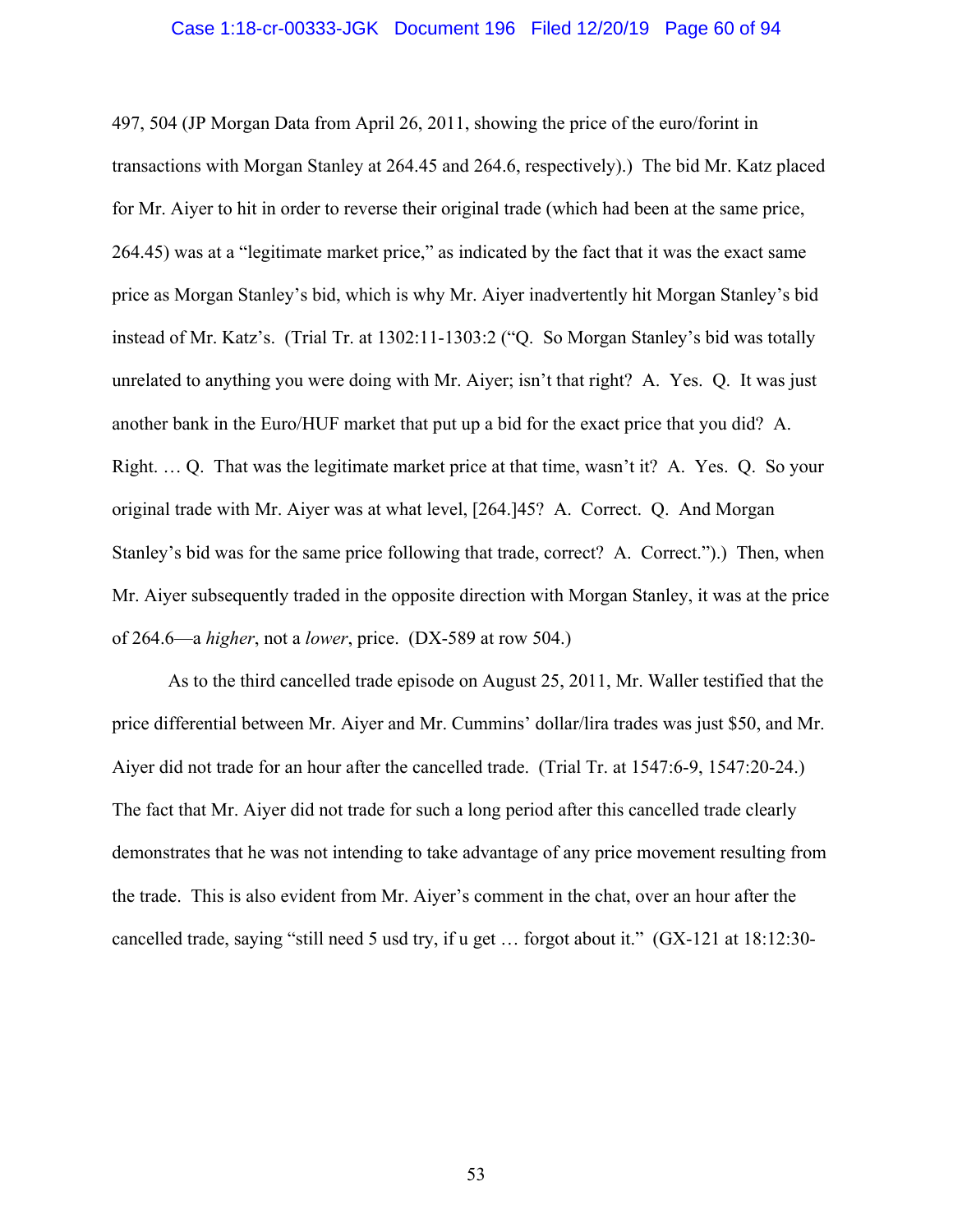36.) Mr. Cummins testified that if a trader has forgotten his risk position, that trader perhaps is "not following the market." (Trial Tr. at  $617:3-4.$ )<sup>4</sup>

The Government emphasized throughout trial its stance that there was "no legitimate reason" for engaging in cancelled trades. (Trial Tr. at 42:19-20 (Government Opening Statement); *see also* Trial Tr. at 2087:7-9 (Government Summation).) But as Professor Lyons testified, there are many reasons why a trader may engage in trading activity that is not primarily aimed at buying or selling. (*See, e.g.*, Trial Tr. at 1670:17-22 ("[A]s we are trading in the interdealer market, we are trying to pick up signals of what the other bank's customers have done, and ultimately we are arriving at a price in the interdealer market that is aggregating, pulling together all of that information about the end user buying and selling interests."); Trial Tr. at 1712:4-8 ("[S]ometimes even when I want to buy … sometimes I will put in orders that are what most participants call exploratory. They are putting in an order for me to learn something about the marketplace.").)

No reasonable jury could find beyond a reasonable doubt that the activity involving cancelled trades was the subject of a conspiracy to fix prices or rig bids.

### *ii. Spoofing.*

 $\overline{a}$ 

Five of the episodes identified by the Government—June 9, 2011, September 10, 2012, November 30, 2012, December 12, 2012, and January 15, 2013—involved instances of spoofing. As with cancelled trades, the jury was instructed that spoofing does not constitute the charged crime and is not illegal in itself, whether conducted alone or in combination with others. The Government attempted to sidestep this important point by, for example, eliciting testimony from

<sup>4</sup> The Government also tried to depict this episode as a refraining from trading incident. But the evidence was clear that Mr. Cummins did not refrain from trading the dollar/lira on Reuters to help Mr. Aiyer on this date. (*See* DX 123-2E at 16:51:12, 16:52:28, 16:52:55, 16:54:38; Trial Tr. at 648:9-650:15 (Cummins).)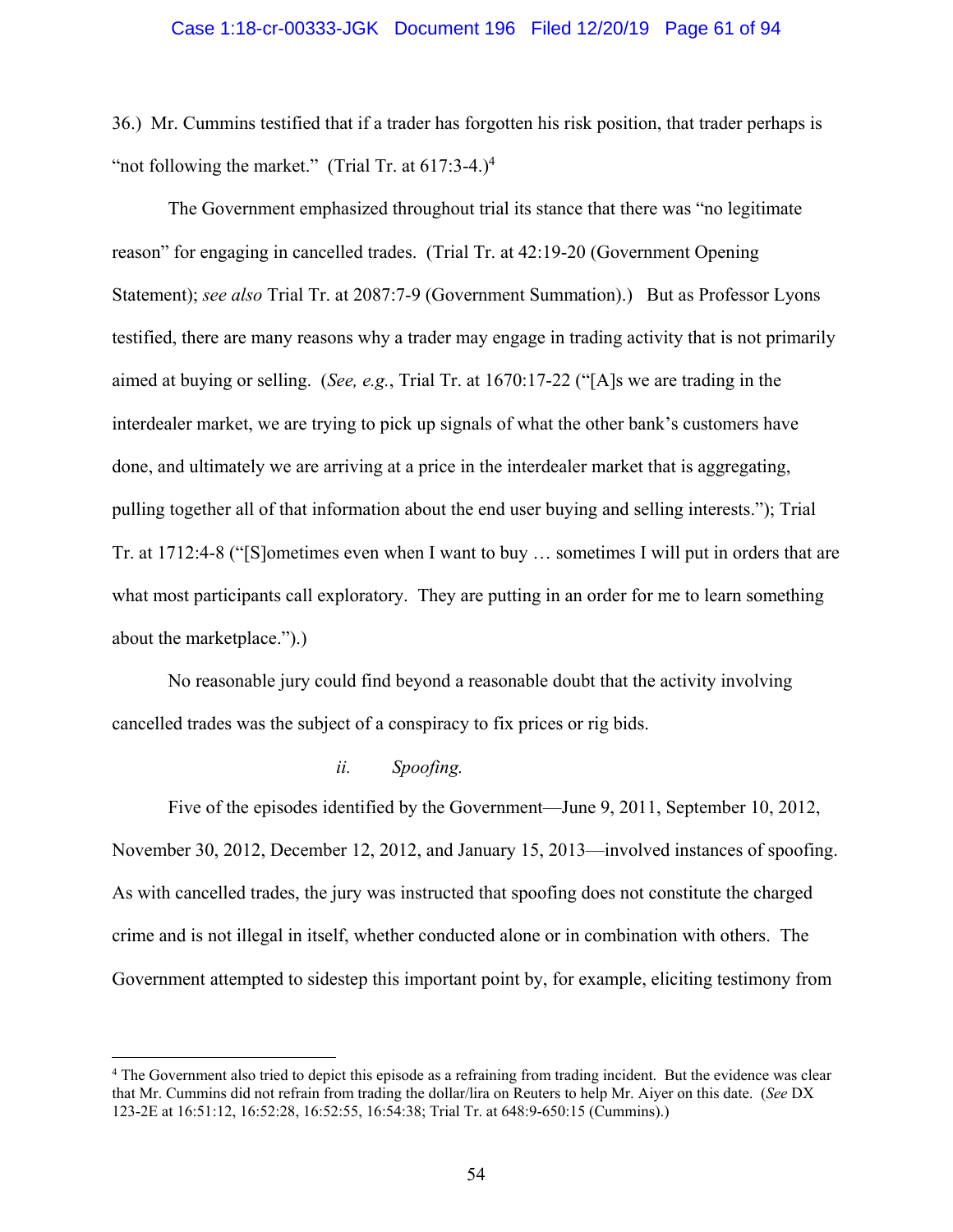### Case 1:18-cr-00333-JGK Document 196 Filed 12/20/19 Page 62 of 94

Mr. Katz agreeing that "bidding it up together" is not "permissible." (Trial Tr. at 885:5-12.) But the evidence regarding these spoofing episodes, even "bidding it up" episodes, shows there was no genuine coordination between Mr. Aiyer and the other individuals in the chat, and/or that the spoofing had no effect on price.

Spoofing is not only legal but it can also serve as a helpful informational tool for traders. Professor Lyons explained that spoofing is a way for traders to "see what [is] going on in the market" (Trial Tr. at 1710:23.) Even if a trader wants to buy, he may put in an "exploratory" offer to sell "in order for [the trader] to learn something about the marketplace." (Trial Tr. at 1712:4-8 (Lyons); *see also* Trial Tr. at 571:19-575:12 (Mr. Cummins agrees that spoofing can be used to "find out what kind of demand and liquidity there [is] out in the market").) Spoofing may allow a trader to walk a price up or down by inducing market participants or algorithmic traders to "come[] in and say[], I'm going to do better than your offer." (Trial Tr. at 1709:8-14 (Lyons).) But because a spoof order is "a very real actionable order in the marketplace," another market participant can actually trade on it, which would cause the price to go in the "wrong direction" for the spoofing trader. (Trial Tr. at 1708:19-1709:2 (Lyons); *see also* Trial Tr. at 574:17-575:9 (Cummins).)

As with cancelled trades, spoofing elicits additional supply in the market, rather than restricting supply. As Professor Lyons testified, spoofing is useful to a trader both because it serves as an "important inducement"—to induce other traders to place orders in the market—and because it allows traders to gain "valuable information" about who is in the market. (Trial Tr. at 1789:20-1790:6; *see also* Trial Tr. at 1709:8-1710:4 (Professor Lyons explains the use of spoofing to induce activity from market participants, including algorithmic traders); Trial Tr. at 1710:5-10 (Professor Lyons summarizing spoofing: "I'm putting in orders. The market is seeing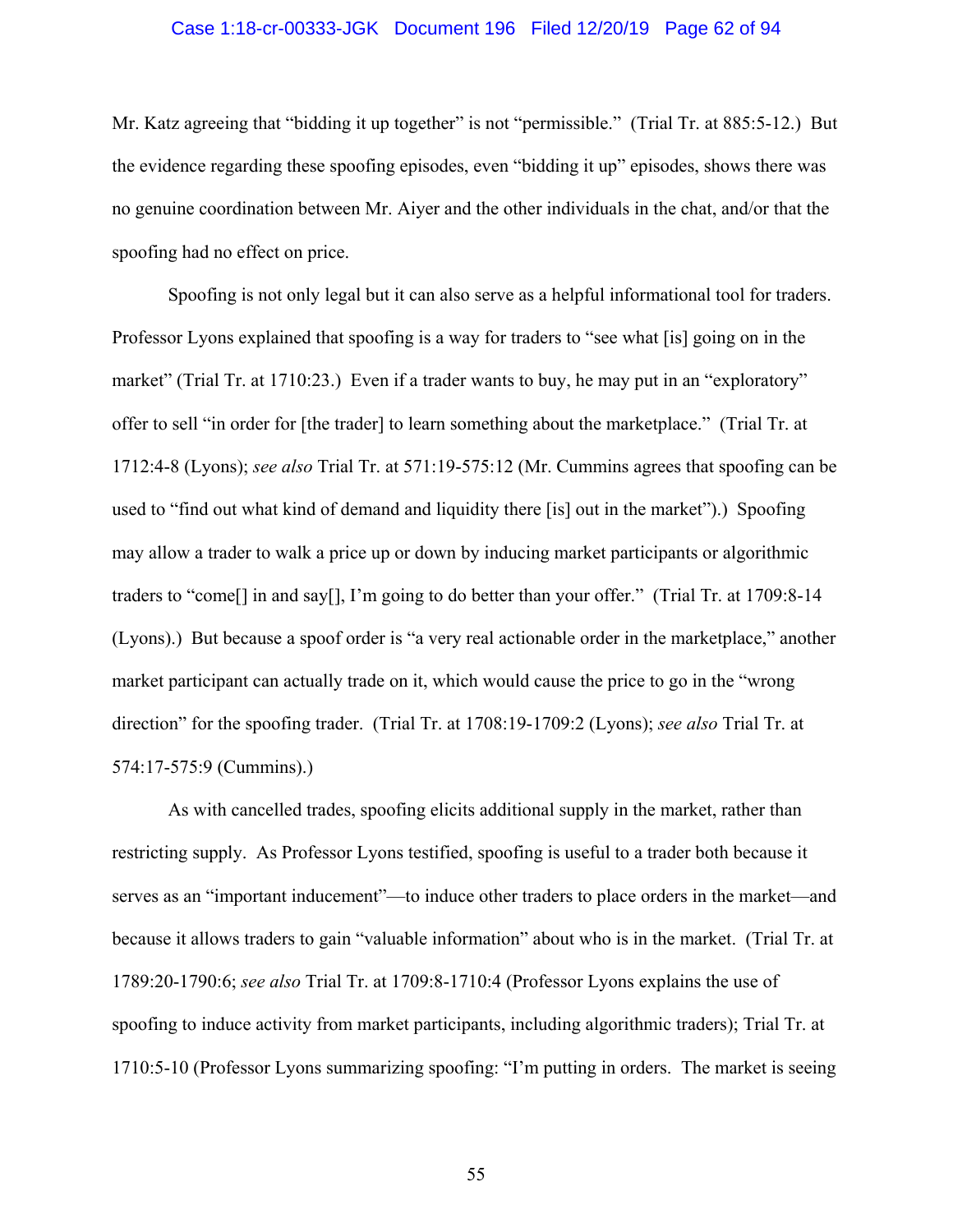### Case 1:18-cr-00333-JGK Document 196 Filed 12/20/19 Page 63 of 94

my orders. I'm hoping the market will respond to my orders in a way that helps me. I don't know [how] the market will respond to my orders[.]").) Because spoofing does not reduce output, it does not fit the description of an antitrust violation.

In two of five episodes—November 30, 2012 and January 15, 2013—Mr. Cummins volunteers to place spoof bids or offers in order to "help" Aiyer. In both of these instances, Mr. Aiyer neither requested nor encouraged Mr. Cummins to provide this "help," and in one instance, Mr. Aiyer actively discouraged it. Furthermore, in each episode, Mr. Cummins' spoofing had no effect on the market whatsoever, nor did it benefit Mr. Aiyer in any way. This aligns with Professor Lyons testimony that there is no difference—from the market's perspective—between a trader spoofing unilaterally or spoofing on behalf of another trader. (Trial Tr. at 1713:4-12 ("Q. Is there any difference in what the market sees if one person spoofs on behalf of another? A. What the market sees on the screen are the prices, the best bids and the best offers, so the market can't see who is on the other side of those offers when looking at the screen. Q. Is there any difference in what the market sees between Mr. Aiyer spoofing for himself and Mr. Cummins spoofing to assist him? A. Nothing on the screen.").) Spoofing to help another trader therefore accomplishes nothing.

With respect to the November 30, 2012 episode, Mr. Cummins testified that not only was his spoofing unsolicited by Mr. Aiyer, but he and Mr. Aiyer were not coordinated in their trading at all. (Trial Tr. at 595:15-20 ("Q. And do you know what [Mr. Aiyer's] trading was around this time? Do you know whether he was buying or selling and what volume? A. I do not know. Q. So whatever he was doing, he wasn't coordinating with you; is that correct? A. He was not.").)<sup>5</sup>

<u>.</u>

 $<sup>5</sup>$  Mr. Cummins also repeatedly confirmed that he volunteered to place spoof offers for Mr. Aiyer of his own volition</sup> and not in response to any request from Mr. Aiyer. (Trial Tr. at 591:7-11 ("Q. And you then offer on your own at 21:23[:]02, 'I'll put in a phony offer at like 8.90.' And Mr. Aiyer says 'Thanks.' This is something you decided to do on your own again, correct? A. That's correct."); Trial Tr. at 591:25-592:1 ("Q. And did Mr. Aiyer ask you to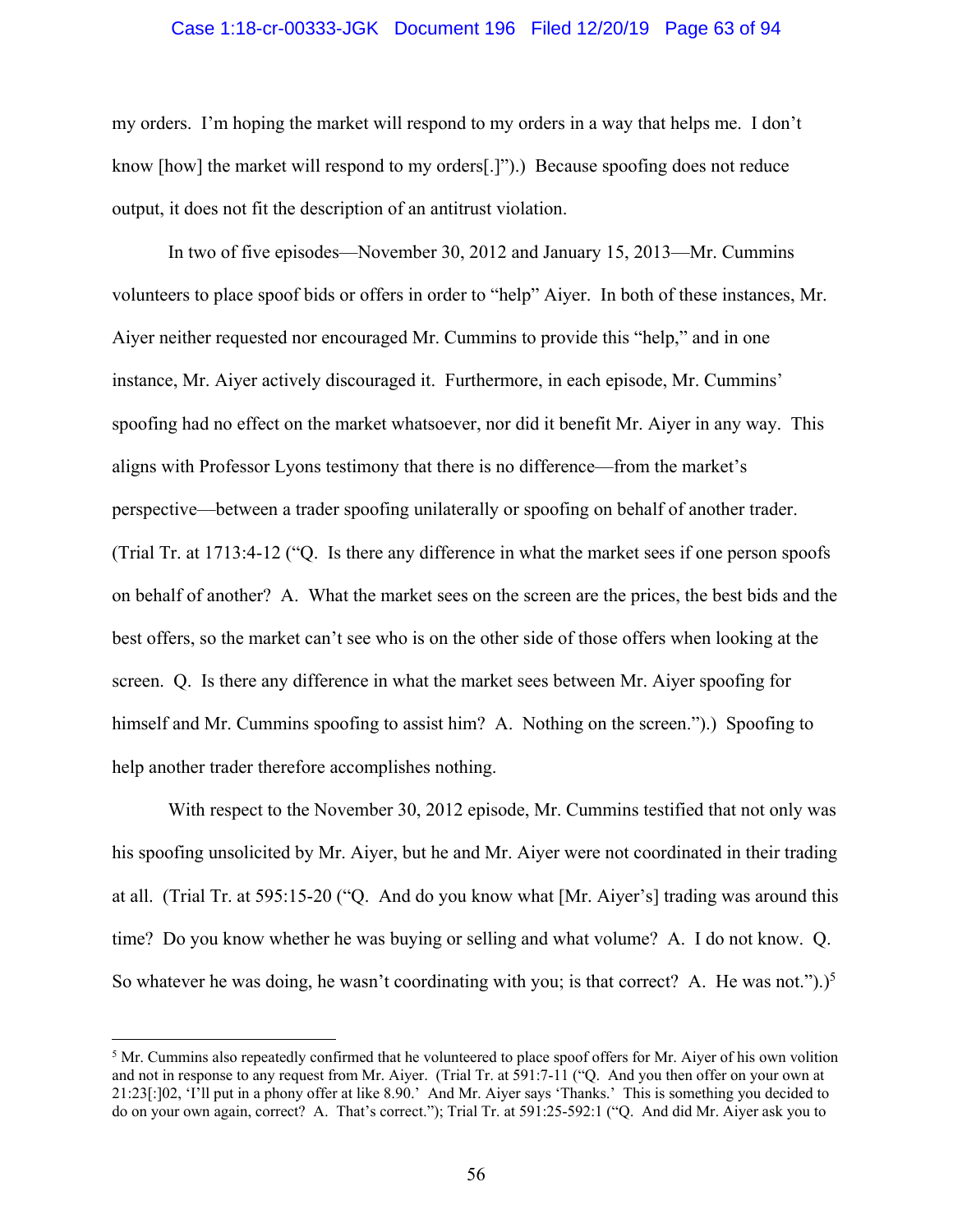### Case 1:18-cr-00333-JGK Document 196 Filed 12/20/19 Page 64 of 94

The evidence relating to the remaining episodes of spoofing—June 9, 2011, September 10, 2012 and December 12, 2012—is similarly insufficient to maintain a conviction. With respect to June 9, 2011, the evidence shows that on Friday afternoon, on an occasion when Mr. Aiyer was particularly bored—which Mr. Aiyer expressed to Mr. Katz in the chat more than once—he and Mr. Katz engaged in spoofing in dollar/rand to bid the price up, then to push the price down. (Trial Tr. at 1206:13-21 ("Q. And in part you [Mr. Katz] testified you were bidding it up together [with Mr. Aiyer], correct? A. Yes. Q. And then later you were going in the opposite direction. Is that correct? A. Yes. Q. And in fact, Mr. Aiyer told you on a number of occasions he was just bored. Do you remember that? A. Yes.") (Katz).)

As Mr. Katz testified, however, their spoofing had no impact whatsoever. (Trial Tr. at 1206:22-24 ("Q. And the activity that you did, it didn't lead to anything, right? It didn't do anything. A. Correct.").) Mr. Katz testified that their "plan to push price" did not work because "it was Friday and it was late and everyone was tired and no one was paying attention." (Trial Tr. at 888:9-10.) Furthermore, Mr. Katz and Mr. Aiyer held opposite risk positions during this episode, meaning that any price movement they could have caused as a result of their spoofing in one direction and then the other would actually be hurting one of them at any given time. Clearly, then, this instance of spoofing could not have constituted a genuine agreement to fix prices and rig bids, and no reasonable jury could have concluded it did.

In the September 10, 2012 spoofing episode, Mr. Aiyer tells the Rand Chat Room participants not to "touch ZAR" because he is trying to unilaterally walk the price down by spoofing. (GX-244 at 19:16:59-19:17:02.) The evidence shows that Mr. Katz did, however,

 $\overline{a}$ 

do it? A. No."); Trial Tr. at 595:10-14 ("Q. You then state at 12:28:04, 'I'm at 8949.' … And, again, Mr. Aiyer didn't ask you to do that, correct? A. That's correct."); Trial Tr. at 601:6-13 ("Q. You then state at 18:36:40, 'I'll try sticking in a few offers.' … [Mr. Aiyer] didn't ask you to do that, correct? A. Correct. Q. You were volunteering to do that here? A. Yes.").)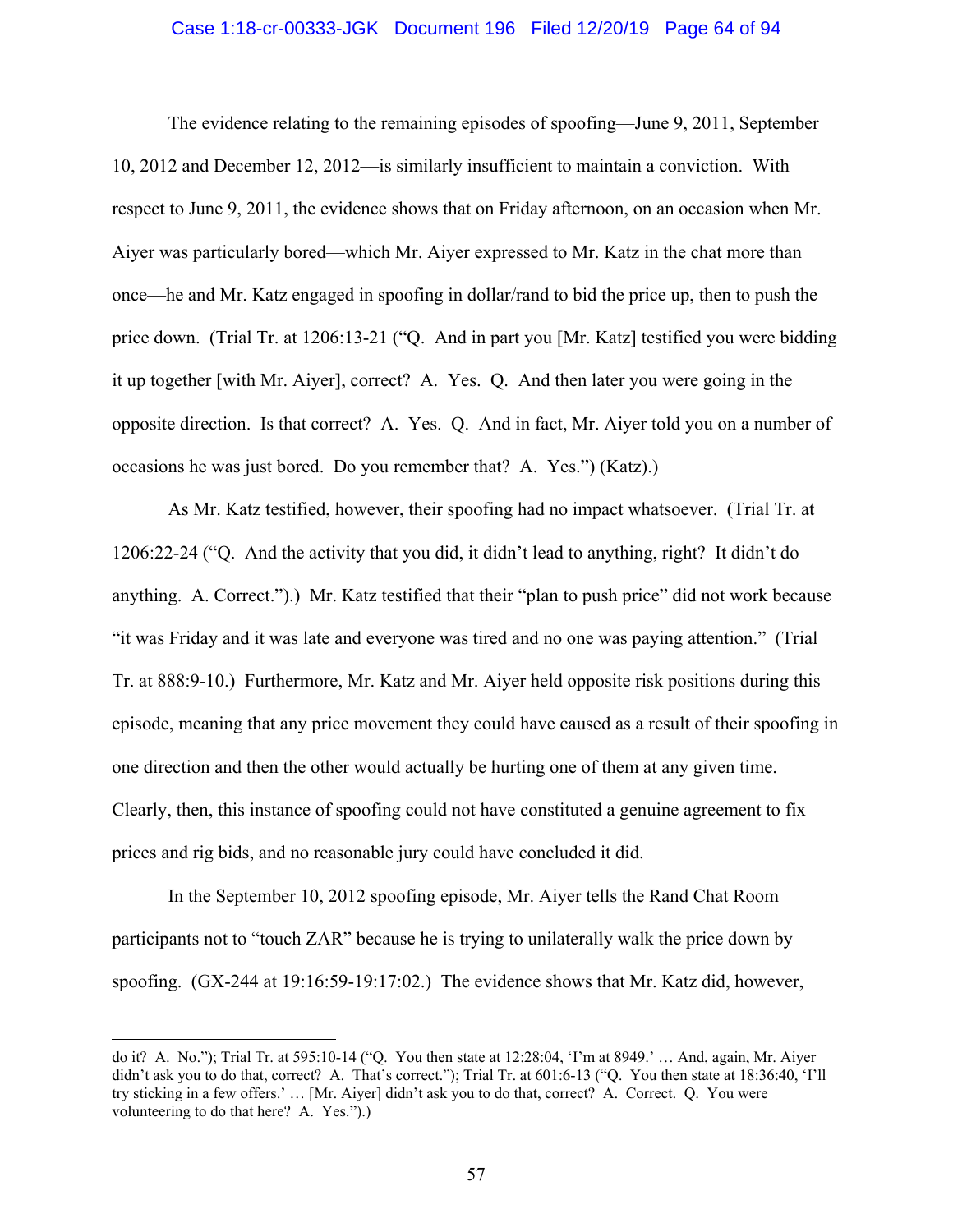### Case 1:18-cr-00333-JGK Document 196 Filed 12/20/19 Page 65 of 94

"touch ZAR," and traded on Mr. Aiyer's spoof order. (Trial Tr. at 1357:13-25 (Katz).) Mr. Aiyer reacted to this unintended transaction by jokingly calling Mr. Katz a "dick." (Trial Tr. at 1358:4-8 (Katz); *see also* Trial Tr. at 1006:9-11 (Katz).)

As Professor Lyons testified, it is understandable that a trader who is spoofing in order to get an algorithm to go lower might be frustrated if someone hit his spoof offer, because his "strategy, the order that [he] put in, in order to see what was going on in the market and hopefully get the market to move downward, has been removed from the market." (Trial Tr. at 1710:12-24.) Professor Lyons also testified that a trader who is spoofing to find out information about the market might similarly be frustrated if one of his fellow chat room members hit his spoof offer because it limits the information the trader learns about who is an aggressive buyer in the market in general, as opposed to in his chat room, which he already knows. (Trial Tr. at 1711:6-10, 1712:4-19.)

Moreover, in asking other chat room participants not to touch the rand, it is equally plausible that Mr. Aiyer was not attempting to restrict supply or demand to move prices, he was attempting to spoof without interference. (GX-244 at 19:16:59-19:17:02 (Mr. Aiyer announcing "dont touch zar guys … gonna walk it l[ower]"); Trial Tr. at 1706:18-1709:21 (Lyons) (describing "walking down" the price as an example of spoofing). This trading strategy actually increases supply or demand by other parties, (Trial Tr. at 1710:5-10, 1789:20-1790:10 (Lyons), and by the Government's own concession, is not price fixing or bid rigging

The fact that Mr. Aiyer unintentionally hit Mr. Katz with his spoofing alerted the two traders to the fact that they had opposite risk positions and therefore enabled them to then execute a mutually advantageous match-off trade. (Trial Tr. at 1358:12-17 ("[Q.] So as a result of your meeting, you then realize that you and he were on opposite sides, correct? A. Yes. Q.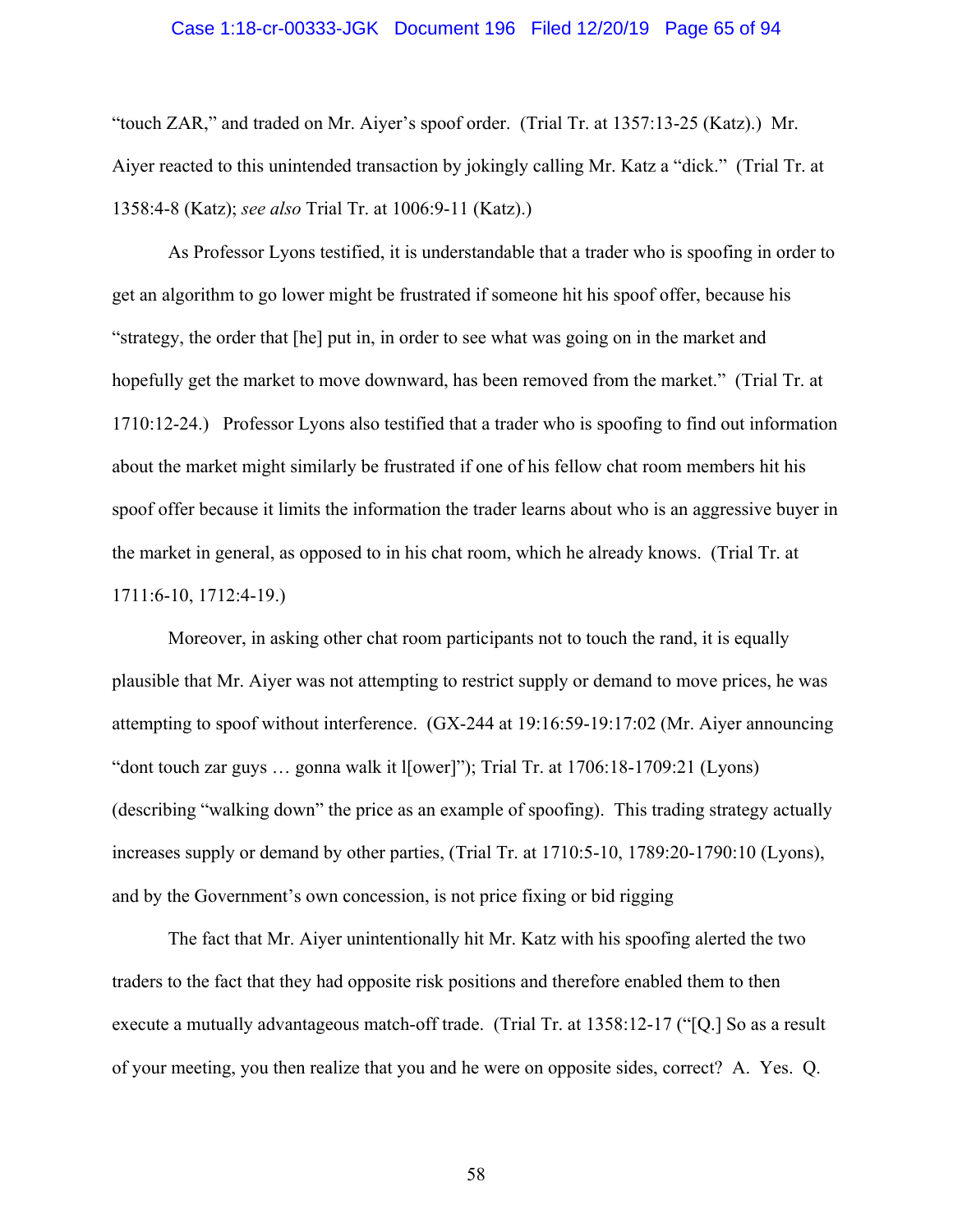### Case 1:18-cr-00333-JGK Document 196 Filed 12/20/19 Page 66 of 94

And then you traded with him, matching off, perfectly normal. A. Correct.") (Katz).) Far from indicating an agreement to fix prices and rig bids, this trading episode actually demonstrates the Rand Chat Room functioning as a venue for its members to match off with each other, as chat rooms are intended.

With respect to the final spoofing episode on December 12, 2012—in which Mr. Cummins was spoofing and Mr. Aiyer inadvertently paid Mr. Cummins' spoof offer—Mr. Cummins testified that his spoofing behavior with Mr. Aiyer on this date was problematic because they were working together to move prices. (*See* Trial Tr. at 326:14-327:17, 656:9-13 (Cummins).) Mr. Cummins may have been referring to the fact that Mr. Aiyer pulled a bid—for all of three minutes—while Mr. Cummins continued to spoof an algorithmic trader. (*See* Trial Tr. at 1494:11-13, 1508:8-1509:6, 1511:7-12 (Waller); GX-S26 at 20:48:36, 20:50:42.) If so, this behavior once again does not implicate price fixing or bid rigging concerns. It is equally plausible that Mr. Aiyer was not artificially removing demand to influence price, he was refraining from disrupting Mr. Cummins' spoofing, (GX-279 at 20:47:41-20:47:48 (Mr. Cummins stating "pull that bid AA  $\ldots$  this guy got more to go  $\ldots$  ill walk hi[m] down"); Trial Tr. at 654:14-25 (Cummins)), which, the Government concedes, was not price fixing or bid rigging. Moreover, the idea that this episode demonstrates a coordinated scheme to fix prices and rig bids is contradicted by the fact that Mr. Aiyer was unaware of Mr. Cummins' spoofing and paid his spoof offer by accident. (*See* Trial Tr. at 655:7-12 ("Q. And I think you testified about this. Mr. Aiyer had out either a snake or some other completely legitimate technique, and he actually hit your spoof. Is that right? A. That's correct. Q. No prearranged anything. A. That's correct.") (Cummins).)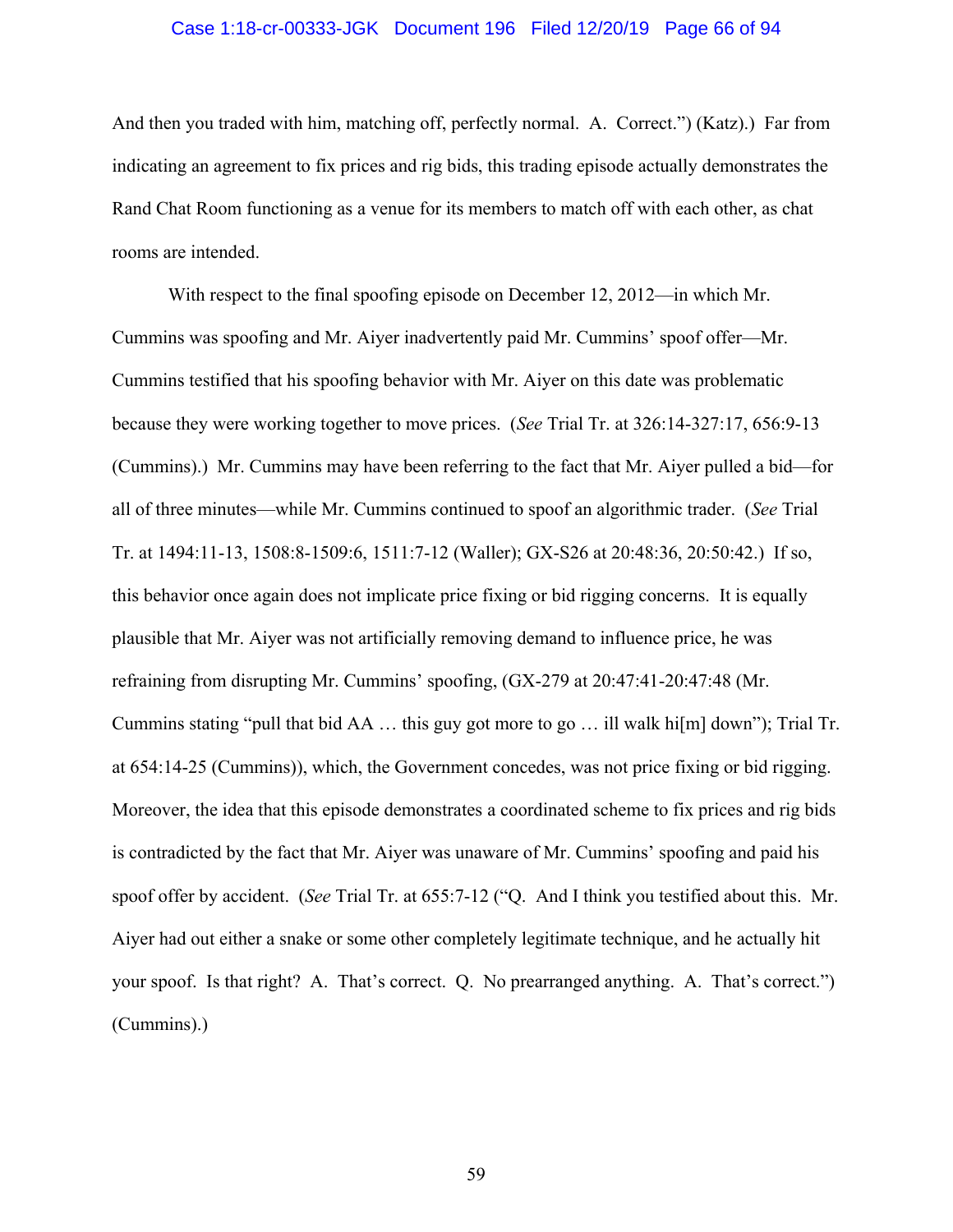### Case 1:18-cr-00333-JGK Document 196 Filed 12/20/19 Page 67 of 94

Indeed, Mr. Cummins conceded that his spoofing was completely independent of Mr. Aiyer. (Trial Tr. at 654:22-25 ("Q. And you made the decision to spoof, right? Nobody told you to. You didn't consult with anyone, at least in this group, before you decided to do that, right? A. That's right."); Trial Tr. at 656:9-19 ("Q. Now, you testified on direct that this conduct was problematic because you and Mr. Aiyer were working together to push the price lower toward [y]our buying interest. Is that correct? A. Yes. Q. But your spoofing was done all on your own, right? A. The spoofing was done on my own. Q. And Mr. Aiyer didn't ask you to spoof for him. A. He did not. Q. And you didn't ask Mr. Aiyer to spoof for you. A. That's correct.") (Cummins); Trial Tr. at 658:15-22 ("Q. So you don't know one way or another whether [Mr. Aiyer] went back in the market and when he went in the market and what he did. Is that fair? A. Yes. Q. So you don't know whether he went into Reuters and bought at the exact same price … You have no idea. A. I do not know.") (Cummins).)

No reasonable jury could find beyond a reasonable doubt that the activity involving spoofing was the subject of a conspiracy to fix prices or rig bids.

### b. *"Iceberg" Orders*

Two episodes featured by the Government, December 21, 2011 and March 16, 2012, involved "iceberg" orders—also referred to as "hiding the salami" at trial. The Government argued that, with respect to these episodes, the Rand Chat Room members coordinated their trading to deceive the market as to true supply and demand. The evidence regarding these episodes, however, supports the equally likely consistent conclusion that Mr. Aiyer announced his position in an attempt to match off with other Rand Chat Room members, and that the subsequent addition of interest to existing bids or offers on Reuters had no impact on the supply and demand visible to the market.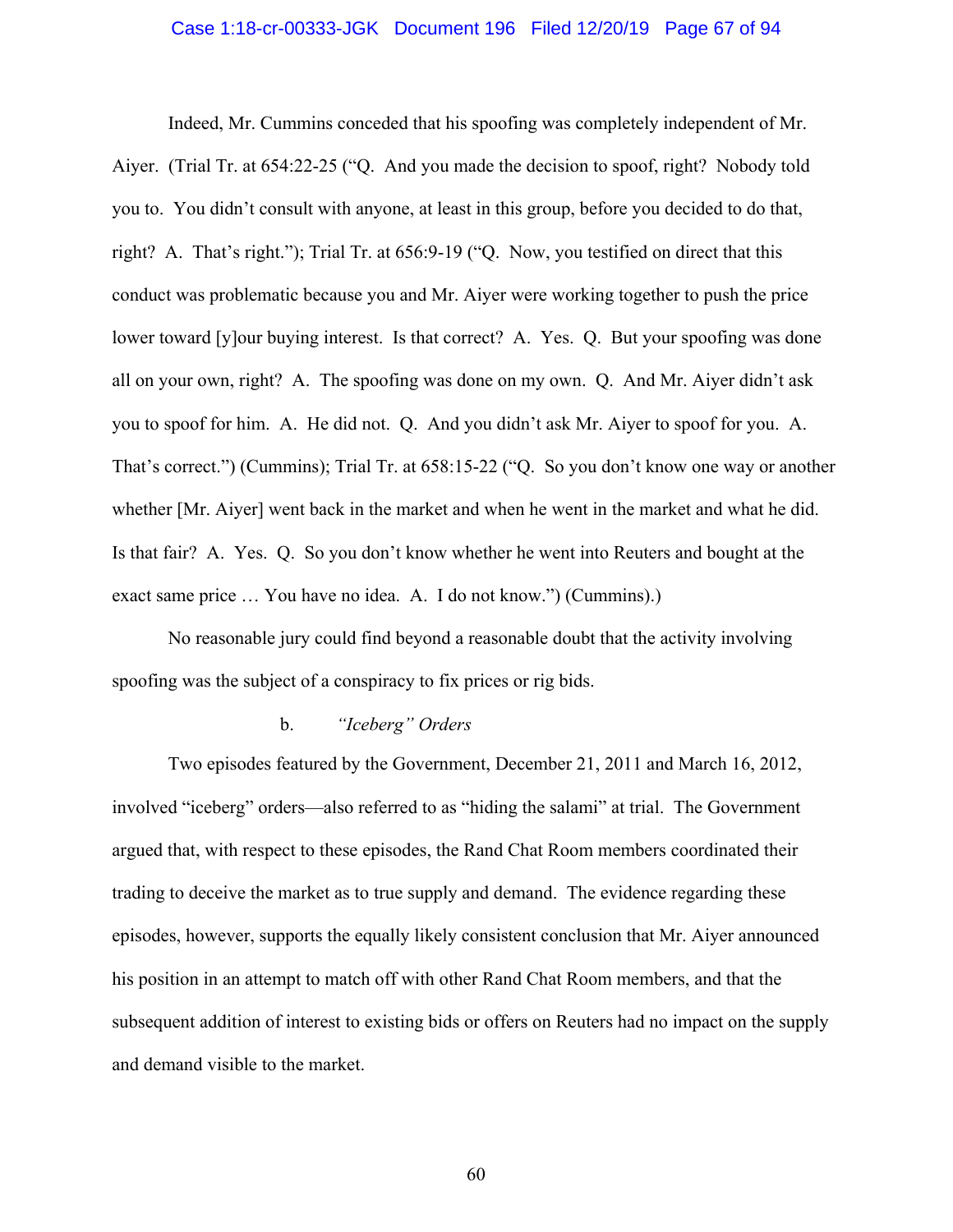### Case 1:18-cr-00333-JGK Document 196 Filed 12/20/19 Page 68 of 94

On December 21, 2011, Mr. Aiyer and Mr. Katz had short positions in the dollar relative to the lira. Mr. Aiyer announced his short position approximately thirty minutes before Mr. Katz did. (DX-167 at 1:21:17 (Mr. Aiyer announcing "get paid 10 usd try here"); *id.* at 1:53:15 (Mr. Katz announcing "need small usd try").) The evidence demonstrated that when Mr. Aiyer informed the other Rand Chat Room members that he was short and needed to buy, he was interested in matching off with a Rand Chat Room member who needed to sell. (Trial Tr. at 1361:16-1362:8 (Katz); *see also* Trial Tr. at 1363:9-15.) Besides his interest in completing a direct trade, Mr. Aiyer was not actively trading in the market. (*See* DX-167 (Lyons activity log for December 21, 2011 showing no trading activity on Reuters by Mr. Aiyer from 1:21:17 to 2:25:09).) Mr. Aiyer's lack of activity is confirmed not only by the trading data, but also his comment to the other Rand Chat Room members that he is "just sitting here bored." (*Id.* at 1:26:29-1:26:32.) These facts support the conclusion that Mr. Aiyer was trying to engage in permissible and economically beneficial trades, rather than fixing prices and rigging bids.

After Mr. Katz announced his short position, he posted bids to buy dollar/lira on Reuters and offered to "hide [the] salami" for Mr. Aiyer, meaning hide extra buying interest behind the amount of interest visible on Reuters. (*Id.* at 2:05:37-2:05:43.) Mr. Aiyer did not request this favor. Mr. Katz's decision to add extra buying interest to his bid on Reuters did not impact the supply and demand visible to the market. As an initial matter, the Reuters platform features a mechanism that allows traders to hide their true supply or demand. There was consistent testimony throughout trial that hiding true demand or supply on Reuters, using this mechanism, was permissible and a commonly used tool by traders. (Trial Tr. at 576:15-577:16 (Cummins); Trial Tr. at 1369:25-1370:8 (Katz); Trial Tr. at 1679:4-17 (Lyons).) That Reuters has a built-in feature allowing market participants to hide their true demand and supply is consistent with how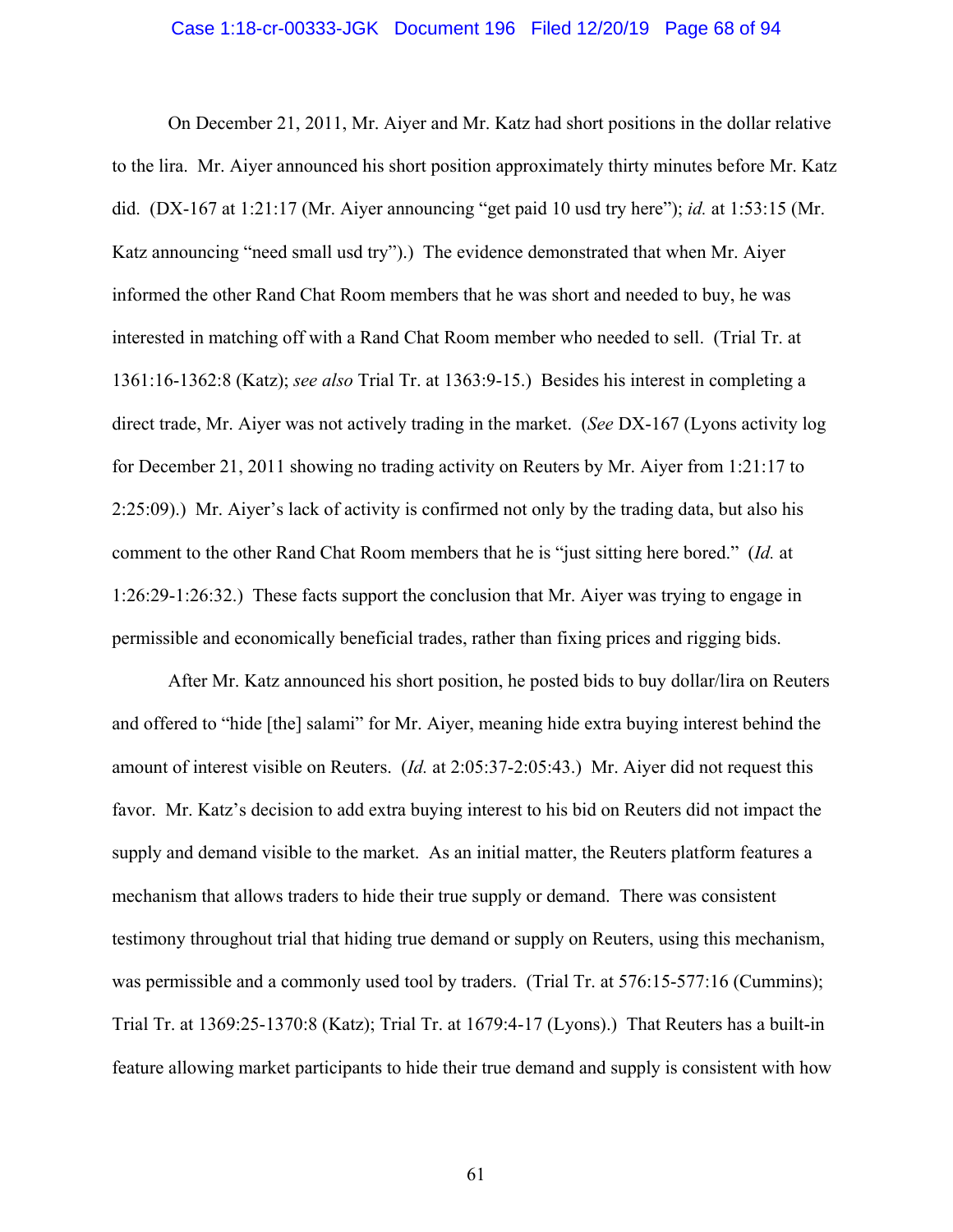### Case 1:18-cr-00333-JGK Document 196 Filed 12/20/19 Page 69 of 94

the foreign exchange operates—there is no one central place to trade, and many trades are never visible. (Trial Tr. at 96:25-97:4 (DeRosa); Trial Tr. at 1679:20-1680:7 (Lyons).)

More importantly, whether one person or two people hide supply or demand using this feature has no competitive significance—the market cannot see the number of participants supporting any bid or offer at any particular price. (Trial Tr. at 1369:25-1371:7 (Katz); Trial Tr. at 1676:14-1679:11 (Lyons).) It is unlikely that any market participant was deceived by these trading behaviors, or that the intention of Mr. Aiyer was to fix prices or rig bids.

The Government also featured an episode on March 16, 2012 involving an iceberg order placed by Mr. Cummins on Reuters that was similar to the December 21, 2011 episode. The episode started with Mr. Aiyer announcing his position in the dollar/lira with the hope of matching off. (Trial Tr. at 650:25-651:16 (Cummins).) After Mr. Aiyer made this announcement in the chat, and Mr. Cummins determined that he did not have an offsetting position, (Trial Tr. at 651:17-19 (Cummins)), Mr. Cummins decided to hide additional interest to his outstanding bid on Reuters. Mr. Cummins revised his posted bids on Reuters entirely voluntarily, without any request from Mr. Aiyer.

Importantly, as with the December 21, 2011 episode, and completely contrary to the Government's theory, Mr. Cummins' revision to his existing bid had no impact on the supply or demand visible to the market. (*See* Trial Tr. at 577:17-578:17, 653:10-654:6 (Cummins).)

No reasonable jury could find beyond a reasonable doubt that the trading behavior exhibited in these episodes constituted price fixing or bid rigging.

## c. *April 2, 2012*

The Government argued that Mr. Aiyer and Mr. Cummins coordinated their trading on Reuters on April 2, 2012 in order to stop the price from moving to their disadvantage. But this episode is particularly instructive, because the evidence adduced at trial showed exactly the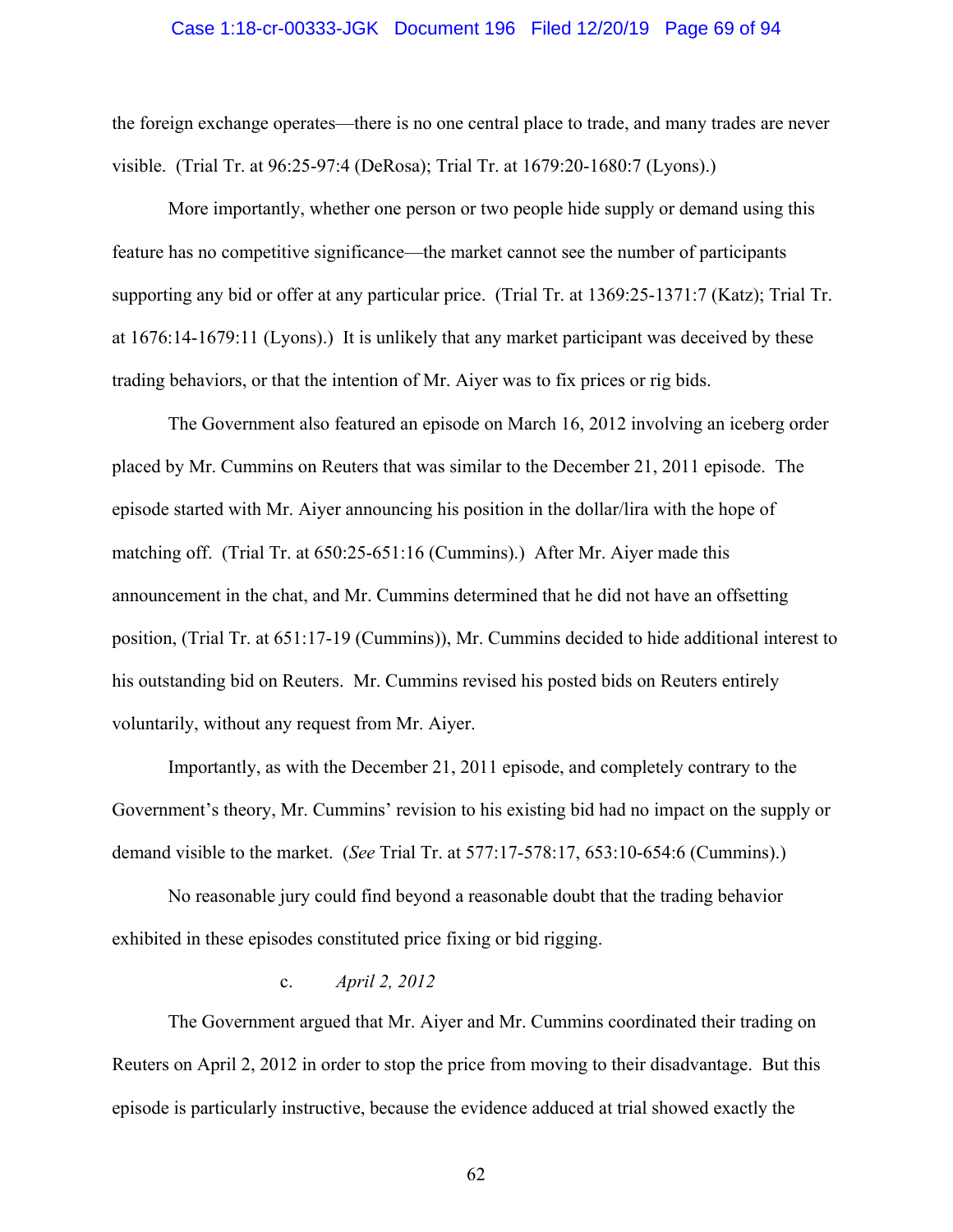### Case 1:18-cr-00333-JGK Document 196 Filed 12/20/19 Page 70 of 94

opposite. Every action taken by Mr. Cummins on April 2, 2012 was, according to Mr. Cummins, the result of independent decision making, rather than pursuant to an agreement to fix prices or rig bids.

In the early afternoon of April 2, 2012, Mr. Aiyer and Mr. Cummins learned that they were both short dollar/rand and needed to buy. (*See* DX-177 at 12:43:58-12:44:09, 12:44:49- 12:45:27.) Mr. Aiyer offered to trade Mr. Cummins' position for him, which was "a straight request as to whether [Mr. Cummins] want[ed] to trade on the other side," *i.e.,* an offer to match off. (Trial Tr. at 668:25-669:10.)

Mr. Cummins did not accept Mr. Aiyer's request to match off, and told Mr. Aiyer "you can go first, you got 2x the am[ount]." (DX-177 at 12:46:18.) This statement, according to the Government, is the indication that Mr. Aiyer and Mr. Cummins worked together to fix prices on April 2, 2012. But, Mr. Cummins testified that he "didn't stay out of the way" of Mr. Aiyer, as he suggested in the chat. (Trial Tr. at 671:15-17.) Not only did he trade on Reuters, contrary to his offer to Mr. Aiyer, but every decision he made that afternoon in the dollar/rand was independent. (*See* Trial Tr. at 674:12-18.) Mr. Cummins and Mr. Aiyer "execut[ed] different trading strategies to cover [their] separate positions," with Mr Aiyer "chos[ing] what he wanted to do [and Mr. Cummins] chos[ing] what [he] wanted to do." (Trial Tr. at 675:15-20.)

No reasonable jury could find beyond a reasonable doubt that Mr. Aiyer and Mr. Cummins had an agreement to coordinate their trading in order to fix prices and rig bids on April 2, 2012.

## d. *May 20, 2013 (Morning)*

On the morning of May 20, 2013, Mr. Aiyer asked Mr. Katz to stop interfering with his unilateral trading strategy. (*See* DX-185 at 9:36:13-9:36:17.) Mr. Aiyer was short as a result of a recent customer transaction and needed to buy euro/koruna. (Trial Tr. at 1313:12-1314:15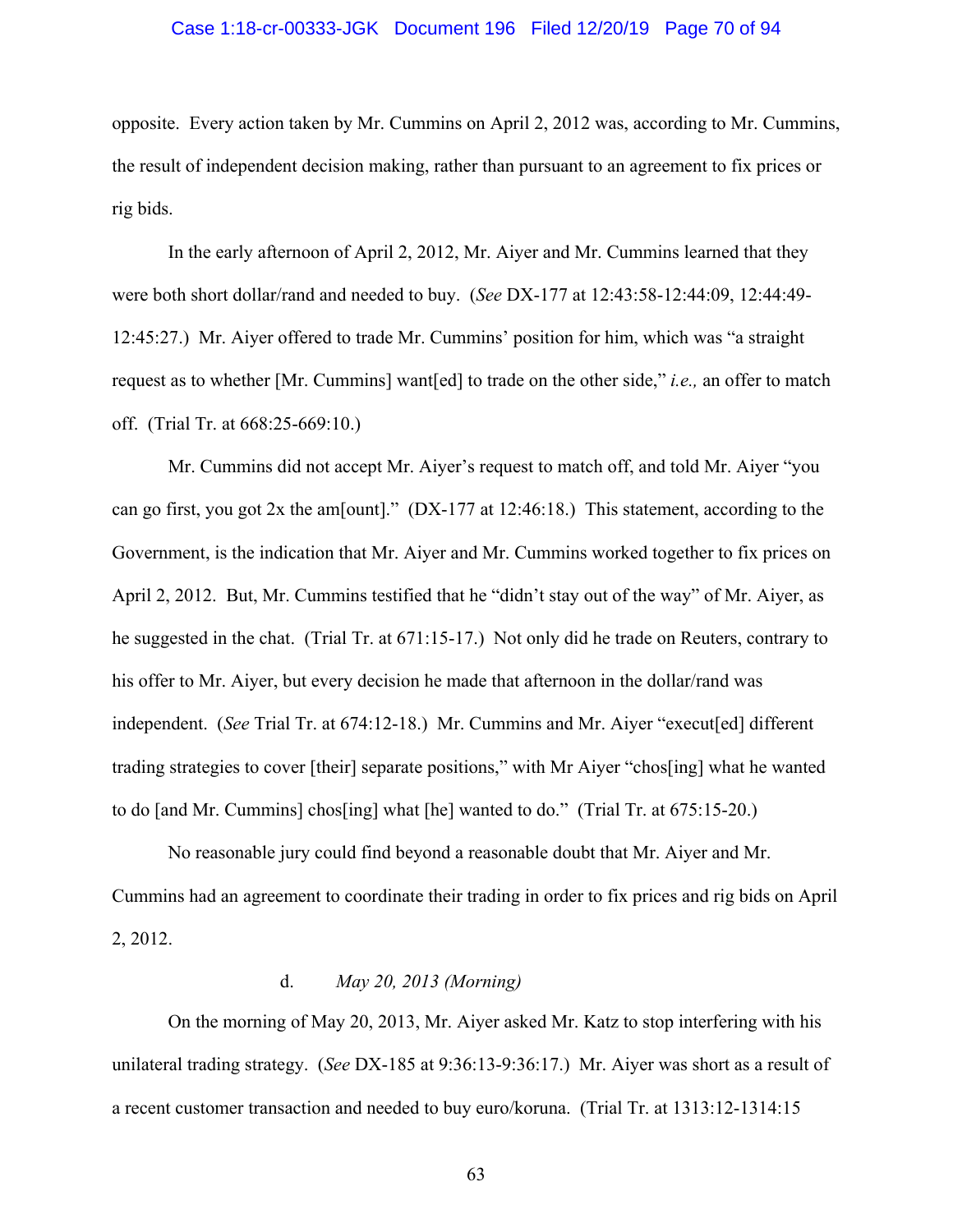### Case 1:18-cr-00333-JGK Document 196 Filed 12/20/19 Page 71 of 94

(Katz).) According to the Government, Mr. Katz refrained from trading pursuant to an agreement with Mr Aiyer to fix the price of the currency pair low.

 But the evidence from trial provided an equally plausible conclusion: Mr. Katz had no natural interest in the euro/koruna currency pair and refrained from front-running Mr. Aiyer, who had the position. (*See* Trial Tr. at 1315:8-23 (Katz).) In other words, Mr. Katz was "flat" with respect to this currency pair. Mr. Katz testified that when a trader is flat, "it doesn't really matter which way the market goes, there will be no real [profit and loss] that will be associated with it," (Trial Tr. at 1312:1-9) and "there is no urgency for [him or her] to trade one way or another." (Trial Tr. at 1312:10-12.)

Additionally, there was intense market activity in the euro/koruna on the morning of May 20, 2013, making it unlikely that Mr. Aiyer (or Mr. Katz, in refraining from trading) thought he could influence market direction. (DX-155-1; *see also* Trial Tr. at 1320:5-1321:4 (Katz).)

No reasonable jury could find beyond a reasonable doubt that Mr. Aiyer and Mr. Cummins had an agreement to coordinate their trading in order to fix prices and rig bids in the euro/koruna on the morning of May 20, 2013.

## e. *May 20, 2013 (Afternoon)*

In the afternoon of May 20, 2013, Mr. Aiyer and Mr. Katz found themselves long dollar/lira at the same time. (*See* DX-185-4 at 2:33:09-2:33:13, 2:33:40-2:34:05.) Mr. Katz told Mr. Aiyer to go in front of him because Mr. Aiyer had the bigger position—which the Government suggests is evidence that the two of them acted pursuant to an agreement to fix prices higher. (*Id.* at 2:35:27-2:35:31 (Mr. Katz writing "you go in fornt [sic] of me im only 10").) But the evidence does not support the idea that Mr. Aiyer and Mr. Katz agreed to coordinate any of their trading in the dollar/lira that afternoon. Mr. Aiyer did not end up selling any dollar/lira, and he canceled offers, reinstated offers, and then cancelled offers again, without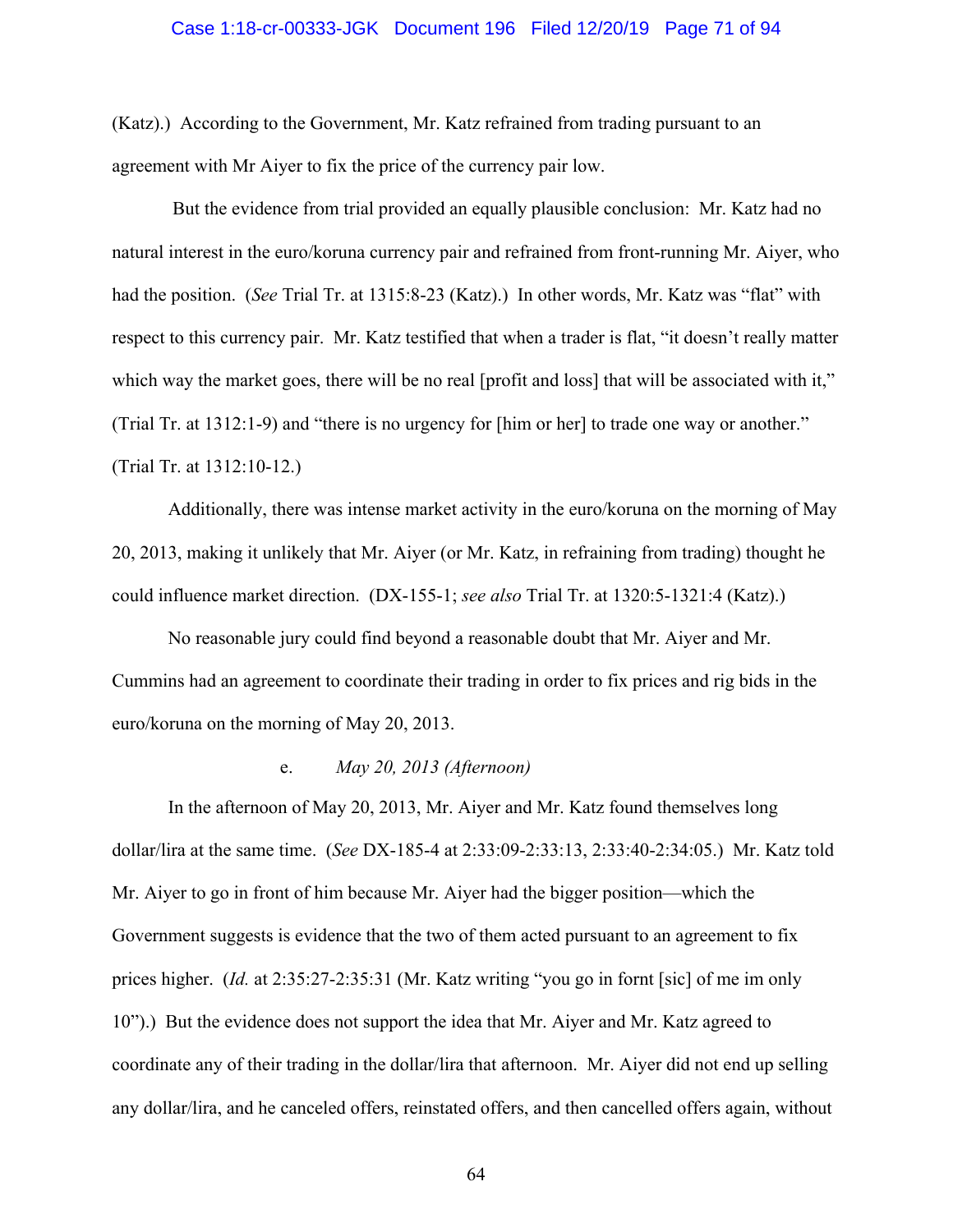### Case 1:18-cr-00333-JGK Document 196 Filed 12/20/19 Page 72 of 94

ever telling Mr. Katz about his trading. (*Id.* at 2:36:05, 2:51:28-2:57:33, 3:14:07.) Meanwhile, Mr. Katz, having said he will not trade, in fact did trade without telling Mr. Aiyer. (*Id.* at 2:57:47-3:02:59.) Mr. Katz testified in conclusion that he and Mr. Aiyer were "not coordinating trading at all" on the afternoon of May 20, 2013. (Trial Tr. at 1354:17-1355:2, 1355:10-15.)

Evidence of trading on Reuters should have been excluded altogether. Even if properly submitted to the jury, however, no reasonable jury could find beyond a reasonable doubt that these Reuters trading episodes showed a conspiracy to fix prices and rig bids. The Government conceded, and the Court instructed the jury, that most of these episodes—the episodes of cancelled trades or allegedly coordinated spoofing—were *not* episodes of price fixing or bid rigging. The handful of remaining Reuters trading episodes concerning which the Government offered evidence were all as consistent with the *absence* of any agreement to fix prices and rig bids as they were with the presence of such an agreement.

Accordingly, Mr. Aiyer should be acquitted to the extent the charged Sherman Act conspiracy is predicated on episodes of allegedly coordinated trading on Reuters. Moreover, because the only overt acts shown by the Government within the statute of limitations were episodes of alleged coordinated trading on Reuters, the elimination of these episodes requires a judgment of acquittal as to the Indictment in its entirety.

## f. *January 18, 2012 Stop-Loss Orders*

The Government, in presenting its case, spent a substantial amount of time focusing on stop-loss orders executed by Mr. Aiyer, Mr. Cummins, and Mr. Williams on January 18, 2012. The evidence regarding this episode is equally consistent with the conclusion that the Rand Chat Room members shared information regarding their stop-loss orders, but ultimately made independent trading decisions.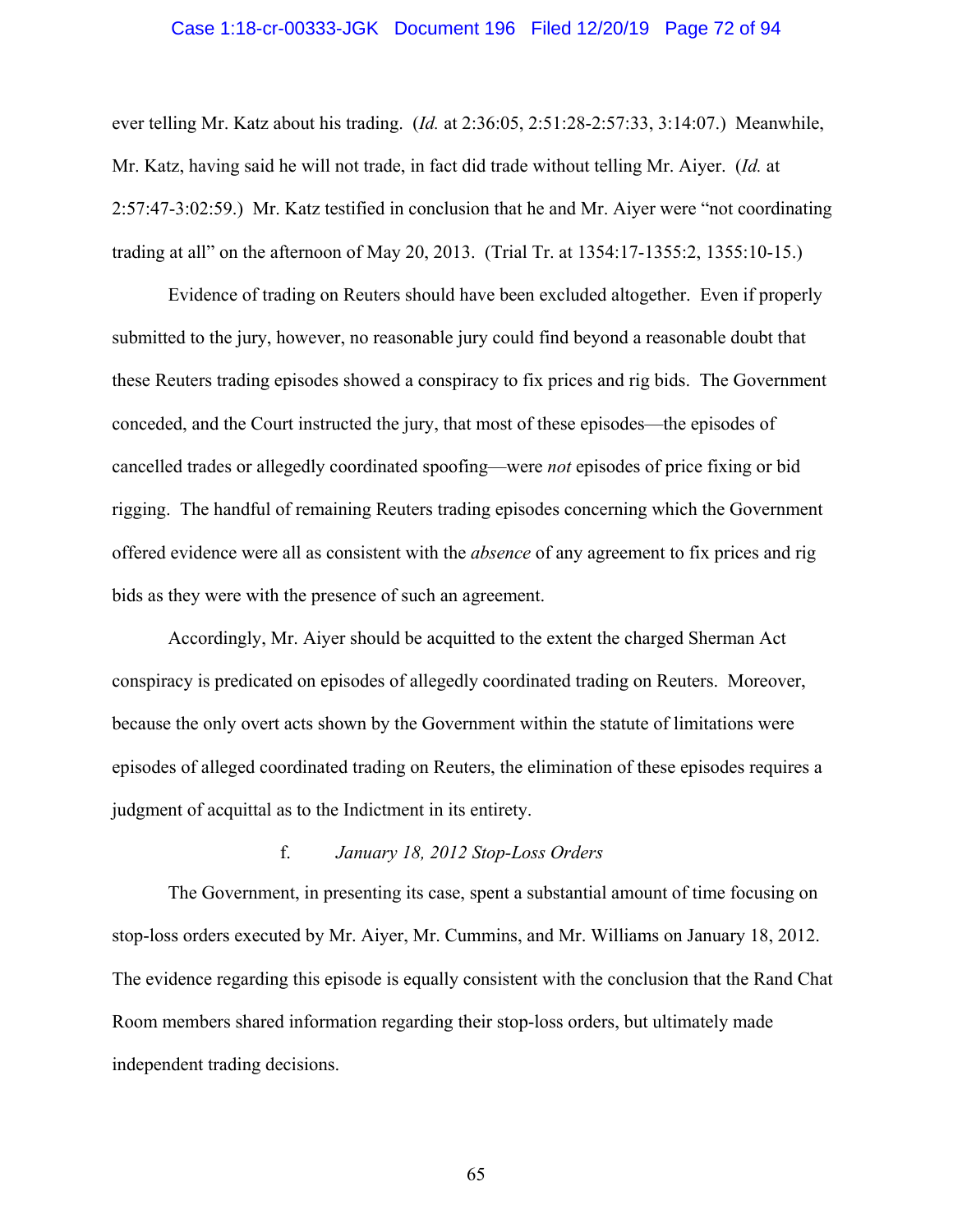#### Case 1:18-cr-00333-JGK Document 196 Filed 12/20/19 Page 73 of 94

When executing a stop-loss order, a trader must evaluate, based on all of his or her experience, whether the currency price will reach the stop-loss level, making the execution of these orders "a little bit of an art form." (Trial Tr. at 234:16-19 (Cummins).) Foreign exchange traders must quickly decide whether to pre-hedge (meaning sell in advance), as the price of the currency nears the stop-loss level. (*See* Trial Tr. at 532:22-533:21 (Cummins).) If there is an expectation that the currency price will reach the stop-loss level, it is advantageous to the customer when the trader engages in pre-hedging. (*See* Trial Tr. at 533:16-24 ("Q. And that actually can be advantageous for the customer  $-\sin^2 t$  that true  $-\text{ if you do the trading}$ beforehand?" A. Yes. If you're correct, yes.") (Cummins).) A customer may actually be harmed if the trader waits until the stop-loss level is hit to sell. (*See* Trial Tr. at 533:25-534:8 (Cummins); *see also* Trial Tr. at 801:13-16 ("Q. But if the executing trader only starts selling at 7.95 when the price prints, and the price continues to drop, you are going to get a price that's less than 7.95, correct? A. Yes, that's correct.") (Davis).)

The Government introduced no evidence at trial indicating that Mr. Aiyer, Mr. Cummins, or Mr. Williams traded on January 18, 2012 to the detriment or intended detriment of any customer with stop-loss orders. The evidence at trial was to the contrary. Mr. Cummins explicitly testified that his pre-selling of dollar/rand in advance of the stop-loss level being hit allowed him to provide his customer with a better price than if he refrained from trading. (Trial Tr. at 570:9-571:3, 571:14-16.) And the customer's trading ticket from that date is confirmation of this—it shows the customer receiving a better price from Mr. Aiyer and Mr. Cummins than the two other banks it placed stop-loss orders with. (*See* GX-625.)

Pointedly, *no one*, including Mr. Cummins, testified that members of the Rand Chat Room coordinated their trading to run the stop-loss orders deliberately. On the contrary, the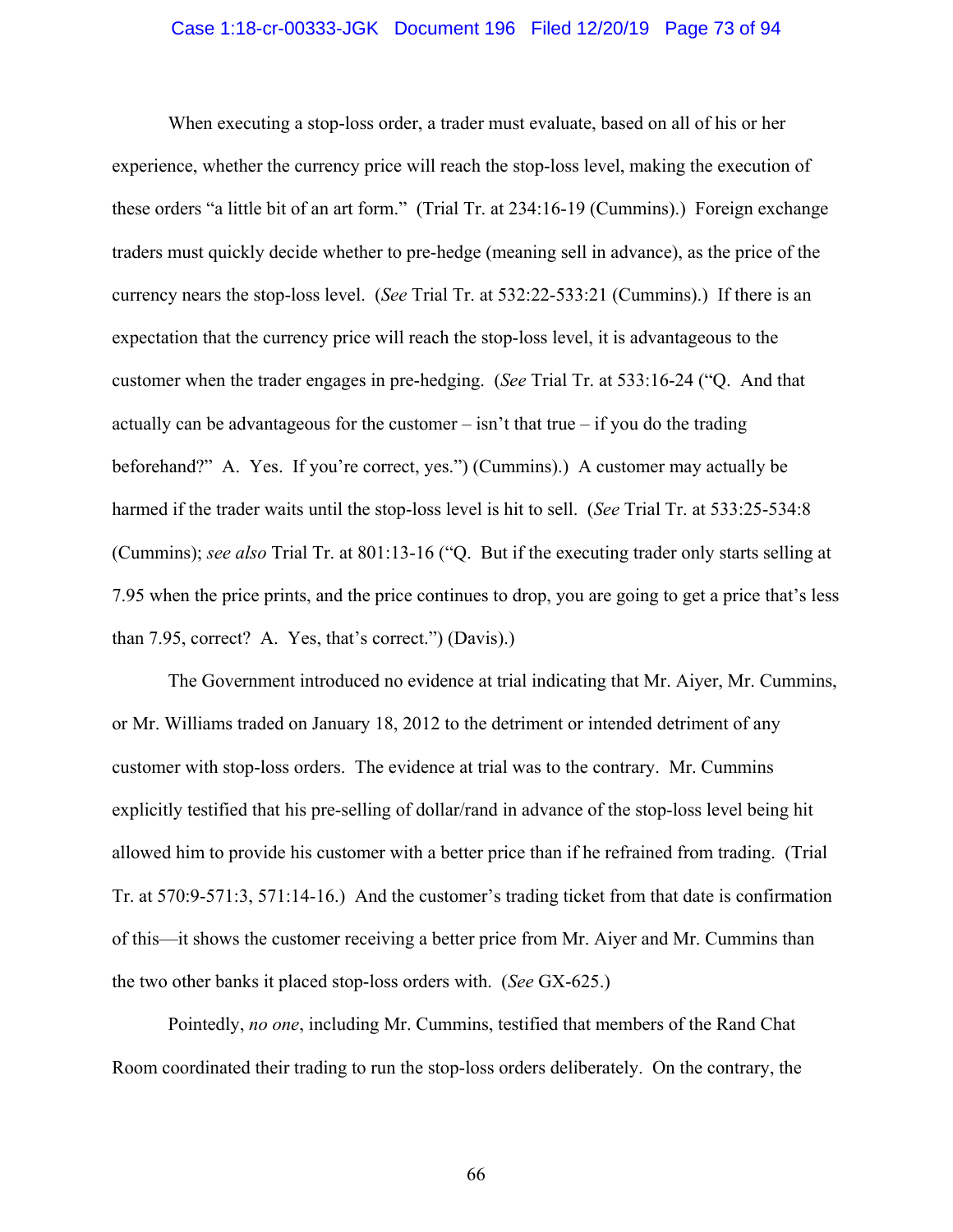#### Case 1:18-cr-00333-JGK Document 196 Filed 12/20/19 Page 74 of 94

evidence indicated that Mr. Aiyer, Mr. Cummins, and Mr. Williams did *not* coordinate their trading on this date, but independently decided how to best trade their customers' stop-loss orders in a declining market. On January 18, 2012, Mr. Aiyer, Mr. Cummins, Mr. Williams, and Mr. Katz evaluated, and discussed, whether the price of the dollar/rand currency pair was going to fall and trigger the customers' stop-loss orders. (*See* DX-168 at 2:48:41-2:49:32, 2:54:37- 2:55:02.) Every member of the Rand Chat Room predicted that the price of the dollar/rand would reach the stop-loss level. (*See id.*) The Reuters trading data from January 18, 2012 confirms what the Rand Chat Room members were anticipating—the price of the dollar started to decline sharply relative to the rand on the afternoon of January 18, 2012 (DX-168-4), consistent with the downward trend for the dollar-rand currency pair for the month of January 2012. (Trial Tr. at 810:10-14 ("Q. Understood. But from your review of data on trading in the dollar/rand during January 2012, this looks roughly right. You know that the dollar was declining in value for most of the month of January. A. That is a fairly broad statement, but yes.") (Davis).)

With Mr. Aiyer, Mr. Cummins, and Mr. Williams anticipating that their clients' stop-loss orders would be triggered, each of them engaged in different trading strategies. (*See* DX-168-11; Trial Tr. at 1759:5-23 (Lyons).) Mr. Williams engaged in no trading on Reuters after revealing his stop-loss orders to the other Rand Chat Room members. (*See* DX-168-11; Trial Tr. at 1753:20-24 (Lyons).) Mr. Aiyer, on the other hand, executed a few buy and sell orders leading up to the stop-loss level being hit. (*See* DX-168-11; Trial Tr. at 1757:1-12 (Lyons).) But notably, Mr. Aiyer also sold \$5 million off of the Reuters trading platform—trades that would have no effect on the Reuters price—which is inconsistent with the notion that the trader was aggressively attempting to run through a stop-loss level. (*See* Trial Tr. at 1755:1-19 (Lyons).)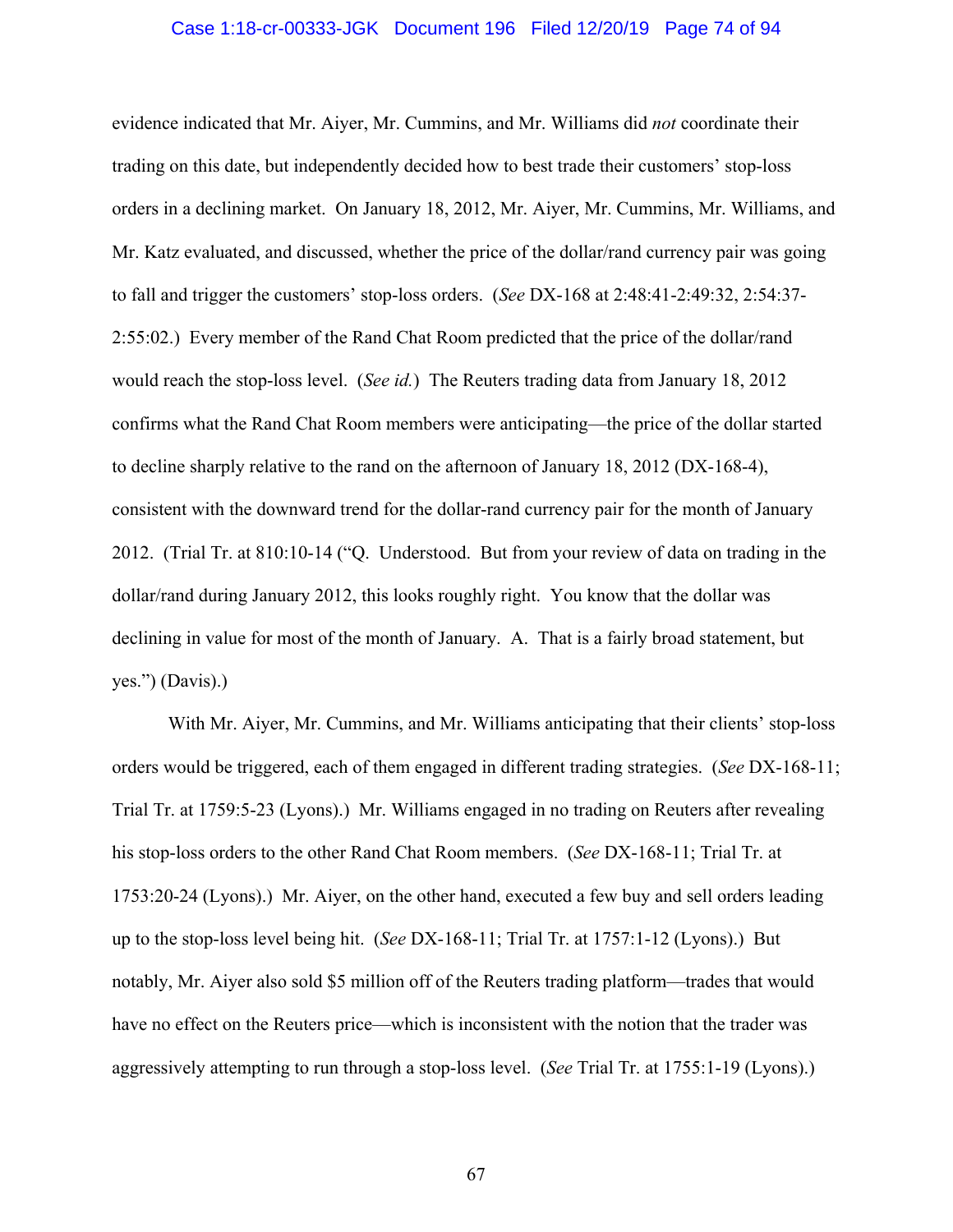#### Case 1:18-cr-00333-JGK Document 196 Filed 12/20/19 Page 75 of 94

Taking a different approach, Mr. Cummins aggressively sold right before and after the stop-loss level was hit. (*See* DX-168-11; Trial Tr. at 1758:22-1759:4 (Lyons).)

During Mr. Cummins' direct examination, the Government focused on a comment that Mr. Cummins made in the Rand Chat Room shortly before the market went through the stop-loss level: "better get to work." (Trial Tr. at 245:5-6 (Cummins).) Between the time Mr. Cummins made this comment and the stop-loss level was hit, however, there was no coordination among the Rand Chat Room members. Mr. Williams and Mr. Aiyer did not trade at all on the Reuters platform during that time frame. (*See* DX-168-11; Trial Tr. at 1756:19-1757:24 (Lyons)).)

The testimony elicited from Mr. Cummins on cross examination definitively established that there was no coordination among the Rand Chat Room members the *entire day*. Not only did Mr. Cummins make independent decisions as to when and how to trade, he also had no idea what trading Mr. Aiyer was engaged in. (*See* Trial Tr. at 559:4-9 (Cummins); Trial Tr*.* at 565:2- 566:3 ("Q. So you made the decision on your own, before you were back on the chat, to begin to sell dollars as part of your hedging, is that fair? … Q. Now if we go to the chat, when Mr. Aiyer asks you 'CC, you there? That's at 19:54:24, and you say 'yo' at 19:54:29. That was after you actually started to hedge, isn't that right? A. That's after I started selling, yes. … Q. You decided to do that on your own. A. Yes.") (Cummins).) Mr. Cummins emphatically testified on 17 different occasions that there was no coordination among the two of them. (Trial Tr. at 558:15-25 ("Q. Okay. Those weren't coordinated, right? You did what you wanted to do. Nobody told you to trade, nobody told you not to trade, correct? A. Yes. Q. You're not coordinating anything? A. Yes. Q. You're not trying to drive through a stop, are you? A. I am not. Q. And so far as you know, Mr. Aiyer isn't trying to drive through a stop? A. Correct.") (Cummins); *see also* Trial Tr. at 536:14-537:2, 541:10-16, 542:10-23, 542:24-543:16, 545:7-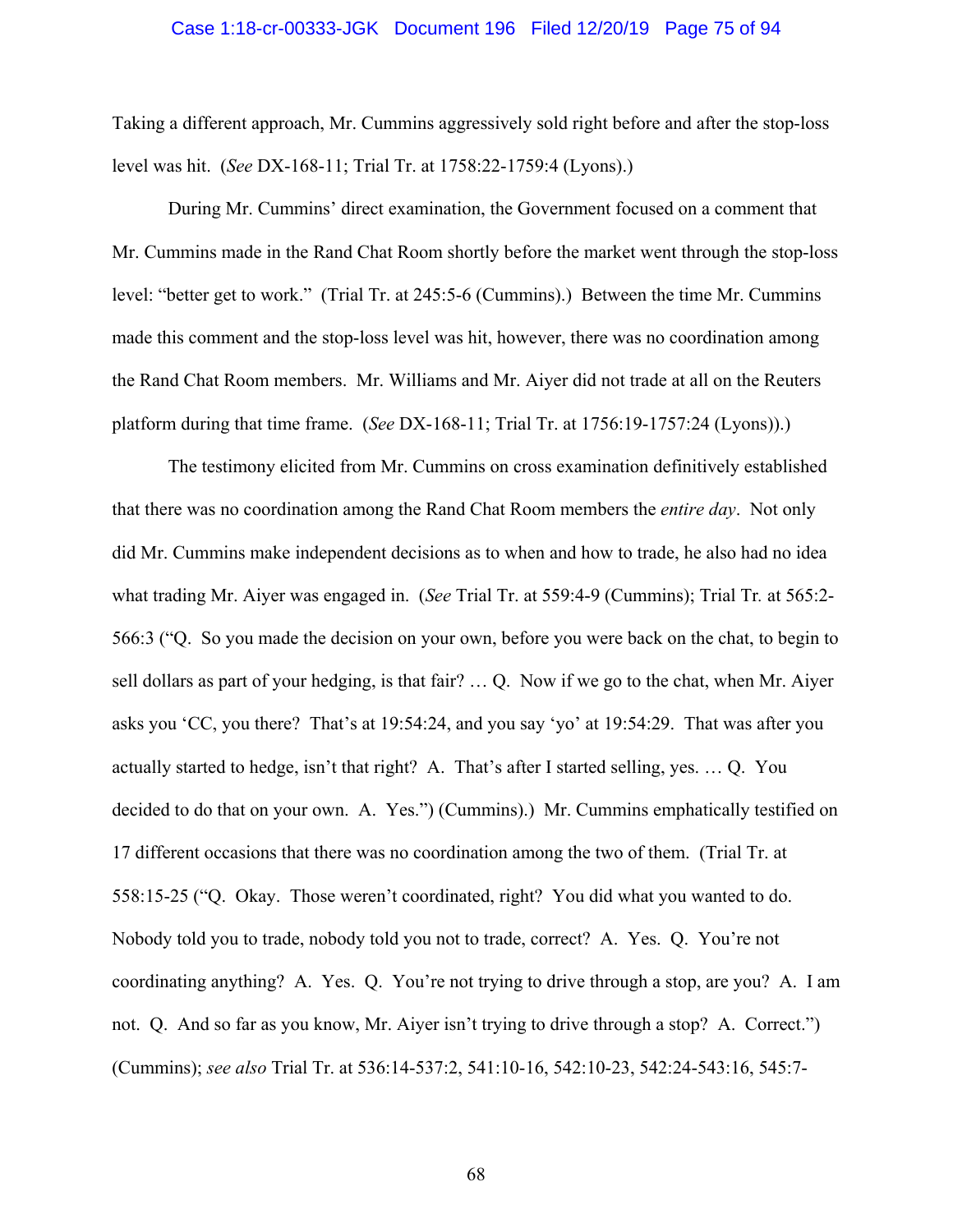546:2, 547:11-18, 552:22-553:2, 555:19-556:14, 557:9-558:8, 559:4-13, 562:18-21, 563:16-22, 565:2-19; 565:20-566:8, 570:9-18, 571:5-16.)

No reasonable jury could find beyond a reasonable doubt that Mr. Aiyer's, Mr. Cummins,' Mr. Williams,' and Mr. Katz's discussion and trading concerning the South African rand on January 18, 2012 amounted to price fixing or bid rigging. Mr. Aiyer should be acquitted to the extent the charged Sherman Act conspiracy is predicated on improper trading on January 18, 2012.

# g. *Fix Episodes on January 27, 2012 and May 8, 2012*

The Government challenged two trading episodes—one on January 27, 2012 and one on May 8, 2012—involving trading around the fix. (*See* Trial Tr. at 315:1-13 (Cummins); Trial Tr. at 990:10-991:9 (Katz).) The evidence concerning these two episodes was equally consistent with the conclusion that Mr. Aiyer shared information regarding his fix orders with the other Rand Chat Room members, but ultimately, that the Rand Chat Room members made independent trading decisions to benefit themselves, or, at worst, that would have ambiguous consequences for them. The notion that the purpose of Mr. Aiyer's communications and trading on both dates was to engage in beneficial off-setting transactions, rather than to fix prices or rig bids, is also equally plausible based on the trial record.

The Government's theory, with respect to the January 27, 2012 episode, was that Mr. Katz removed a bid from Reuters in order to affect supply and demand to the benefit of Mr. Aiyer, who wanted a low fix price. (Trial Tr. at 991:10-992:11 (Katz).) There was specific evidence, however, that Mr. Aiyer asked Mr. Katz to pull his bid from the Reuters platform to effectuate a match off transaction once Mr. Aiyer acquired dollar/shekel at the fix. (Trial Tr. at 1163:1-9 ("Q. Mr. Aiyer says: 'I have a left-hand sided fix so I'm going to be getting dollars, about 8 million of them. I'll do some with you.' And you said: 'Cool.' Right? A. Yes. Q.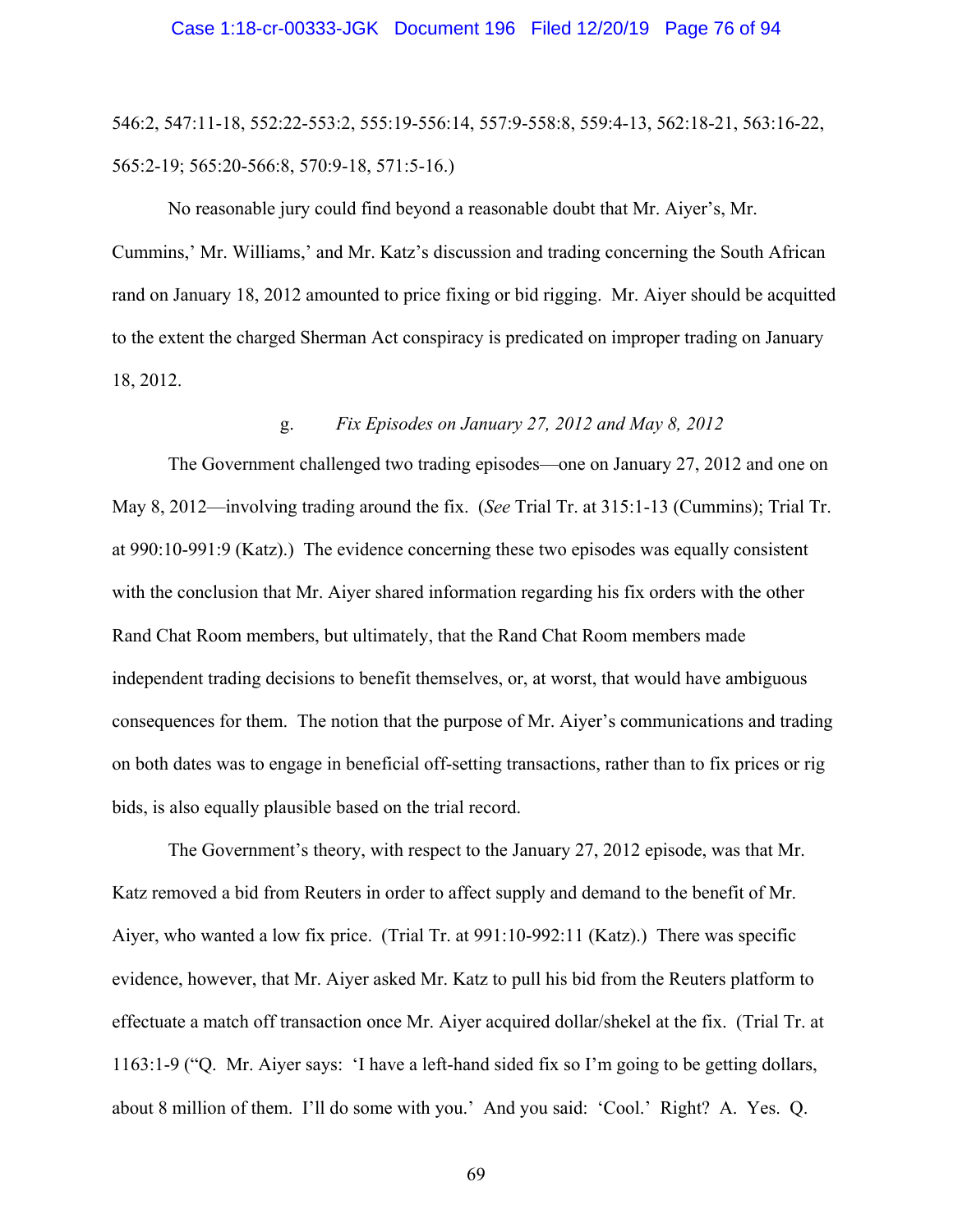#### Case 1:18-cr-00333-JGK Document 196 Filed 12/20/19 Page 77 of 94

Because you were going to buy from Mr. Aiyer, you didn't need to buy in the market, correct? A. Correct.") (Katz).)

Prior to the fix, Mr. Katz alerted Mr. Aiyer that he was short euro relative to the Israeli shekel. (*See* GX-181 at 15:27:11 ("short 15 eur ils if you boys get anything") (Katz).) As a continuation of their conversation, Mr. Aiyer asked Mr. Katz to pull his bids to buy dollar/shekel on Reuters because Mr. Aiyer would be buying dollars at the fix and could sell dollars to Mr. Katz. (*Id.* at 15:55:07-15:55:30.) The trial testimony confirmed that a desire to match off was the purpose for Mr. Aiyer's request. (*See* Trial Tr. at 1162:4-10 ("Q. So Mr. Aiyer is telling you that, look, after the fix, I'm going to be getting \$8 million from this customer at the fix price, whatever it will be, and if you'd like, I can do some of it with you, because you had said you still have to buy a couple. Is that what's going on right here? A. Yes.") (Katz).)

Matching off transactions are beneficial for market makers and perfectly permissible, even when they require one of the participants to pull existing bids or offers from the Reuters platform. (*See* Trial Tr. at 1222:10-16 ("Q. And this [is] another example of pulling either a bid or an offer that's to be matched with someone else and deal directly with you? Is that correct? A. Yes. We are going to match between the two of us, so he took his interest off the machine. Q. And there was no problem with that, correct? A. Correct.") (Katz); *see also* DX-153; Trial Tr. at 1661:1-1662:5 (Lyons); Trial Tr. at 1656:20-23 ("Q. When they actually trade with each other, in whose interest are those trades? A. Well, you know, normally when they trade with each other, it's in a mutual interest, a bilateral interest.") (Lyons).)

The idea that the purpose of Mr. Aiyer's request to Mr. Katz was to affect the fixing price of the dollar/shekel is improbable. Before and during the fix window, there was significant selling pressure from other market participants, especially Goldman Sachs and RBS. (*See* DX-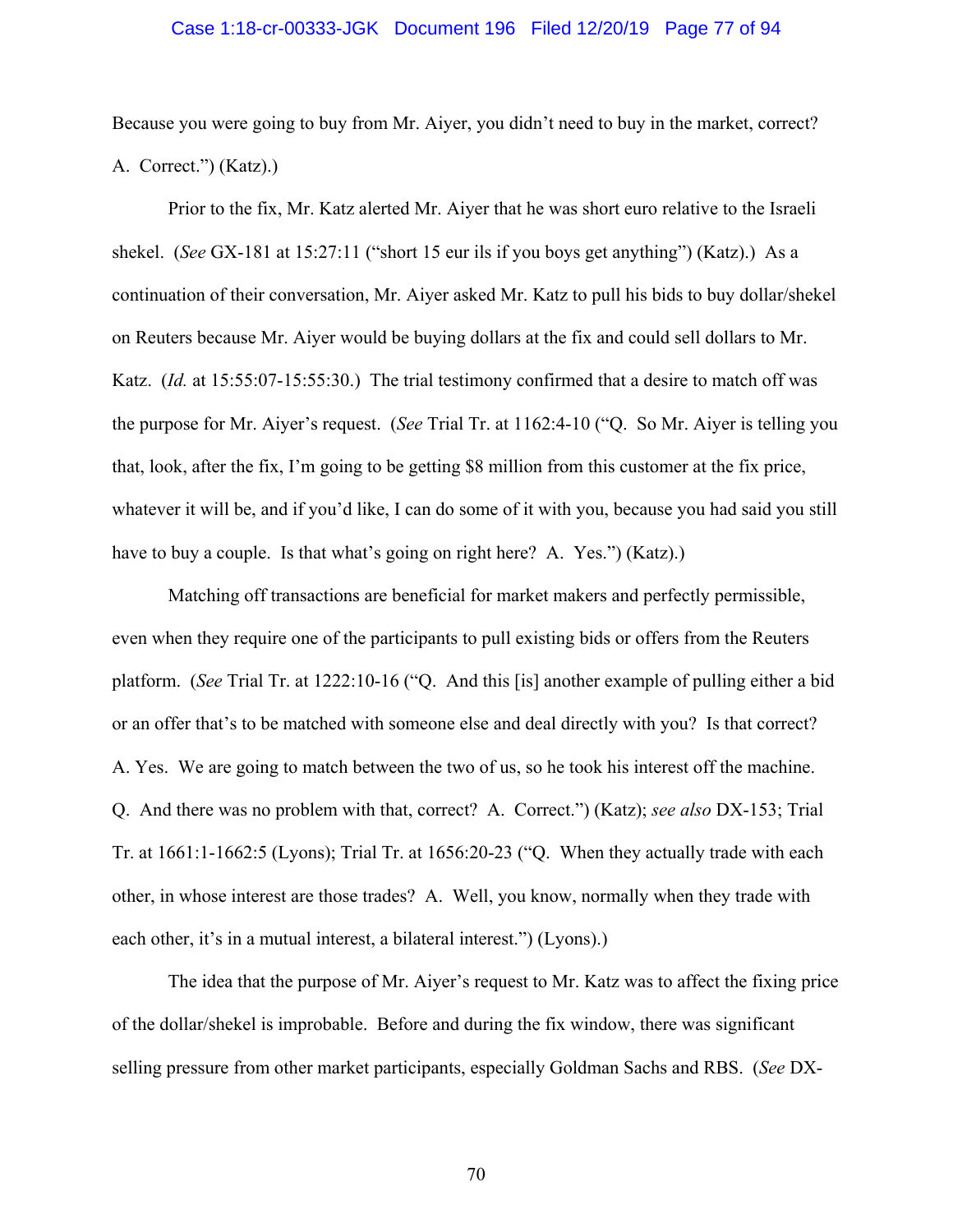#### Case 1:18-cr-00333-JGK Document 196 Filed 12/20/19 Page 78 of 94

171 at 10:59:55, 11:00:4; DX 171-3.) This enormous selling pressure—\$26 million in the aggregate, completely dwarfing Mr. Katz's \$1 million to buy—is what actually caused the price to move lower during the fix period. And, contrary to the notion that Mr. Katz's actions on January 27, 2012 episode were in furtherance of a price fixing conspiracy, the only trading that Mr. Katz executed around the fixing time was an aggressive buy that was adverse to Mr. Aiyer's interests. (*See* Trial Tr. at 1451:21-1452:6.)

With respect to May 8, 2012, the Government's theory is that Mr. Cummins placed offers on the Reuters platform to help keep the price of the dollar/rand lower, in order to assist Mr. Aiyer, who wanted a low fix price. The evidence at trial, however, showed that Mr. Cummins placed these orders unilaterally, with no request from Mr. Aiyer, and that they had absolutely no impact on the market.

Prior to the dollar/rand fix, Mr. Aiyer announced, "I have 2 pm usd zar fix lhs." (GX-220 at 17:56:04-17:56:32.) There was testimony at trial that statements of this nature usually signaled an invitation to match off. (*See, e.g.*, Trial Tr. at 650:25-651:14) (Cummins).) Without any urging from Mr. Aiyer—and in fact, indicating, in response to Mr. Aiyer's statement, that Mr. Cummins could not match off with Mr. Aiyer—Mr. Cummins replied, "will ansure there are offersin [sic] there." (GX-220 at 17:58:08.) On cross examination, Mr. Cummins agreed that this was something he simply volunteered to do, confirming that he "had no agreement that [he] would do that or not do that" and just "offered to do that here." (Trial Tr. at 585:4-9.)

Mr. Cummins also testified that nobody in the market saw the offers that he volunteered to put in because they were not the best offers in the market at the time, and stated that his actions "did not affect the calculated [fix] rate." (Trial Tr. at 586:12-587:4; *see also* GX-S33.) Mr. Cummins' unilateral decision to place out-of-market offers on Reuters at rates that could not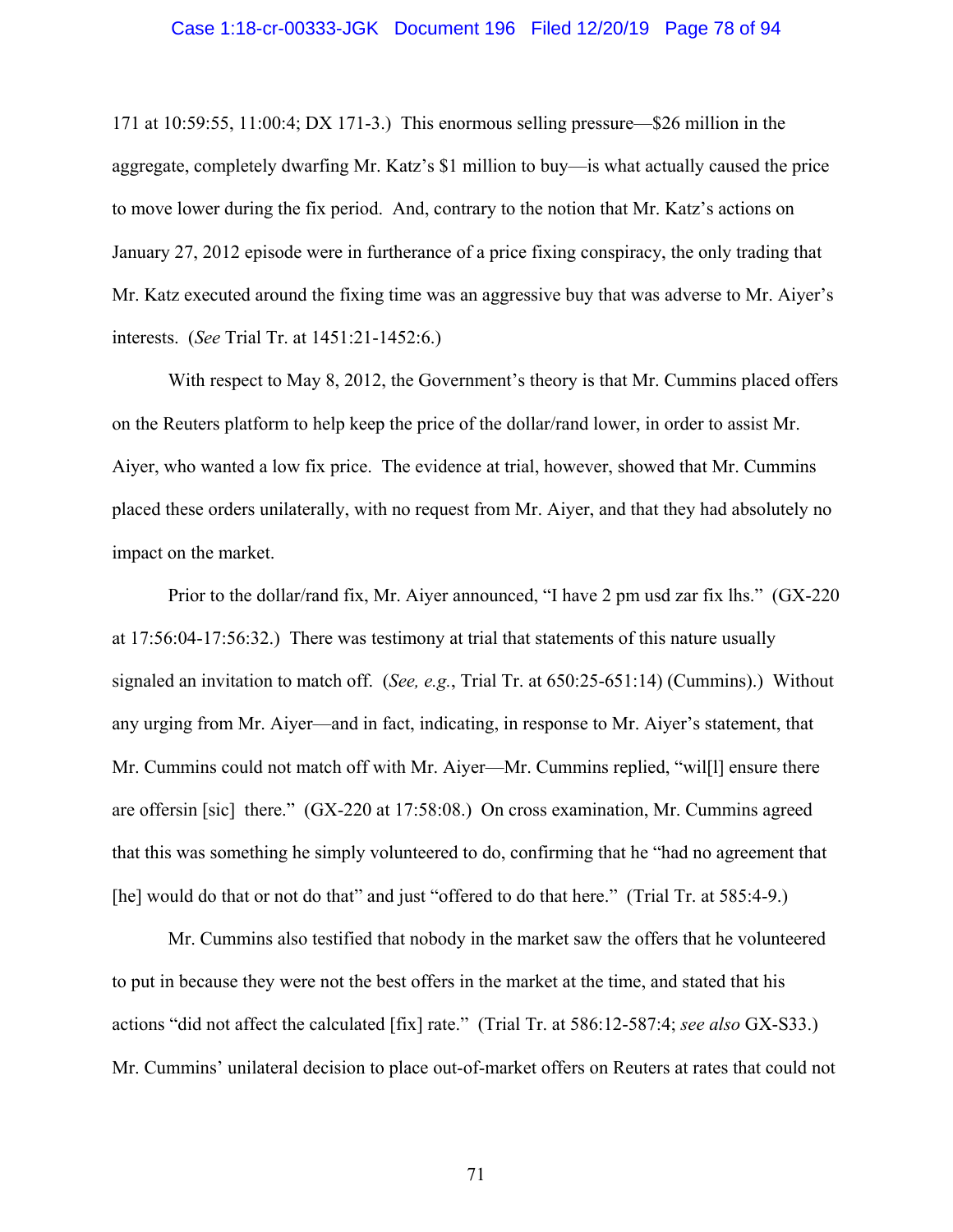#### Case 1:18-cr-00333-JGK Document 196 Filed 12/20/19 Page 79 of 94

have been traded upon and did not affect the fix rate cannot possibly constitute price fixing or bid rigging.

No reasonable jury could find that Mr. Aiyer's, Mr. Cummins,' and Mr. Katz's trading on January 27, 2012 and May 8, 2012 amounted to price fixing or bid rigging. Mr. Aiyer should be acquitted to the extent the charged Sherman Act conspiracy was predicated on these two episodes of alleged improper trading around fixes.

\* \* \* \*

In short, and completely apart from Mr. Aiyer's argument that evidence of ruble trading and allegedly coordinated trading on Reuters should have been excluded altogether, *not one* of the trading episodes concerning which the Government offered evidence at trial either constituted price fixing or bid rigging or showed the existence of an agreement to engage in price fixing or bid rigging. No reasonable jury could have concluded otherwise beyond a reasonable doubt, and the Court should enter a judgment of acquittal on Mr. Aiyer's behalf.

#### **III. The Court Should Grant Mr. Aiyer A New Trial Pursuant To Rule 33.**

Should any part of the charge survive Mr. Aiyer's Rule 29 motion, the Court should grant Mr. Aiyer a new trial pursuant to Federal Rule of Criminal Procedure 33. Rule 33 permits a district court to "vacate any judgment and grant a new trial if the interest of justice so requires." Fed. R. Crim. P. 33(a). The rule affords the trial court "broad discretion to set aside a jury verdict and order a new trial to avert a perceived miscarriage of justice.'" *United States v. Ferguson*, 246 F.3d 129, 133-34 (2d Cir. 2001) (internal citations omitted). A trial court has "broader discretion to grant a new trial under Rule 33 than to grant a motion for acquittal under Rule 29." *Id.* at 134; *see also id* at 139 n.1 ("[A] guilty verdict might survive a Rule 29(c) motion—because a rational jury, viewing the evidence through the government's eyes, could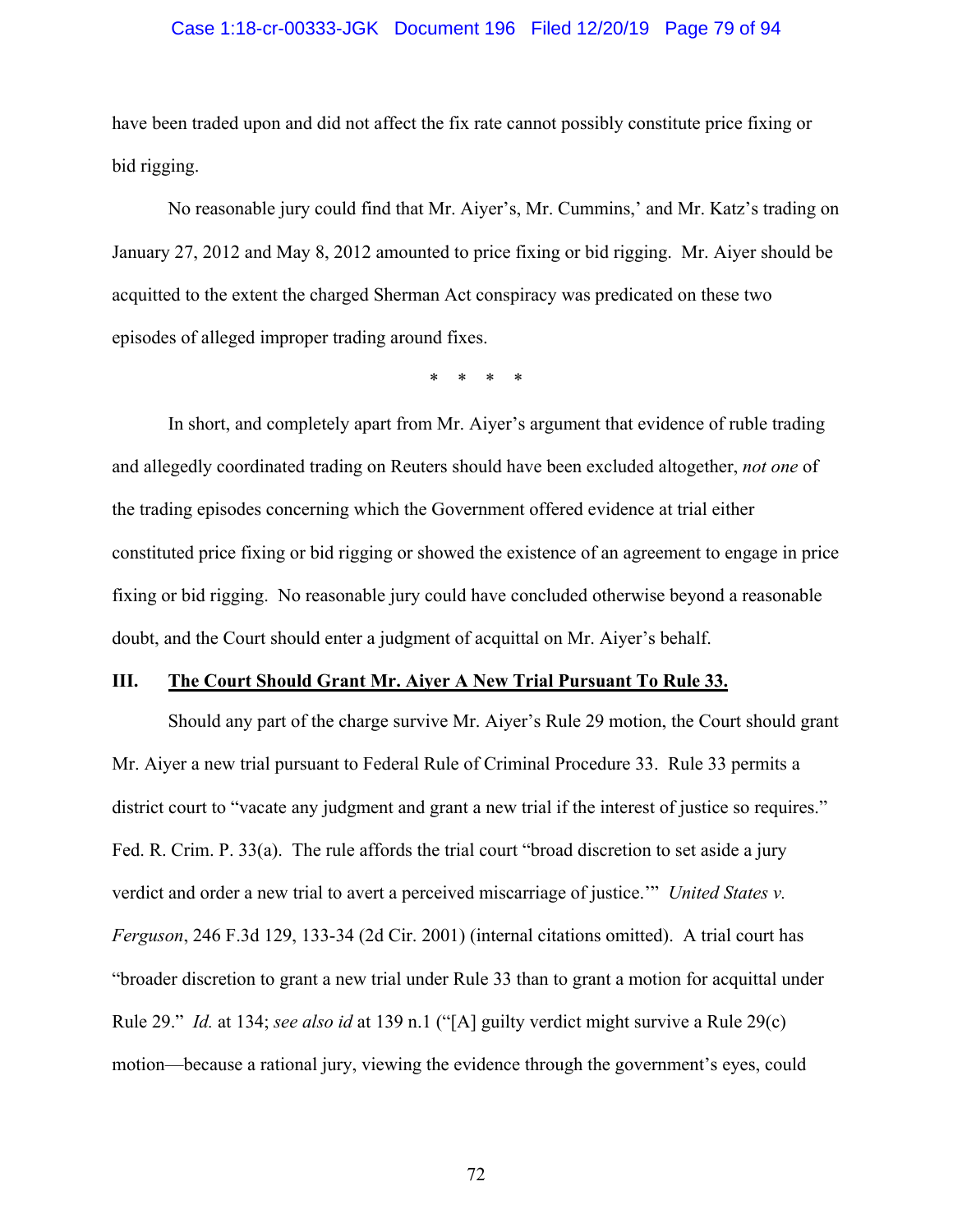#### Case 1:18-cr-00333-JGK Document 196 Filed 12/20/19 Page 80 of 94

convict—but fail to meet the Rule 33 standard because the momentum of the evidence as a whole would make a guilty verdict irrational.").

In deciding whether or not to grant a new trial, a district court "must examine the entire case, take into account all facts and circumstances, and make an objective evaluation." *Id.* at 134. A court is *not* required to view the evidence in the light most favorable to the government; rather the court is to weigh the evidence and determine the credibility of witnesses. *United States v. Galanis*, 366 F. Supp. 3d 477, 491 (S.D.N.Y. 2018) (internal citations and quotations omitted); *Finnerty*, 474 F. Supp. 2d at 545; *United States v. Robinson*, 430 F.3d 537, 543 (2d Cir. 2005).

The court must be satisfied that "'competent, satisfactory and sufficient evidence' in the record supports the jury verdict." *Ferguson*, 246 F.3d at 133-34 (internal citations omitted). "Where there is any doubt that the evidence fully supports a jury determination, a new trial is the appropriate remedy to insure defendant the full extent of his rights." *United States v. Ferguson*, 49 F. Supp. 2d 321, 329 (S.D.N.Y. 1999), *aff'd* 246 F.3d 129 (2d Cir. 2001).

A new trial should be granted for the following reasons: (1) to the extent evidence of *any* trading episodes that did not reflect price fixing or bid rigging was admitted without an instruction that these episodes did not constitute price fixing or bid rigging, the verdict might have been based on impermissible evidentiary grounds; (2) the jury was likely confused about the proper legal standard; (3) the jury was likely misled by the prejudicial content of the Government's summations; (4) evidence probative of procompetitive justifications and lack of competitive was erroneously excluded; (5) Mr. Katz's and Mr. Cummins' testimony lacked credibility and cannot fairly support a conviction; and (6) the verdict was contrary to the weight of the evidence.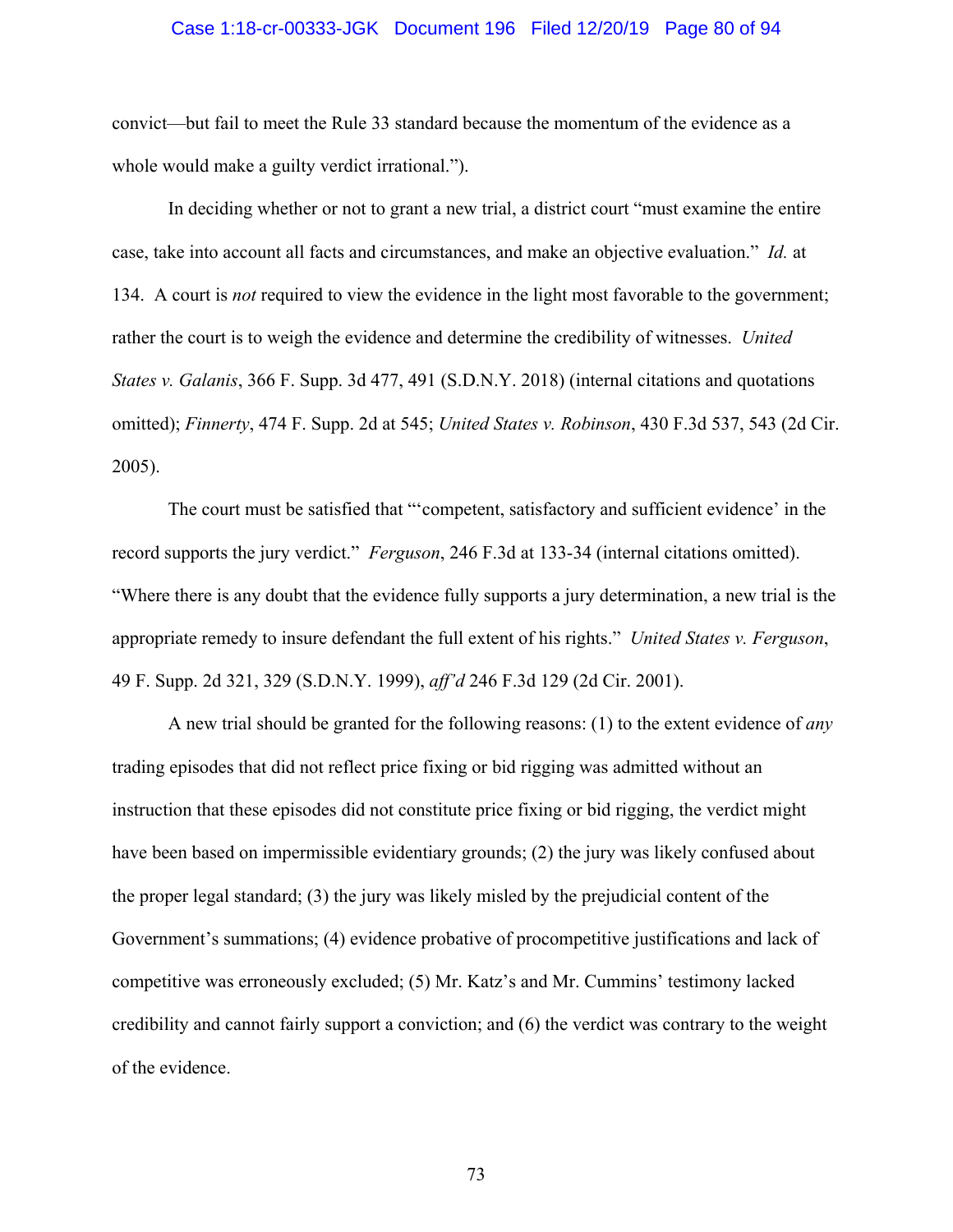## A. The Verdict Was Likely Based On Impermissible Evidentiary Grounds.

Where there is a "distinct risk that the jury was influenced in its disposition … by improper evidence," including that which was irrelevant and prejudicial, a retrial should be ordered. *United States v. Guiliano*, 644 F.2d 85, 88-89 (2d Cir. 1981); *see also United States v. DiNome*, 954 F.2d 839, 845 (2d Cir. 1992) (granting new trial because evidence related to the dismissed charges was "irrelevant yet highly prejudicial in the context of the remaining mail and wire fraud charges"); *United States v. Diatlova*, No. 12 cv 626 (SJ) 2017 WL 1755967, at \*2-3 (E.D.N.Y. May 3, 2017) (granting new trial as to two of three counts because "the prejudicial spillover drawn from incriminating audio recordings of [the defendant's superiors], testimony by [a] co-defendant ... which, notably did not implicate [the defendant] in any way, and the [conduct of] ... other Arc employees, led the jury to rely on" improper circumstantial evidence); *United States v. Rooney*, 37 F.3d 847, 856-57 (2d Cir. 1994) (reversing district court's judgment on one count and ordering new trial as to two other counts because evidence related to reversed count was "irrelevant and inadmissible" and likely resulted in "prejudicial spillover" as to the remaining count).

In this case, the jury was inundated with irrelevant and prejudicial evidence that should have been excluded: all evidence related to the vertical transactions in the ruble and zloty and the interdealer transactions. The ruble and zloty transactions were structured vertically or, at the very least, structured with both horizontal and vertical components—neither of which are properly the subject of a criminal antitrust claim. (*See supra* at Section I(B)(1); *see also* ECF No. 99, Memorandum of Law in Support of Defendant's Standing Motion *in Limine* to Exclude Evidence of Coordinated Interdealer Trading and Coordinated Ruble Trading.) The interdealer trading, which did not tend to reduce output or raise customers' pricing, is likewise beyond the purview of criminal antitrust scrutiny. (*See supra* at Section I(B)(2); *see also* ECF No. 99,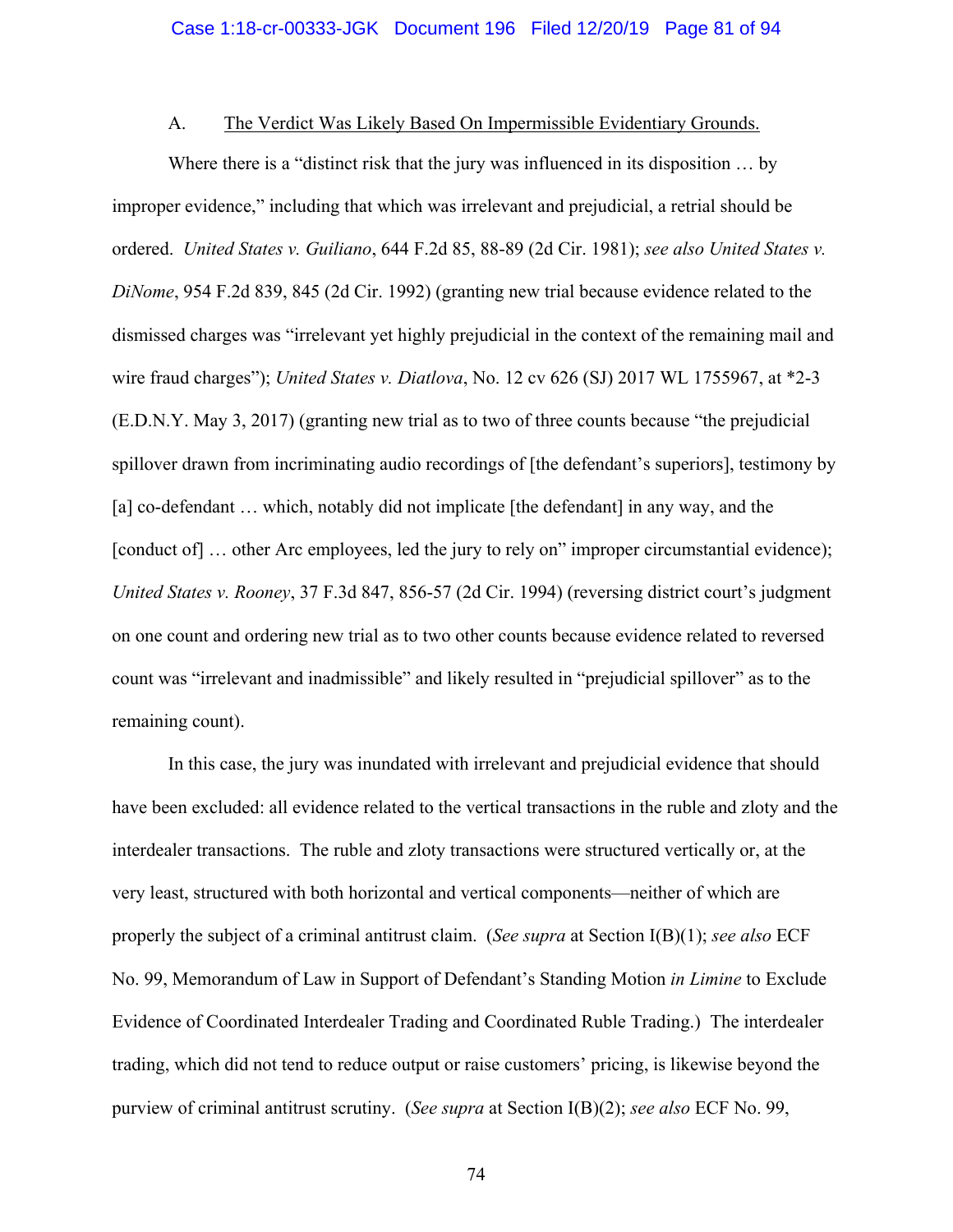#### Case 1:18-cr-00333-JGK Document 196 Filed 12/20/19 Page 82 of 94

Memorandum of Law in Support of Defendant's Standing Motio*n in Limine* to Exclude Evidence of Coordinated Interdealer Trading and Coordinated Ruble Trading.) The jury should not have been permitted to consider such evidence and the resulting prejudice is too great to ignore.

*United States v. Guiliano*, 644 F.2d 85 (2d Cir. 1981) is instructive. In *Guiliano*, the defendant was convicted under federal laws of one count of aiding and abetting in the conduct of affairs of an enterprise through a racketeering activity and two counts of aiding and abetting bankruptcy fraud. *Id*. at 86. The Second Circuit reversed the RICO count and one bankruptcy fraud count for the insufficiency of the evidence and ordered a new trial on the second bankruptcy fraud count. *Id*. at 87-88. As to the remaining bankruptcy fraud count, the court held that "[a]lthough we think th[e] evidence sufficient to support the appellant's conviction on this count, we nevertheless order a retrial of this charge." *Id.* at 88-89. The court reasoned that the verdict on the second bankruptcy fraud count "may well have been influenced" by both irrelevant, prejudicial evidence as well as "the very allegation" of the RICO charge that was ultimately unsupported. *Id*. at 89.

Such is the case here too. The Government's presentation at trial of evidence on the vertical trading episodes and the interdealer episodes, which cannot support the crime as charged as a matter of law, presents the grave risk that the jury based its guilty verdict on improper evidence. These dates constitute the vast majority of the key episodes that the Government presented in its case in chief—20 of 24—and thus, the likelihood that the jury based its verdict on one or more of these episodes is exceedingly high. In addition, one of the interdealer dates, May 20, 2013, is the only date within the statute of limitations. (*See* Trial Tr. at 2148:21- 2149:24) ("[T]he government must also prove, beyond a reasonable doubt, that the conspiracy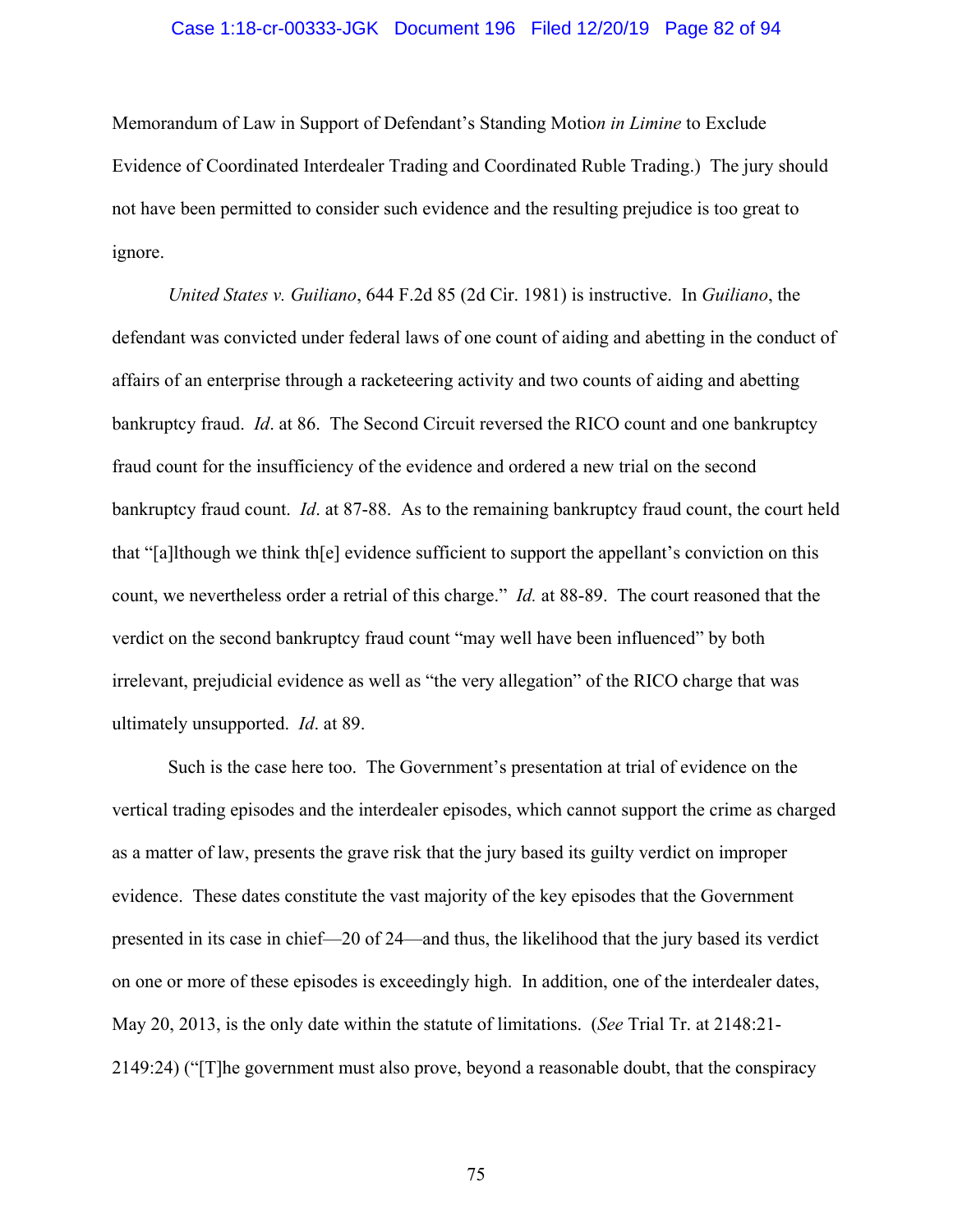#### Case 1:18-cr-00333-JGK Document 196 Filed 12/20/19 Page 83 of 94

existed within the limitations period. … [T]he government must prove beyond a reasonable doubt that one or more members of the conspiracy performed some act in furtherance of the charged after May 10, 2013.") (Koeltl, J., Jury Instruction).) If the jury had not been presented with the specific evidence related to this, the jury may well have found that the Government failed to prove beyond a reasonable doubt "some act in furtherance of the charge after May 10, 2013." Even in the highly unlikely chance that the jury did not base its verdict on any of these particular episodes, the mere allegations related to 20 additional challenged episodes inevitably amplified the jury's perception of the breadth of the conspiracy and consequently the jury's "sense" of Mr. Aiyer's guilt.

The Court mitigated the prejudicial impact of this evidence in part by instructing the jury that certain trading activities on Reuters—cancelled trades and spoofing—were not price fixing or bid rigging. But, as has been discussed, this evidence should have been excluded altogether, as the defense requested, and the instruction still only addressed 8 of the 20 episodes in question. (*See* Trial Tr. at 2142:16-2143:1 (Koeltl, J., Jury Instruction).) Moreover, the Government emphasized cancelled trades and spoofing to the jury in its summations. In view of the great risk of prejudice from the magnitude of improper evidence, Mr. Aiyer should be granted a new trial.

### B. The Jury Was Likely Confused About The Proper Legal Standard*.*

Evidentiary errors also likely muddled the jury's understanding of the proper legal standard. The jury heard evidence from Mr. Katz and Mr. Cummins at least 23 different times that the challenged trading conduct was "wrong" or "immoral." (*See, e.g.,* Trial Tr. at 166:17-20 ("Q. Mr. Cummins, did you know whether this conduct was wrong? A. Yes. Q. And was it wrong? A. Yes.") (Cummins); Trial Tr. at 195:24-196:2 ("Q. Did you know whether this conduct was wrong? A. Yes. Q. And was it wrong? A. Yes.") (Cummins); Trial Tr. at 205:14- 17 (same); Trial Tr. at 212:5-8 (same); Trial Tr. at 848:12-16 ("Q. Were these type of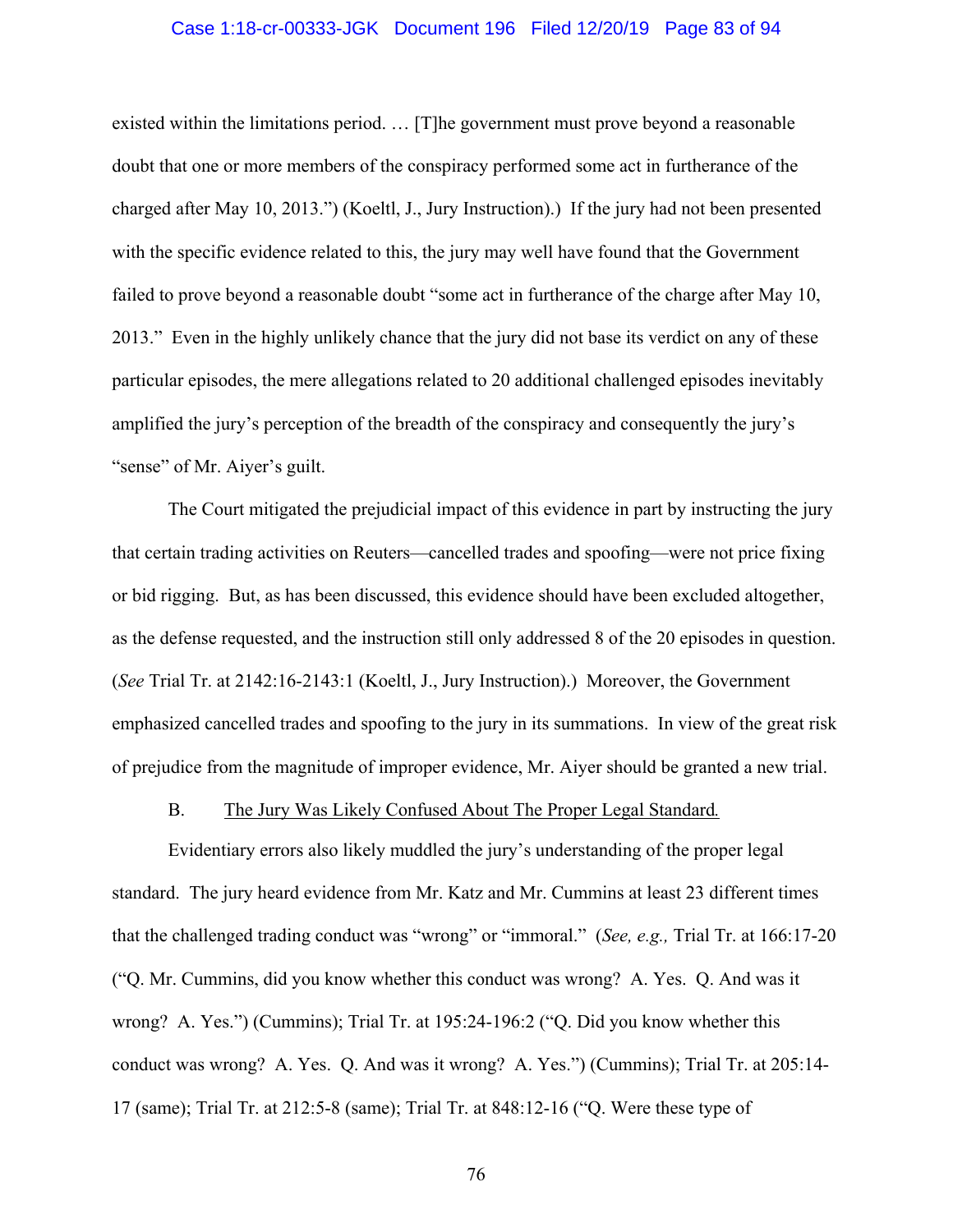#### Case 1:18-cr-00333-JGK Document 196 Filed 12/20/19 Page 84 of 94

communications with competitors permissible? A. No. Q. Were they wrong? A. Yes.") (Katz); Trial Tr. at 861:6-7 ("Q. And was this conduct wrong? A. Yes.") (Katz); Trial Tr. at 913:8-9 ("Q. Was it moral? A. No.") (Katz).) Again, the Court mitigated the impact of this evidence by instructing the jury that a witness's belief that his conduct was "wrong" or not "independent" did not show the charged offense of price fixing or bid rigging, but this instruction was likely inadequate. (*See* Trial Tr. at 2143:2-14 (Koeltl, J., Jury Instruction).) In light of the risk of prejudice from this evidence, a new trial is the appropriate remedy.

# C. The Jury Was Likely Misled By The Prejudicial Content Of The Government's Summations.

A new trial is warranted for the distinct, additional reason that the content of the Government's summations was improper and prejudicial. *See Finnerty*, 474 F. Supp. 2d at 546 (granting defendant's motion for a new trial for reasons including the "prejudicial" content of the Government's opening and closing statements), *aff'd* 533 F.3d 143 (2d Cir. 2008).

Apparently recognizing the weakness of the testimonial evidence, the Government's summations avoided discussing either of the cooperating witnesses or the actual trading of the parties and focused solely on the chats—and specifically on single, decontextualized, inflammatory lines. (*See, e.g.,* Trial Tr. at 1956:24-1957:11, 2098:3-2100:4.) On rebuttal summation, the Government displayed to the jury *37* of these incendiary sound bites. (*See* Trial Tr. at 2098:3-2100:4 ("'Don't touch ZAR.' … 'I just got paid.' … 'Don't make JR.'… 'I think between us we can run ZAR' … 'You should introduce me to the ZAR mafia.' … 'Salute to the first coordinated ZAR effort' … 'chat of trust.'").) The only conceivable aim of such a strategy was to exploit the inflammatory nature of the language.

 Remarkably, however, the overwhelming majority of these sound bites—24 of 37—had nothing whatsoever to do with actual trading activities that the Government contended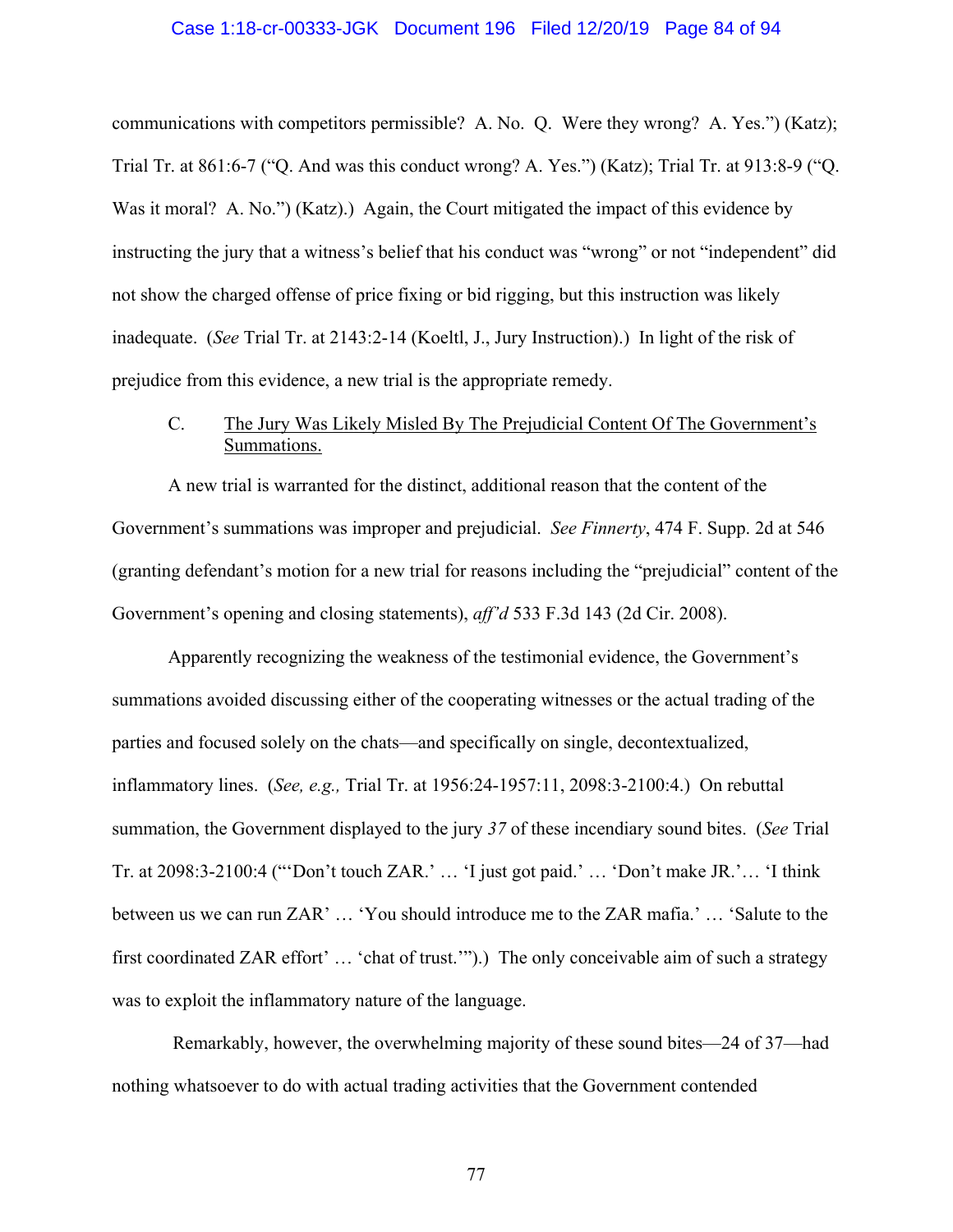#### Case 1:18-cr-00333-JGK Document 196 Filed 12/20/19 Page 85 of 94

constituted price fixing or bid rigging. They related, instead, either to vague plans that the testimony showed unequivocally the Rand Chat Room participants never put into effect or to activities that the Government conceded, and the Court instructed the jury, were *not* price fixing or bid rigging.

Remarks about Mr. Katz's vague aspirational ideas of "zar domination" are a case in point. At trial, the Government elicited testimony from Mr. Katz about a "ZAR domination" idea. (*See* Trial Tr. at 891:1-8.) Mr. Katz conceded on cross examination, however, that he, Mr. Aiyer, and Mr. Cummins never actually executed any ZAR domination plan. (Trial Tr. at 1206:19-1207:2 ("Q. And in fact, you and [Mr. Aiyer] and Mr. Cummins never did the ZAR domination plan. Is that correct? A. Correct."); *see also* Trial Tr. at 913:15-20 ("Q. Mr. Katz, did this [ZAR domination] scheme ultimately come to pass? A. No, it did not. Q. Why not? A. Very complicated to put together. A lot of moving parts. We had other things that we focused on instead. It just petered out as a source of interest.").)

It is not even clear that this concept, had it been executed, would have involved price fixing or bid rigging. Mr. Katz never explained what the "ZAR domination" plan was, or how it involved price fixing or bid rigging. Mr. Cummins testified that he understood the idea of ZAR domination to relate only to trading in the afternoon to have a more advantageous position the next day. (*See, e.g.*, Trial Tr. at 684:16-24 (Cummins).) Mr. Cummins also testified that the Rand Chat Room members never executed the ZAR domination concept, nor did he, Mr. Aiyer, or Mr. Williams "buy into" it. (Trial Tr. at 684:16-685:20 ("Q. Okay. And that [ZAR domination] was something that you did not buy into; is that right? A. That's right. Q. And so far as you know, Mr. Aiyer, Mr. Williams did not buy into it either; is that right? A. That's right. Q. And so you never did it? A. That's correct.").)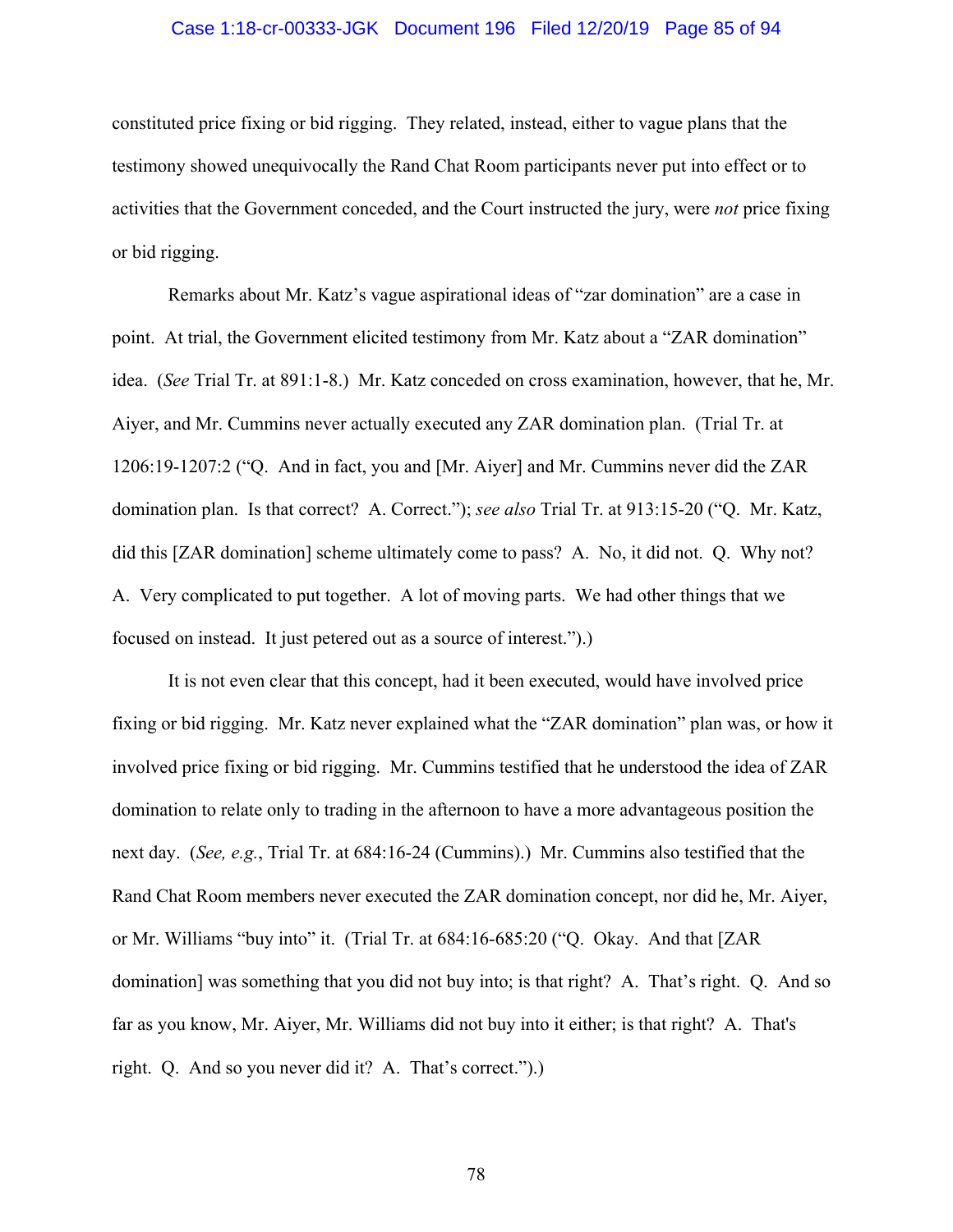### Case 1:18-cr-00333-JGK Document 196 Filed 12/20/19 Page 86 of 94

Similarly, the Government featured in its rebuttal summation Mr, Aiyer's reference to a "ZAR mafia," even though testimony showed that this reference was innocuous, (Trial Tr. at 876:3-18 (establishing that "zar mafia" related only to Mr. Aiyer's wish to be introduced to the "important people in the rand market … to meet other people in New York as well as in South Africa" because he "was in the process of getting, the rand as one of his currencies") (Katz)), and that references to "mafia" were common and not to be taken seriously. (*See* Trial Tr. at 1202:15- 1203:13 (Katz).) The Government also pressed nefarious interpretations of Mr. Aiyer's description of the Rand Chat Room as a "chat of trust" and his "salute to the first coordinated ZAR effort," even though there was no evidence linking these comments to any illegal activity or intent. (*See* Trial Tr. at 920:3-21 (establishing that "chat of trust" meant "[d]on't go out and start talking to people and potentially get anyone in trouble … We trusted each other") (Katz); Trial Tr. at 571:5-16 (establishing that "salute to the first coordinated ZAR effort" related only to "an exchange of information" that led to "certain trading" that Mr. Cummins admitted was independent) (Cummins).) $<sup>6</sup>$ </sup>

The Government exacerbated the prejudicial nature of the excerpts by its oral commentary. In reference to the excerpt, "Don't touch ZAR. Gonna walk it lower," Mr. Hart informed the jury that it "speaks for itself,"7 a refrain in the Government's summations. (Trial Tr. at 2098:3-4 (Hart); *see also* Trial Tr. at 1944:13-17 ("'conspiracies are nice' … speaks for

<sup>6</sup> Other improper sound bites included, for example, "[y]ou and I do exactly what Dave and I did," "[i]t's pretty nice to have someone with no BS," and "probably shouldn't put this on perma chat." (*See* Trial Tr. at 2099:20-21, 2100:4 (Hart).) As with "ZAR mafia," "ZAR domination," and "chat of trust," the testimony likewise failed to establish any connection between these phrases and the charged crime. (*See* Trial Tr. at 879:10-25, 939:10-20  $(Katz).$ 

 $<sup>7</sup>$  Eight of the 37 sound bites relate to spoofing or cancelled trades, including the sound bite that Mr. Hart was</sup> referencing in this statement—"Don't touch ZAR. Gonna walk it lower." As previously discussed, (*see supra*  $II(A)(2)(a)$ , spoofing and cancelled trades, by the Government's own admission and the Court's instruction, do not constitute price fixing or bid rigging. (*See* Trial. Tr. at 1918:12-1919:15, 1920:8-12 (Government at Charging Conference); Trial Tr. at 2142:16-2143:1 (Koeltl, J., Jury Instruction).)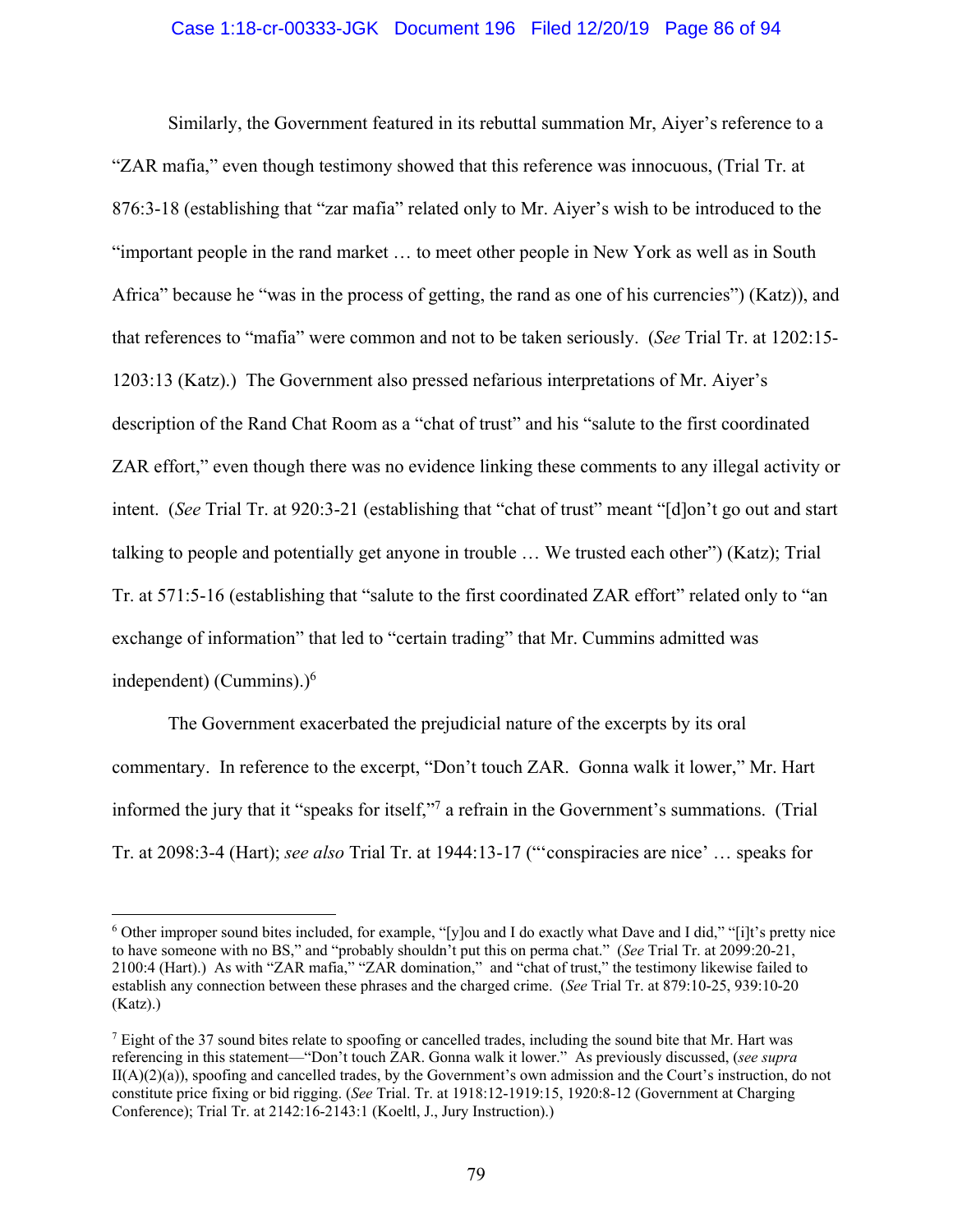#### Case 1:18-cr-00333-JGK Document 196 Filed 12/20/19 Page 87 of 94

itself") (Chu); Trial Tr. at 1953:24 (same) (Chu); Trial Tr. at 1953:25-1954:2 ("'Probably shouldn't put this on perma chart.' Again, speaks for itself." (Chu); Trial Tr. at 1955:6-10 ("'… I think between us we can run ZAR.' …. speaks for itself.") (Chu).) That the chats "speak for themselves" is simply false. Indeed, the Government previously acknowledged, many times, just the reverse: "Without the witnesses' lay opinion testimony explaining … ambiguous references and code words, the jury will not understand what [the Rand Chat Room members] meant or appreciate the significance of their actions as to the charged conspiracy." (ECF No. 93, Memorandum of Law in Support of the United States' Motions *in Limine* to Admit Lay Opinion Testimony at 9; *see also id.* at 10 ("Without Katz's testimony, both the language of the chat and the full context of the chat would be unclear to the jury."); *id.* at 12 ("Without Cummins' testimony, the jury would not understand the chat itself, or the context in which the chat took place.") It is undisputed that the chats were ambiguous, circumstantial evidence, whose value was further compromised in excerpted, decontextualized form. To display these misleading excerpts, along with the Government's false messaging, was highly prejudicial and misleading.

# D. Evidence Probative of Procompetitive Justifications and Lack of Anticompetitive Effect Was Erroneously Excluded.

 A related evidentiary issue meriting a new trial is that evidence of procompetitive justifications and lack of anticompetitive effects was improperly excluded from trial and thus from the jury's consideration. (*See* Trial Tr. at 1599:3-1609:14 (Koeltl, J.); Trial Tr. at 1601:12- 13 ("Evidence of pro-competitive effects, or the lack of harm, is not relevant and should be excluded under Rule 403 …") (Koeltl, J.); Trial Tr. at 1602:10-13 ("To the extent that the exhibits are presented to show why the alleged activities of the coconspirators did not have an effect on price, the summary exhibits are not relevant and are inadmissible under Federal Rule of Evidence 403. …") (Koeltl, J.); Trial Tr. at 1690:4-1703:11 (Koeltl, J.).)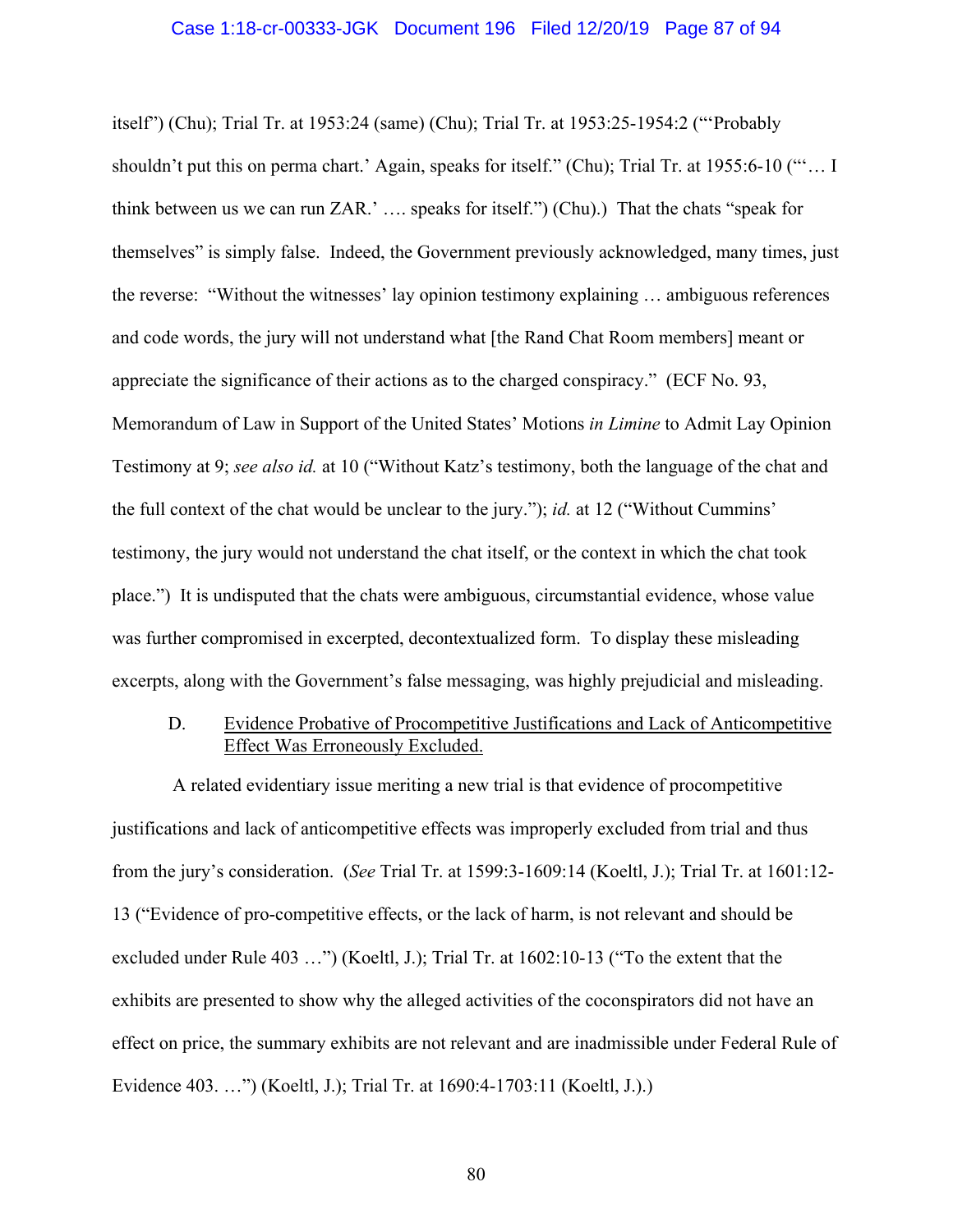#### Case 1:18-cr-00333-JGK Document 196 Filed 12/20/19 Page 88 of 94

Procompetitive justifications for the challenged trading behavior and the lack of anticompetitive effects resulting from it bears significantly on the essential elements of agreement and Mr. Aiyer's intent—without which the Government cannot maintain its case. As the Supreme Court has recognized, a lack of anticompetitive effects tends to show a lack of agreement. *Matsushita Electric Industrial Co. v. Zenith Radio Corp.*, 475 U.S. 574, 592 (1986) ("The alleged conspiracy's failure to achieve its ends in the two decades of its asserted operation is strong evidence that the conspiracy does not in fact exist."). Separately, the absence of anticompetitive effects and the presence of procompetitive justifications for the trading conduct directly negates intent. *See U.S. Gypsum Co*., 438 U.S. at 444, 446 (defining intent as a function of "requisite anticompetitive effects" and the defendant's "knowledge of [those] likely effects").

The issue is simple: a three-year "conspiracy" that never realized its illicit objective (evidenced by lack of anticompetitive effects) and potentially *enhanced* efficiency or *increased* output (evidenced by procompetitive justifications) might never have been a conspiracy at all. This issue should have been put to the jury. Both types of evidence tend to suggest that there may be some other reasonable way of understanding the trading behavior at issue other than to have been in service of an illegal conspiracy. Excluding this evidence precluded the jury from considering an equally, if not more, plausible, benign way to interpret the traders' conduct. For this reason as well, justice requires that Mr. Aiyer be granted a new trial.

# E. Both Of The Government's Principal Witnesses' Testimony Lacked Credibility And Cannot Fairly Support The Conviction.

Neither of the Government's principal witnesses, Mr. Katz and Mr. Cummins, who were tasked with the critical exercise of making sense of the chats and trading activity, was worthy of belief. This, too, is grounds for a new trial. The law of this Circuit makes clear that this Court is free to assess the credibility of witnesses and, when it finds the testimony too dubious to support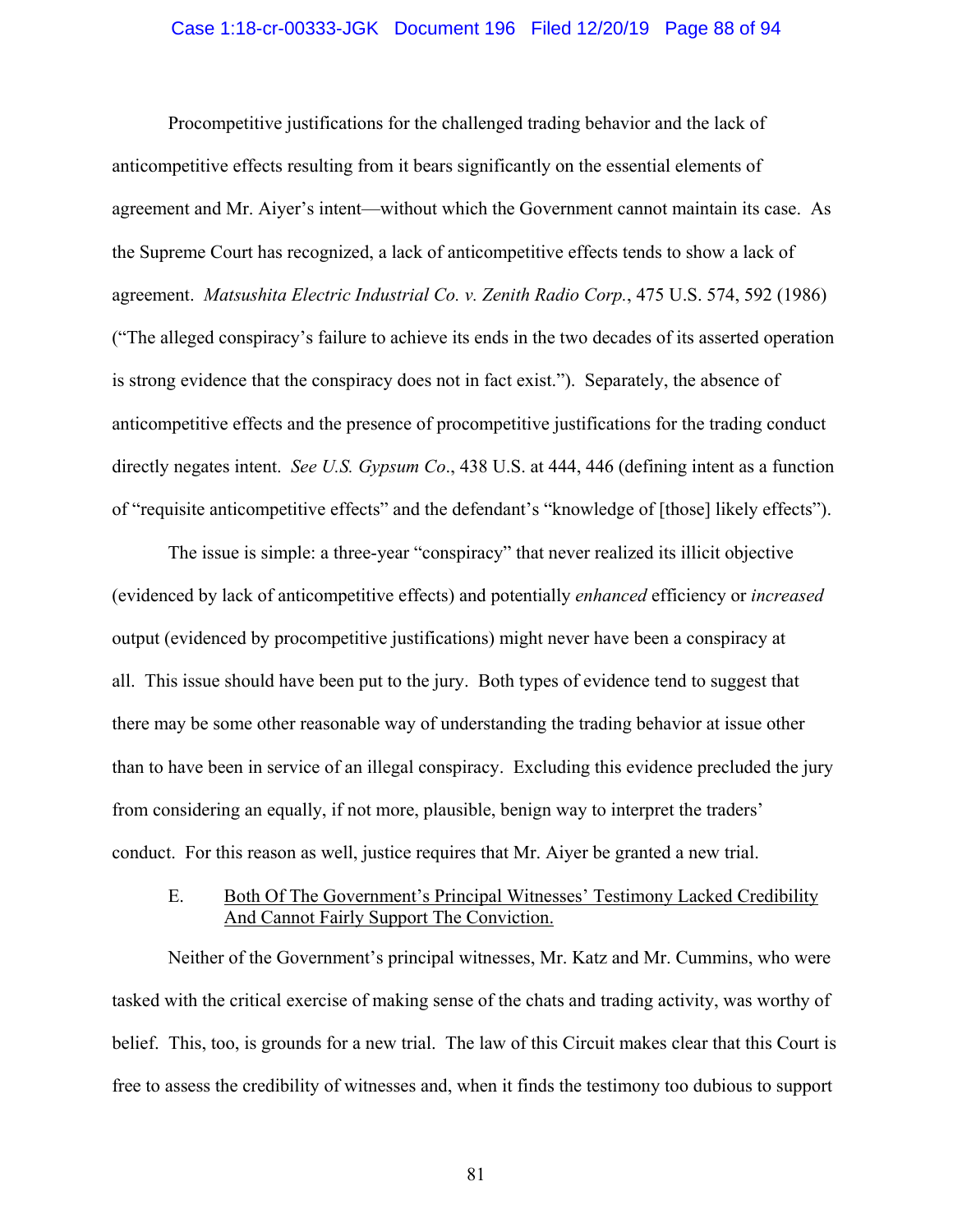#### Case 1:18-cr-00333-JGK Document 196 Filed 12/20/19 Page 89 of 94

a conviction, to grant a new trial. *See United States Robinson*, No. 01-cr-131 (LEK) 2003 WL 21095584 (N.D.N.Y. May 14, 2003). Mr. Katz's and Mr. Cummins' testimony is of this especially dubious kind.

Mr. Katz's testimony was riddled with inconsistencies. On the subject of the parties with whom Mr. Katz conspired, Mr. Katz's testimony was completely illogical: with some traders, Mr. Katz testified he entered into a conspiracy in violation of the antitrust laws (*see* Trial Tr. at 1084:15-1086:6); with other traders, he violated the antitrust laws or otherwise engaged in illegal conduct but did *not* enter into a conspiracy or an agreement (*see* Trial Tr*.* at 1094:15-1095:7, Trial Tr. at 1115:12-23); and with other traders still, he could not remember whether he violated the antitrust laws or entered into a conspiracy at all (Trial Tr. at 1089:19-21). Mr. Katz articulated no meaningful distinction among these categories, and they followed no apparent logic.

Mr. Katz's testimony on his own trading in the ruble raises even greater concerns about credibility. Mr. Katz testified that he believed that he was a capable, skilled trader in the ruble. (*See, e.g.,* Trial Tr. at 944:20-945:5, 1409:18-1410:14.) On one occasion, Mr. Katz even suggested that he was in the "major leagues" of ruble trading. (*See* Trial Tr. at 1230:12-1231:2.) On cross examination, however, when confronted with irrefutable documentary and audio evidence of Mr. Katz discussing his own lack of skill in the ruble (*see, e.g.,* DX-314 at 19:15:38) ("any day i dont blow up in rub[le] is a good day. it is basically sticking your finger in the air and guessing. i work it off the basket but still just dumb luck." (Katz)); DX-328 at 16:15:43- 16:16:09 ("i have no idea ab[ou]t fking rub[le]" (Dousie), "join the club and i have to quote it all the time" (Katz)); DX-336 at 12:14:45-12:15:01 ("i hate rub" (Katz), "ahhaha me 2 … avoid like the plague" (Dousie)), Mr. Katz finally admitted: "I could not compete [with Mr. Aiyer]."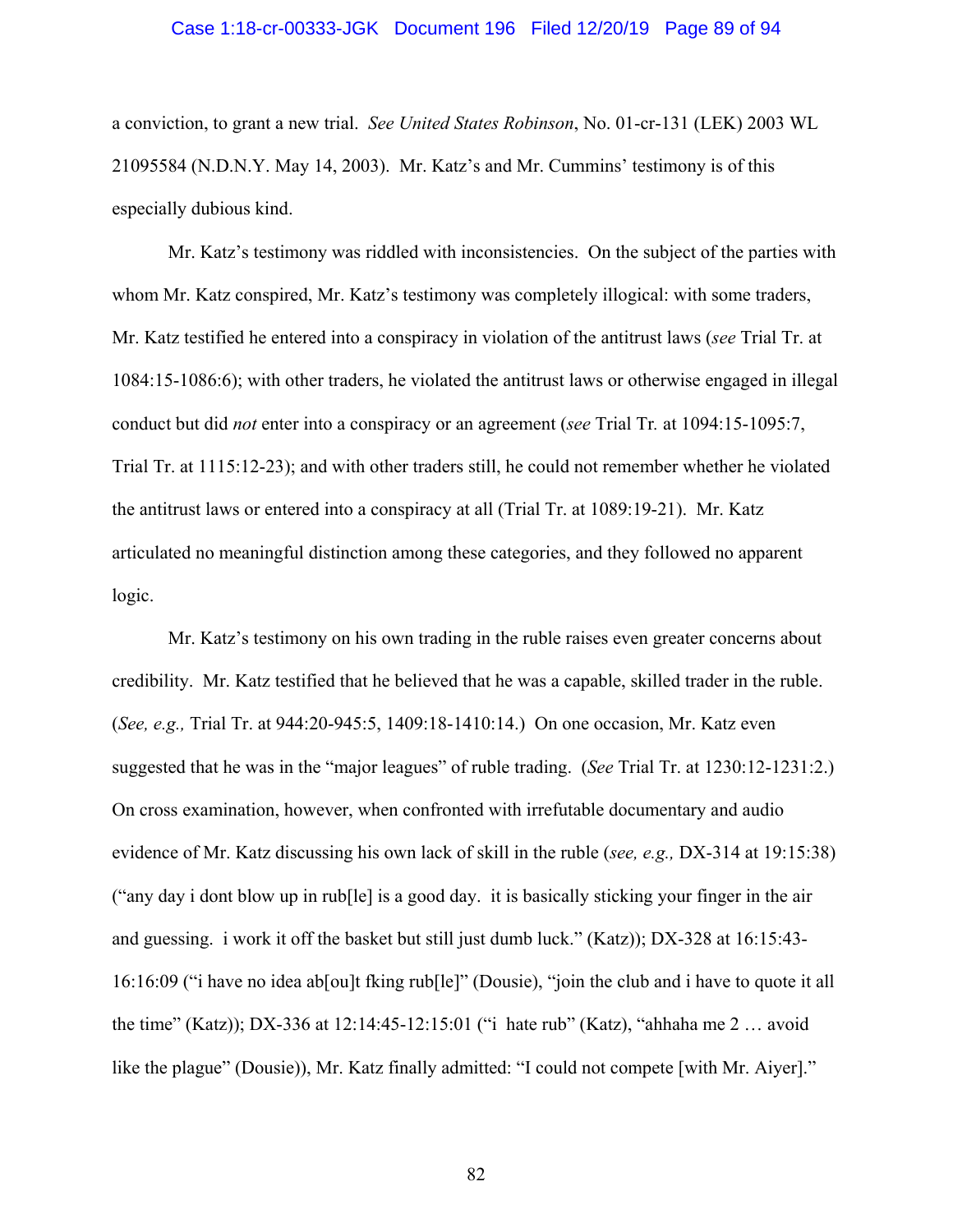#### Case 1:18-cr-00333-JGK Document 196 Filed 12/20/19 Page 90 of 94

(Trial Tr. at 1128:6-8.) The testimony began at one end—that he was a skilled ruble trader—and ended on another—that he was not a competitor in the ruble at all.

Mr. Katz's testimony on the conduct at issue on January 27, 2012 also featured a stark contradiction on the key factual issue. On direct examination, Mr. Katz testified that he pulled his bid to "make it easier" for Mr. Aiyer to sell during the fix window but on cross examination, Mr. Katz admitted that he had no idea about Mr. Aiyer's fix order at the time he pulled his bid. (Trial Tr. at 990:10-14, 994:7-995:7, 1450:22-1451:9 (Katz).) Without such knowledge, the narrative of coordination does not work.

Mr. Cummins' testimony was similarly incredible. When questioned about specific episodes on direct examination, Mr. Cummins testified that the traders coordinated; when questioned about the same episodes on cross examination, Mr. Cummins testified that no one coordinated.

Mr. Cummins' testimony about February 23, 2012 is illustrative. On the subject of his, Mr. Williams,' and Mr. Aiyer's pricing on the transaction at issue, Mr. Cummins expressly testified, "[W]e were not pricing independently." (Trial Tr. at 255:11; *see generally* Trial Tr. at 252:1-255:18.) When questioned about the same transaction on cross examination, Mr. Cummins testified repeatedly to the very opposite—that every trader priced the transaction independently and and the there was no coordination at all. (*See* Trial Tr. at 664:11-665:11 ("Q. And that was a price that *you decided on*, you selected, you actually provided to the customer. *No one told you what to do there*, correct? A. Correct. There is *no coordination* between you and Mr. Aiyer and Mr. Williams as to what you showed the customer, correct? A. That's correct. Q. You then say 'reffed' [meaning 'refreshed' the price] … Do you see that? A. Yes. And *that was your decision*, correct? No one here is telling you to do that? A. Correct. … Q. A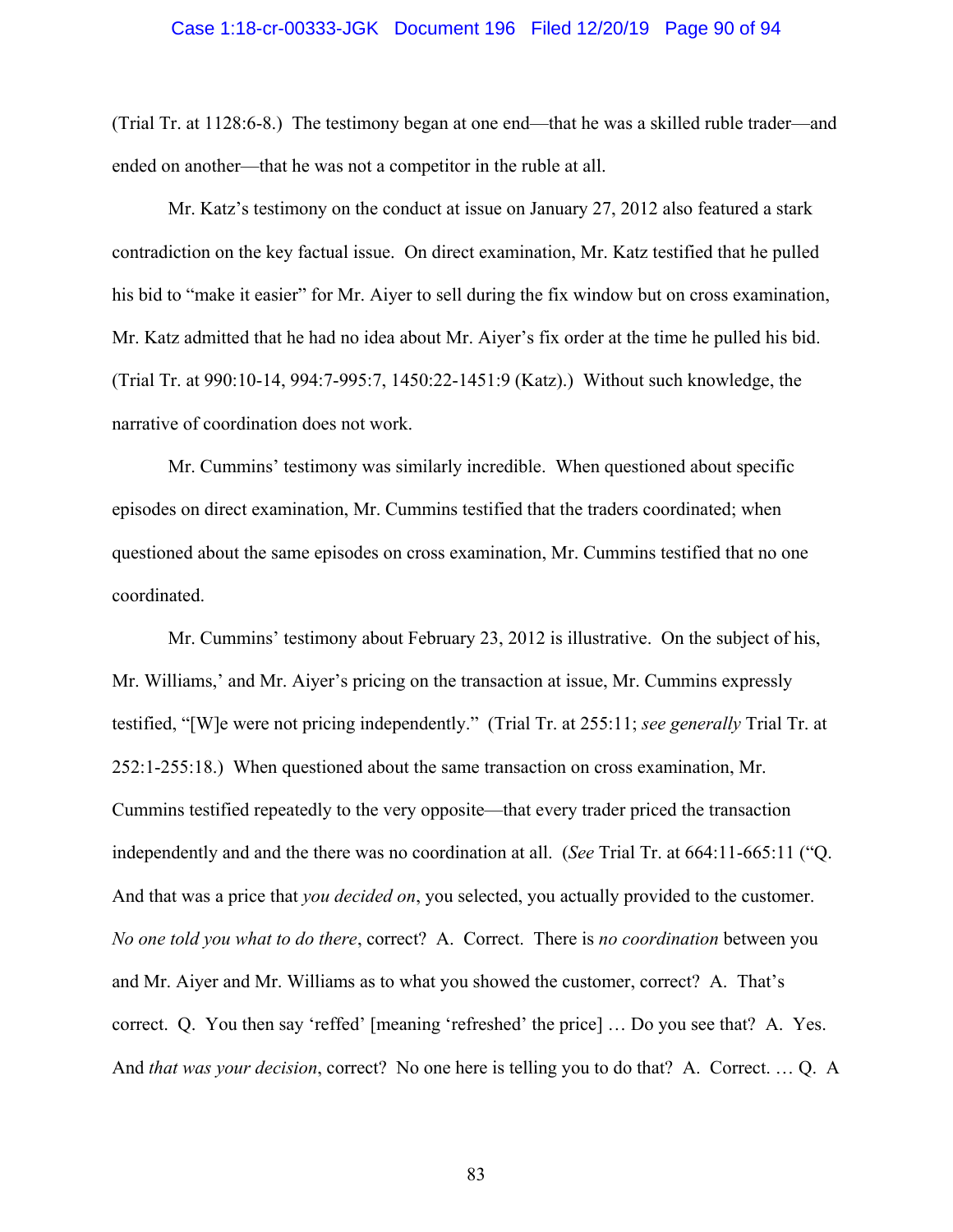#### Case 1:18-cr-00333-JGK Document 196 Filed 12/20/19 Page 91 of 94

decision that you made on your own, correct? A. Yes."); Trial Tr. at 666:9-11 ("Q. You are *not coordinating anything about this particular transaction*, is that right? A. That's correct.") (emphasis added).) Mr. Cummins' testimony concerning several other dates, including February 28, 2012 and May 8, 2012, followed the exact same pattern of contradiction. (*See* Trial Tr. at 246:1-246:21, 513:21-515:12, 515:15-515:23, 516:22-517:17, 517:20-518:2 (February 28, 2012); Trial Tr. at 314:25-316:5, 584:24-585:9 (May 8, 2012.)

Mr. Katz's and Mr. Cummins' testimony simply lacks any indicia of credibility and cannot support a criminal conviction. With both of the Government's key witnesses discredited and unfit to testify about the chats and underlying trading activity, the Government is left without any satisfactory evidence supporting its case. A new trial for Mr. Aiyer is warranted.

## F. The Verdict Was Contrary To the Weight Of The Evidence.

A new trial is warranted when, in view of the entire body of evidence, circumstantial evidence does not give rise to the inferences urged by the Government. *See Galanis*, 366 F. Supp. 3d at 482, 507 (granting defendant's motion for a new trial when "alternative inferences. … may legitimately be drawn from each piece of circumstantial evidence" and rejecting "the government['s] attempt[ ] to read nefarious intent into" the email messages at issue). For the reasons set forth in Sections I and II, which are incorporated by reference herein, and for the additional reasons discussed below, the evidence presented in this case does not support the inference, much less beyond a reasonable doubt, that Mr. Aiyer knowingly joined a conspiracy to fix prices and rig bids.

The Government's case, by and large, consisted of circumstantial evidence in the form of chat messages. Layers of ambiguity characterize this type of proof: The chats themselves are ambiguous, comprised of the traders' fragmentary shorthand. (*See, e.g*., GX-144 at 19:25:27 ("I'm [ ]out."); GX-139 at 20:19:28 ("I will show worst."); GX-193 at 18:16:17 ("can you help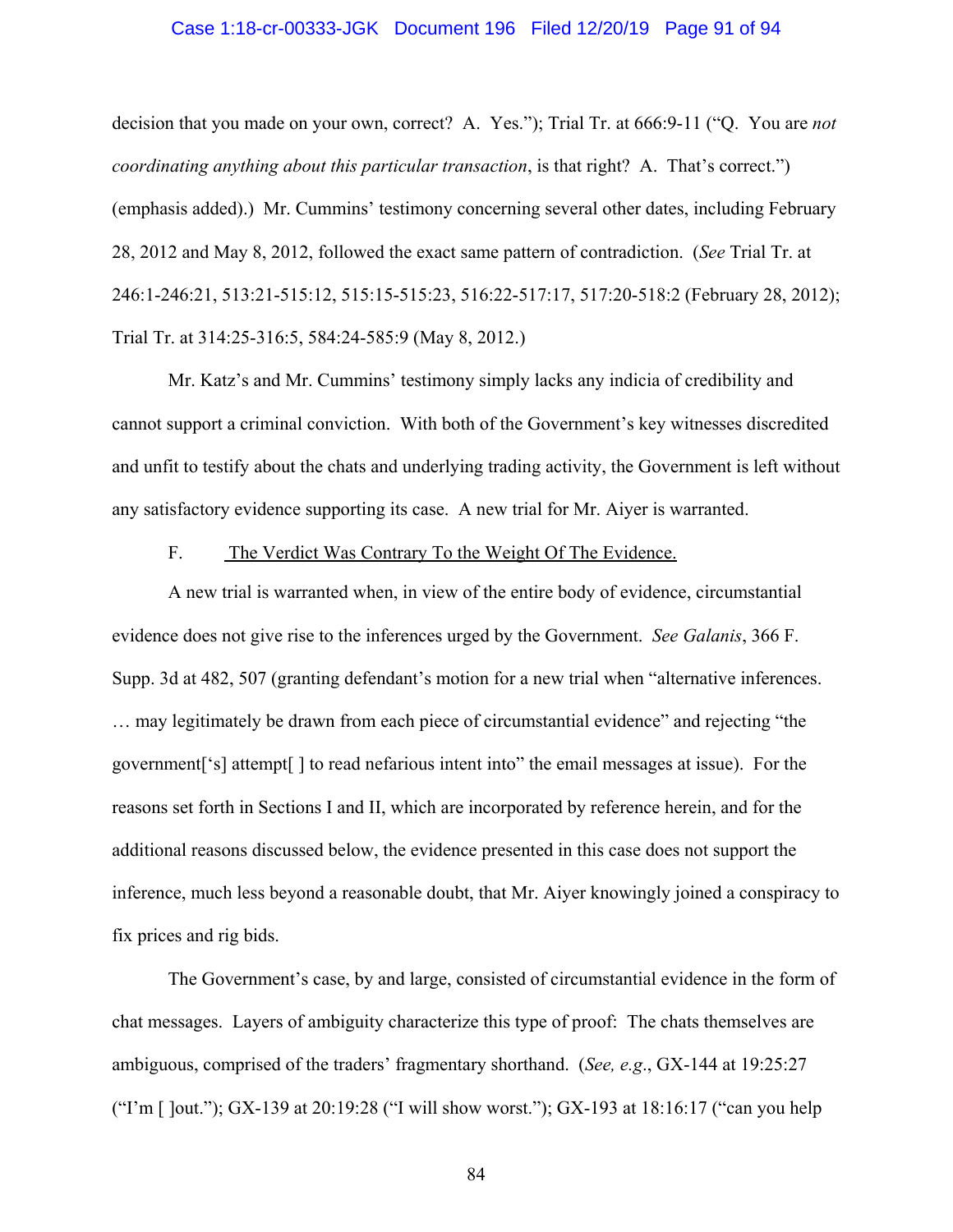#### Case 1:18-cr-00333-JGK Document 196 Filed 12/20/19 Page 92 of 94

me  $w/a$  lvl").) The ambiguous language of the chats corresponds to underlying trading activity that is also ambiguous—conduct that is as likely to have been independent as it is to have been coordinated. (*See supra* at Section II(A).) The Government itself has recognized this problem of ambiguity: "Defendant often used jargon and code words . . . this language will be difficult for the jury to understand. . . . Moreover, much of the language in these conversations is 'punctuated with *ambiguous references to events that are clear only to [the conversants]*.'" (ECF No. 93, Memorandum of Law in Support of the United States' Motions *in Limine* to Admit Lay Opinion Testimony, at 6 (internal citations omitted) (emphasis added).)

The Government sought to resolve the inherent ambiguity of the chats and underlying conduct through the testimony of Mr. Katz and Mr. Cummins. (*See generally* Trial Tr*.* at 159- 761 (Cummins); Trial Tr. at 820-1453 (Katz); *see also* ECF No. 93, Memorandum of Law in Support of the United States' Motions *in Limine* to Admit Lay Opinion Testimony at 7 ("Cummins, Katz, and CW1 can interpret the jargon, coded reference, and ambiguous references used in th[e] chat[s]").) These efforts failed spectacularly. For each and every date at issue, Mr. Katz or Mr. Cummins made admissions that affirmatively disproved any theory of coordination. (*See supra* at Section II(A).) The witnesses admitted that no one engaged in coordinated trading on February 23, 2012, November 30, 2012, April 2, 2012, or the afternoon of May 20, 2013. (*See* Trial Tr. at 659:25-660:1, 664:11-665:11 (Mr. Cummins on February 23, 2012); Trial Tr. at 587:13-17, 595:13-20 (Mr. Cummins on November 30, 2012); Trial Tr. at 666:13-15, 671:15-17, 674:12-18, 675:15-20 (Mr. Cummins on April 2, 2012); Trial Tr. at 1345:7-13, 1355:10-15 (Mr. Katz on the afternoon of May 20, 2013).)

At least one of the cooperating witnesses also admitted that the traders' decisions surrounding the conduct at issue on November 4, 2010, November 22, 2011, February 28, 2012,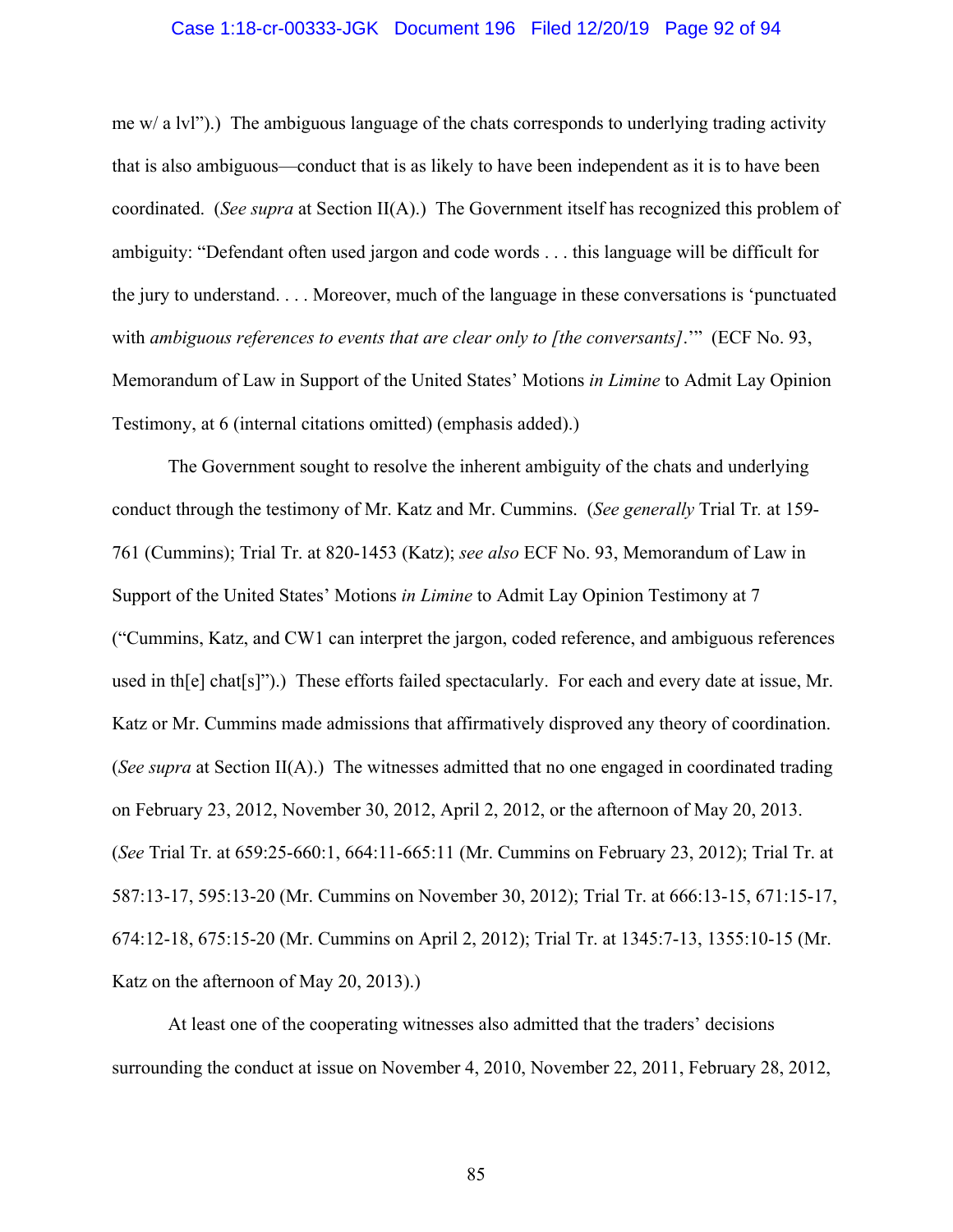March 1, 2012, January 15, 2013, January 18, 2012, and April 2, 2012, among other dates, were the product of the traders' own independent judgment. (*See* Trial Tr. at 1241:20-24 (Mr. Katz on November 4, 2010); Trial Tr. at 1234:16-18, 1235:17-23 (Mr. Katz on November 22, 2011); Trial Tr. at 513:21-515:12, 515:15-515:23, 516:22-517:16, 517:20-518:2 (Mr. Cummins on February 28, 2012); Trial Tr. at 526:22-528:3 (Mr. Cummins on March 1, 2012); Trial Tr. at 601:6-602:23 (Mr. Cummins on January 15, 2013); Trial Tr. at 536:14-537:2, 541:10-16, 542:10-23, 542:24-543:16, 545:7-546:2, 547:11-18, 552:22-553:2, 555:19-556:14, 557:9-558:8, 558:15-25, 559:4-13, 562:18-21, 563:16-22, 565:2-566:3, 570:14-18, 571:5-16 (Mr. Cummins on January 18, 2012); Trial Tr. at 675:15-20 (Mr. Cummins on April 2, 2012).)

A conviction in this case necessarily means that the jury made multiple inferential leaps that defy reason in light of the record: that the numerous layers of ambiguity were resolved in the Government's favor despite the countless admissions to the contrary. No reasonable jury could properly infer from the chat messages beyond a reasonable doubt that Mr. Aiyer knowingly joined a conspiracy to fix prices and rig bids, when the alleged coconspirators repeatedly admitted that no coordination occurred and that the traders' activity was a matter of independent judgment. The very short deliberation time—less than three hours after a three-week trial with thousands of pages of testimony and documentary evidence—further suggests a failure to engage with the evidence carefully. (Trial Tr. at 2176:13-2184:15; *cf*. *United States v. Riley*, No. S1 06 CR. 80 (NRB), 2008 WL 2875432, at \*3 (S.D.N.Y. July 16, 2008), *aff'd sub nom*. *United States v. Barris*, 377 F. App'x 93 (2d Cir. 2010) ("[I]t is telling that the jury deliberated for two days, and over the course of that period, requested the trial transcripts of all four of the government's cooperating witnesses and asked several thoughtful questions regarding the applicable legal standards. The verdict against [the defendant] and his co-defendants appeared to have been the